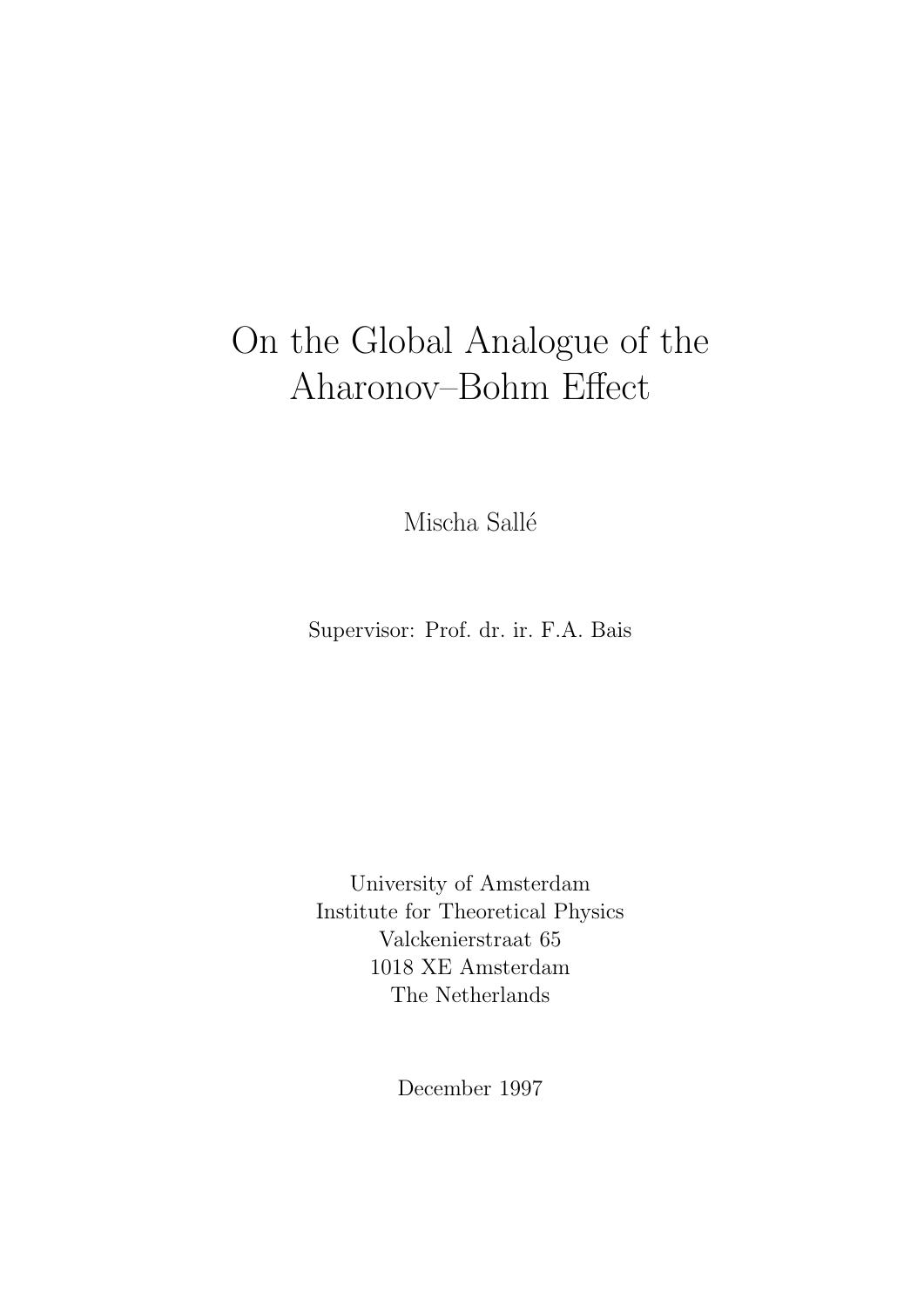I can't understand it. I can't even understand the people who can understand it.

Queen Juliana of the Netherlands.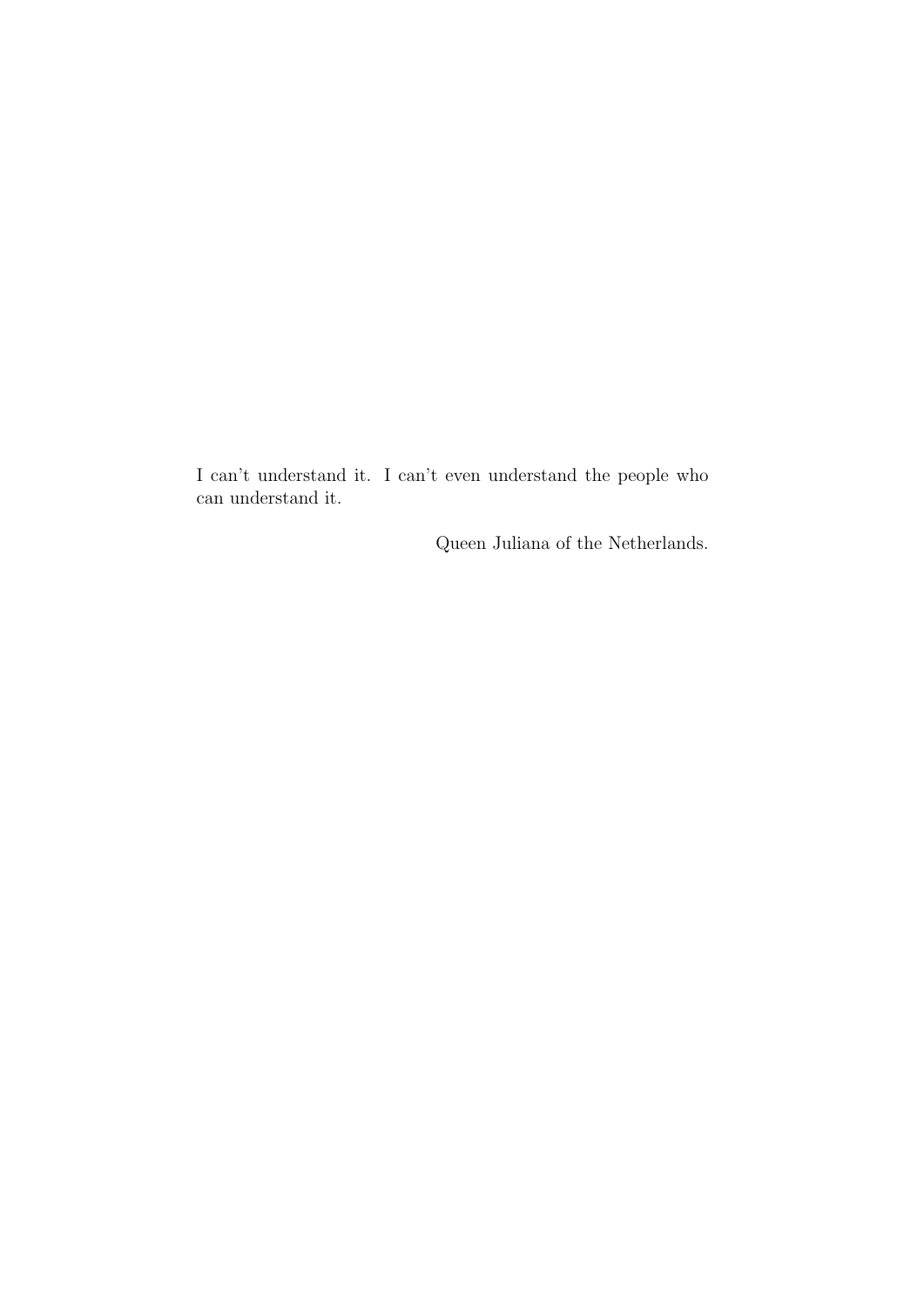#### Abstract

In this thesis we critically investigate the remarkable claim made by March– Russell, Preskill and Wilczek, that it is possible to have Aharonov–Bohm scattering in a model with a global gauge invariance only. A systematic analysis of the model shows that the arguments in favour of the claim cannot be maintained. We are not able though, to arive at a definite result in the corresponding kinematical regime (small k) but do succeed in calculating a non-trivial cross section in the other (high k) regime. A discussion of and comparison with other results is also presented.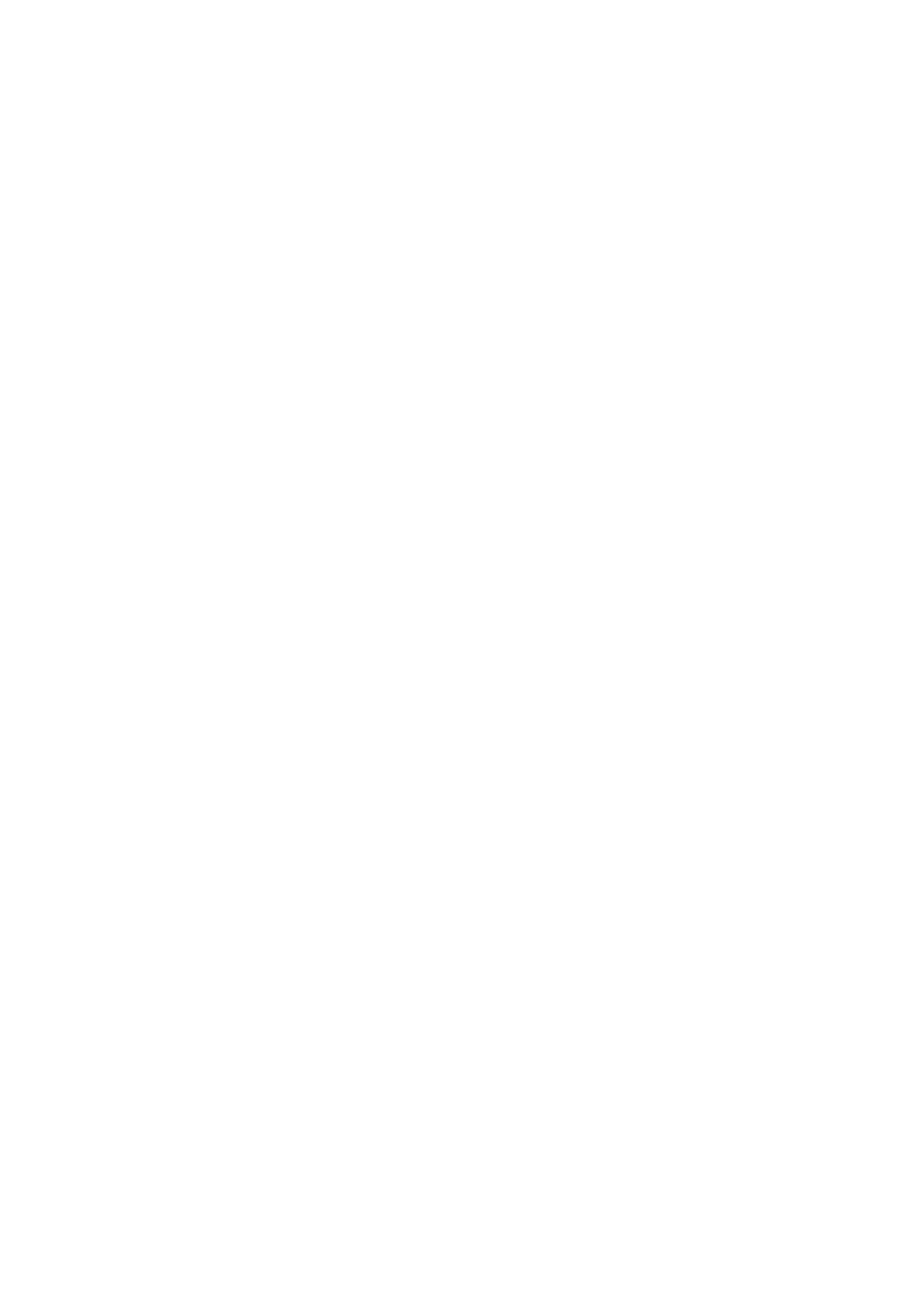## **CONTENTS**

| 1              | Introduction                                                                                                                                                                                                                                                                                                                                       | $\mathbf 1$                      |
|----------------|----------------------------------------------------------------------------------------------------------------------------------------------------------------------------------------------------------------------------------------------------------------------------------------------------------------------------------------------------|----------------------------------|
| $\overline{2}$ | The Aharonov-Bohm Effect<br>2.1<br>The Aharonov-Bohm cross section<br>2.2                                                                                                                                                                                                                                                                          | 3<br>3<br>5                      |
| 3              | Berry's Phase<br>3.1<br>3.2<br>Why we need a geometric phase $\dots \dots \dots \dots \dots \dots$<br>3.3<br>Examples<br>A spin in a magnetic field<br>3.3.1<br>The Aharonov–Bohm effect in a Berry context $\dots$ .<br>3.3.2                                                                                                                     | 8<br>8<br>9<br>13<br>13<br>17    |
| 4              | A Global Analogue of the A-B effect<br>4.1<br>The interpretation of the non-relativistic K-G equation $\dots$ .<br>4.2<br>The complex Klein–Gordon equation $\ldots \ldots \ldots$<br>4.2.1<br>The real Klein–Gordon equation $\ldots \ldots \ldots \ldots$<br>4.2.2<br>The frame-dragging Hamiltonian $\ldots \ldots \ldots \ldots \ldots$<br>4.3 | 20<br>20<br>24<br>24<br>29<br>31 |
| $\overline{5}$ | Calculation of the Differential Scattering Cross Section<br>The basic equations $\ldots \ldots \ldots \ldots \ldots \ldots \ldots \ldots$<br>5.1<br>5.2<br>The general case $\Gamma \neq 0$ , a perturbation approach<br>5.3<br>The first order matrix element<br>5.3.1<br>The second order matrix element<br>5.3.2                                | 35<br>35<br>36<br>40<br>41<br>43 |
| 6              | Discussion and comparison of the results<br>6.1<br>The results<br>6.2                                                                                                                                                                                                                                                                              | 48<br>48<br>52                   |
| 7              | Conclusions and outlook                                                                                                                                                                                                                                                                                                                            | 57                               |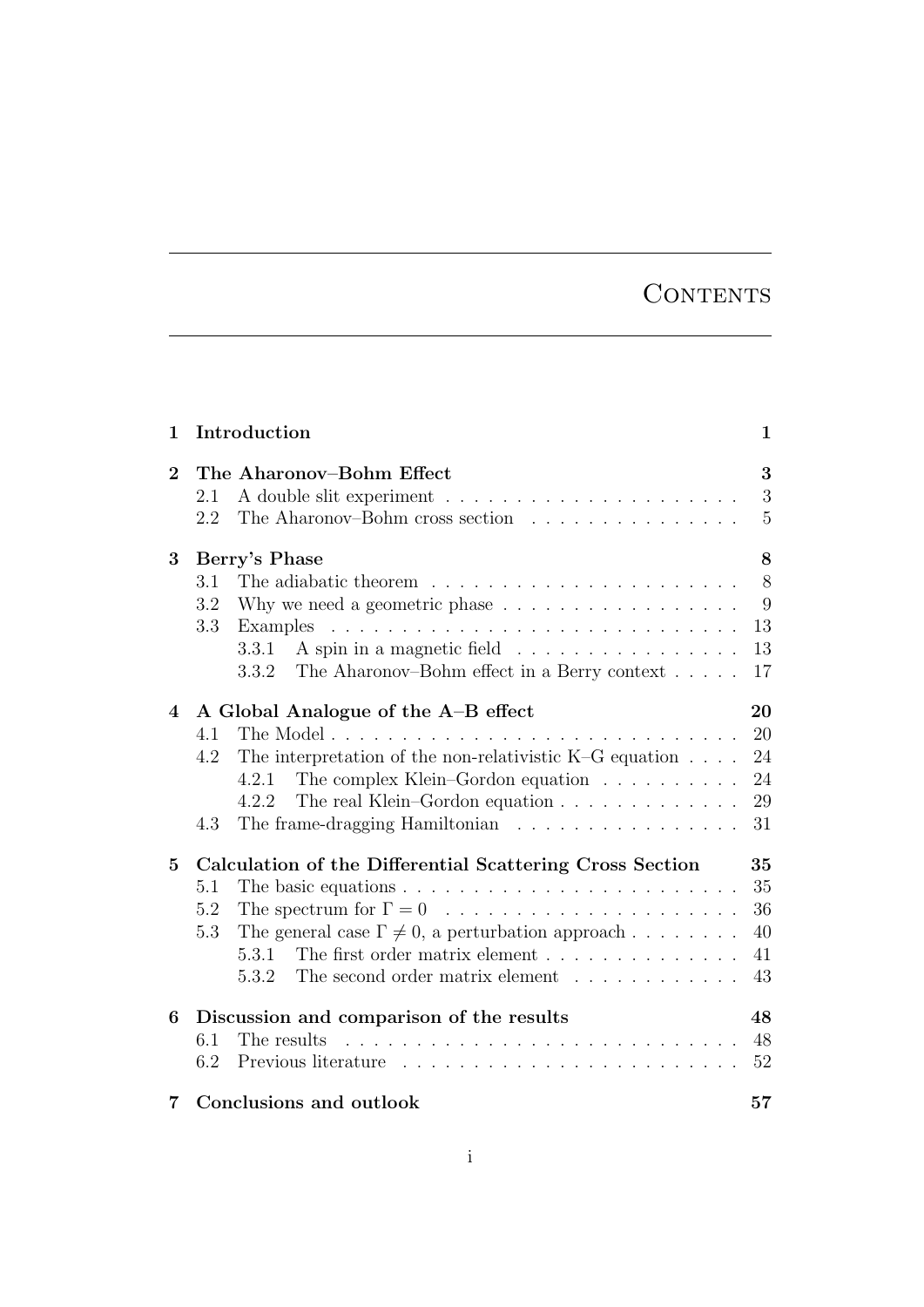|  |                     | A The covariant derivative                                                                                            | 59 |  |
|--|---------------------|-----------------------------------------------------------------------------------------------------------------------|----|--|
|  |                     | A.1 The covariant derivative resources in the set of the covariant derivative resources in the set of the set of $59$ |    |  |
|  |                     | <b>B</b> The <i>S</i> -matrix formalism                                                                               | 63 |  |
|  |                     |                                                                                                                       |    |  |
|  |                     |                                                                                                                       |    |  |
|  |                     |                                                                                                                       |    |  |
|  |                     | <b>Bessel functions</b>                                                                                               | 68 |  |
|  |                     | C.1 Basic relations involving Bessel functions 68                                                                     |    |  |
|  |                     |                                                                                                                       |    |  |
|  | <b>Bibliography</b> |                                                                                                                       |    |  |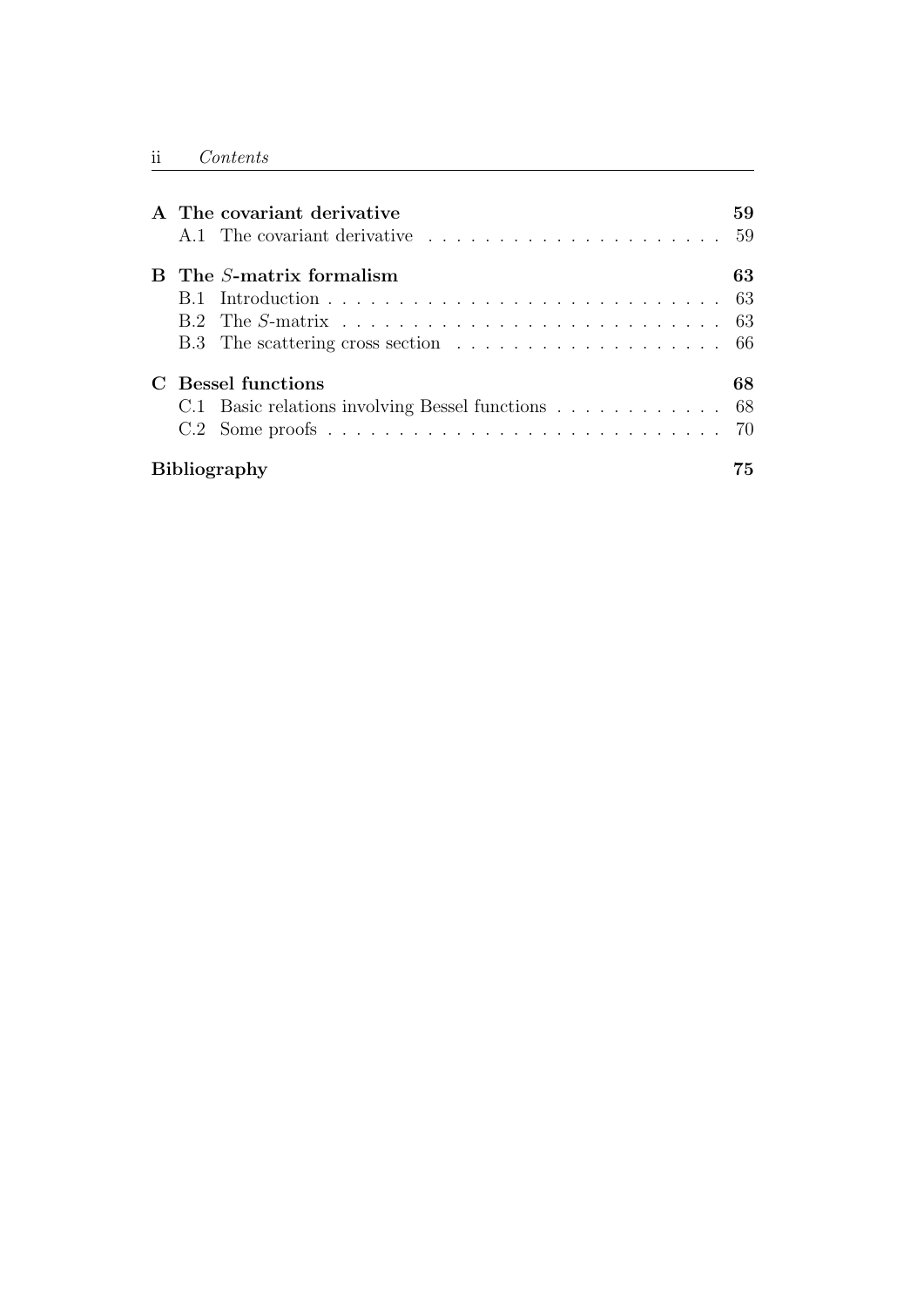## CHAPTER<sub>1</sub>

#### **INTRODUCTION**

The Aharonov–Bohm effect is a well-known concept in local gauge theories. It is a purely quantum mechanical effect since its description needs the vector potential or gauge connection, while in classical electrodynamics all observable effects can be described in terms of the field strengths alone.

Since this effect is actually a manifestation of the holonomy of the connection, it was long thought it could only occur in local gauge theories. However this view has been challenged in a recent paper of March–Russell, Preskill and Wilczek where they introduced a Klein–Gordon model, with *only a global*  $U(1)$  symmetry which breaks down to its discrete subgroup  $\mathbb{Z}_2$  by condensation of a charged scalar field  $\lambda$ . This  $\lambda$  field couples to another scalar field  $\eta$  carrying half the  $\lambda$  charge. In the trivial case this condensation causes a mass splitting between the real and imaginary components of the  $\eta$  field. But in the presence of a vortex configuration these two components will scatter off the global vortex. March–Russell et al. claim that this will yield an Aharonov–Bohm cross section, which would be caused by the so-called "internal frame dragging": in a vortex configuration there is a mixing between the real and imaginary components, which can be removed by redefining the fields; the  $\eta$  field acquires a non single valued phase factor and the internal frame of its two components is dragged along when they circulate the vortex. The objective of this thesis is to have a closer look at the model and to see whether the Aharonov–Bohm effect really does occur in this model.

It is clear that to get a full understanding of the effect, it is necessary to have a good knowledge of the conventional Aharonov–Bohm effect. That is why we will start with a discussion of this effect in Chapter 2. The Aharonov– Bohm effect can be considered as an example of Berry's phase: a very general phenomenon occurring whenever there is a non-trivial connection along a noncontractable loop in space. So in Chapter 3 we discuss as an interesting intermezzo Berry's phase and consider the Aharonov–Bohm effect from that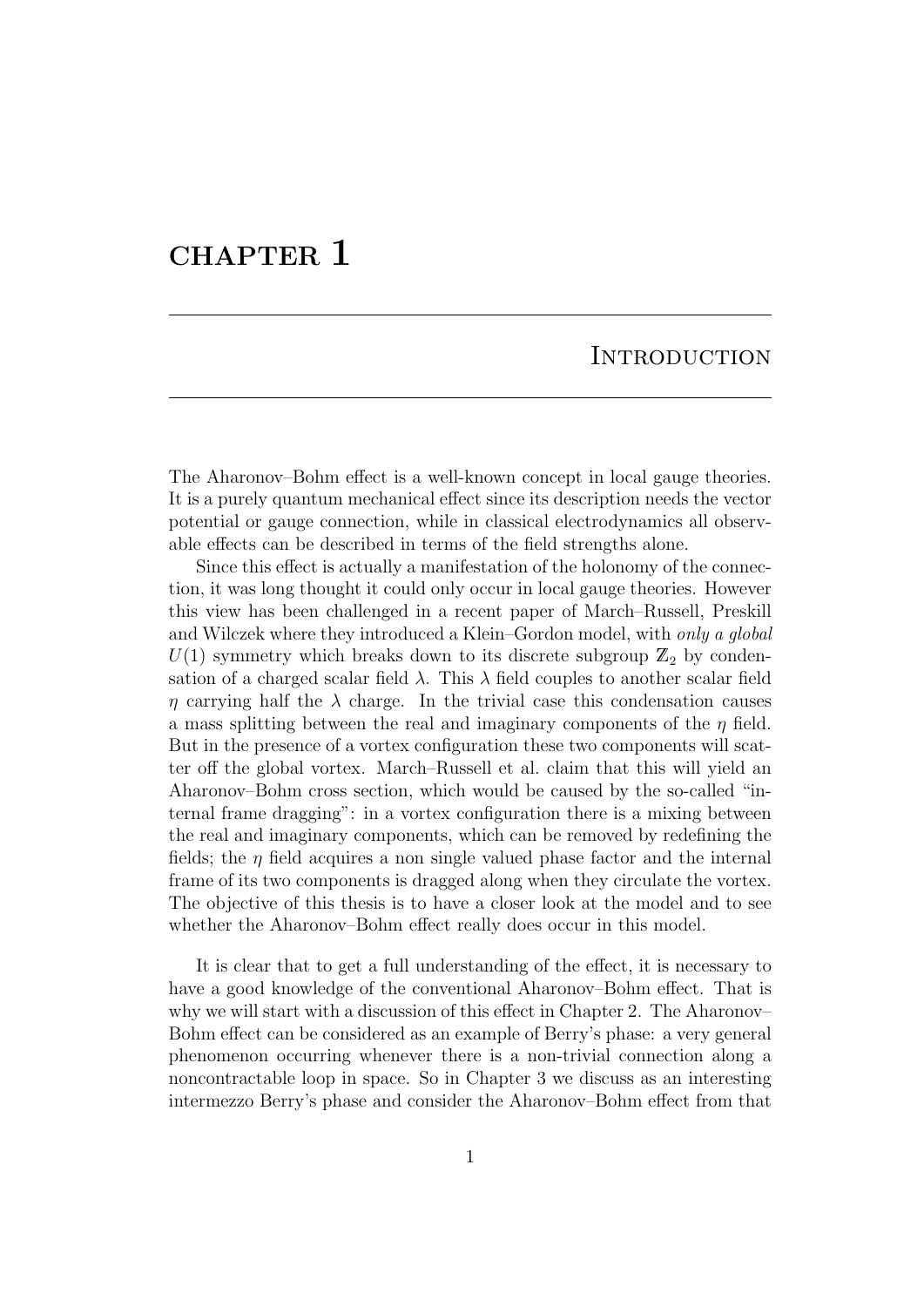perspective. In Chapter 4 we will introduce the model of March–Russell et al. and derive the field equations, which correspond to a set of coupled Klein– Gordon equations. As we are interested in the non-relativistic description of the system we derive a Schrödinger system from the field equations. This derivation involves some subtleties which were not appreciated by previous authors, but which turn out to lead to deviations from the calculations of the cross section presented in the existing literature. The obtained Schrödinger equation will be used to calculate the correct cross section up to second order in the relevant parameter related to the energy splitting. This will be done in Chapter 5. We conclude with a discussion of our results in comparison with those of previous papers.

We will use the same conventions as used in the literature: We will keep  $\hbar$ and c until the third Chapter and we will use Gaussian units and the metric Diag $(1, -1, -1, -1)$ .

#### Dankwoord

Na anderhalf jaar met zware tijden en fijne momenten is het dan eindelijk zo ver: de scriptie is af. Maar voordat de jonge onderzoeker door regen en wind op weg zal gaan naar een volgend doel, wil hij eerst nog een paar mensen bedanken. Allereest natuurlijk zijn begeleider Prof. Sander Bais: De vaak lange besprekingen maakten het werk er zeker niet makkelijker maar wel veel beter op, door precies de nog onduidelijke punten naar voren te brengen. Daarnaast wil onze beginnende fysicus zijn medestudenten bedanken en in het bijzonder Erwyn, die altijd een kritisch oog voor de scriptie en een gewillig oor voor discussies had, en Daniel die er was toen het werk het zwaarst en de dagen het donkerst waren. Tot slot nog dank aan alle vrienden die vrienden bleven ook als ik geen tijd voor ze had.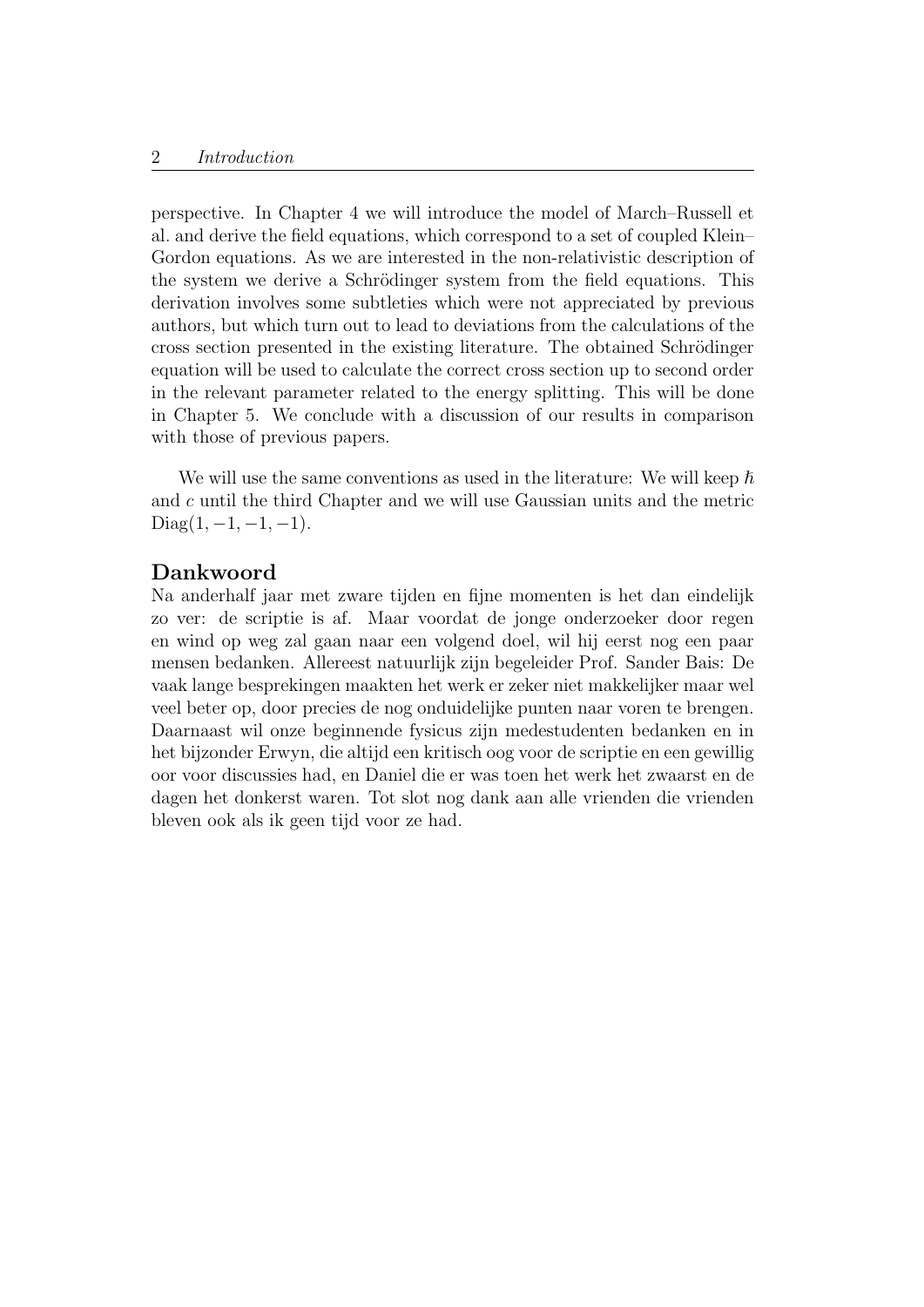## CHAPTER 2

## THE AHARONOV–BOHM EFFECT

In this Chapter we discuss the Aharonov–Bohm effect which demonstrates that it is not possible to describe all electromagnetic phenomena in terms of the field strength only. This effect is observed for example in an electron double slit experiment. In the next Chapter where we will discuss Berry's phase we will meet a different form of the same effect.

## 2.1 A double slit experiment

We consider the double slit experiment sketched in figure 2.1. The magnetic field B in the centre is confined to a narrow tube such that the electrons move in a field-free region.

This implies that classically one would not expect to see any effect, since fields interact only locally. It turns out however that there is a quantum mechanical effect. Due to the vector potential A the electron interference pattern on the screen on the right shifts over a distance proportional to the magnetic flux.



Figure 2.1: The Aharonov–Bohm effect

The way to see this is as follows. Free particles in a magnetic field are described by the Schrödinger equation:

$$
-\frac{\hbar^2}{2m}\left(\nabla + \frac{\mathrm{i}e}{\hbar c}\mathbf{A}\right)^2\psi = \mathrm{i}\hbar\frac{\partial}{\partial t}\psi\tag{2.1}
$$

where  $-e$  is the electron charge.

This Hamiltonian is obtained from the free Hamiltonian  $H = \frac{p^2}{2m}$  $\frac{\mathbf{p}^2}{2m}$  by the minimal substitution rule, which replaces the partial derivative by the covariant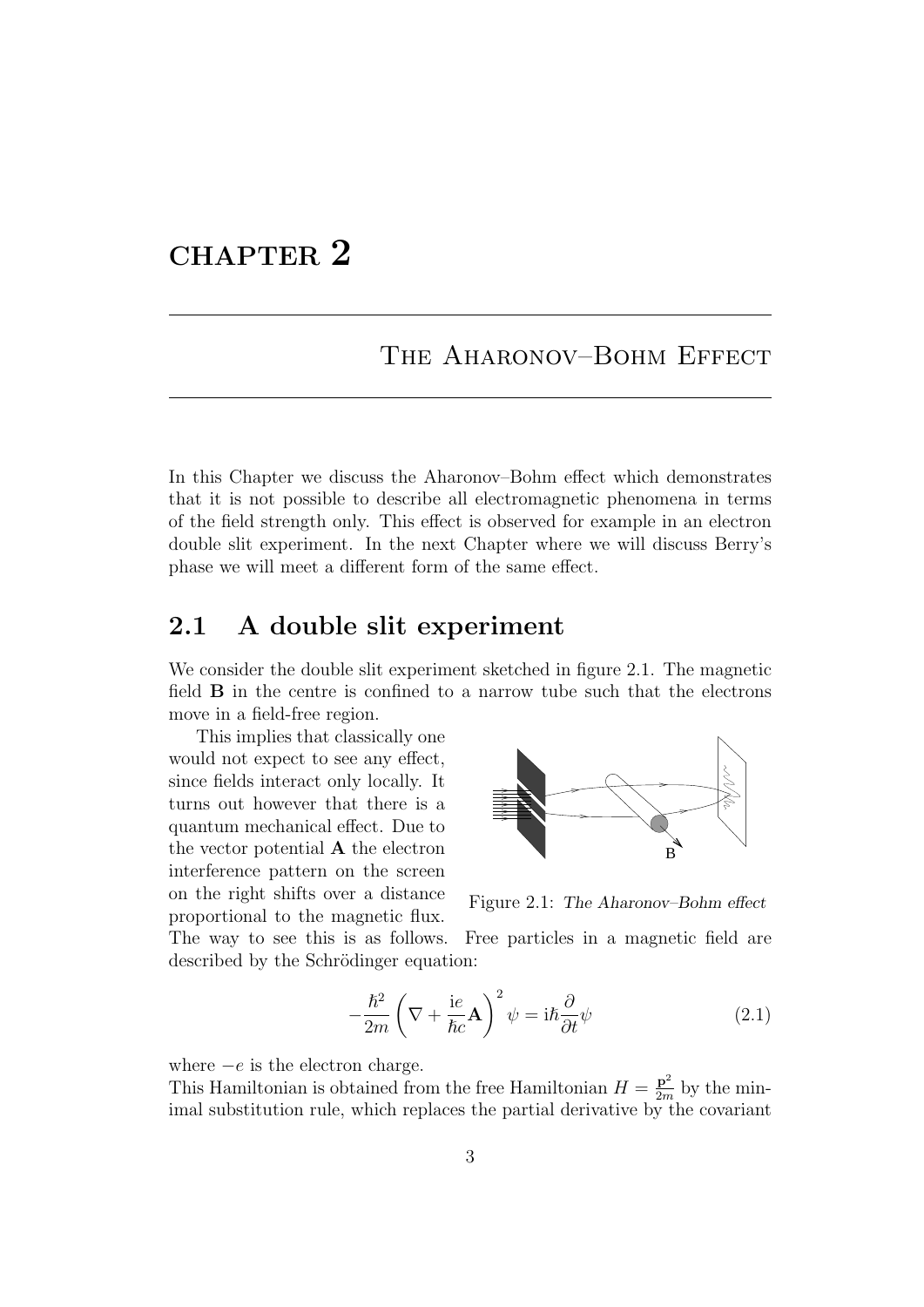derivative:

$$
\partial_{\mu} \to D_{\mu} = \partial_{\mu} - i \frac{e}{\hbar c} A_{\mu}
$$
\n(2.2)

or equivalently — in our case where there is no scalar potential  $V - p$  is replaced by:

$$
\mathbf{p} \to \mathbf{p} + \frac{e}{c} \mathbf{A} \tag{2.3}
$$

See appendix A for more details. In regions where the field  $\mathbf{B} = \nabla \wedge \mathbf{A} = 0$ we can write  $A$  as the gradient of a function f, so locally we have a pure gauge and we can gauge away the potential:

$$
\mathbf{A} \to \mathbf{A}' = \mathbf{A} - \nabla f \tag{2.4a}
$$

$$
\psi \to \psi' = e^{i(e/\hbar c)f} \psi \tag{2.4b}
$$

There is a problem however: because the region where **A** is curlless —  $\mathbb{R}^2 \setminus \{0\}$ — is non-simply connected, we cannot find a globally acceptable  $f$ : take the following  $A$  in cylindrical coordinates:

$$
\mathbf{A} = \frac{1}{r} A_{\varphi} \hat{\varphi} \tag{2.5}
$$

with  $A_{\varphi}$  a constant equal to the flux  $\Phi$  divided by  $2\pi$ . If we want to write this as the gradient of a function  $f$ :

$$
\nabla f = \mathbf{A} \quad \Rightarrow \quad \frac{\partial f}{\partial \varphi} = A_{\varphi} \quad \Rightarrow \quad f(\varphi) = \int_0^{\varphi} A_{\varphi} \mathrm{d}\varphi' = A_{\varphi} \varphi \tag{2.6}
$$

For non-zero flux we obtain using Stokes' theorem:

$$
f(2\pi) - f(0) = \oint \mathbf{A} \cdot d\mathbf{r} = \mathbf{B} \neq 0
$$
 (2.7)

So  $f(\varphi)$  is not single-valued and in general neither will be e<sup>-i(e/ $\hbar c$ )</sub>f. But</sup> that means that we would have to consider the non-single-valued solutions  $\psi'$  of the Schrödinger equation, and such solutions are not admissible. To sum up we have two choices: a vector potential in our Hamiltonian or a non-single-valued wavefunction.

We can look at the problem in a semi-classical way however and split the wavefunction  $\psi$  into two parts  $\psi_{\text{upp}}$  and  $\psi_{\text{low}}$  where  $\psi_{\text{upp}}$  is the part going on the upper side of the flux tube and  $\psi_{\text{low}}$  the part going on the lower side. Each part now stays in a simply connected region and in both regions we can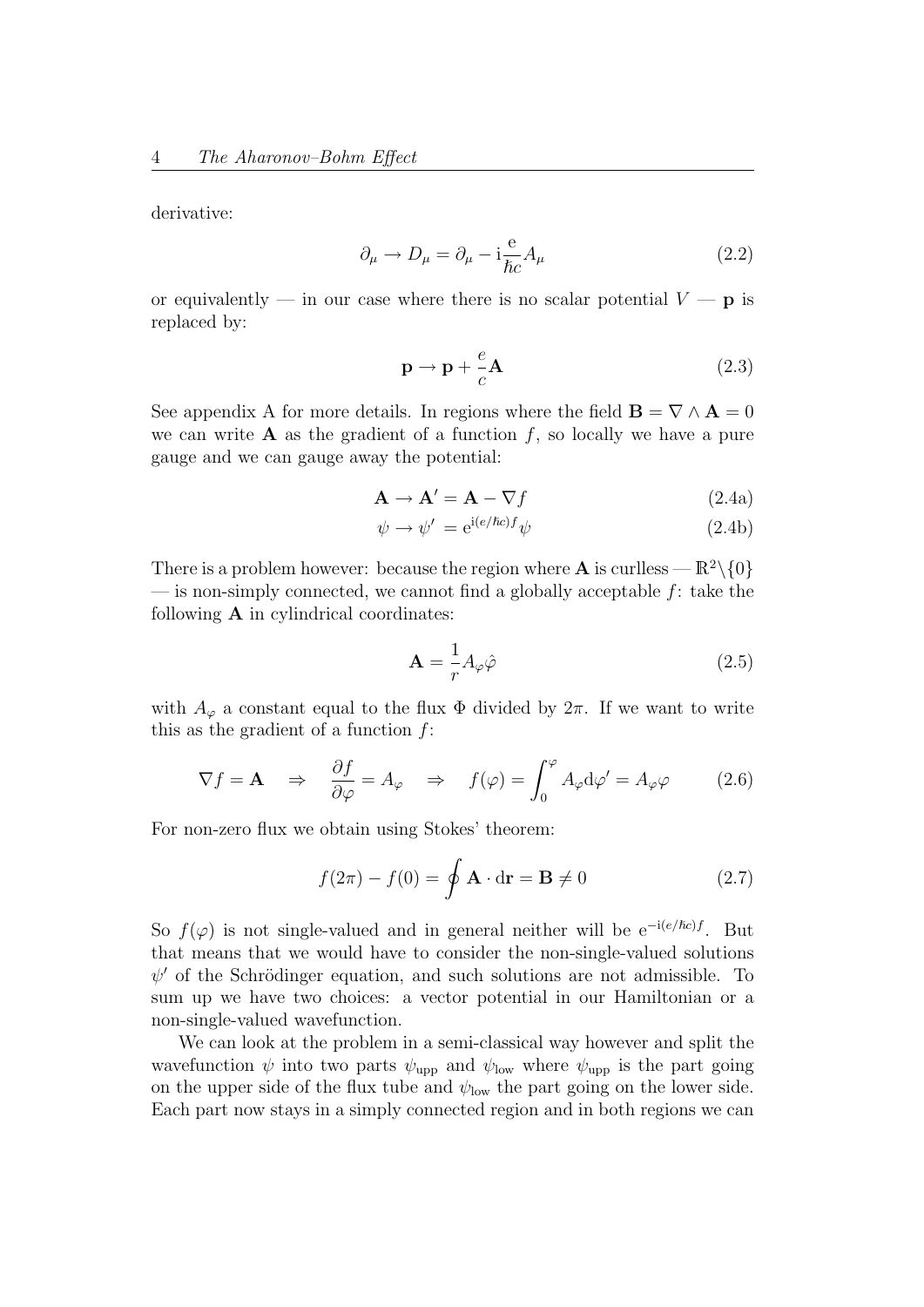gauge away the vector potential to get a free Hamiltonian. On the screen on the right where they "meet" we have:

$$
\psi_{\text{upp}} = e^{i(e/\hbar c)\int_{C_{\text{up}}}\mathbf{A} \cdot d\mathbf{r}'} \psi_{0,\text{upp}}
$$
\n(2.8a)

$$
\psi_{\text{low}} = e^{i(e/\hbar c) \int_{C_{\text{low}}} \mathbf{A} \cdot d\mathbf{r}'} \psi_{0,\text{low}}
$$
(2.8b)

and therefore

$$
\psi = \psi_{\text{upp}} + \psi_{\text{low}}
$$
  
= 
$$
\left( e^{-i(e/\hbar c) \oint_C \mathbf{A} \cdot d\mathbf{r}'} \psi_{0,\text{upp}} + \psi_{0,\text{low}} \right) e^{i(e/\hbar c) \int_{C_{\text{low}}} \mathbf{A} \cdot d\mathbf{r}'}
$$
 (2.9)

The interference pattern is produced by  $|\psi|^2$ , so the only effect of the gauge potential is to change the relative phases of the two parts of the wavefunction and this phase shift depends only on the loop integral of the vector potential A which is equal to the flux  $\Phi$ . Notice that this also means that the energy does not depend on  $A$  unless it is time dependent.

### 2.2 The Aharonov–Bohm cross section

This method of splitting the wavefunction in two parts is a semi-classical approximation since we ignore the effects of diffraction. Aharonov and Bohm in their original paper [1] also solve the problem without splitting the wavefunction in two parts. The energy of a plane wave with wavenumber  $\bf{k}$  is equal to  $\frac{k^2}{2m}$  $\frac{k^2}{2m}$  so the wave equation for  $\psi$  in the presence of a vector potential is

$$
\left[\frac{\partial^2}{\partial r^2} + \frac{1}{r}\frac{\partial}{\partial r} + \frac{1}{r^2} \left(\frac{\partial}{\partial \varphi} + i\alpha\right)^2 + k^2\right] \psi = 0 \tag{2.10}
$$

where  $2\pi\alpha = (e/\hbar c)\Phi$ .

If we make a mode expansion like

$$
\psi = \sum_{m=-\infty}^{\infty} e^{im\varphi} F_m(r) \tag{2.11}
$$

and integrate out  $\varphi$  over  $[0, 2\pi]$  using the relation

$$
\int_0^{2\pi} e^{i(m-m')\varphi} d\varphi = 2\pi \delta_{mm'}
$$
 (2.12)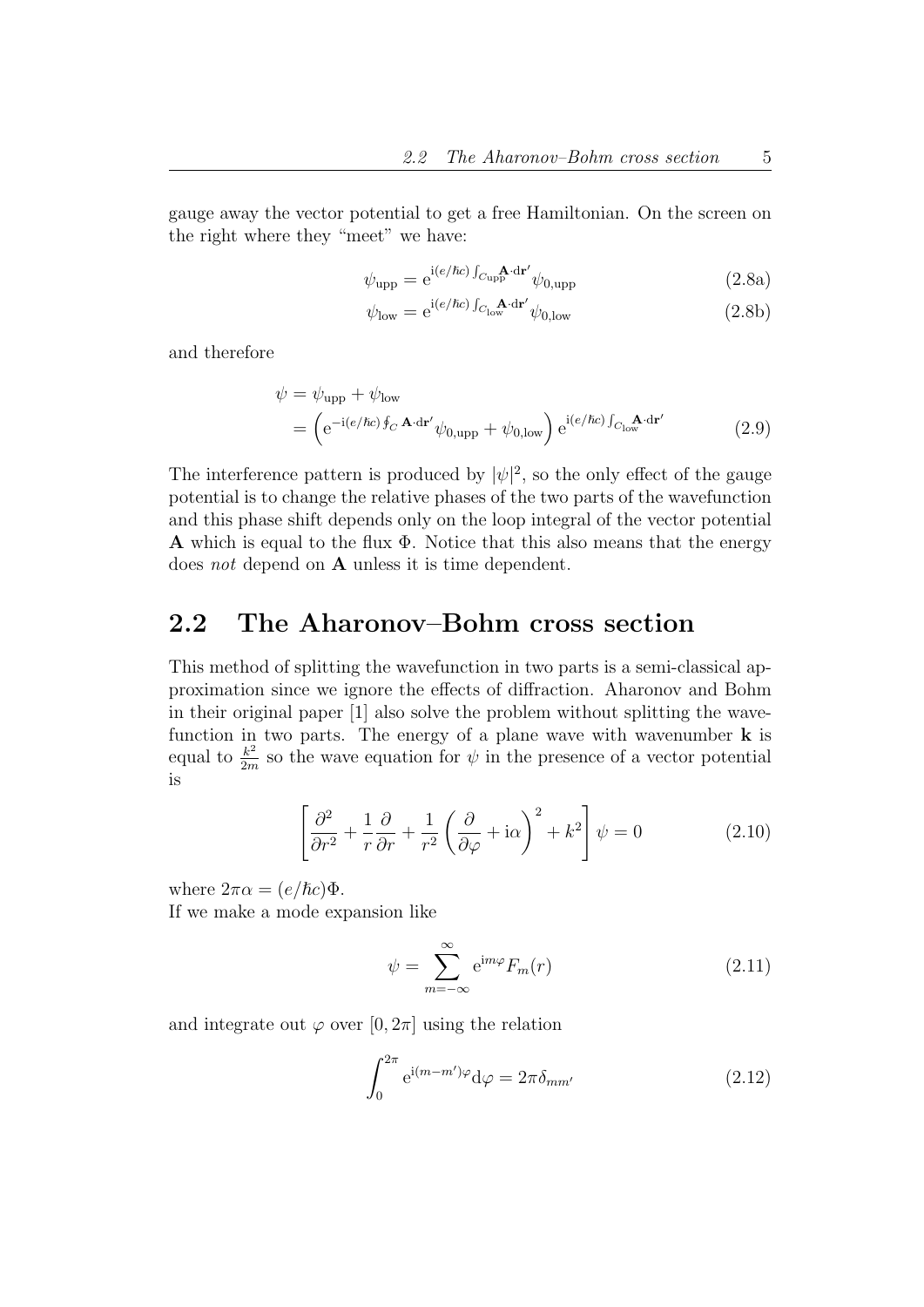we see that  $F_m(r)$  satisfies a Bessel equation of order  $m + \alpha$ :

$$
\left[\frac{\partial^2}{\partial r^2} + \frac{1}{r}\frac{\partial}{\partial r} - \frac{(m+\alpha)^2}{r^2} + k^2\right] F_m(r) = 0 \tag{2.13}
$$

For each  $(m + \alpha)$  there are two independent solutions: the Bessel functions  $J_{m+\alpha}(kr)$  and  $J_{-(m+\alpha)}(kr)$ . So the general solution of (2.10) is

$$
\psi = \sum_{m=-\infty}^{\infty} e^{im\varphi} \left[ a_m J_{m+\alpha}(kr) + b_m J_{-(m+\alpha)}(kr) \right]
$$
(2.14)

where  $a_m$  and  $b_m$  are arbitrary constants.

Lee Page [2] has solved the problem of a free charged particle moving in a magnetic field and he finds a solution which is finite in the origin. Since we can shrink the size of the core to zero, our solution should also be finite in the origin and therefore negative noninteger order Bessel functions are not allowed since they diverge in the origin (see appendix C). So the general solution reduces to:

$$
\psi = \sum_{m=-\infty}^{\infty} a_m J_{|m+\alpha|}(kr) e^{im\varphi}
$$
\n(2.15)

To calculate a scattering cross section we only need the large r behaviour of the solution. For general  $\alpha$  Aharonov and Bohm find the following expression:

$$
\psi = e^{-i[\alpha\varphi - \mathbf{r} \cdot \mathbf{k}]} + \frac{e^{irk}}{\sqrt{2\pi r k}} \sin \pi \alpha \frac{e^{-i\pi/4} e^{-i\varphi/2}}{\cos(\varphi/2)}
$$
(2.16)

where  $\varphi$  is the azimuthal position coordinate and **k** is the wave vector of a wave moving to the left:  $\mathbf{k} \cdot \mathbf{r} = -kr \cos \varphi$ .

This  $\psi$  seems to be non-single-valued but that is due to the fact that it is only valid for  $\varphi \neq \pi$ . For  $\varphi = \pi$  we would need the exact solution. In general this involves unsolvable integrals; they can be evaluated for the simple cases  $\alpha = n$  and  $\alpha = n + \frac{1}{2}$  $\frac{1}{2}$  and then it turns out that the solution is indeed single-valued.

The first term on the right-hand side of (2.16) represents the incoming wave and this is exactly the wavefunction we got in our semi-classical description where we ignored the effect of diffraction. The second term in (2.16) is the lowest order term in the large r expansion of the scattered wave. From this term the differential scattering cross section can be easily obtained in the following way. If we write  $\psi$  as

$$
\psi_{\rm tot} = \psi_{\rm in} + e^{\rm i r k} \frac{f(\varphi)}{\sqrt{r}} \tag{2.17}
$$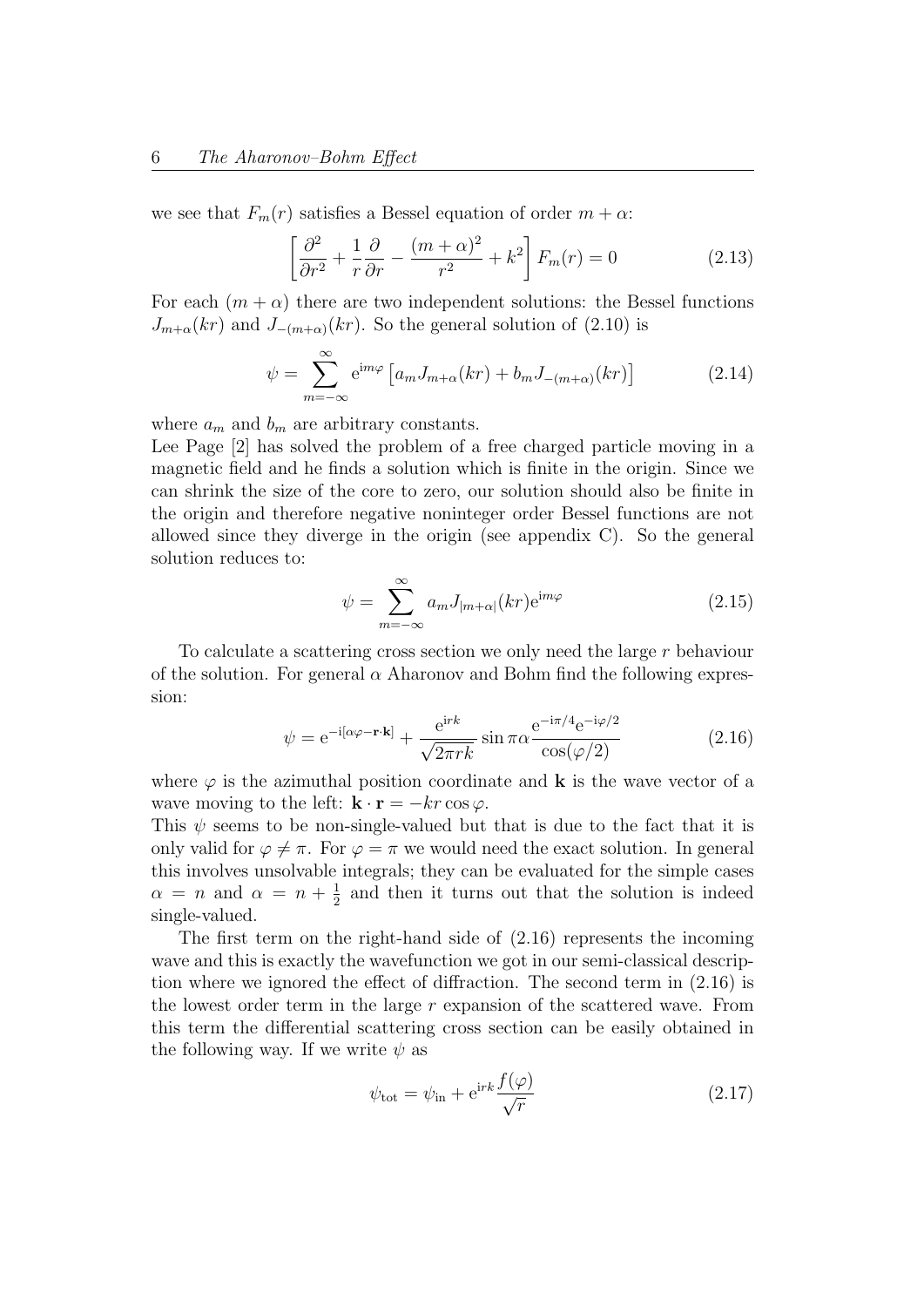which defines the scattering amplitude  $f(\varphi)$ , then the differential cross section is given by (see for example Gasiorowicz [3] Chapter 24)

$$
\frac{\mathrm{d}\sigma}{\mathrm{d}\Omega} = |f(\varphi)|^2 \tag{2.18}
$$

So for equation (2.16) we find

$$
f(\varphi) = \frac{\sin \pi \alpha}{\sqrt{2\pi k}} \frac{1}{\cos(\varphi/2)} e^{-i\pi/4} e^{-i\varphi/2}
$$
 (2.19)

$$
\frac{d\sigma}{d\Omega} = \frac{\sin^2 \pi \alpha}{2\pi k} \frac{1}{\cos^2(\varphi/2)}
$$

$$
= \frac{\sin^2 \pi \alpha}{2\pi k} \frac{1}{\sin^2(\theta/2)}
$$
(2.20)

where  $\theta$  is the scattering angle. It is measured with respect to the incoming wave vector which makes an angle  $\pi$  with the positive x-axis.

We see that in the cases where  $\alpha$  is an integer, i.e. the cases where we don't see a shift in the interference pattern, we have a zero differential scattering cross section. In other cases we have a scattering cross section which is sharply peaked in the forward direction  $\theta = 0$ .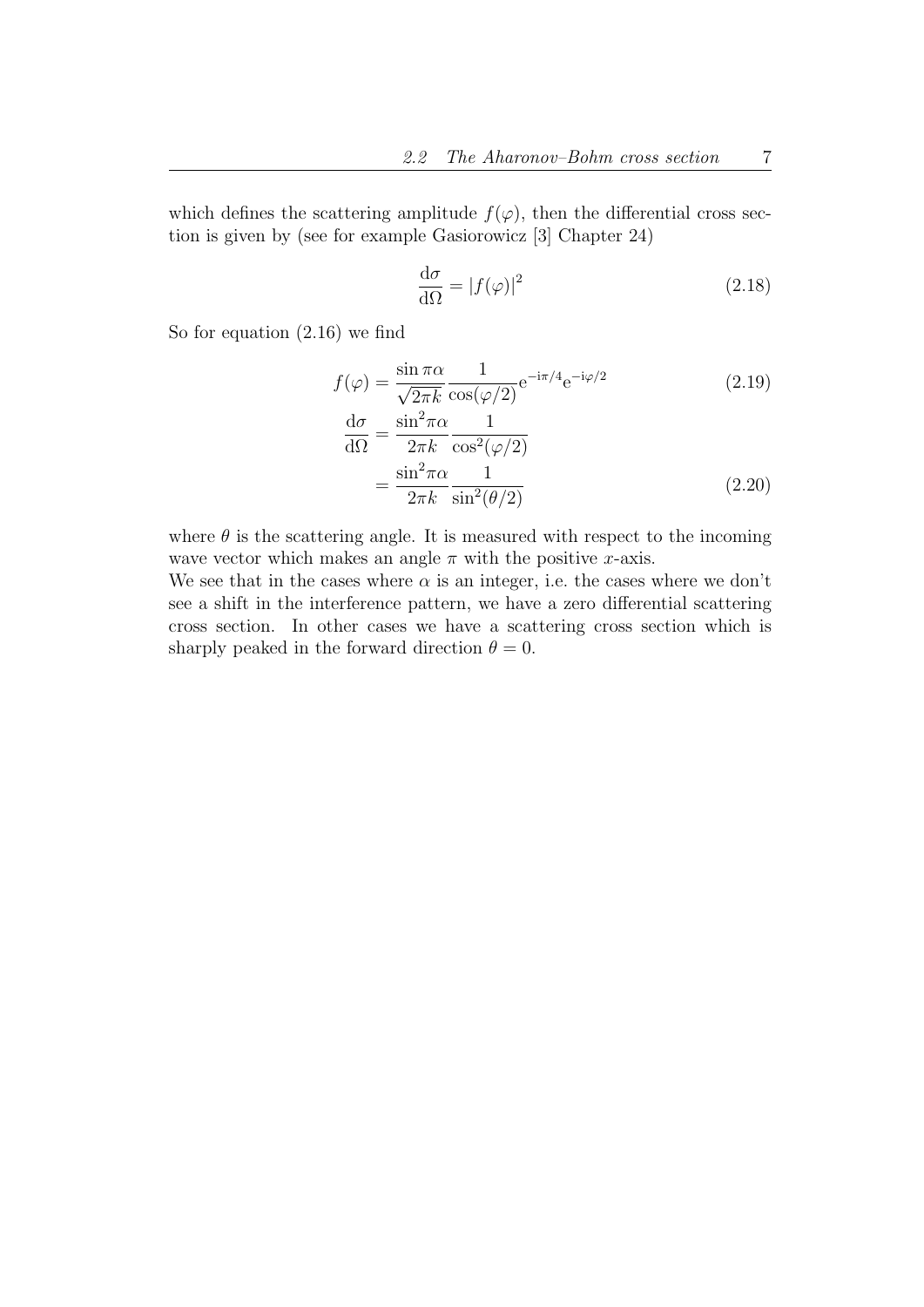## CHAPTER 3

## Berry's Phase

In this Chapter we will discuss the quantum geometric phase, also called Berry's phase [4]. Since the adiabatic theorem is a very important aspect of this phase we will start with a discussion of it, following Messiah [5] Chapter 17. Then in the next paragraph we will explain why there is a geometric phase factor at all and derive an expression for it in terms of the energy eigenstates. In the last paragraph we will discuss two examples: first the prototype of a Berry's phase experiment, a spin in a slowly changing magnetic field, because this is also a good example for the concept of holonomy and finally we will treat the Aharonov–Bohm effect in a Berry context.

## 3.1 The adiabatic theorem

Consider a system in external field, for example an atom in an magnetic field. We are interested in the resulting change in the system when the external field is slowly changed. Suppose that the changing starts at time  $t_0$  with Hamiltonian  $H_0$  and ends at time  $t_1$  with Hamiltonian  $H_1$ . It is then useful to define:

$$
T := t_1 - t_0
$$
 and  $s := (t - t_0)/T$ 

So that we can parameterize  $H$  by s in a T independent way with

$$
H(0) = H_0 \qquad \text{and} \qquad H(1) = H_1
$$

And we will write the evolution operator  $U(t, t_0)$  as

$$
U(t,t_0) = U_T(s)
$$

Finally we denote the eigenvalues of the Hamiltonian H by  $\varepsilon_n$  and their corresponding projection operators by  $P_n$ . For the Adiabatic Theorem to hold we need a few restrictions.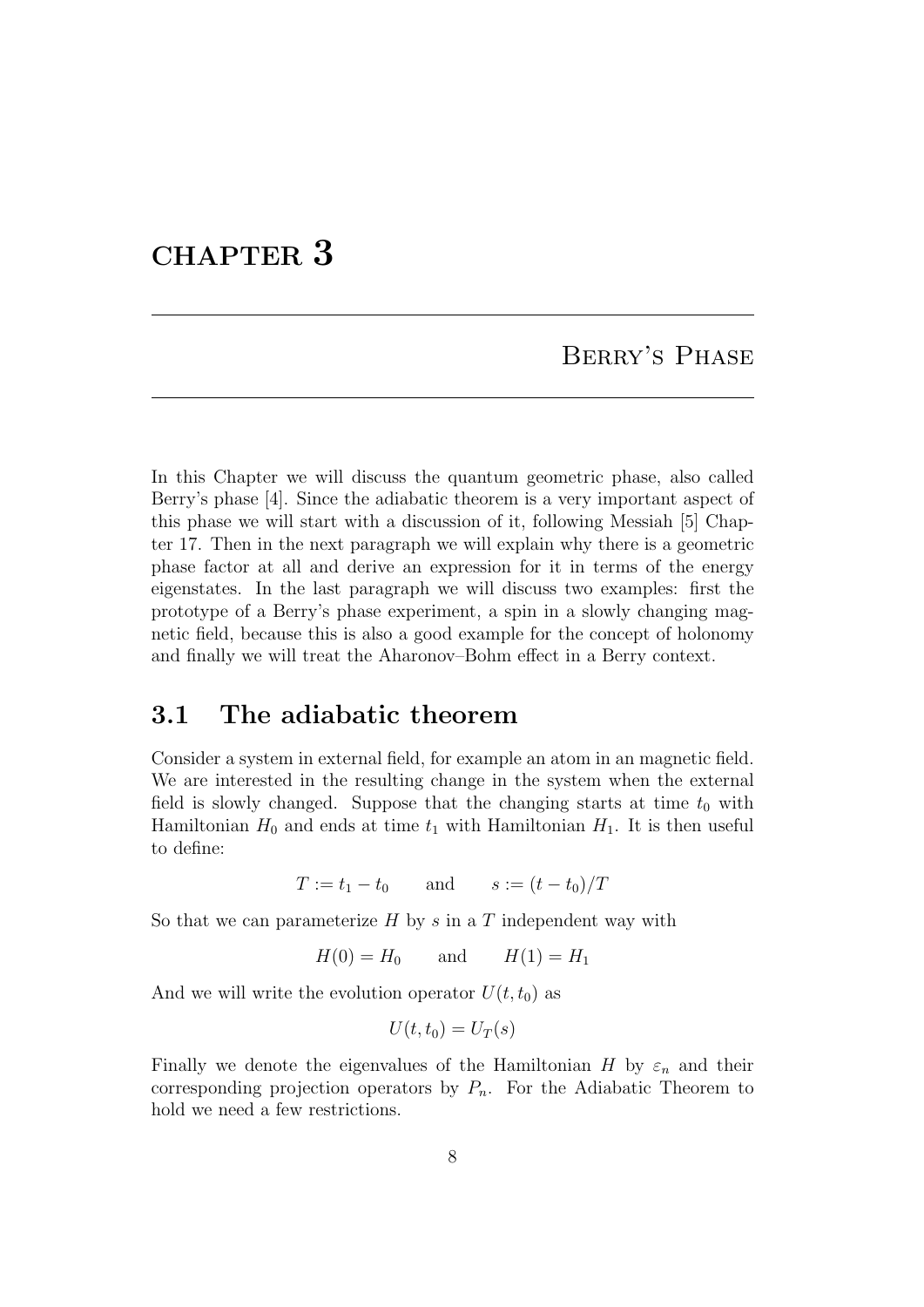- (i) The functions  $\varepsilon_n(s)$  and  $P_n(s)$  must be continuous functions of s.
- (ii) The eigenvalues must be "non-crossing", i.e.  $\varepsilon_n(s) \neq \varepsilon'_n$  $n'(s)$  for all  $s, n, n'$ , and the eigenstates form a complete basis.
- (*iii*) The derivatives  $\frac{dP_n}{ds}$ ,  $\frac{d^2P_n}{ds^2}$  $\frac{d^2 P_n}{ds^2}$  are well-defined and piece-wise continuous for the whole interval [0, 1]

Now the Adiabatic Theorem, valid in the limit  $T \to \infty$ , predicts that if the system is initially in an eigenstate of the Hamiltonian  $H_0$  then at every later time  $t = t_0 + sT$  it will be in an eigenstate of the corresponding Hamiltonian  $H(s)$ . We can write this in a more compact way as: For all  $n U_T(s)$  satisfies the condition:

$$
\lim_{T \to \infty} U_T(s) P_n(0) = P_n(s) \lim_{T \to \infty} U_T(s)
$$
\n(3.1)

It is easy to see that the two forms are equivalent: Consider an eigenstate  $|n(0)\rangle$ . This state evolves into  $U_T(s)|n(0)\rangle$  at a later time. Since  $P_n(s)|n(s)\rangle = |n(s)\rangle$  we have

$$
U_T(s) |n(0)\rangle = U_T(s) P_n(0) |n(0)\rangle \tag{3.2}
$$

Now if equation (3.1) holds this will be — in the limit  $T \to \infty$  — equal to

$$
P_n(s)U_T(s) |n(0)\rangle \tag{3.3}
$$

But that means that  $U_T(s)|n(0)\rangle$  must be an eigenstate of  $P_n(s)$  with eigenvalue 1, i.e. an eigenstate of the Hamiltonian  $H(s)$ . Reversing this argument it follows that if  $U_T(s)|n(0)\rangle$  is an eigenstate of the Hamiltonian  $H(s)$  equation (3.1) must be fulfilled.

We will not discuss the rather involved proof of the theorem since it does not give much more insight and because we are really only interested in the result itself. See Messiah [5] Chapter 17 for the complete proof.

### 3.2 Why we need a geometric phase

Suppose we have a Hamiltonian  $H(\mathbf{R})$  which depends on an external parameter R, for example a magnetic field, then the eigenstates and therefore the Hilbert space will also depend on  $\mathbf{R}$ . Suppose for every  $\mathbf{R}$  we have a local basis  $|n; \mathbf{R}\rangle$  for the Hilbert space. All these bases will be isomorphic but in general not equal. So if  $\bf{R}$  is not constant in time then a solution to the Schrödinger equation

$$
i\frac{\partial}{\partial t}|\psi(t)\rangle = i\frac{d}{dt}|\psi(t)\rangle = H(\mathbf{R}(t))|\psi(t)\rangle
$$
 (3.4)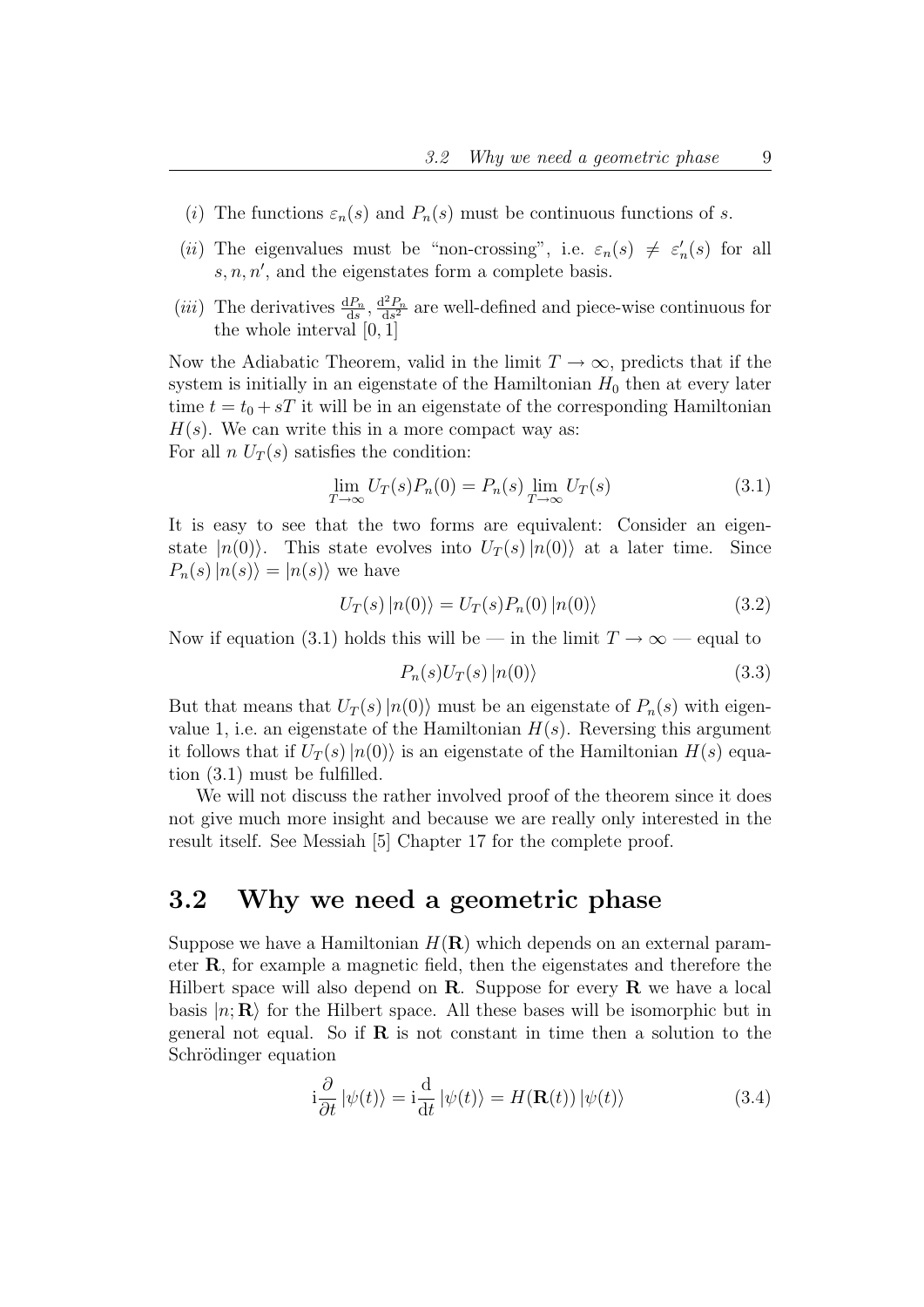should be expanded in the basis  $|n; \mathbf{R}(t)\rangle$  and not in the basis  $|n; \mathbf{R}(0)\rangle$ . But this is a difficulty since we do not know how the bases for different  $\bf{R}$  are connected, that is we seem to be unable to express the state  $|\psi(t)\rangle$  in the initial state  $|\psi(0)\rangle$ . We do know however that if we start in an eigenstate  $|n; \mathbf{R}(0)\rangle$  then according to the Adiabatic Theorem the system will — at a later time — be described by a ket  $e^{i\alpha} |n; \mathbf{R}(t) \rangle$  where  $\alpha$  is an unknown phase factor, which must be included since a quantum mechanical state is only defined up to a phase factor. Of course in the normal quantum mechanical case of a time independent  $\bf{R}$  we can integrate the Schrödinger equation and find that  $\alpha$  is equal to the familiar dynamical phase factor  $-E_n/\hbar$ . So perhaps in the case of non constant  $\mathbf{R}(t)$  we could take

$$
\alpha \stackrel{?}{=} -\frac{1}{\hbar} \int_0^t dt' E_n(\mathbf{R}(t')) \tag{3.5}
$$

that is

$$
|\psi(t)\rangle \stackrel{?}{=} e^{-\frac{i}{\hbar} \int_0^t dt' E_n(\mathbf{R}(t'))} |n; \mathbf{R}(t)\rangle
$$
 (3.6)

We will show now that this cannot be true.

At every time  $|n; \mathbf{R}(t)\rangle$  is an eigenstate of  $H(\mathbf{R}(t))$  with the eigenvalue  $E_n(\mathbf{R}(t))$ . The ket  $|\psi(t)\rangle$  is also an eigenstate of  $H(\mathbf{R}(t))$  with eigenvalue  $E_n(\mathbf{R}(t))$  but in addition it also satisfies the Schrödinger equation. Therefore we have the following two relations:

$$
H(\mathbf{R}(t)) |n; \mathbf{R}(t) \rangle = E_n(\mathbf{R}(t)) |n; \mathbf{R}(t) \rangle
$$
 (3.7)

$$
i\hbar \frac{d}{dt} |\psi(t)\rangle = H(\mathbf{R}(t)) |\psi(t)\rangle = E_n(\mathbf{R}(t)) |\psi(t)\rangle
$$
 (3.8)

Taking the total derivative of (3.6) leads to:

$$
i\hbar \frac{d}{dt} |\psi(t)\rangle = e^{-\frac{i}{\hbar} \int_0^t dt' E_n(\mathbf{R}(t'))} \left[ E_n(\mathbf{R}(t)) |n; \mathbf{R}(t)\rangle + i\hbar \frac{d}{dt} |n; \mathbf{R}(t)\rangle \right]
$$
  

$$
= E_n(\mathbf{R}(t)) |\psi(t)\rangle + i\hbar e^{-\frac{i}{\hbar} \int_0^t dt' E_n(\mathbf{R}(t'))} \frac{d}{dt} |n; \mathbf{R}(t)\rangle
$$
(3.9)

Now using equation (3.8) we get the equality

$$
\frac{\mathrm{d}}{\mathrm{d}t} |n; \mathbf{R}(t) \rangle = 0 \tag{3.10}
$$

But the eigenstates  $|n; \mathbf{R}(t)\rangle$  only depend on t through **R**, so we get

$$
\frac{\mathrm{d}}{\mathrm{d}t} |n; \mathbf{R}(t) \rangle = \dot{\mathbf{R}} \cdot \nabla_{\mathbf{R}} |n; \mathbf{R}(t) \rangle = 0 \tag{3.11}
$$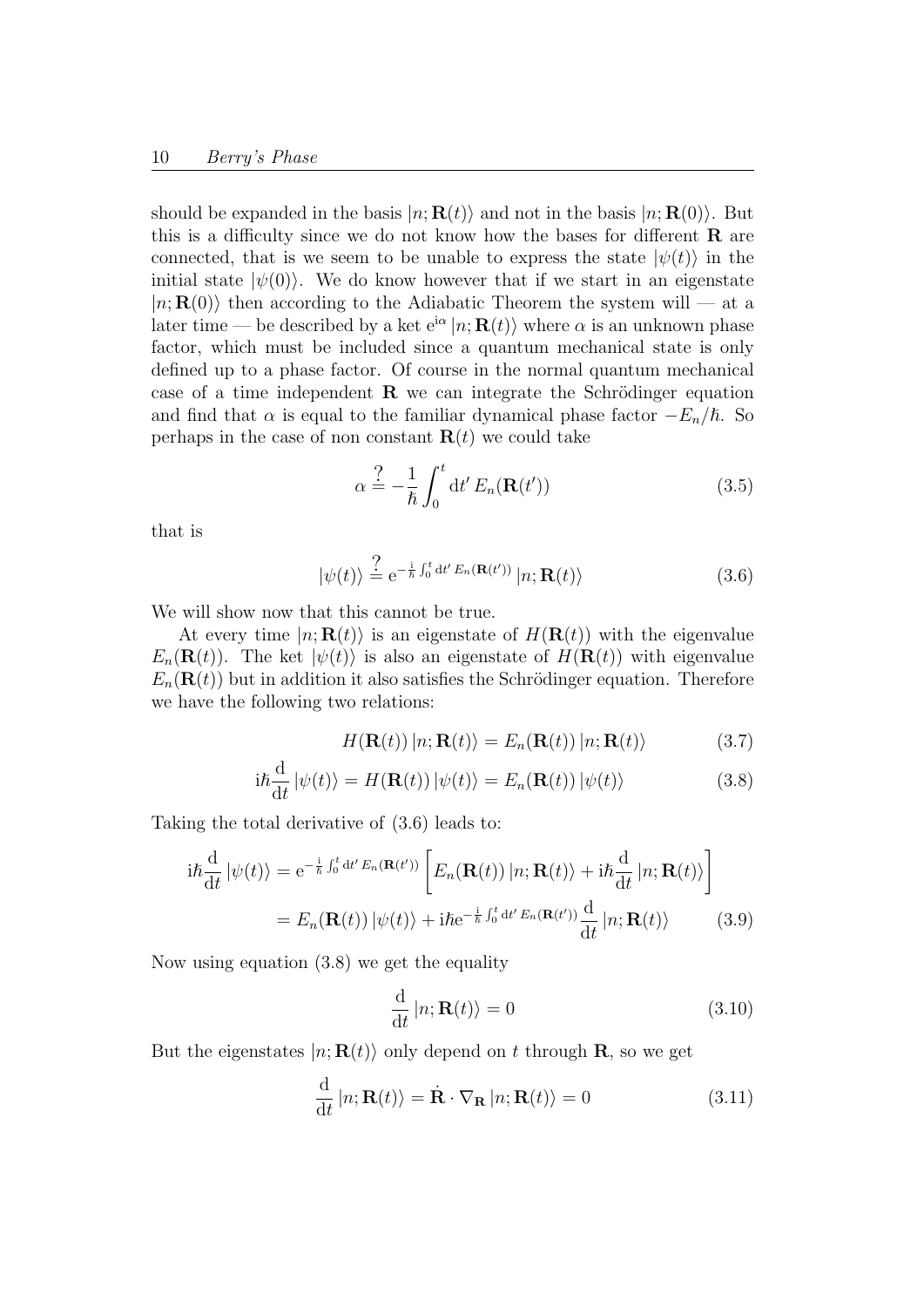Since we have not specified the path  $\mathbf{R}(t)$  yet, the direction of  $\mathbf{R}(t)$  is arbitrary and we must conclude that

$$
\nabla_{\mathbf{R}} |n; \mathbf{R}(t) \rangle = 0 \tag{3.12}
$$

which would imply that  $|n; \mathbf{R}(t)\rangle$  does not depend on **R**, which is obviously incorrect.

So the phase factor cannot be the dynamical phase factor (3.5). It is practical however to extract it by writing  $\alpha$  as  $\Gamma_n(t) + \gamma_n(t)$  where  $\Gamma_n(t)$  is the dynamical phase. Therefore the state  $|\psi(t)\rangle$  is equal to:

$$
|\psi(t)\rangle = e^{i\Gamma_n(t)}e^{i\gamma_n(t)}|n; \mathbf{R}(t)\rangle
$$
\n(3.13)

Our goal is now to find an expression for this extra phase  $\gamma(t)$  and in particular in the case that  $\mathbf{R}(t)$  makes a complete loop returning at time T to its initial value  $\mathbf{R}(0)$ . The accompanying phase change  $\gamma_n(T)$  is called Berry's phase. Let us now start by again taking the total time derivative of the ket  $|\psi(t)\rangle$ 

$$
i\hbar \frac{d}{dt} |\psi(t)\rangle =
$$
  
\n
$$
= \left[ \left( E_n(\mathbf{R}(t)) - \hbar \frac{d}{dt} \gamma_n(t) \right) |n; \mathbf{R}(t)\rangle + i \hbar \frac{d}{dt} |n; \mathbf{R}(t)\rangle \right] e^{i(\Gamma_n(t) + \gamma_n(t))}
$$
  
\n
$$
= E_n(\mathbf{R}(t)) |\psi(t)\rangle - \left[ \dot{\gamma}_n(t) |n; \mathbf{R}(t)\rangle - i \frac{d}{dt} |n; \mathbf{R}(t)\rangle \right] \hbar e^{i(\Gamma_n(t) + \gamma_n(t))}
$$
\n(3.14)

So after using (3.8) again we get

$$
\dot{\gamma}_n(t) |n; \mathbf{R}(t) \rangle = \mathbf{i} \frac{\mathrm{d}}{\mathrm{d}t} |n; \mathbf{R}(t) \rangle \tag{3.15}
$$

Taking the inner product with the bra  $\langle n; \mathbf{R}(t)|$  on both sides we obtain an expression for  $\dot{\gamma}_n(t)$ 

$$
\dot{\gamma}_n(t) = \mathbf{i} \langle n; \mathbf{R}(t) | \frac{\mathrm{d}}{\mathrm{d}t} | n; \mathbf{R}(t) \rangle \tag{3.16}
$$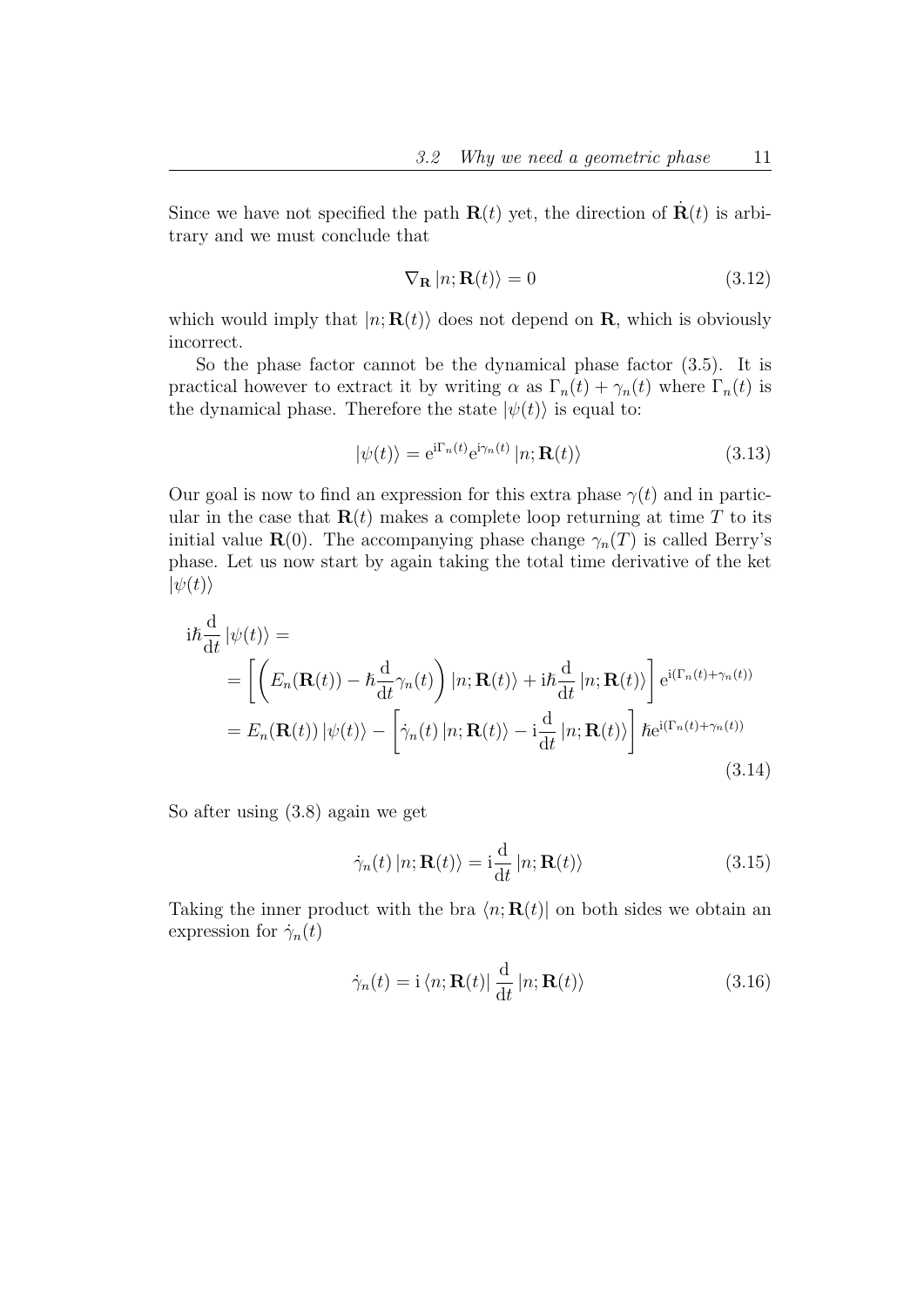Notice that  $\dot{\gamma}_n(t)$  - and therefore  $\gamma_n(t)$  - is real:

$$
2\text{Im}\dot{\gamma}_n(t) = 2\text{Re}\langle n; \mathbf{R}(t)|\frac{d}{dt}|n; \mathbf{R}(t)\rangle
$$
  
\n
$$
= \langle n; \mathbf{R}(t)|\frac{d}{dt}|n; \mathbf{R}(t)\rangle + \langle n; \mathbf{R}(t)|\frac{d}{dt}|n; \mathbf{R}(t)\rangle^*
$$
  
\n
$$
= \langle n; \mathbf{R}(t)|\frac{d}{dt}|n; \mathbf{R}(t)\rangle + \left(\frac{d}{dt}\langle n; \mathbf{R}(t)|\right)|n; \mathbf{R}(t)\rangle
$$
  
\n
$$
= \frac{d}{dt}\langle n; \mathbf{R}(t)|n; \mathbf{R}(t)\rangle = 0
$$
\n(3.17)

so indeed  $\gamma_n(t)$  is a good phase factor.

By integrating equation (3.16) we can now write the expression for  $\gamma_n(t)$ 

$$
\gamma_n(t) = \mathbf{i} \int_0^t \mathrm{d}t' \langle n; \mathbf{R}(t') | \frac{\mathrm{d}}{\mathrm{d}t'} |n; \mathbf{R}(t') \rangle
$$

$$
= \mathbf{i} \int_{\mathbf{R}(0)}^{\mathbf{R}(t)} \mathrm{d} \mathbf{R} \cdot \langle n; \mathbf{R} | \nabla_{\mathbf{R}} |n; \mathbf{R} \rangle \tag{3.18}
$$

where equation  $(3.11)$  was used to obtain the last equality. Finally by putting  $\mathbf{R}(t) = \mathbf{R}(T) = \mathbf{R}(0)$  we obtain Berry's phase:

$$
\gamma_n(C) = \mathbf{i} \oint_C \mathrm{d}\mathbf{R} \cdot \langle n; \mathbf{R} | \nabla_\mathbf{R} | n; \mathbf{R} \rangle \tag{3.19}
$$

In general this will not be zero since the integrand is not a total derivative.

It will be useful to use Stokes's theorem, combined with the vector identity  $\nabla \wedge (f\nabla g) = \nabla f \wedge \nabla g$ , to write  $\gamma_n(C)$  as a surface integral over the surface S with boundary  $\partial S = C$ :

$$
\gamma_n(C) = \mathbf{i} \oint_C d\mathbf{R} \cdot \langle n; \mathbf{R} | \nabla_{\mathbf{R}} | n; \mathbf{R} \rangle
$$
  
\n
$$
= \mathbf{i} \int_S d\mathbf{S} \cdot (\nabla_{\mathbf{R}} \wedge \langle n; \mathbf{R} | \nabla_{\mathbf{R}} | n; \mathbf{R} \rangle)
$$
  
\n
$$
= \mathbf{i} \int_S d\mathbf{S} \cdot [ (\nabla_{\mathbf{R}} \langle n; \mathbf{R} |) \wedge (\nabla_{\mathbf{R}} | n; \mathbf{R} \rangle ) ]
$$
  
\n
$$
=: - \int_S d\mathbf{S} \cdot \mathbf{V}_n(\mathbf{R})
$$
(3.20)

The fact that a quantum mechanical state is defined upon a phase factor makes it clear that the relevant quantities are the equivalent classes

$$
[|n; \mathbf{R}\rangle] = \{g | n; \mathbf{R}\rangle | g \in U(1)\}
$$
\n(3.21)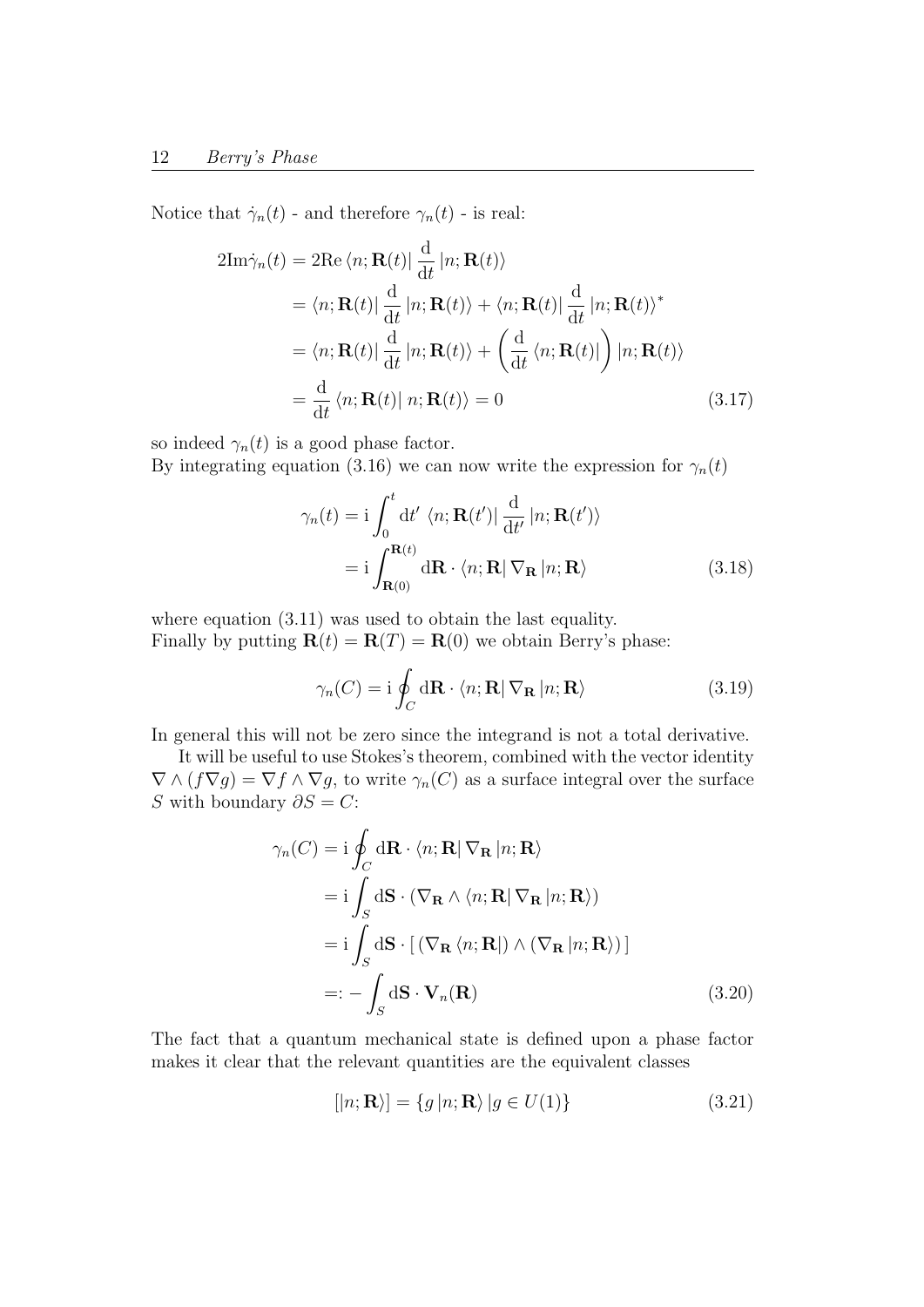So our geometry is a  $U(1)$  line bundle over the parameter space and fixing the phase of  $|n; \mathbf{R}\rangle$  for each point **R** amounts to choosing a section. The connection which prescribes how to parallel transport a state through this line bundle is given by the integrand of equation  $(3.19)^1$  and is called Berry's connection (see Barry Simon [6] and Nakahara [7] Chapter 10). Therefore Berry's phase — since it is the integral of a connection — is a holonomy and the two form  $V_n$  is a curvature — Berry's curvature — since it is the exterior derivative of the connection. In the case of the Aharonov–Bohm effect Berry's connection will be (almost) equal to the electromagnetic connection while Berry's curvature or field strength  $V_n$  will be equal to the magnetic field.

### 3.3 Examples

In this section the two best-known examples of Berry's phase experiments will be discussed: A particle with spin in a slowly changing magnetic field and of course the Aharonov–Bohm effect.

#### 3.3.1 A spin in a magnetic field

Consider a particle with spin in a slowly changing external magnetic field B. The Hamiltonian describing the system is given by the potential energy

$$
H = -\mathbf{M} \cdot \mathbf{B} \tag{3.22}
$$

where **M** is the magnetic moment. For a particle with only spin angular momentum M is equal to

$$
\mathbf{M} = \frac{qg}{2mc} \mathbf{S} \tag{3.23}
$$

where q is the gyromagnetic constant ( $\approx 2$  for an electron) and **S** is the spin operator with eigenvalues between  $-s\hslash$  and s $\hslash$ . So the Hamiltonian can be written as

$$
-\frac{qg}{2mc}\mathbf{S} \cdot \mathbf{B} \tag{3.24}
$$

Now assume the spin of the particle is initially in the direction of the magnetic field B. Quantum mechanically this means that the ket describing the particle's state is an eigenstate of the spin operator component in that direction and therefore it is an eigenstate of the Hamiltonian (3.24). According to

<sup>1</sup>Notice that indeed it transforms as a connection: under a gauge transformation  $|n; \mathbf{R}\rangle \to e^{i\mu(\mathbf{R})} |n; \mathbf{R}\rangle$  it transforms as  $\langle n; \mathbf{R} | \nabla_{\mathbf{R}} |n; \mathbf{R}\rangle \to \langle n; \mathbf{R} | \nabla_{\mathbf{R}} |n; \mathbf{R}\rangle + i \nabla_{\mathbf{R}} \mu(\mathbf{R})$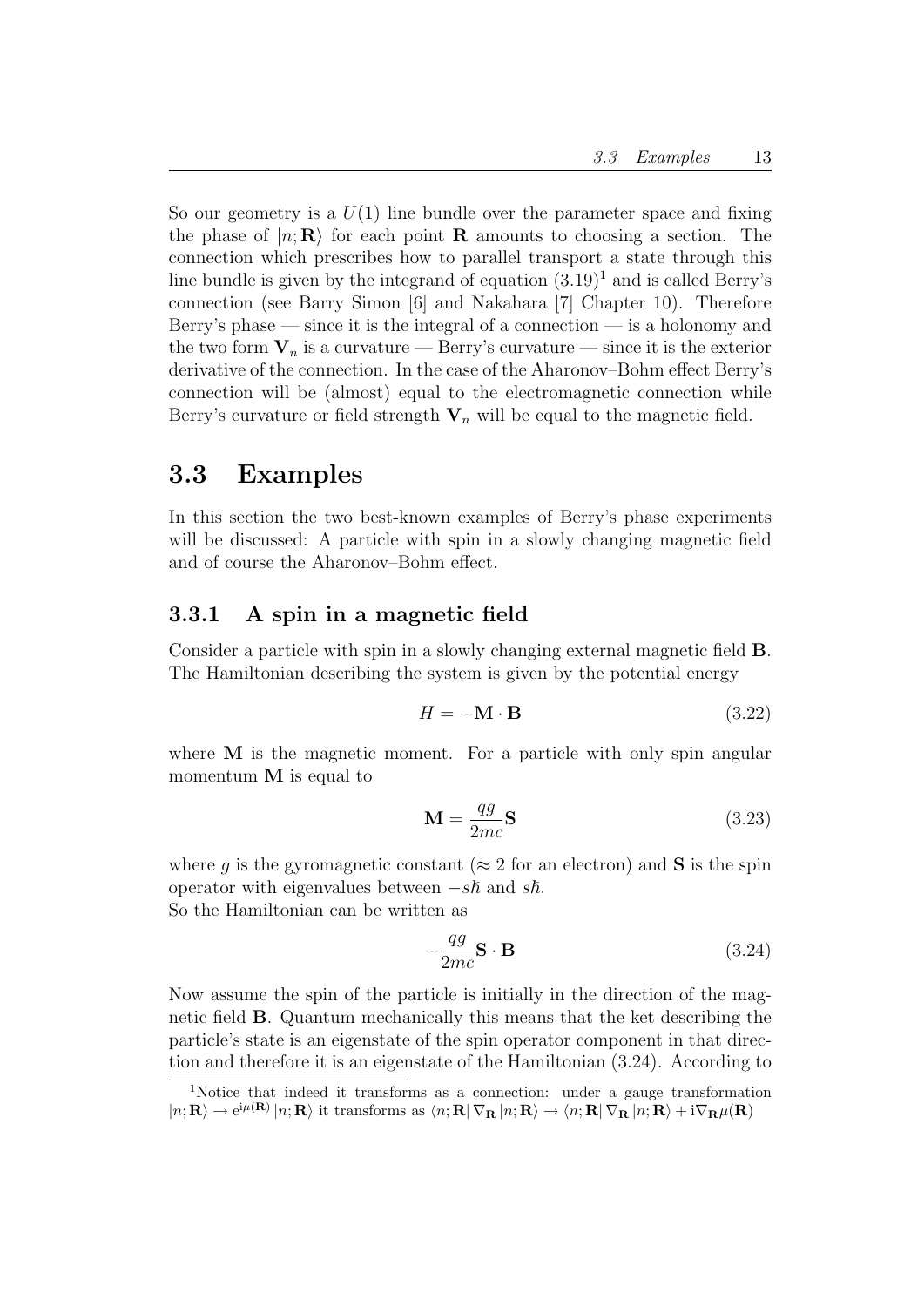the Adiabatic Theorem it will stay in an energy eigenstate since the magnetic field and therefore the Hamiltonian are slowly changing. To calculate Berry's phase we need  $V_n(B)$ , which boils down to determining how the eigenstates change under a change in  $\bf{B}$ . But for a given  $d\bf{S}$  the change in  $\bf{B}$  is small and we can take all B to be close to a certain basepoint. So we need to know  $|n; \mathbf{B}\rangle$ . Since the experiment is spherically symmetric we can call the direction of the basepoint  $\mathbf{B}_0$  the z-direction and therefore  $|n; \mathbf{B}\rangle$  will be close to  $|s_z\rangle$ . Now we can obtain  $|n; \mathbf{B}\rangle$  by starting out with the eigenstate of  $S_z$  and then rotating it into the right direction. The spin operator component in the rotated direction and the corresponding eigenstate can be written as

$$
|s_z\rangle \rightarrow |n; \mathbf{B}\rangle = U |s_z\rangle \tag{3.25}
$$

$$
S_z \to S_\mathbf{B} = US_z U^{-1} \tag{3.26}
$$

 $n$  denotes the eigenvalues of a spin component in general direction while  $s<sub>z</sub>$  denotes the eigenvalues of the z-component of the spin. Of course the numerical values of n and  $s<sub>z</sub>$  are equal.

Equation (3.26) can easily be derived by multiplying the equation

$$
S_z |s_z\rangle = s_z |s_z\rangle \tag{3.27}
$$

from the left with U and by putting  $U^{-1}U$  between  $S_z$  and the ket. We see that S transforms in the adjoint representation, which is of course obvious since the spin rotations are generated by the spin operators and the generators of a group always transform in the adjoint representation. We will write the rotation operator  $U(\alpha)$  as

$$
U(\alpha) = e^{-\frac{i}{\hbar}\alpha \cdot \mathbf{S}} \tag{3.28}
$$

where the rotation is around the axis  $\alpha$  over an angle  $|\alpha|$ .

This definition is in agreement with the commutation relation

$$
-\frac{i}{\hbar}[S_i, S_j] = \varepsilon_{ijk} S_k \tag{3.29}
$$

We have seen that we can take all **B** close to the z-direction and therefore we can take  $|\alpha|$  to be small. Let us now first find an expression for  $\alpha$ . Suppose we want to rotate a vector  $\mathbf{r}_0$  with length r into a vector **r**. Then the rotation axis  $\alpha$  can be found from the relations (see

**r**  $\mathbf{0}$ 

z-axis **r**

x-axis

Figure 3.1: How to rotate a vector

α

y-axis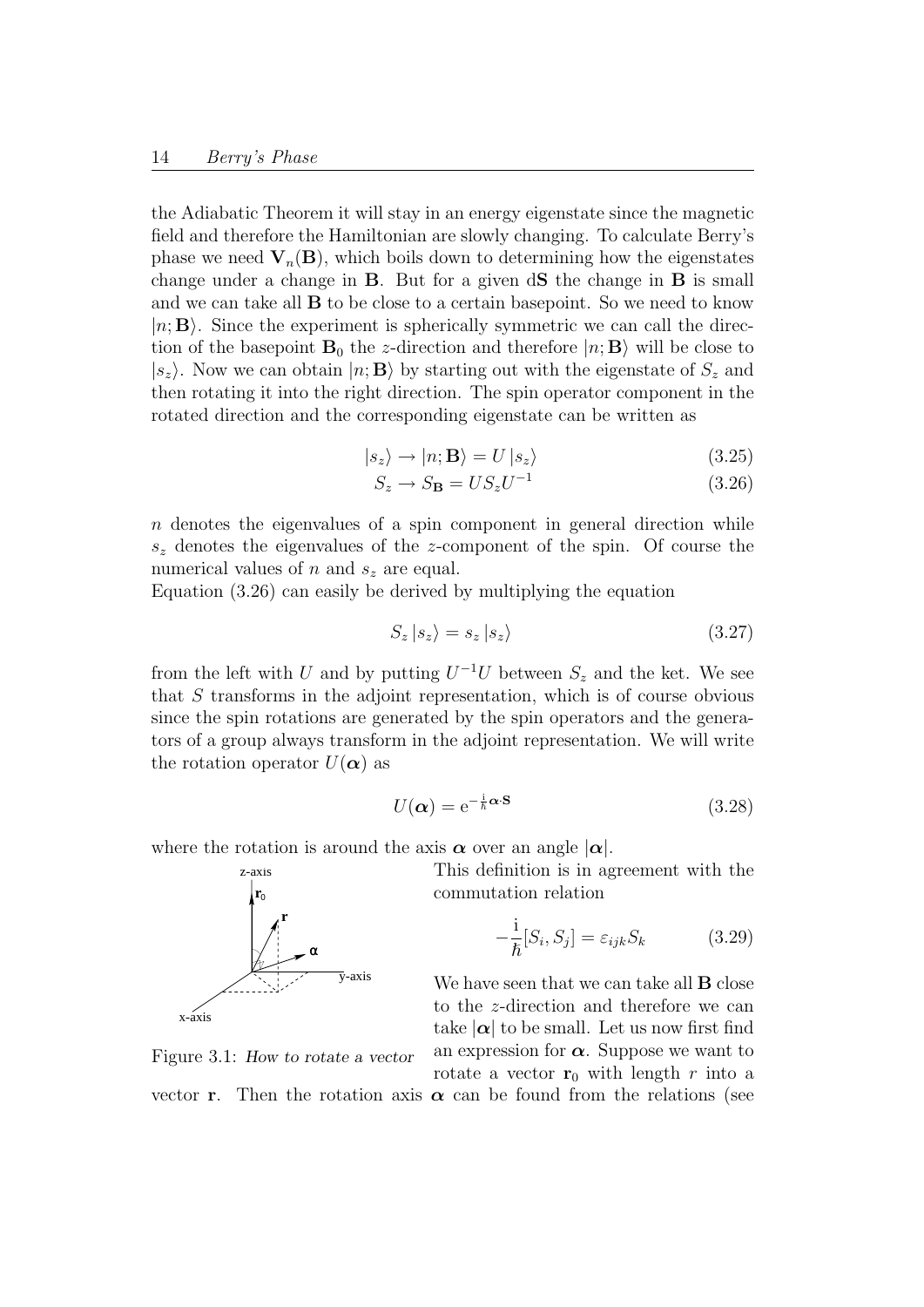figure 3.1)

$$
\frac{\mathbf{r}_0 \wedge \mathbf{r}}{|\mathbf{r}_0 \wedge \mathbf{r}|} = \frac{\alpha}{|\alpha|} \tag{3.30}
$$

$$
|\mathbf{r}_0 \wedge \mathbf{r}| = r^2 \sin(|\alpha|) \tag{3.31}
$$

and therefore

$$
\frac{\mathbf{r}_0 \wedge \mathbf{r}}{r^2 \sin(|\alpha|)} = \frac{\alpha}{|\alpha|} \tag{3.32}
$$

Assuming  $|\alpha|$  to be small this relation simplifies to

$$
\alpha = \frac{\mathbf{r}_0 \wedge \mathbf{r}}{r^2} \tag{3.33}
$$

So if we want to express the eigenstates of the spin in the direction of the magnetic field **B** in terms of the eigenstates of  $S<sub>z</sub>$  we find the following expression for  $\alpha$ :

$$
\alpha = \frac{(0, 0, B) \wedge B}{B^2} = \frac{1}{B}(-B_y, B_x, 0)
$$
\n(3.34)

It will be easier however to substitute  $B$  by  $B<sub>z</sub>$  which may be done because  $|\alpha|$  is small and therefore  $B_z = B \cos(|\alpha|) \approx B$ . We find  $U(\alpha)$  and  $|n; \mathbf{B}\rangle$  to be:

$$
U(\alpha) = e^{-\frac{i}{\hbar}(B_x S_y - B_y S_x)/B_z}
$$
\n(3.35)

$$
|n; \mathbf{B}\rangle = e^{-\frac{i}{\hbar}(B_x S_y - B_y S_x)/B_z} |s_z\rangle \tag{3.36}
$$

And we can calculate  $\nabla_{\mathbf{B}} |n; \mathbf{B}$ :

$$
\nabla_{\mathbf{B}} |n; \mathbf{B}\rangle = e^{-\frac{i}{\hbar}(B_x S_y - B_y S_x)/B_z} \frac{-i}{\hbar B_z^2} (B_z S_y, -B_z S_x, B_x S_y - B_y S_x) |s_z\rangle
$$
 (3.37)

Again using the fact that  $|\alpha|$  is small, and therefore  $B_z \gg B_x, B_y$ , we see that the z-component of  $(3.37)$  is much smaller than its x and y-components. By also putting back B instead of  $B_z$  equation (3.37) reduces to:

$$
\nabla_{\mathbf{B}} |n; \mathbf{B}\rangle = e^{-\frac{i}{\hbar}(B_x S_y - B_y S_x)/B_z} \frac{-i}{\hbar B} (S_y, -S_x, 0) |s_z\rangle
$$
 (3.38)

We are now able to calculate the outer product (3.20)

$$
\mathbf{V}_n(\mathbf{B}) = -\mathrm{i} (\nabla_\mathbf{B} \langle n; \mathbf{B} |) \wedge (\nabla_\mathbf{B} |n; \mathbf{B})
$$
  
\n
$$
= -\frac{\mathrm{i}}{\hbar^2 B^2} \langle s_z | (0, 0, -S_y S_x + S_x S_y) | s_z \rangle
$$
  
\n
$$
= \frac{1}{\hbar B^2} \langle s_z | \hat{\mathbf{z}} S_z | s_z \rangle
$$
  
\n
$$
= \frac{s_z}{B^2} \hat{\mathbf{z}}
$$
 (3.39)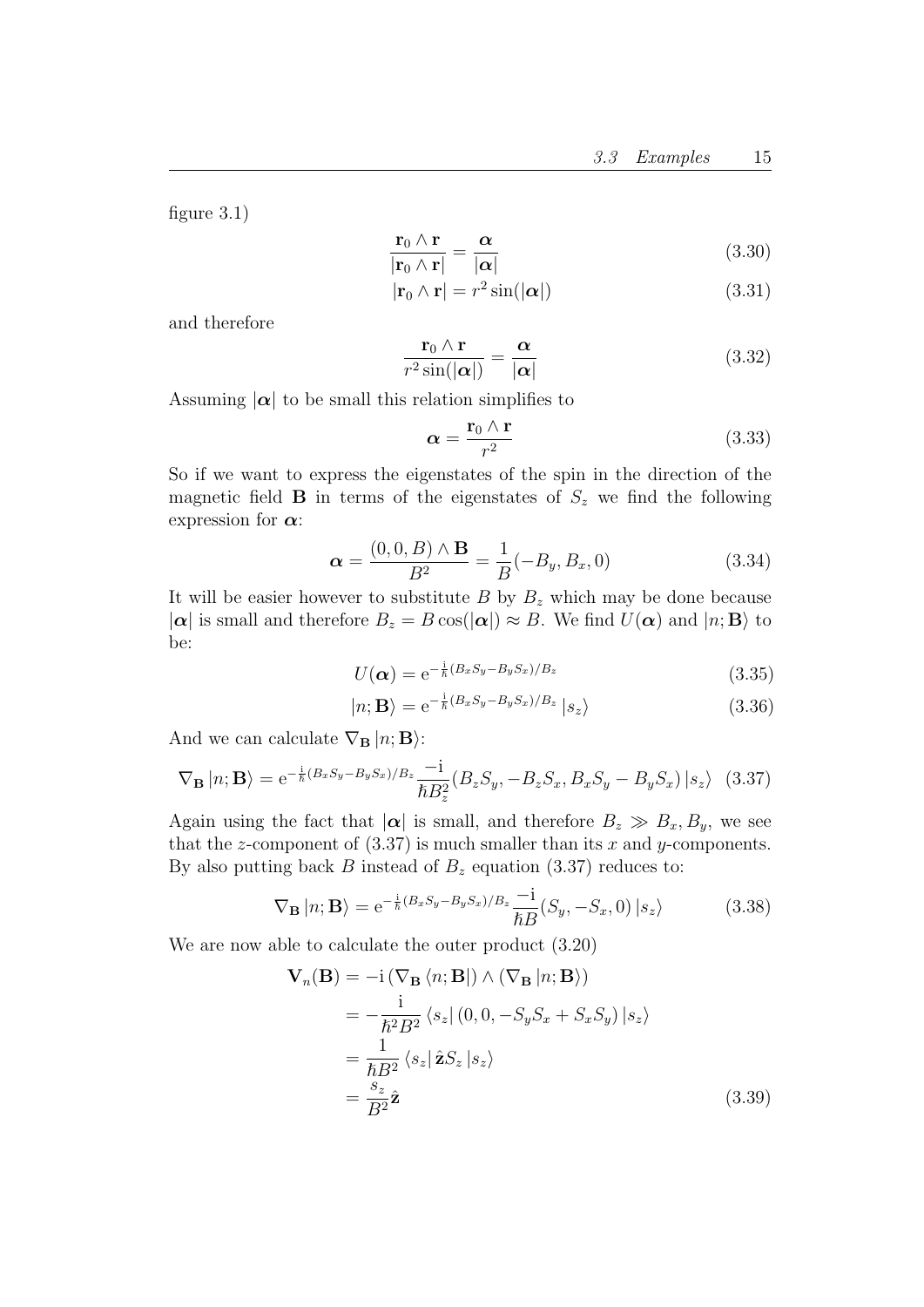we have used here the commutation relation for the spin operators:

$$
-\frac{i}{\hbar}[S_x, S_y] = S_z \tag{3.40}
$$

Since we look at **B** near the z-axis,  $dS$  is equal to  $\hat{z}dS$  and we find a total Berry phase equal to

$$
\gamma_n(\partial S) = \int_S \mathbf{V}_n \cdot d\mathbf{S} = \int_S \frac{n}{B^2} dS
$$
  
= 
$$
\int_S \frac{n}{B^2} B^2 d\Omega
$$
  
= 
$$
n\Omega(S)
$$
 (3.41)

We see that we have obtained the important result that Berry's phase for a spin in a slowly changing magnetic field is equal to the enclosed solid angle times the spin eigenvalue  $n$  of the state. Notice that the phase change depends neither on the total spin s nor on the size of the magnetic field B.

It is instructive to look some more at the special case of  $s=\frac{1}{2}$  $\frac{1}{2}$ . In that case the Hamiltonian is equal to

$$
H = \kappa \boldsymbol{\sigma} \cdot \mathbf{B} = \begin{pmatrix} B_z & B_x - iB_y \\ B_x + iB_y & -B_z \end{pmatrix}
$$
 (3.42)

where  $\kappa = -\frac{qg\hslash}{4mc}$  $\frac{qgh}{4mc}$ .

The eigenvalues of this Hamiltonian are  $\pm \kappa |\mathbf{B}|$ . By introducing spherical coordinates:

$$
B_x = B\sin\theta\cos\varphi\tag{3.43a}
$$

$$
B_y = B\sin\theta\sin\varphi\tag{3.43b}
$$

$$
B_z = B\cos\theta\tag{3.43c}
$$

it can be written as:

$$
H = \kappa B \begin{pmatrix} \cos \theta & e^{-i\varphi} \sin \theta \\ e^{i\varphi} \sin \theta & -\cos \theta \end{pmatrix}
$$
 (3.44)

It is now easy to show that the following ket is an eigenstate with eigenvalue  $+\kappa B$ :

$$
|n; \mathbf{B}\rangle_N = \begin{pmatrix} \cos(\theta/2) \\ e^{i\varphi}\sin(\theta/2) \end{pmatrix}
$$
 (3.45)

However for  $\theta = 0$  and  $\theta = \pi$  the angle  $\varphi$  can have all values between 0 and 2π. The point  $\theta = 0$  is no problem since the lower component of the state is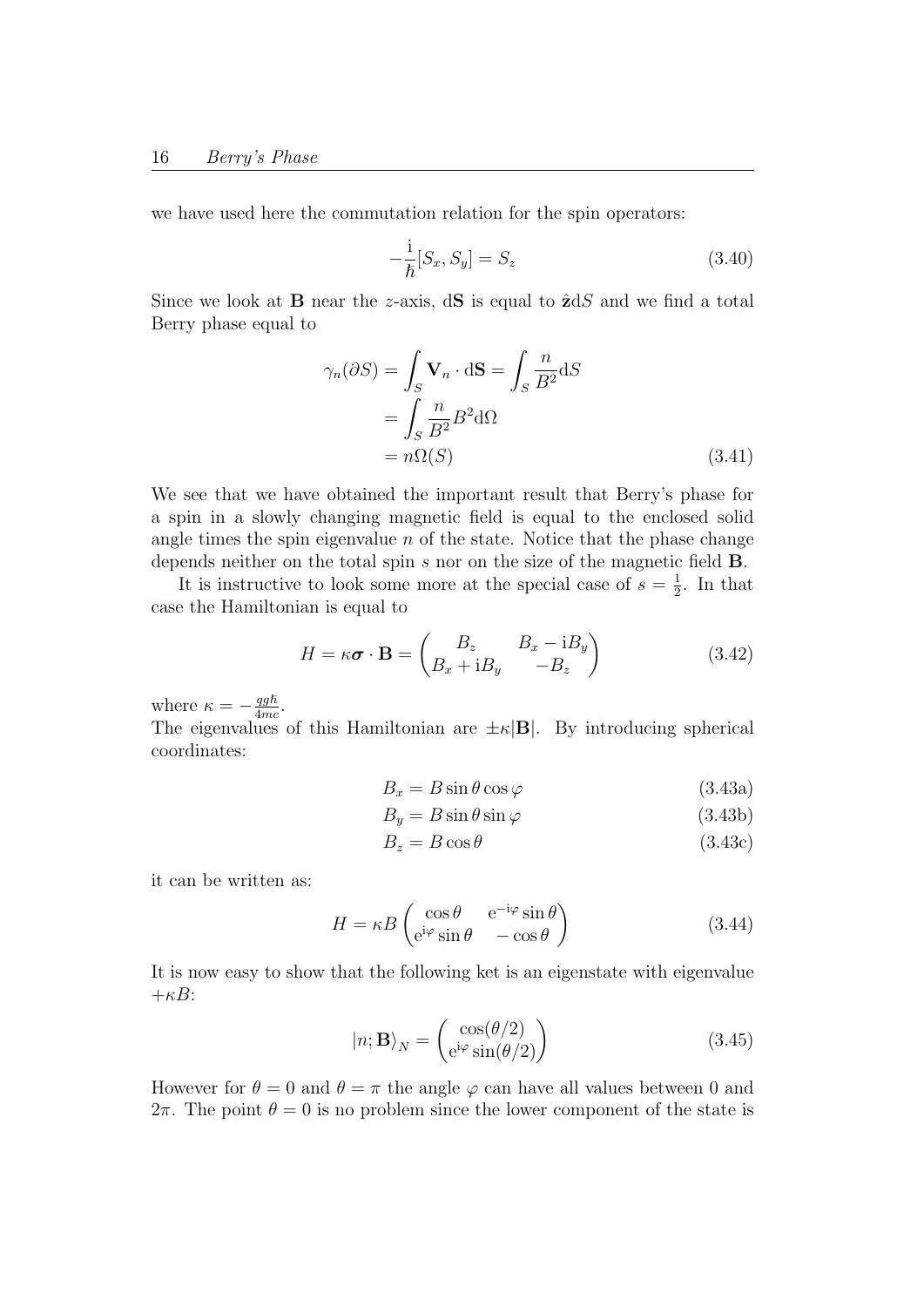zero. At the point  $\theta = \pi$  it is not though and the state is ill defined. But we can find another state:

$$
|n; \mathbf{B}\rangle_{S} = e^{-i\varphi} |n; \mathbf{B}\rangle_{N} = \begin{pmatrix} e^{-i\varphi} \cos(\theta/2) \\ \sin(\theta/2) \end{pmatrix}
$$
 (3.46)

This state is multi valued for  $\theta = 0$  but single valued for  $\theta = \pi$ . So for every  $\theta$  we can find a single valued solution to the Schrödinger equation. Using the expression for the gradient in spherical coordinates:

$$
\nabla_{\mathbf{B}}T = \frac{\partial T}{\partial B}\hat{B} + \frac{1}{B}\frac{\partial T}{\partial \theta}\hat{\theta} + \frac{1}{B\sin\theta}\frac{\partial T}{\partial \varphi}\hat{\varphi}
$$
(3.47)

it is now straightforward to calculate Berry's connection  $\langle n; \mathbf{B} | \nabla_{\mathbf{B}} | n; \mathbf{B} \rangle$ :

$$
\mathbf{A}_N = \frac{1}{2}(1 - \cos\theta)\frac{\hat{\varphi}}{B\sin\theta}
$$
 (3.48a)

$$
\mathbf{A}_S = -\frac{1}{2}(1 + \cos\theta)\frac{\hat{\varphi}}{B\sin\theta}
$$
 (3.48b)

which exactly equal to the gauge field for a Dirac magnetic monopole of strength  $g = \frac{1}{2}$  $\frac{1}{2}$  except that here B plays the role of the radial coordinate r. See Dirac [8] and Wu & Yang [9]. The reason for this is of course that the magnetic monopole as well as a spin in a changing magnetic field are described by a  $U(1)$  line bundle over  $\mathbb{R}^3 \setminus \{0\} \cong S^2$ . Berry's phase for this experiment is therefore proportional to the holonomy in the monopole field, i.e. to the flux through the enclosed solid angle, just as we found in our general calculation above.

#### 3.3.2 The Aharonov–Bohm effect in a Berry context

Let us consider an electron at a position r with charge  $-e$  confined to a box at a position R. The energy of the electron depends only on the relative position  $\mathbf{r} - \mathbf{R}$ , i.e. the system is translation invariant. The Hamiltonian H therefore is equal to

$$
H = H(\mathbf{p}, \mathbf{r} - \mathbf{R}) \tag{3.49}
$$

and the wavefunctions

$$
\langle \mathbf{r} | n \rangle = \psi_n(\mathbf{r} - \mathbf{R}) \tag{3.50}
$$

If we put the box next to a flux tube we have seen in Chapter 2 that we must replace **p** by  $\mathbf{p} + \frac{e}{c}\mathbf{A}$ . The states now become dependent on **R**. Locally we can express the inner product  $\langle \mathbf{r} | n; \mathbf{R} \rangle$  in terms of the  $\psi_n(\mathbf{r} - \mathbf{R})$  in (3.50):

$$
\langle \mathbf{r} | n; \mathbf{R} \rangle = e^{i(e/\hbar c) \int_{\mathbf{R}}^{\mathbf{r}} d\mathbf{r}' \cdot \mathbf{A}(\mathbf{r}')} \psi_n(\mathbf{r} - \mathbf{R})
$$
(3.51)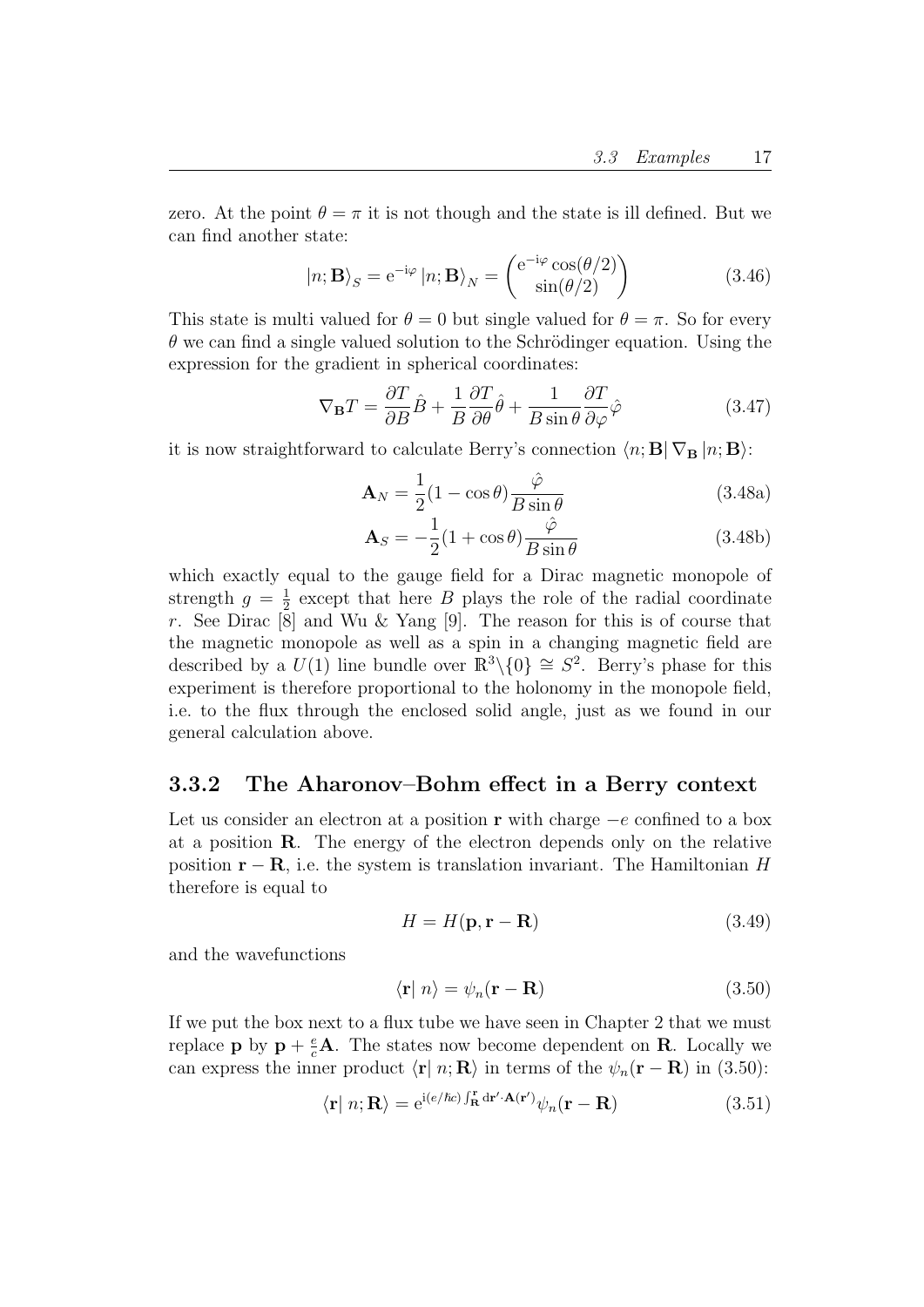These functions are not single-valued but we will only need their derivatives, that is, for a given **R** we need to know  $\psi_n$  only in a small neighbourhood around this R.

In this case we will not calculate  $V_n$  to determine Berry's phase but use the contour integral form (3.19). So we want to calculate

$$
\langle n;{\bf R}|\,\nabla_{\bf R}\,|n;{\bf R}\rangle
$$

The way to do this is to insert the identity

$$
\mathbf{1} = \int_{\text{Box}} d^3 r \, |\mathbf{r}\rangle \, \langle \mathbf{r}| \tag{3.52}
$$

Since these states  $|\mathbf{r}\rangle$  do not depend on **R** we can pull  $\nabla_{\mathbf{R}}$  through and obtain the following expression

$$
\int_{\text{Box}} d^3 r \langle n; \mathbf{R} | \mathbf{r} \rangle \nabla_{\mathbf{R}} \langle \mathbf{r} | n; \mathbf{R} \rangle \tag{3.53}
$$

If we now use equation (3.51) we find

$$
\langle n; \mathbf{R} | \nabla_{\mathbf{R}} | n; \mathbf{R} \rangle = \int_{\text{Box}} d^3 r \ \psi_n^* (\mathbf{r} - \mathbf{R}) \left[ -\frac{iq}{\hbar c} \mathbf{A}(\mathbf{R}) + \nabla_{\mathbf{R}} \right] \psi_n (\mathbf{r} - \mathbf{R})
$$

$$
= -\frac{iq}{\hbar c} \mathbf{A}(\mathbf{R}) + \int_{\text{Box}} d^3 r \ \psi_n^* (\mathbf{r} - \mathbf{R}) \nabla_{\mathbf{R}} \psi_n (\mathbf{r} - \mathbf{R}) \tag{3.54}
$$

Berry in his original paper says that the second term vanishes (because of the normalization of the  $\psi_n$ ) but we find that this is only true after integrating over the closed loop in **R**. To see this use the normalization of  $\psi_n$ :

$$
\int_{\text{Box}} d^3 r \, \psi_n^* (\mathbf{r} - \mathbf{R}) \psi_n (\mathbf{r} - \mathbf{R}) = \int_{\mathbb{R}^3} d^3 r \, \psi_n^* (\mathbf{r} - \mathbf{R}) \psi_n (\mathbf{r} - \mathbf{R}) = 1 \qquad (3.55)
$$

to derive

$$
0 = \nabla_{\mathbf{R}} \int d^3 r \, \psi_n^* \psi_n = \int d^3 r \, \left[ \psi_n^* \nabla_{\mathbf{R}} \psi_n + (\nabla_{\mathbf{R}} \psi_n^*) \psi_n \right] \tag{3.56}
$$

and therefore

$$
\int d^3r \ \psi_n^* \nabla_{\mathbf{R}} \psi_n = \frac{1}{2} \int d^3r \ [\psi_n^* \nabla_{\mathbf{R}} \psi_n - (\nabla_{\mathbf{R}} \psi_n^*) \psi_n]
$$
(3.57)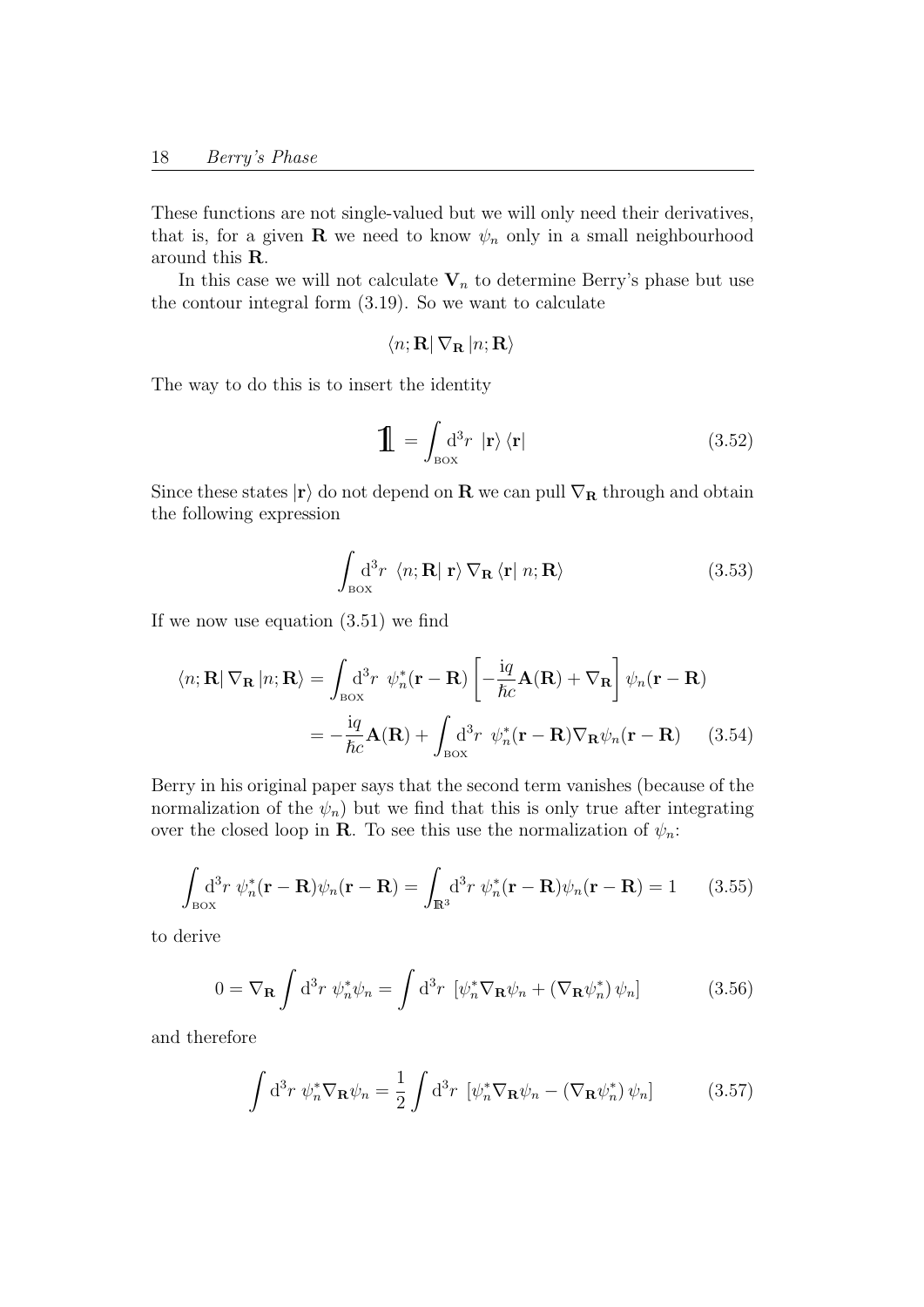Now take the contour integral:

$$
\oint_{\partial S} d\mathbf{R} \cdot \int d^3 r \ \psi_n^* \nabla_{\mathbf{R}} \psi_n = \int_S d\mathbf{S} \cdot \nabla_{\mathbf{R}} \wedge \int d^3 r \ (\psi_n^* \nabla_{\mathbf{R}} \psi_n)
$$
\n
$$
= \frac{1}{2} \int_S d\mathbf{S} \cdot \int d^3 r \ \nabla_{\mathbf{R}} \wedge [\psi_n^* \nabla_{\mathbf{R}} \psi_n - (\nabla_{\mathbf{R}} \psi_n^*) \psi_n]
$$
\n
$$
= \frac{1}{2} \int_S d\mathbf{S} \cdot \int d^3 r \ [(\nabla_{\mathbf{R}} \psi_n^*) \wedge (\nabla_{\mathbf{R}} \psi_n) - (\nabla_{\mathbf{R}} \psi_n^*) \wedge (\nabla_{\mathbf{R}} \psi_n)] = 0
$$
\n(3.58)

So by integrating equation (3.54) we find the following Berry phase:

$$
\gamma_n(C) = \mathbf{i} \oint_C d\mathbf{R} \cdot \langle n; \mathbf{R} | \nabla_{\mathbf{R}} | n; \mathbf{R} \rangle
$$

$$
= \frac{q}{\hbar c} \oint_C d\mathbf{R} \cdot \mathbf{A}(\mathbf{R}) = \frac{q}{\hbar c} \Phi
$$
(3.59)

This is of course again the well-known Aharonov–Bohm phase factor. Note that we do have single-valued wavefunctions since this phase turns up after moving the box around the flux line which must take some time. So in this case the wavefunction can have more than one phase at the same place but not at the same time as well, while globally gauging away the vector potential in the Aharonov–Bohm experiment of Chapter 2 leads to a wavefunction having more than one phase at the same place and time.

Notice also that in the experiment described above we need slow motion around the flux line since otherwise a centrifugal force would appear, although the Aharonov–Bohm effect itself does not depend on the time in which a complete loop is made.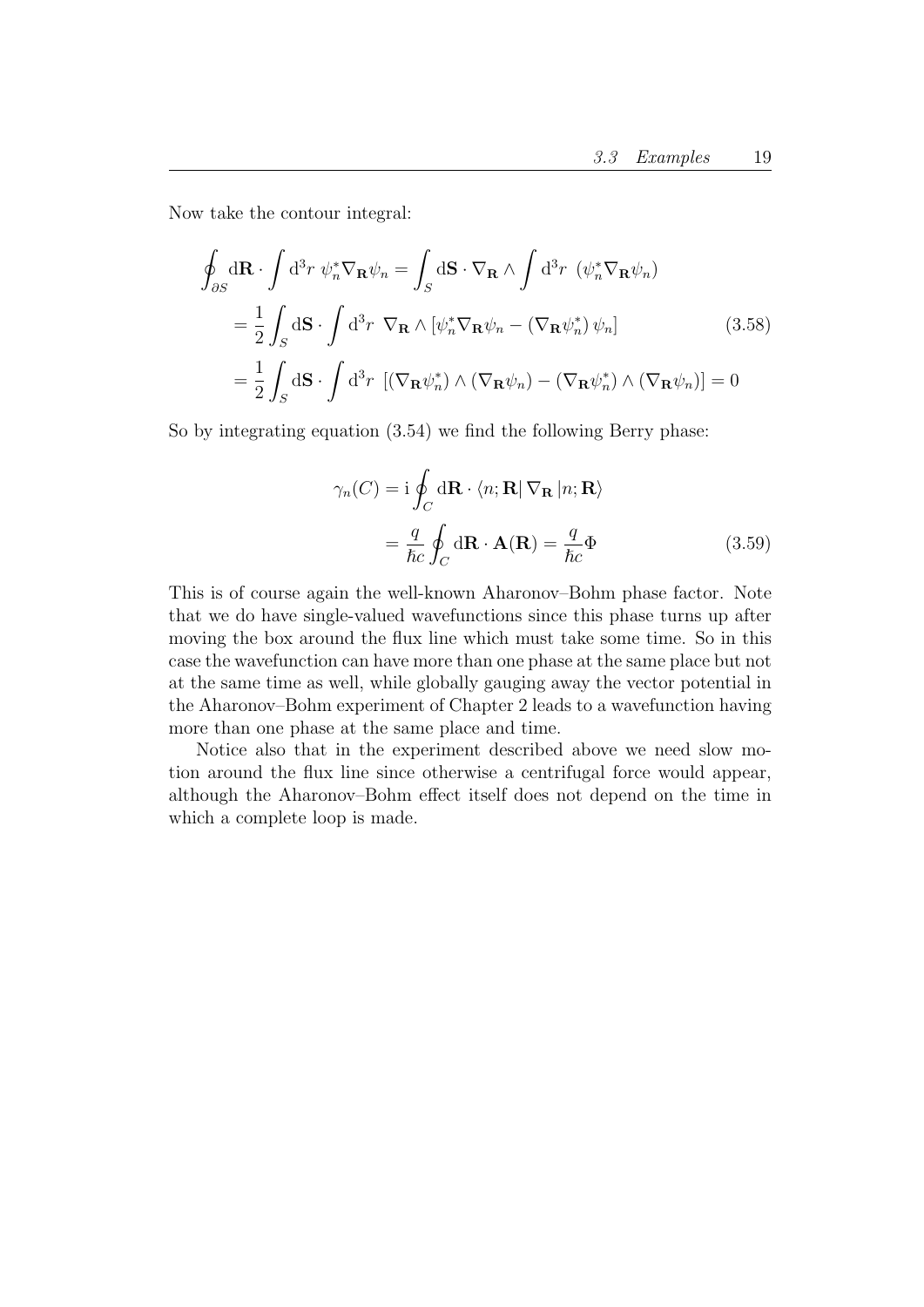## CHAPTER 4

### A Global Analogue of the A–B effect

We will now start with the main subject: A Klein–Gordon model with a only a global  $U(1)$  symmetry group breaking down to a discrete subgroup  $\mathbb{Z}_2$ . This model was first introduced by March–Russell, Preskill and Wilczek [10] to show that local gauge theories are not the only theories in which Aharonov–Bohm like scattering effects occur. We will start with a discussion of the model. Then we will talk about the non-relativistic interpretation of the complex and the real Klein–Gordon equation since the Aharonov–Bohm effect should appear in the small  $k$  limit, i.e. in a non-relativistic limit. We will end this Chapter with a derivation of the Schrödinger equation which follows from this non-relativistic limit. From now on we will take  $\hbar = c = 1$ .

#### 4.1 The Model

Consider a model with a global  $U(1)$  symmetry describing two complex scalar fields  $\eta$  and  $\lambda$ , where the charge of the  $\eta$  field is minus half the charge of the  $\lambda$  field, i.e. symmetry transformations are of the form

$$
\lambda \to e^{i\alpha} \lambda \tag{4.1a}
$$

$$
\eta \to e^{-i\alpha/2}\eta \tag{4.1b}
$$

with  $\alpha$  a real constant.

Then in general one would expect an interaction term in the invariant Lagrangian density of the form:

$$
\Delta \mathcal{L} = -g\lambda \eta^2 + \text{h.c.}
$$
 (4.2)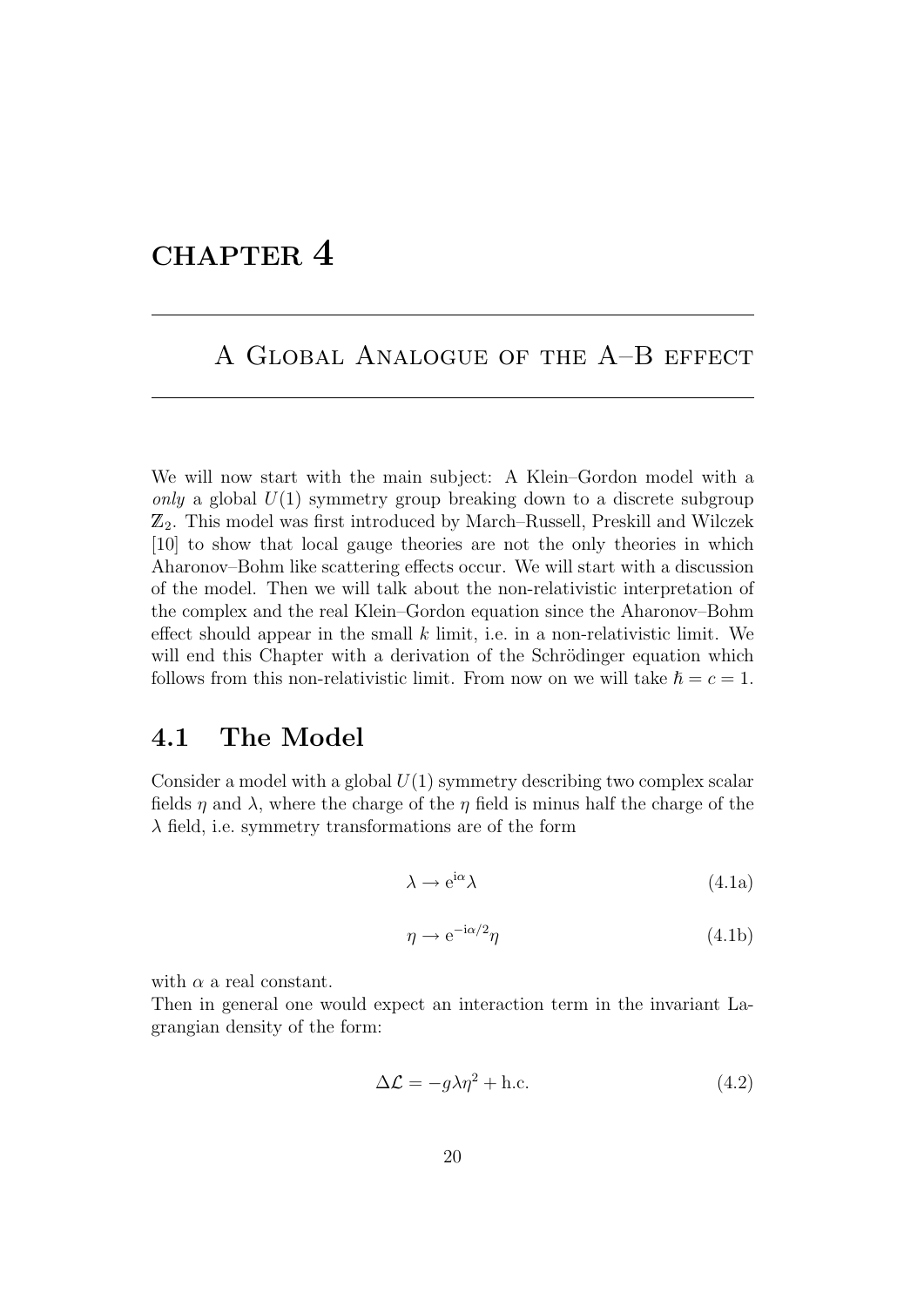where  $q$  is the (real) coupling constant.

Suppose the  $\lambda$  field has a potential term of a form leading to a non-zero vacuum expectation value:

$$
V_{\lambda} = G\left(|\lambda|^2 - v^2\right)^2\tag{4.3}
$$

where  $G$  and  $v$  are positive real constants.

The  $\eta$  field has only a mass term and no further self interaction:

$$
V_{\eta} = m^2 |\eta|^2 \tag{4.4}
$$

The full Lagrangian density will then be

$$
\mathcal{L} = \partial_{\mu}\eta \partial^{\mu}\eta^* - m^2 |\eta|^2 + \partial_{\mu}\lambda \partial^{\mu}\lambda^* - G\left(|\lambda|^2 - v^2\right)^2 - g\left(\lambda \eta^2 + \lambda^* \eta^{*2}\right) \tag{4.5}
$$

which gives the Euler–Lagrange equations

$$
\partial_{\mu}\partial^{\mu}\lambda + G\left(|\lambda|^2 - v^2\right)\lambda + g\eta^{*2} = 0\tag{4.6a}
$$

$$
\partial_{\mu}\partial^{\mu}\eta + m^2\eta + 2g\lambda^*\eta^* = 0 \tag{4.6b}
$$

and their complex conjugates.

We are interested in what happens when the  $\lambda$  field condenses. First consider the trivial case where<sup>1</sup>  $\langle \lambda(r,\varphi) \rangle = v$ , i.e. the vacuum expectation value is constant in space and time. Equation (4.6a) then gives us  $\langle \eta \rangle = 0$ , which shows that in order to study the effective theory for the low lying states, we should make the expansion

$$
\lambda = v + \sigma_1 + i\sigma_2 \tag{4.7a}
$$

$$
\eta = \rho_1 + i\rho_2 \tag{4.7b}
$$

where all fields appearing at the right hand side are real. Since the  $\sigma_2$  field corresponds to the broken generator this will be a massless Goldstone boson as can also be seen by writing out the  $V_{\lambda}$  potential in terms of  $\sigma_1$  and  $\sigma_2$ . The second equation (4.6b) now reduces to the pair

$$
\partial_{\mu}\partial^{\mu}\rho_1 + (m^2 + \Gamma)\rho_1 = 0 \qquad (4.8a)
$$

$$
\partial_{\mu}\partial^{\mu}\rho_2 + (m^2 - \Gamma)\rho_2 = 0 \tag{4.8b}
$$

<sup>&</sup>lt;sup>1</sup>We will work in cylindrical coordinates with a trivial z dependence, so in fact we consider the theory on the plane  $\mathbb{R}^2$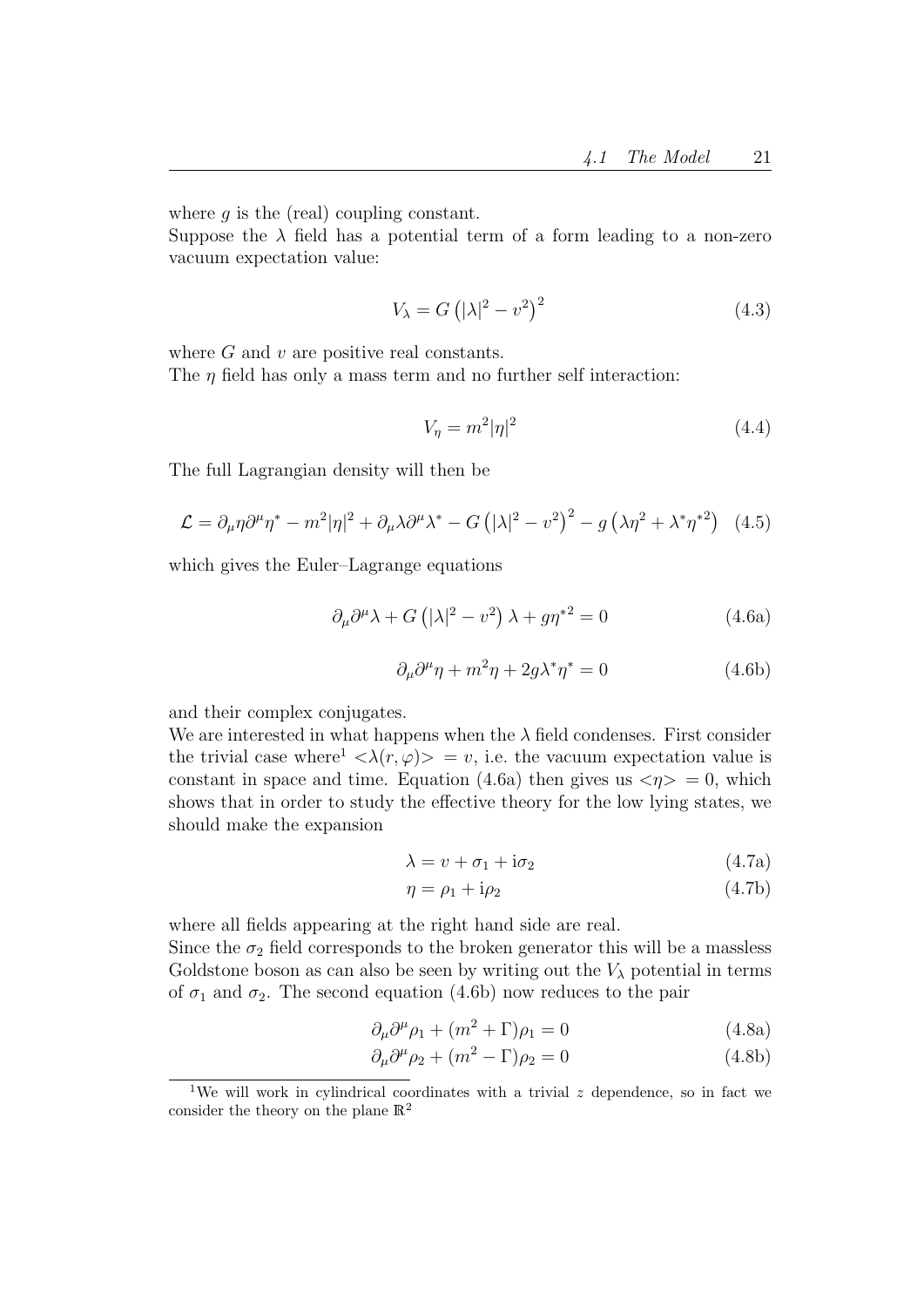where  $\Gamma = 2gv$ . We have neglected higher order terms like  $\rho_1 \sigma_1$  etc. So we see that the symmetry breaking leads to a mass splitting between the real and imaginary components of the complex scalar field  $\eta$ . We will write the different masses as:

$$
\mu_1 = \sqrt{m^2 + \Gamma} \tag{4.9a}
$$

$$
\mu_2 = \sqrt{m^2 - \Gamma} \tag{4.9b}
$$

Now consider the case where the vacuum expectation value of  $\lambda$  is no longer constant in space but corresponds to a vortex configuration:

$$
\langle \lambda(r,\varphi) \rangle = v e^{i\varphi} \tag{4.10}
$$

where  $\varphi$  is the polar angle and  $\langle \lambda(r,\varphi) \rangle$  is single-valued as it should be. In this case the  $\eta$  Euler–Lagrange equation (4.6b) acquires a  $\varphi$  dependent mixing between the real and imaginary parts of  $\eta$ . We can resolve this point by redefining the  $\eta$  field and absorbing half of the phase factor into it:

$$
\eta = e^{-i\varphi/2}\tilde{\eta}
$$
\n(4.11)

which — by taking the real and imaginary parts of this equation — can also be written as:

$$
\begin{pmatrix} \rho_1 \\ \rho_2 \end{pmatrix} = \begin{pmatrix} \cos(\varphi/2) & \sin(\varphi/2) \\ -\sin(\varphi/2) & \cos(\varphi/2) \end{pmatrix} \begin{pmatrix} \tilde{\rho}_1 \\ \tilde{\rho}_2 \end{pmatrix}
$$
(4.12)

The Euler–Lagrange equation for  $\eta$  in terms of this new  $\tilde{\eta}$  now reads:

$$
e^{i\varphi/2} \Box (e^{-i\varphi/2}\tilde{\eta}) + m^2 \tilde{\eta} + \Gamma \tilde{\eta}^* = 0 \qquad (4.13)
$$

So we see the condensation of the  $\lambda$  field again gives rise to a mass splitting between the real and imaginary components of the  $\tilde{\eta}$  field, but there are two other important consequences: the  $\tilde{\eta}$  field has to be non single valued and furthermore we get a change in our terms containing spatial derivatives:

$$
e^{i\varphi/2}\partial_{\varphi}\eta = e^{i\varphi/2}\partial_{\varphi}(e^{-i\varphi/2}\tilde{\eta}) = (\partial_{\varphi} - \frac{i}{2})\tilde{\eta}
$$
(4.14)

Notice that the expression on the right hand side of this equation just looks as if the field  $\tilde{\eta}$  is coupled to a background effective local gauge field  $A_{\mu} = \frac{1}{2} (\partial \Omega) Q^{-1}$  (where  $\Omega = e^{-i\varphi/2}$  and  $a = \frac{1}{2}$ ) equal to the Abaroney-Bohm  $\frac{1}{\text{i}q}(\partial_\mu \Omega)\Omega^{-1}$  (where  $\Omega = e^{-i\varphi/2}$  and  $q = \frac{1}{2}$  $\frac{1}{2}$ ) equal to the Aharonov–Bohm gauge potential (2.5), in spite of the fact that there is of course no local gauge field present in our theory.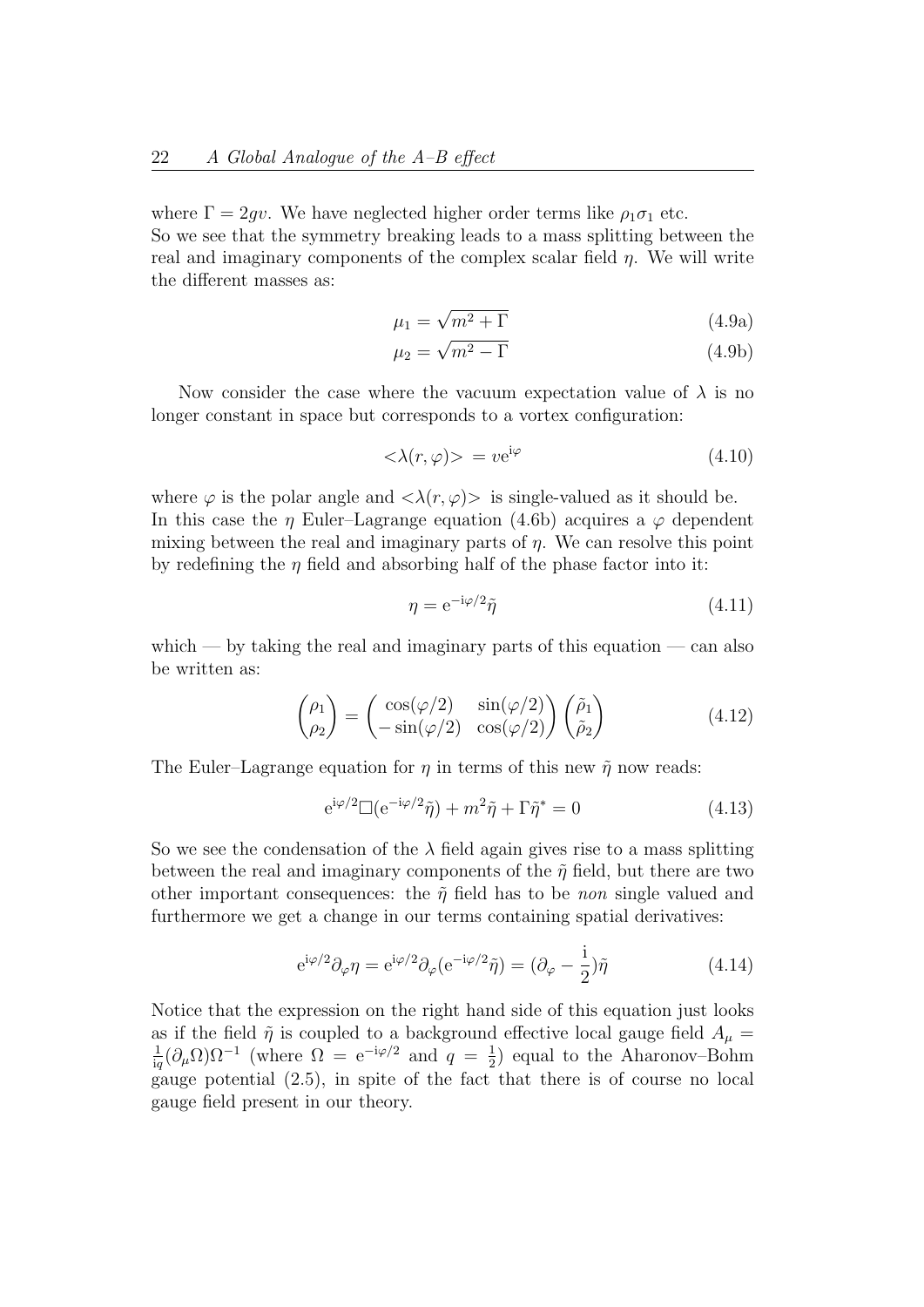Using the expression for  $\nabla^2$  in cylindrical coordinates

$$
\frac{1}{r}\frac{\partial}{\partial r} + \frac{\partial^2}{\partial r^2} + \frac{1}{r^2}\frac{\partial^2}{\partial \varphi^2} + \frac{\partial^2}{\partial z^2}
$$
(4.15)

we can write out the  $\varphi$  dependence of  $\Box \eta = (\partial_t^2 - \nabla^2)\eta$  in terms of  $\tilde{\eta}$ :

$$
e^{i\varphi/2}\frac{1}{r^2}\partial_{\varphi}^2\left(e^{-i\varphi/2}\tilde{\eta}\right) = -\frac{1}{4r^2}\tilde{\eta} - \frac{i}{r^2}\partial_{\varphi}\tilde{\eta} + \frac{1}{r^2}\partial_{\varphi}^2\tilde{\eta}
$$
(4.16)

and therefore we get two extra terms corresponding to  $q^2\mathbf{A}^2$  and  $2iq\mathbf{A} \cdot \nabla$ respectively, where  $\mathbf{A} = \frac{1}{r}$  $\frac{1}{r}\hat{\varphi}$  and  $q = \frac{1}{2}$  $\frac{1}{2}$ . In terms of  $\rho_1$  and  $\rho_2$  we find  $\mathbf{A} = \frac{\sigma_2}{r}$  $\frac{v_2}{r}\hat{\varphi}$ , i.e. the second Pauli matrix and therefore these extra terms read:

$$
\begin{pmatrix} -\frac{1}{4r^2} & 0\\ 0 & -\frac{1}{4r^2} \end{pmatrix} + \begin{pmatrix} 0 & \frac{1}{r^2} \partial_\varphi\\ -\frac{1}{r^2} \partial_\varphi & 0 \end{pmatrix}
$$

If we now look again at equation (4.6a), the Euler–Lagrange equation for  $\lambda$ , we see that by inserting the vacuum  $\lambda = v e^{i\varphi}$  we get:

$$
-v\nabla^2 e^{i\varphi} + g e^{i\varphi} < \tilde{\eta}^{*2} > = 0
$$
\n(4.17)

and therefore<sup>2</sup>

$$
\langle \tilde{\eta} \rangle = \pm \frac{\mathrm{i}v}{gr^2} \tag{4.18}
$$

So actually we should write

$$
\tilde{\eta} = \pm \frac{iv}{gr^2} + \tilde{\rho}_1 + i\tilde{\rho}_2 \tag{4.19}
$$

i.e. we should not expand around 0. Notice however that in the other Euler– Lagrange equation there is no reference to v or q but only to the product  $\Gamma = 2qv$ . So we can make the quotient  $v/q$  arbitrarily small and therefore again expand around 0. In fact this is even necessary since the  $\tilde{\eta}$  expectation value is only a solution of the  $\tilde{\eta}$  Euler–Lagrange equation if it is zero.

The Euler–Lagrange equation for  $\tilde{\rho}_1$  and  $\tilde{\rho}_2$  we obtained equals:

$$
-\partial_t^2 \begin{pmatrix} \tilde{\rho}_1 \\ \tilde{\rho}_2 \end{pmatrix} = \begin{pmatrix} -\nabla^2 + \mu_1^2 + \frac{1}{4r^2} & -\frac{1}{r^2} \partial_\varphi \\ \frac{1}{r^2} \partial_\varphi & -\nabla^2 + \mu_2^2 + \frac{1}{4r^2} \end{pmatrix} \begin{pmatrix} \tilde{\rho}_1 \\ \tilde{\rho}_2 \end{pmatrix} (4.20)
$$

So we must solve two coupled Klein–Gordon equations for two real fields. But first let us look at the interpretation.

<sup>&</sup>lt;sup>2</sup>Notice that the  $\pm$  comes from the unbroken discrete subgroup  $\mathbb{Z}_2$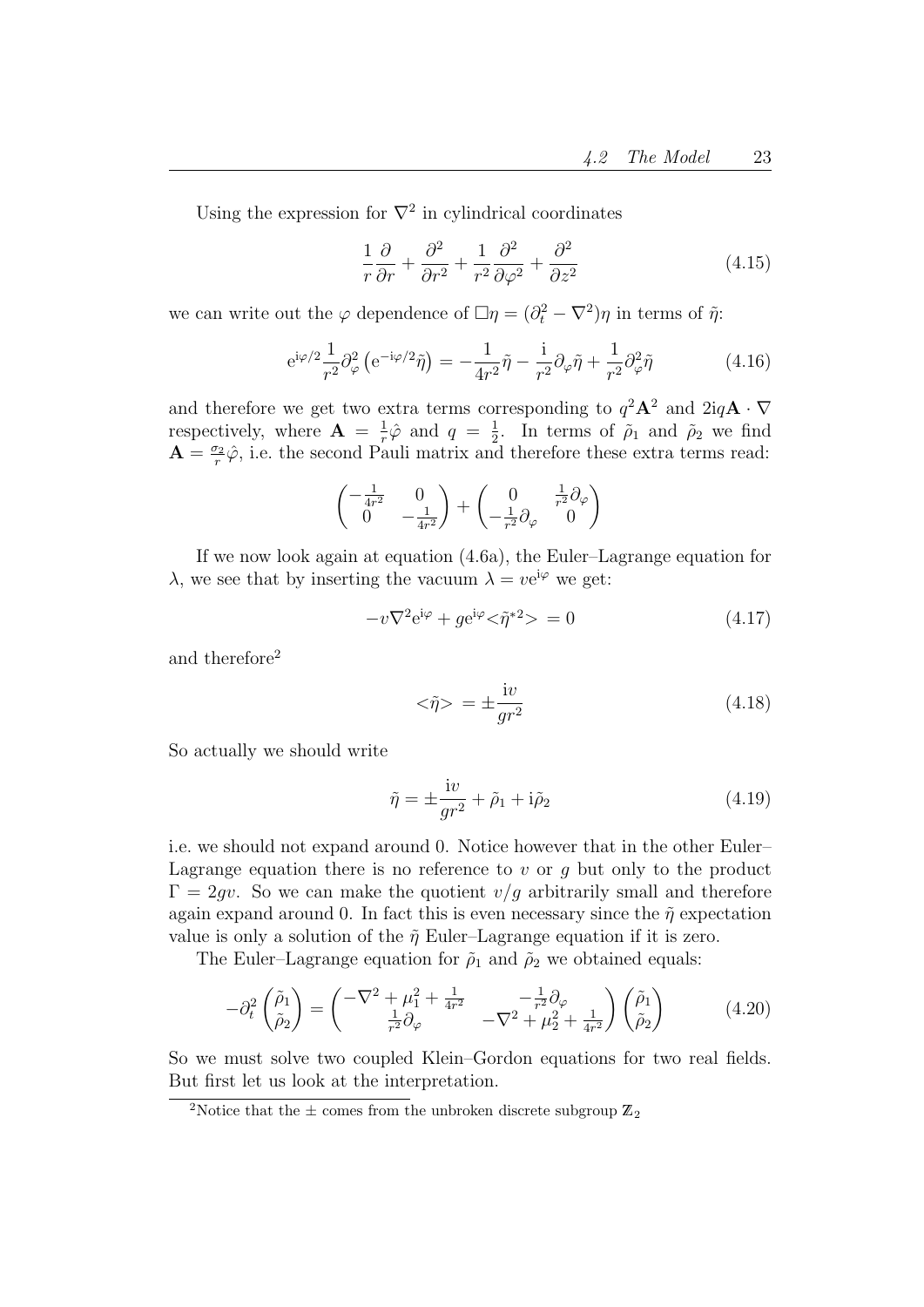## 4.2 The interpretation of the non-relativistic Klein–Gordon equation

We started out with a relativistic Lagrange density: A Klein–Gordon Lagrange density with interaction terms. The only context where such a theory can be fully described is Quantum Field Theory. However in a non-relativistic limit we can also give the solutions a one-particle Schrödinger interpretation. In this section we will first discuss how this works for complex solutions and then for real solutions.

#### 4.2.1 The complex Klein–Gordon equation

First consider complex solutions  $n$  to the free Klein–Gordon equation:

$$
(\Box + m^2)\eta = 0\tag{4.21}
$$

We then have two complex degrees of freedom:  $\eta$  and  $\partial_t \eta$ . A Schrödinger wavefunction has only one complex degree of freedom so the solution to the Klein–Gordon equation cannot describe one particle, but must describe two particles. If we solve the equation by separation of variables we see that indeed we find two different solutions:

$$
\eta_n^{\pm}(\mathbf{r},t) = N e^{i(\mathbf{k}_n \cdot \mathbf{r} \mp E_n t)}
$$
\n(4.22)

where  $E_n = \sqrt{m^2 + k_n^2}$ . So we have found positive and negative energy eigenstates.

Let us now derive the conserved norm. Multiply equation (4.21) from the left by  $\eta^*$  and multiply the complex conjugate equation from the left by  $\eta$ . Taking the difference leads to:

$$
0 = \eta^* \Box \eta - \eta \Box \eta^* =: \eta^* \overset{\leftrightarrow}{\Box} \eta \tag{4.23}
$$

Integrating this over entire space and using the spatial boundary condition  $\eta|_{\infty} = 0$  we get a conserved norm:

$$
\int_{L^3} d^3r \; \eta^* i \frac{\partial}{\partial t} \eta = \text{constant} \tag{4.24}
$$

Calculating its value for the two solutions  $\eta^{\pm}$  we find  $\pm 2EL^3|N|^2$ , i.e. the  $\eta$ <sup>-</sup> solution has negative norm. In normal classical quantum mechanics the norm of a wavefunction is a probability density but it is clear that this cannot be true for the Klein–Gordon solutions. It turns out however that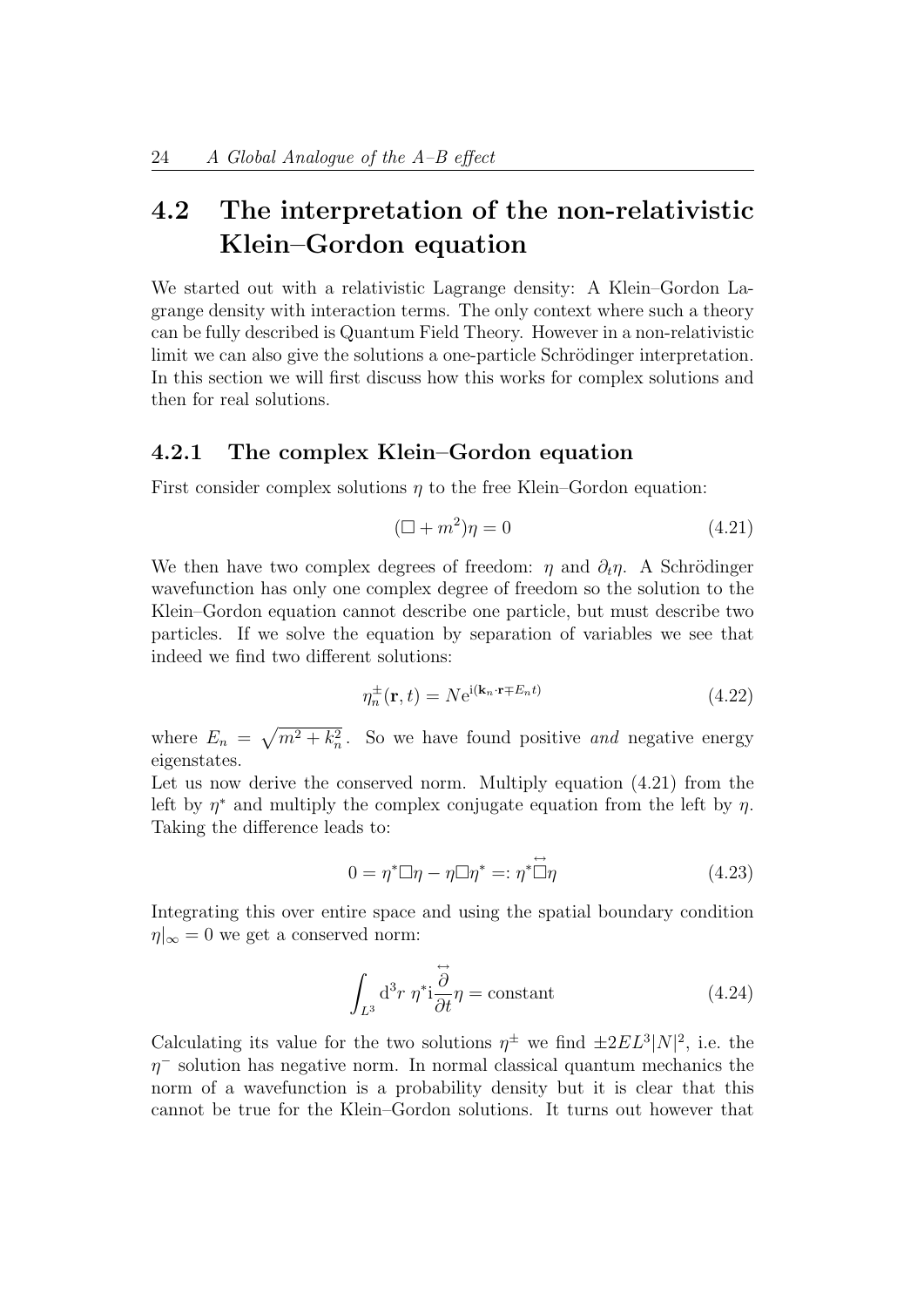the negative energy states should be interpreted as positive energy antiparticles. The norm therefore — since it is negative for anti-particles and positive for particles — can be interpreted as a charge (not necessarily as an electrical but rather as a "particle number") density and its conservation as charge conservation. So we see that only the total amount of charge is conserved, not the number of particles. A quantum mechanical system with a non constant number of particles however can only be fully described in a second quantized system, i.e. by a quantum field theory. So we cannot expect our first quantized treatment of the Klein–Gordon equation to be completely successful but some important aspects of the full theory can be reliably studied, especially at low energies where no real particle creation can occur and this will also be the domain we are interested in.

A nice example which can be found in Gross [11] Chapter 4 is pair creation described by a Coulomb interaction term

$$
\partial_t^2 \to (\partial_t + \mathrm{i} q V)^2 = \partial_t^2 + 2\mathrm{i} q V \partial_t - q^2 V
$$

Consider a high Coulomb barrier (i.e. potential energy greater than mass) in the right half of space and no potential in the left part (for simplicity only one dimension is used). One would not expect to see particles propagate in the right half. Anti-particles however do not see a potential barrier but a potential well since they have negative charge. Indeed the solutions show that a particle incoming from the left bounces of the barrier while creating a particle-anti-particle pair, from which the particle travels to the left and the anti-particle travels to the right.

The interpretation of the complex Klein–Gordon field becomes even more clear if we transform the single — second order in time — linear differential equation into two coupled first order linear differential equations, that is if we transform the scalar Klein–Gordon equation into a two component vector Schrödinger equation (see Gross  $[11]$  and Feshbach and Villars  $[12]$ ). As we already mentioned, the solution  $\eta$  and its time derivative  $\partial_t \eta$  are independent variables. It is easier however to take two different linear combinations of them. For example:

$$
\phi_{\pm} = \frac{1}{\sqrt{2m}} \left( m \pm i \partial_t \right) \eta \tag{4.25}
$$

And therefore:

$$
\eta = \frac{1}{\sqrt{2m}} (\phi_+ + \phi_-) \tag{4.26a}
$$

$$
i\partial_t \eta = \sqrt{\frac{2}{m}} \left( \phi_+ - \phi_- \right) \tag{4.26b}
$$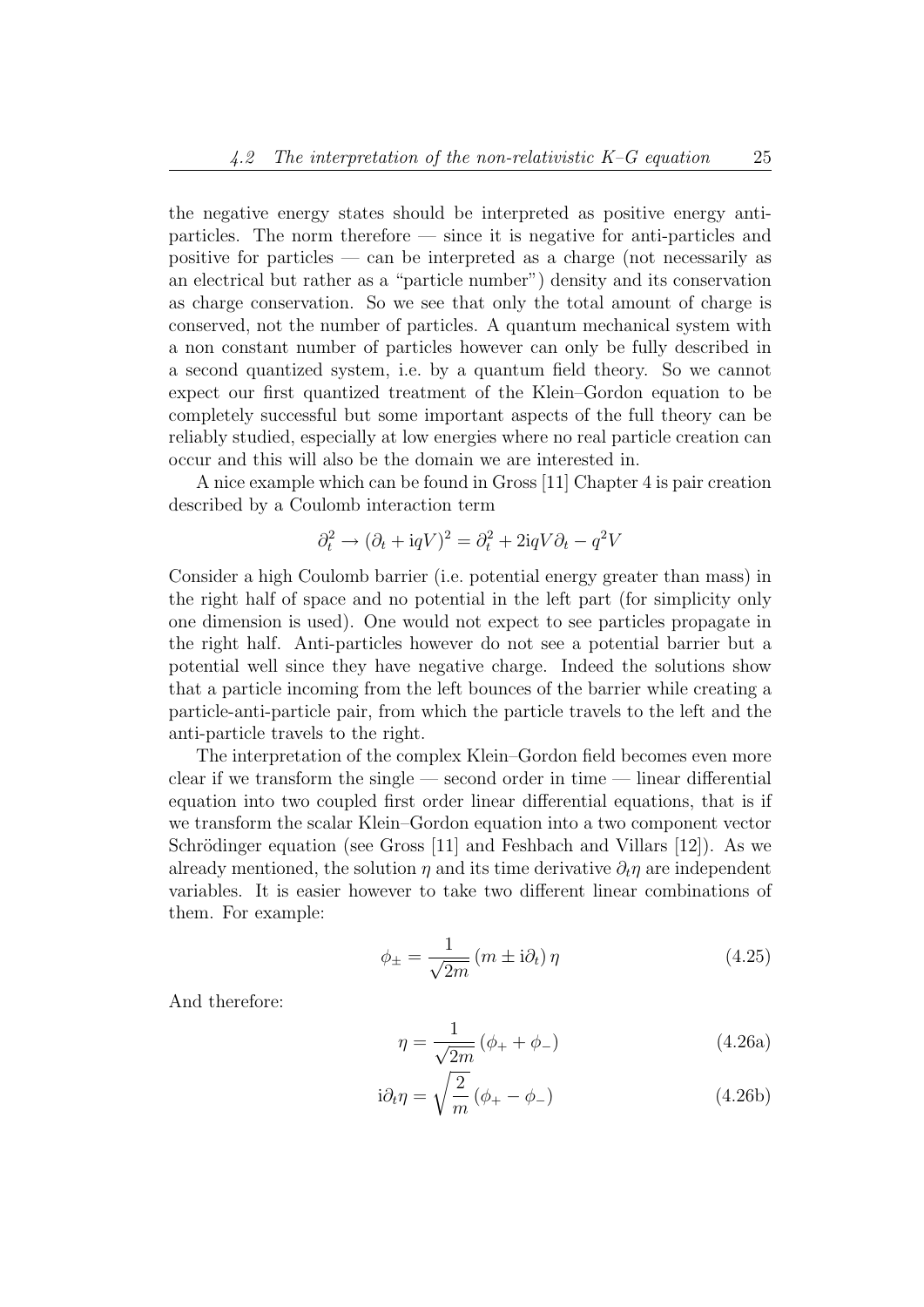Taking the time derivative of equation (4.25), using the Klein–Gordon equation for the second time-derivative and using the expressions of  $\eta$  and  $\partial_t \eta$  we find two coupled first order differential equations for  $\phi_{\pm}$ :

$$
i\partial_t \begin{pmatrix} \phi_+ \\ \phi_- \end{pmatrix} = \begin{pmatrix} m + \frac{p^2}{2m} & \frac{p^2}{2m} \\ -\frac{p^2}{2m} & -(m + \frac{p^2}{2m}) \end{pmatrix} \begin{pmatrix} \phi_+ \\ \phi_- \end{pmatrix}
$$
 (4.27)

The conserved norm (4.24) now reduces to

$$
\int_{L^3} d^3r \, (\vert \phi_+ \vert^2 - \vert \phi_- \vert^2) = \text{constant} \tag{4.28}
$$

If we write  $\phi = \begin{pmatrix} \phi_+ & \phi_+ & \phi_+ \end{pmatrix}$  $\phi_-\$ ) and introduce  $\bar{\phi} = \phi^{\dagger} \sigma_3$  we can write this as Z  $d^3r \,\bar{\phi}\phi$  (4.29)

 $L^3$ 

which shows a striking resemblance to the Dirac norm (in  $d = 2$  we have that  $\gamma_0$  equals the third Pauli matrix  $\sigma_3$ ).

Any other combination  $\phi_{\pm} = \alpha [\beta \eta \pm i \partial_t \eta]$  could have been taken as well. We will use this freedom to diagonalize the Hamiltonian. First we will show that we can find a solution by taking  $\alpha = 1$  and then we will look what restrictions we should impose on general  $\alpha$  by substituting  $\phi_{\pm} \rightarrow \alpha \phi_{\pm}$ . First let us write  $\eta$  and  $i\partial_t \eta$  in terms of  $\phi_{\pm}$ :

$$
\eta = \frac{1}{2}\beta^{-1}(\phi_+ + \phi_-) \tag{4.30a}
$$

$$
i\partial_t \eta = \frac{1}{2}(\phi_+ - \phi_-) \tag{4.30b}
$$

Now differentiating  $\phi_{\pm}$  and using the Klein–Gordon equation we find:

$$
i\partial_t \phi_{\pm} = \beta i \partial_t \eta \pm (-\partial_t^2 \eta)
$$
  
=  $\frac{1}{2} [\beta(\phi_+ - \phi_-) \pm (-\nabla^2 + m^2)\beta^{-1}(\phi_+ + \phi_-)]$   
=  $\frac{1}{2} [\beta \pm (-\nabla^2 + m^2)\beta^{-1}] \phi_+$   
 $\frac{1}{2} [-\beta \pm (-\nabla^2 + m^2)\beta^{-1}] \phi_-$  (4.31)

So the Hamiltonian will be diagonal if and only if

$$
\beta = (-\nabla^2 + m^2)\beta^{-1} \tag{4.32}
$$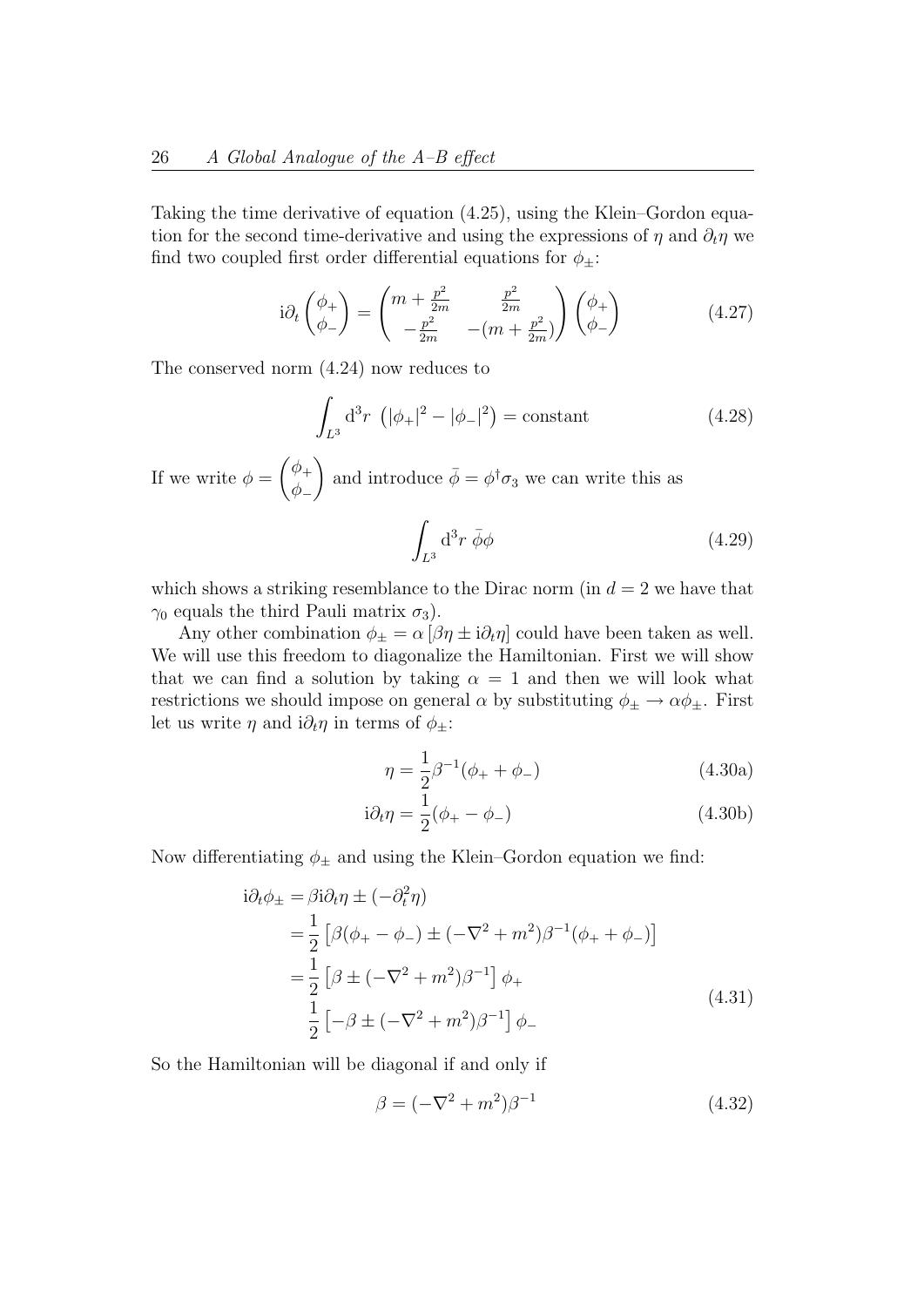that is if

$$
\beta^2 = -\nabla^2 + m^2\tag{4.33}
$$

Equation (4.31) now reduces to the Schrödinger equation  $i\partial_t \phi_{\pm} = \pm \beta \phi_{\pm}$  so if we want the  $\phi_+$  to describe positive energy states we see that we should take

$$
\beta = +\sqrt{-\nabla^2 + m^2} \tag{4.34}
$$

and we find:

$$
i\partial_t \begin{pmatrix} \phi_+ \\ \phi_- \end{pmatrix} = \begin{pmatrix} \sqrt{-\nabla^2 + m^2} & 0 \\ 0 & -\sqrt{-\nabla^2 + m^2} \end{pmatrix} \begin{pmatrix} \phi_+ \\ \phi_- \end{pmatrix} =: H \begin{pmatrix} \phi_+ \\ \phi_- \end{pmatrix} \quad (4.35)
$$

while

$$
\phi_{\pm} = \sqrt{-\nabla^2 + m^2} \eta \pm i\partial_t \eta \tag{4.36}
$$

Notice that the conserved norm is of the form  $\int d^3r \ (\vert \phi_+ \vert^2 - \vert \phi_- \vert^2) =$  $\int d^3r \phi^{\dagger} \sigma_3 \phi$  if and only if  $\sigma_3 H$  is hermitian:

$$
i\partial_t \int d^3r \; \phi^\dagger \sigma_3 \phi = \int d^3r \; \phi^\dagger \sigma_3 i \partial_t \phi - (i \partial_t \phi)^\dagger \sigma_3 \phi
$$

$$
= \int d^3r \; \phi^\dagger \sigma_3 H \phi - (H\phi)^\dagger \sigma_3 \phi
$$

$$
= \int d^3r \; \phi^\dagger [\sigma_3 H - H^\dagger \sigma_3] \phi
$$

$$
= \int d^3r \; \phi^\dagger [\sigma_3 H - (\sigma_3 H)^\dagger] \phi \qquad (4.37)
$$

Of course this is the case for the  $\phi$  in relation (4.36), but what if we make the substitution  $\tilde{\phi}_{\pm} = \alpha \phi_{\pm}$ :

$$
i\partial_t \alpha^{-1} \tilde{\phi}_{\pm} = H \alpha^{-1} \tilde{\phi}_{\pm} \tag{4.38}
$$

and therefore

$$
i\partial_t \tilde{\phi}_{\pm} = \alpha H \alpha^{-1} \tilde{\phi}_{\pm} =: \tilde{H} \tilde{\phi}_{\pm}
$$
\n(4.39)

If  $\sigma_3\tilde{H}$  must be hermitian we find:

$$
\sigma_3 \alpha H \alpha^{-1} = \alpha \sigma_3 H \alpha^{-1} = (\alpha \sigma_3 H \alpha^{-1})^{\dagger}
$$

$$
= (\alpha^{-1})^{\dagger} \sigma_3 H \alpha^{\dagger}
$$
(4.40)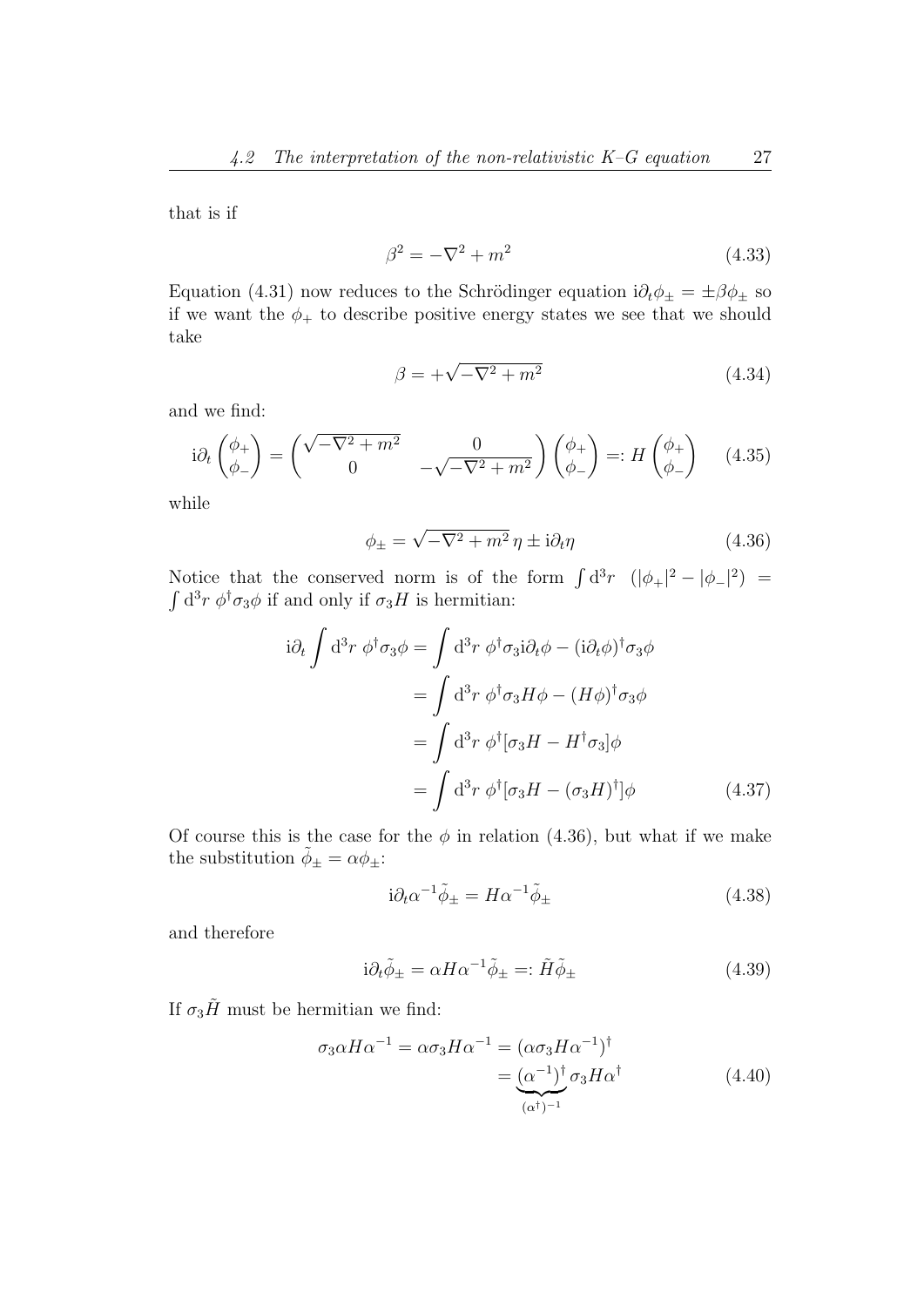and therefore:

$$
\sigma_3 H \alpha^\dagger \alpha = \alpha^\dagger \alpha \sigma_3 H \tag{4.41}
$$

So we see  $\alpha \phi_{\pm}$  is also a good solution if  $\sigma_3H$  and therefore also H itself commutes with  $\alpha^{\dagger} \alpha$ .

In a nonrelativistic limit the particles should decouple since we do not expect to see any signs of pair creation/annihilation in a low energy limit. We can find the nonrelativistic limit by assuming that the quantities  $|\mathbf{p}|$  and  $T := E - m$  are much smaller than the mass m. Now look for a solution of the form

$$
\phi = \begin{pmatrix} \chi_1(\mathbf{r}) \\ \chi_2(\mathbf{r}) \end{pmatrix} e^{-iEt} \tag{4.42}
$$

That is look for the influence of anti-particles on a particle. By using the two-component Schrödinger equation we find

$$
T\chi_1 = \frac{p^2}{2m}\chi_1 + \frac{p^2}{2m}\chi_2\tag{4.43a}
$$

$$
(2m+T)\chi_2 = -\frac{p^2}{2m}\chi_1 - \frac{p^2}{2m}\chi_2
$$
\n(4.43b)

and therefore

$$
\left(1 + \frac{T}{2m} + \frac{p^2}{4m^2}\right)\chi_2 = -\frac{p^2}{4m^2}\chi_1\tag{4.44}
$$

So we see that  $\chi_2$  is of order  $1/m^2$  times  $\chi_1$ . The first equation (4.43a) now reduces to

$$
T\chi_1 = \left(\frac{p^2}{2m} - \frac{p^4}{8m^3}\right)\chi_1\tag{4.45}
$$

That is we are left with an ordinary Schrödinger equation for the  $\chi_1$  field and we have even found the lowest order correction term to it. The  $\chi_2$  field which describes anti-particles is indeed much smaller and has only influence on the correction terms. If we would have taken  $e^{+iEt}$  as time dependence for the fields we had found exactly the same equations. Only the roles of  $\chi_1$ and  $\chi_2$  would have been interchanged.

Finally we can look at Coulomb scattering from a central potential  $V = \frac{Q}{r}$ r in the two-component description in second order perturbation theory (see Gross [11] Chapter 4). The first order term matrix element gives us the familiar Coulomb differential cross section

$$
\frac{\mathrm{d}\sigma}{\mathrm{d}\Omega} = \left(\frac{2QE}{4k^2\sin(\varphi/2)}\right)^2\tag{4.46}
$$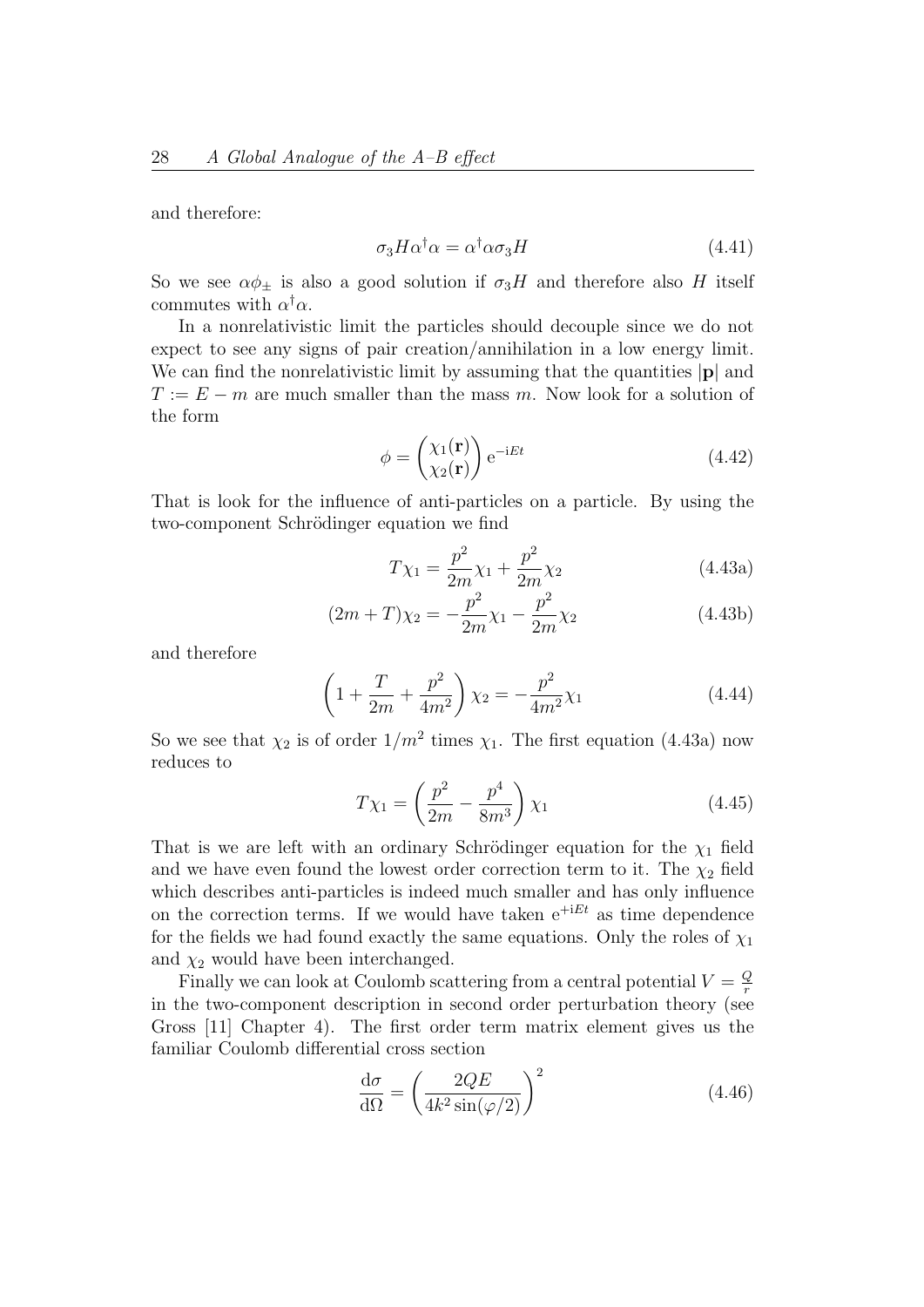

Figure 4.1: The two second order Coulomb scattering Feynman diagrams

The second order element gives us scattering with intermediate propagating states: one diagram with a positive energy state and one with a negative energy state as propagator. It can be shown that mathematically we can turn around the direction of motion of the negative energy state and therefore that we can also look at a diagram where the negative energy propagator is travelling backwards in time. If we interpret it as a positive energy antiparticle travelling forward in time however we see that at time  $t_1$  a particleantiparticle pair is created from which the particle will be the outgoing state while at the later time  $t_2$  the antiparticle annihilates the incoming particle. This is of course the Feynman prescription: negative energy states travelling backwards in time are positive energy antiparticles travelling forwards in time. The two diagrams with  $-$  respectively  $-$  a particle and an antiparticle propagator are drawn in figure 4.1.

#### 4.2.2 The real Klein–Gordon equation

We will now look for real solutions  $\rho$  of the free Klein–Gordon equation. Since we have a differential equation which is second order in time we have two real degrees of freedom. So a real Klein–Gordon field can be transformed into *one* Schrödinger field. For example take

$$
\psi = \alpha \left[ \beta \rho + i \partial_t \rho \right] \tag{4.47}
$$

with  $\beta$  real. We can again solve this by first taking  $\alpha = 1$  and then look for restrictions to be imposed on general  $\alpha$ . First write  $\rho$  and  $i\partial_t \rho$  in terms of  $\psi$ and  $\psi^*$ :

$$
\rho = \frac{1}{2}\beta^{-1}(\psi + \psi^*)
$$
\n(4.48a)

$$
i\partial_t \rho = \frac{1}{2} \left( \psi - \psi^* \right) \tag{4.48b}
$$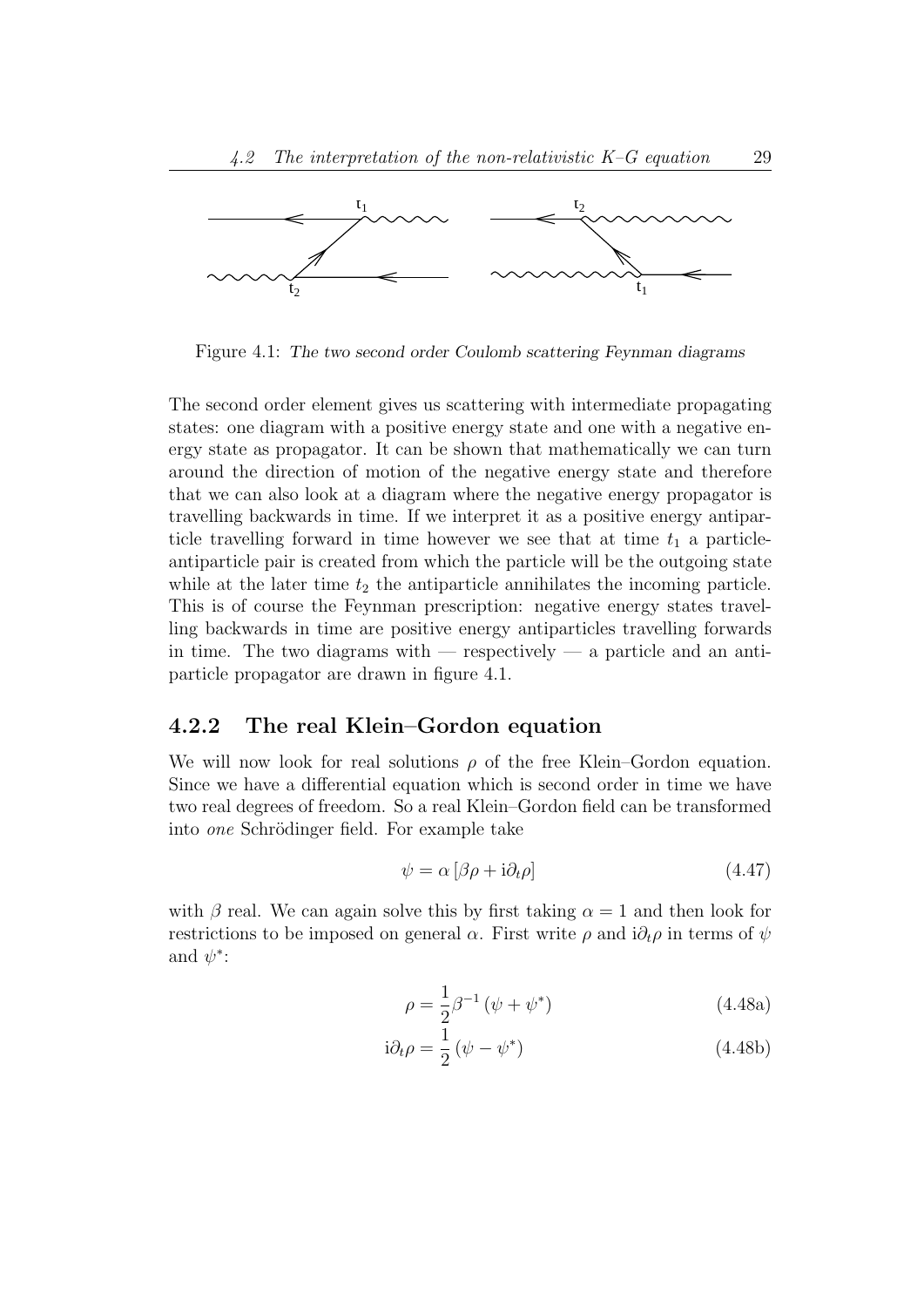Notice that these equations look exactly the same as the complex Klein– Gordon expressions if we make the following substitutions:

$$
\psi \leftrightarrow \phi_+ \tag{4.49a}
$$

 $\psi^* \leftrightarrow \phi_-$  (4.49b)

$$
\eta \leftrightarrow \rho \tag{4.49c}
$$

Therefore we can immediately write down the Schrödinger equation:

$$
i\partial_t \psi = \frac{1}{2} \left[ \beta + \left( -\nabla^2 + m^2 \right) \beta^{-1} \right] \psi
$$
  

$$
\frac{1}{2} \left[ -\beta + \left( -\nabla^2 + m^2 \right) \beta^{-1} \right] \psi^*
$$
\n(4.50)

We do not want mixing between the wavefunction and its complex conjugate since this leads to decaying and growing states. So we again find:

$$
\beta^2 = -\nabla^2 + m^2\tag{4.51}
$$

and we find  $two$  possible Schrödinger equations:

$$
i\partial_t \psi = \pm \sqrt{-\nabla^2 + m^2} \psi \tag{4.52}
$$

for  $\psi = \pm$  $-\nabla^2 + m^2 \rho + i \partial_t \rho$  respectively.

We see that we have to choose between only positive energy solutions or only negative energy solutions, but the two choices are equivalent. This is a consequence of the fact that a real Klein–Gordon equation describes particles which are their own anti-particles. So we can describe them as particles i.e. as positive energy solutions — and as anti-particles — i.e. as negative energy solutions.

In this case H is hermitian itself (i.e. without a  $\sigma_3$ ) and we get the usual Schrödinger conserved norm  $\int d^3r |\psi|^2$ . H must stay hermitian if we substitute  $\tilde{\psi} = \alpha \psi$ . Of course this again leads to the restriction that  $\alpha^{\dagger} \alpha$  must commute with  $H = \pm \sqrt{-\nabla^2 + m^2}$ .

Notice that it is not possible to derive a conserved norm for real Klein– Gordon fields like we did for complex Klein–Gordon fields. This is a direct result of the fact that the real Klein–Gordon Lagrangian only has a discrete symmetry and not the continuous  $U(1)$  symmetry. However we have seen that we can reduce the Klein–Gordon equation to a Schrödinger equation with a hermitian Hamiltonian and therefore with a Schrödinger conserved norm  $\int d^3r \ |\psi|^2$ .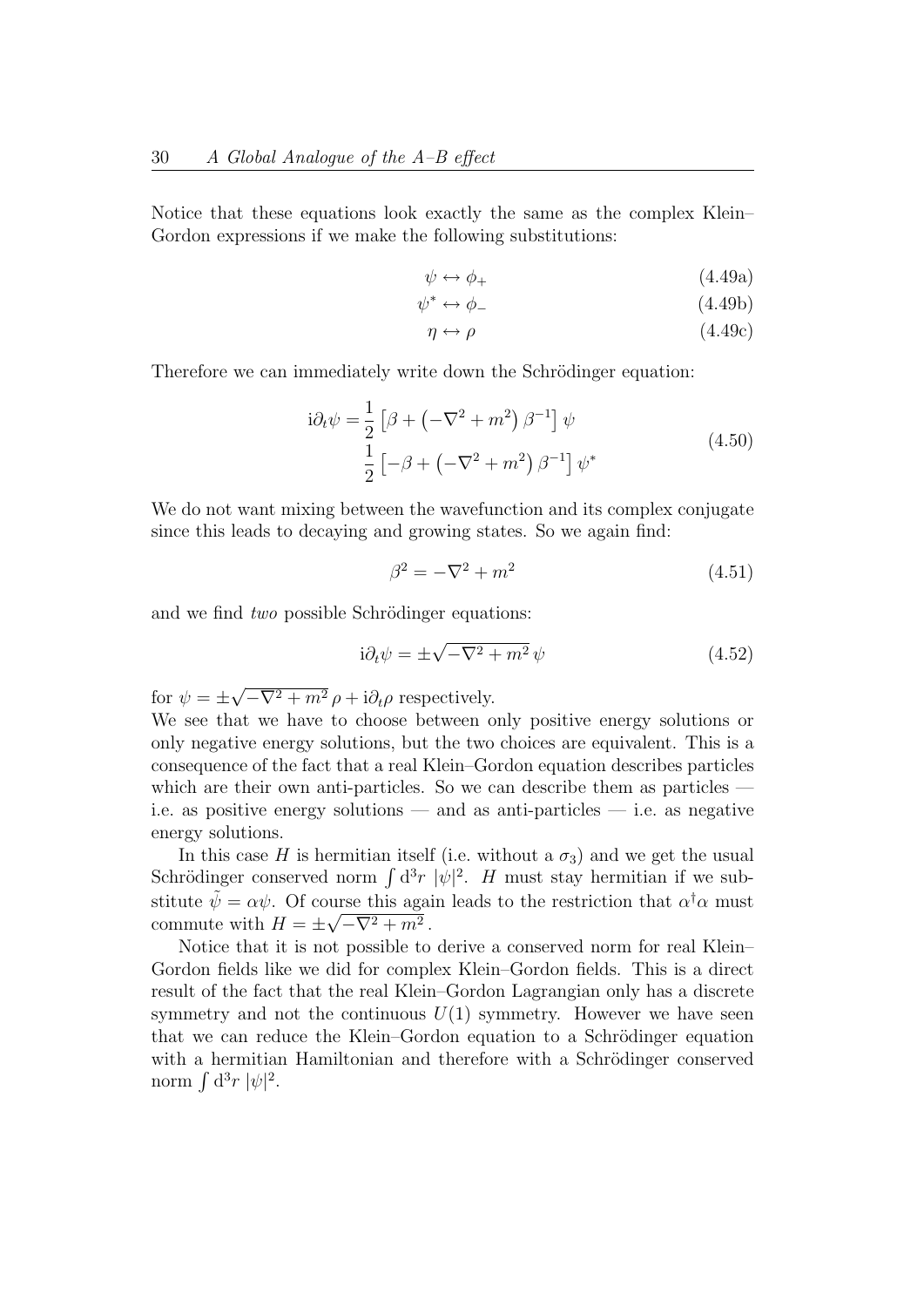### 4.3 The frame-dragging Hamiltonian

Let us now return to our original problem of the coupled Klein–Gordon equations (4.20):

$$
-\partial_t^2 \begin{pmatrix} \rho_1 \\ \rho_2 \end{pmatrix} = \begin{pmatrix} -\nabla^2 + \mu_1^2 + \frac{1}{4r^2} & -\frac{1}{r^2} \partial_\varphi \\ \frac{1}{r^2} \partial_\varphi & -\nabla^2 + \mu_2^2 + \frac{1}{4r^2} \end{pmatrix} \begin{pmatrix} \rho_1 \\ \rho_2 \end{pmatrix} \tag{4.53}
$$

where we have dropped the tildes on  $\rho_1$  and  $\rho_2$ .

We will use the results of the previous section to obtain a non-relativistic Schrödinger equation. Of course now two coupled Schrödinger wavefunctions are needed. Before we proceed we will first prove an important lemma:

**Lemma 4.1** We cannot take the Schrödinger solution  $\psi_1$  as a linear combination of the Klein–Gordon solution  $\rho_1$  and  $i\partial_t \rho_1$  alone and likewise for  $\psi_2$ , but we need combinations of  $\rho_1$  and  $\rho_2$  to form  $\psi_1$  and  $\psi_2$  if we do not want terms involving the complex conjugate solutions  $\psi_1^*$  $_{1,2}^*$ .

*Proof:* The most general linear combination  $\psi_1$  of  $\rho_1$  and  $i\partial_t \rho_1$  can be written as:

$$
\psi_1 = \alpha_1 \left[ \beta_1 \rho_1 + i \partial_t \rho_1 \right] \tag{4.54}
$$

where  $\alpha_1$  and  $\beta_1$  are some (complex) operators. We will write similar expression for  $\psi_2$  with operators  $\alpha_2$  and  $\beta_2$ .

 $\rho_1$  and  $i\partial_t \rho_1$  can now be expressed in terms of  $\psi_1$ :

$$
\rho_1 = [\beta_1 + \beta_1^*]^{-1} \left[ \alpha_1^{-1} \psi_1 + (\alpha_1^{-1})^* \psi_1^* \right]
$$
\n(4.55a)

$$
i\partial_t \rho_1 = \left[\beta_1^{-1} + (\beta_1^{-1})^*\right]^{-1} \left[\beta_1^{-1} \alpha_1^{-1} \psi_1 - (\beta_1^{-1})^* (\alpha_1^{-1})^* \psi_1^*\right]
$$
(4.55b)

and likewise for  $\rho_2$  and i $\partial_t \rho_2$ .

If we now differentiate  $\psi_1$  to t we find only one term containing  $\psi_2^*$  $v_2^*$  coming from  $\partial_t^2 \rho_1$ :

$$
i\partial_t \psi_1 = \dots - \frac{\alpha_1}{r^2} \partial_\varphi \left[ (\beta_2 + \beta_2^*)^{-1} (\alpha_2^{-1})^* \psi_2^* \right] \tag{4.56}
$$

So we see we cannot get the complex conjugate fields disappear from the Schrödinger equation if we take combinations of the form  $(4.54)$  which proves the lemma.

Having terms involving  $\psi_{1,2}^*$  would result in a Hamiltonian which is no longer hermitian and all kinds of decaying and growing states would have to be considered. So in the expressions for  $\psi_{1,2}$  we need terms connecting the two Klein–Gordon fields. Writing out the equations like we did before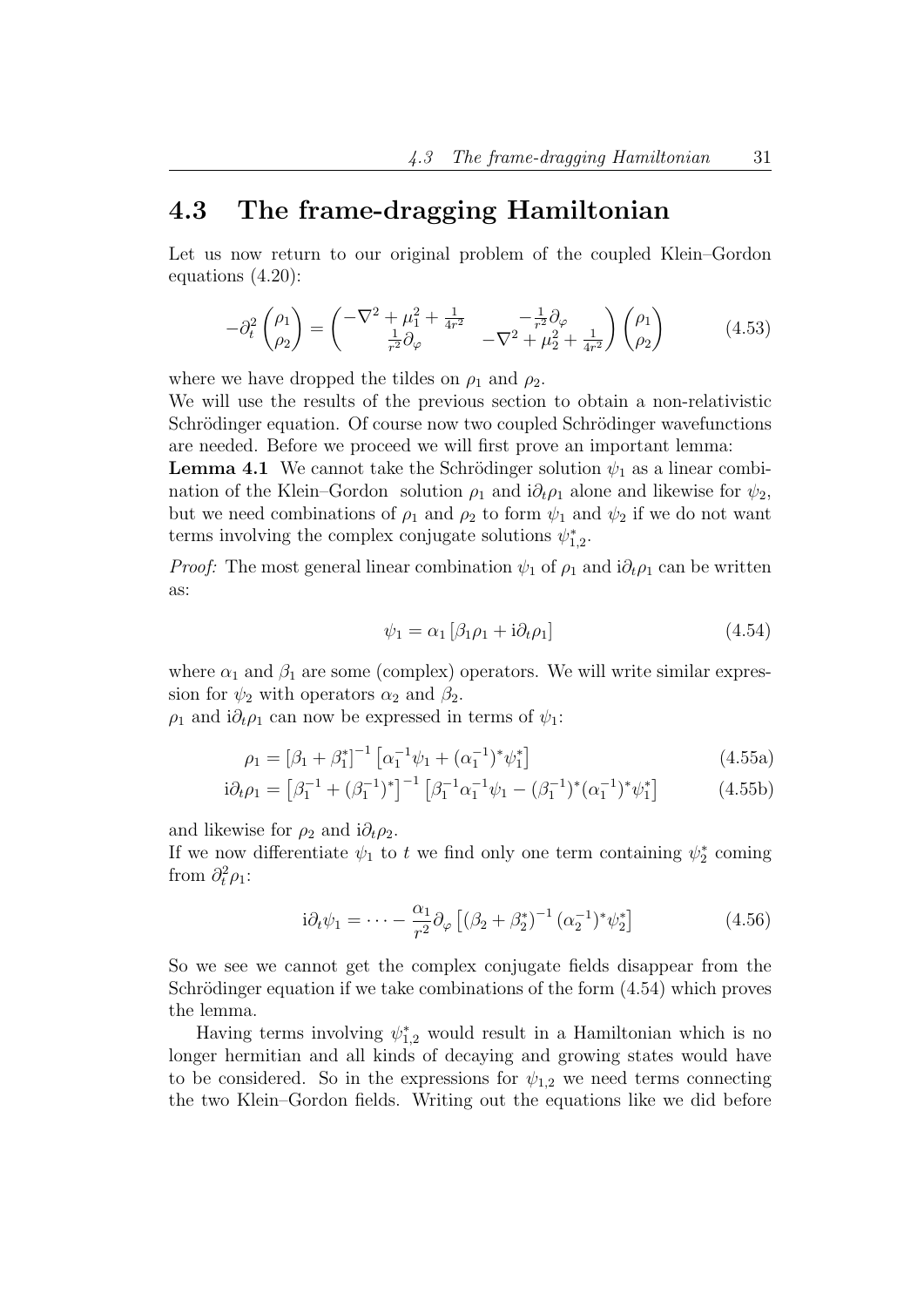will give a lot of difficult equations involving many unknown parameters and therefore we will follow a different approach.

We can always write the Klein–Gordon equation as:

$$
-\partial_t^2 \eta = K \eta \tag{4.57}
$$

where  $\eta$  can be a vector or a scalar, real or complex and therefore K can be a matrix or a scalar operator. The free scalar Klein–Gordon K will be  $-\nabla^2 + m^2$ but a more general  $K$  like the matrix on the right-hand side of equation  $(4.53)$ is also possible. Now notice that the squares of all the effective Hamiltonians we have found so far are equal to their corresponding  $K$ . Further notice that every time we wanted the Schrödinger equation diagonal, that is without mixing between  $\phi_+$  and  $\phi_-$  or between  $\psi$  and  $\psi^*$ , we could find a splitting of the form

$$
\psi = H\rho + \mathrm{i}\partial_t\rho \tag{4.58}
$$

So define a vector  $\psi$  with components  $\psi_1$  and  $\psi_2$  and a vector  $\rho$  with components  $\rho_1$  and  $\rho_2$ . We can then indeed show that this  $\psi$  satisfies a Schrödinger equation of the form:

$$
i\partial_t \psi = H\psi \tag{4.59}
$$

if only  $H^2 = K$  and  $\partial_t H = 0$ . To prove this differentiate (4.58):

$$
i\partial_t \psi = H i \partial_t \rho + (-\partial_t^2 \rho)
$$
  
=  $H i \partial_t \rho + K \rho$   
=  $H i \partial_t \rho + H^2 \rho$   
=  $H [i \partial_t \rho + H \rho]$   
=  $H \psi$  (4.60)

So we can always find a Schrödinger equation by only looking for a time independent root of the Klein–Gordon operator  $K$ . Of course it is not always possible to find a hermitian root. For example in the case of a complex Klein– Gordon field we cannot take the simple hermitian root

$$
\begin{pmatrix}\n\sqrt{-\nabla^2 + m^2} & 0 \\
0 & \sqrt{-\nabla^2 + m^2}\n\end{pmatrix}
$$

since this would make the two fields  $\phi_+$  equal. In the case of two coupled real Klein–Gordon fields we do not have this problem of making the fields equal.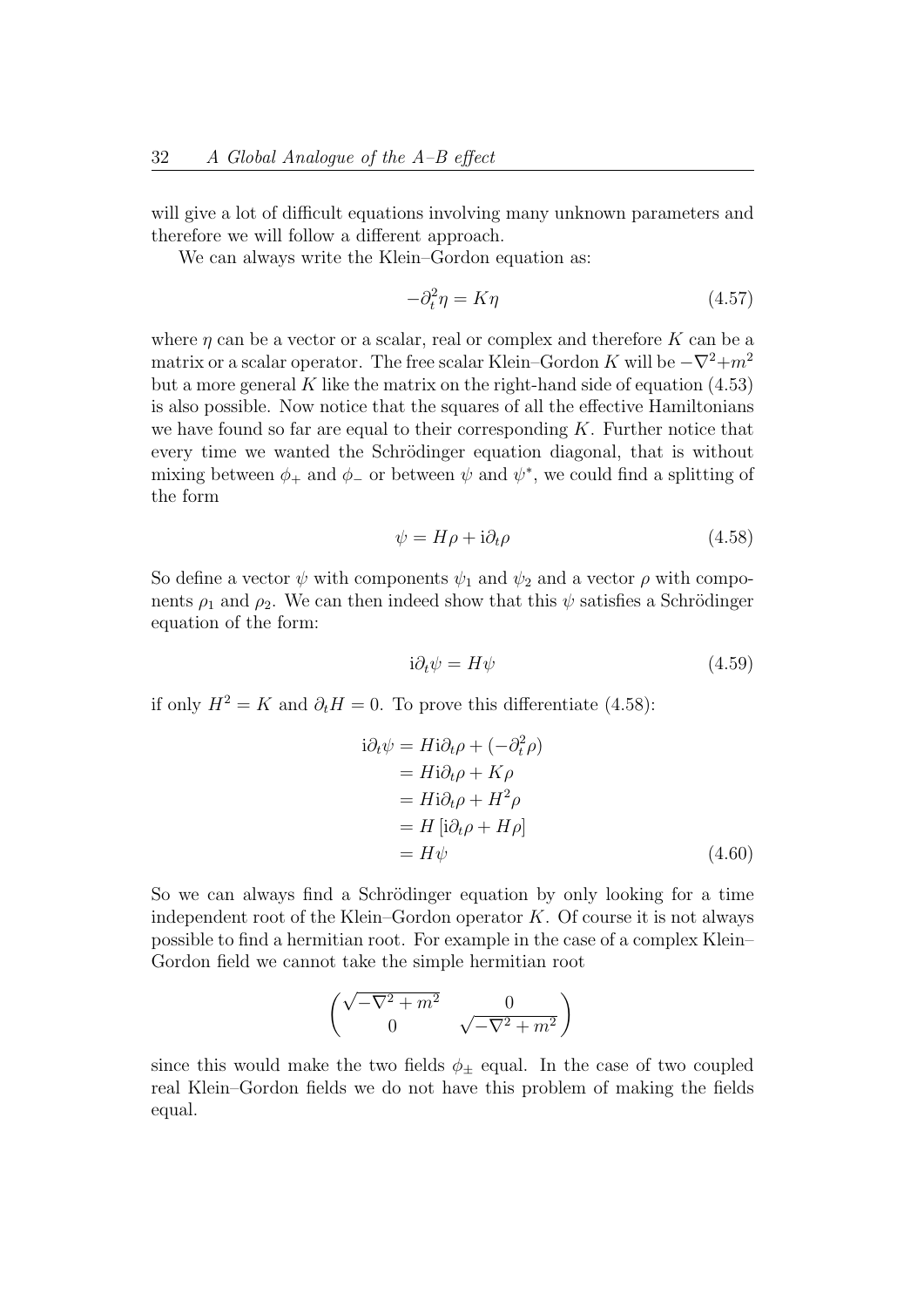Notice that if we can find a hermitian root or a root which forms a hermitian matrix after multiplying with some other matrix (like the third Pauli matrix) we also have a conserved norm, since every solution to a Schrödinger equation with such a Hamiltonian, has a conserved norm. So our task now is to find a hermitian root of the matrix on the right-hand side of equation (4.53):

$$
\begin{pmatrix} -\nabla^2 + \mu_1^2 + \frac{1}{4r^2} & -\frac{1}{r^2}\partial_\varphi \\ \frac{1}{r^2}\partial_\varphi & -\nabla^2 + \mu_2^2 + \frac{1}{4r^2} \end{pmatrix}
$$

Since the two fields have different masses a linear combination of them cannot have a definite mass. But we are using a first quantized i.e. a non relativistic theory and in the limit where the mass splitting and all other energies are much smaller than the mass  $m$  it will turn out that it is no real problem if the two masses are not equal in the original Klein–Gordon equation.

One root of a matrix can be found by inserting the matrix in the standard One root of a matrix can be found l<br>Taylor expansion  $\sqrt{1+x} \approx 1 + \frac{1}{2}x - \frac{1}{8}$  $\frac{1}{8}x^2 + \mathcal{O}(x^3)$ . Writing our matrix in the following way:

$$
m^2 \bigg\{ \prod_{r=1}^n \left( \frac{-\nabla^2 + \Gamma + \frac{1}{4r^2}}{\frac{1}{r^2} \partial_\varphi} - \frac{-\frac{1}{r^2} \partial_\varphi}{-\nabla^2 - \Gamma + \frac{1}{4r^2}} \right) \bigg\}
$$

we find the following root:

$$
H \approx m \prod_{\tau} + \frac{1}{2m} \begin{pmatrix} -\nabla^2 + \Gamma + \frac{1}{4r^2} & -\frac{1}{r^2} \partial_{\varphi} \\ \frac{1}{r^2} \partial_{\varphi} & -\nabla^2 - \Gamma + \frac{1}{4r^2} \end{pmatrix} + \mathcal{O}(m^{-3}) \qquad (4.61)
$$

Notice that the order  $\mathcal{O}(m^{-2})$  terms are zero.

We see that we have found a hermitian (approximate) root of the Klein– Gordon operator  $K$ . Since

$$
\frac{1}{\mu_{1,2}} = \frac{1}{m\sqrt{1 \pm \frac{\Gamma}{m^2}}} \approx \frac{1}{m} \frac{1}{1 \pm \frac{\Gamma}{2m^2}} \approx \frac{1}{m} (1 \mp \frac{\Gamma}{2m^2}) = \frac{1}{m} \mp \frac{\Gamma}{2m^3}
$$
(4.62)

we could also write the Hamiltonian in the following non-hermitian form:

$$
H \approx \begin{pmatrix} \mu_1 + \frac{1}{2\mu_1} \left[ -\nabla^2 + \frac{1}{4r^2} \right] & -\frac{1}{2\mu_1 r^2} \partial_\varphi \\ \frac{1}{2\mu_2 r^2} \partial_\varphi & \mu_2 + \frac{1}{2\mu_2} \left[ -\nabla^2 + \frac{1}{4r^2} \right] \end{pmatrix} + \mathcal{O}(m^{-3}) \qquad (4.63)
$$

which is the form March–Russell et al. [10] find, but according to them  $\rho_1$ and  $\rho_2$  satisfy the obtained Schrödinger equation instead of their linear combinations  $\psi_1$  and  $\psi_2$ .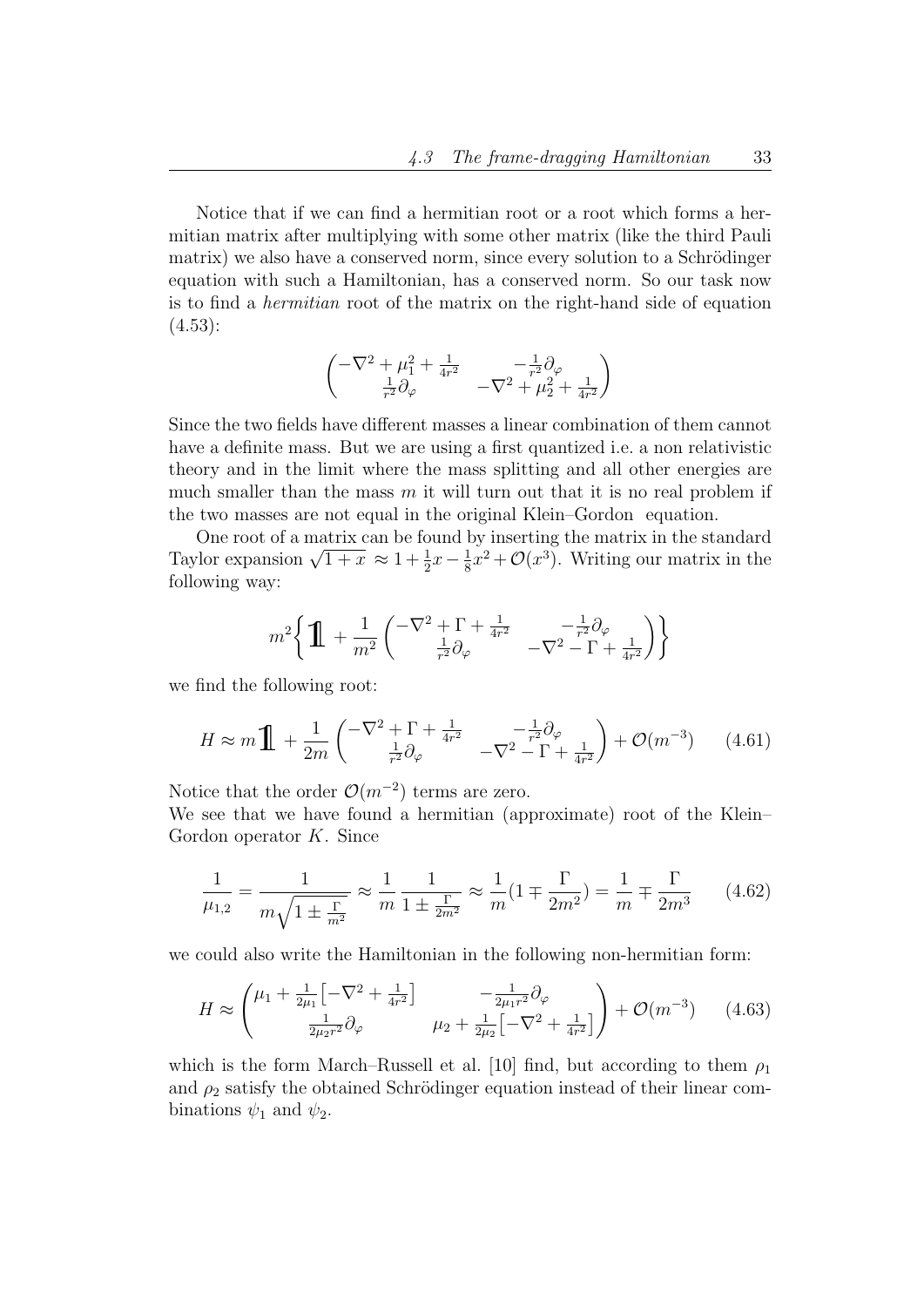Let us conclude this Chapter with the main results: We have found a non relativistic Schrödinger equation which describes the two particles upto order  $1/m^3$ , while the wavefunctions of the particles can be derived from the Klein–Gordon solutions using the relation:

$$
\begin{pmatrix} \psi_1 \\ \psi_2 \end{pmatrix} = (H + i\partial_t) \begin{pmatrix} \rho_1 \\ \rho_2 \end{pmatrix} \tag{4.64}
$$

where  $H$  is the Hamiltonian of the system given by equation  $(4.61)$ .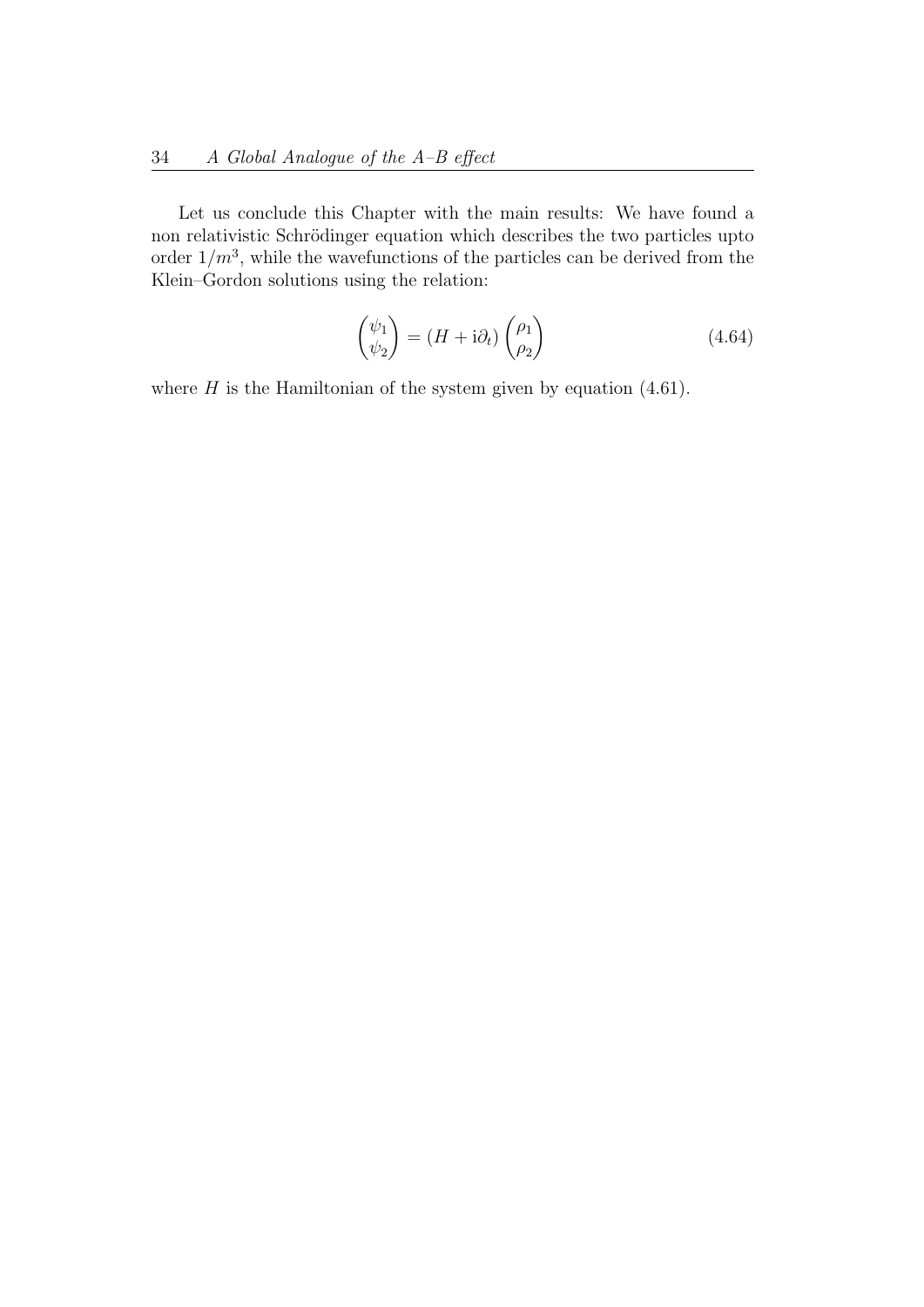## CHAPTER 5

### Calculation of the Cross Section

In this Chapter we will calculate the differential scattering cross section for the "internal frame dragging" Hamiltonian, which we derived in Chapter 4. We will first look at the solutions for  $\Gamma = 0$ , before calculating the cross section up to second order using a perturbative method.

### 5.1 The basic equations

Notice that every wavefunction which satisfies the Schrödinger equation also satisfies the corresponding Klein–Gordon equation since the Hamiltonian is time independent and therefore:

$$
-\partial_t^2 \psi = i \partial_t i \partial_t \psi = i \partial_t (H\psi) = H i \partial_t \psi = H^2 \psi = K\psi \tag{5.1}
$$

Further note that by taking  $H = +m(1 + \frac{1}{2}K)$  in equation (4.61) we have taken a positive root of  $K$  so that we should consider only positive energy solutions. This eliminates half of the solutions to the complex Klein– Gordon equation and we see that instead of looking for all solutions to the Schrödinger equation we could equally well look for all complex solutions to the corresponding Klein–Gordon equation with the condition that their time dependence is of the form  $e^{-i\omega t}$ . Therefore we will look for solutions of the original coupled pair Klein–Gordon equations with such a time dependence. Notice that the solutions we then find are *not* the the fields  $\rho_{1,2}$  but  $\psi_{1,2}$ , linear combinations of them. It will be practical to define the operator  $L$  as

$$
L = -\nabla^2 + \frac{1}{4r^2} + m^2 = -(\partial_r^2 + \frac{1}{r}\partial_r + \frac{1}{r^2}\partial_\varphi^2) + \frac{1}{4r^2} + m^2 \tag{5.2}
$$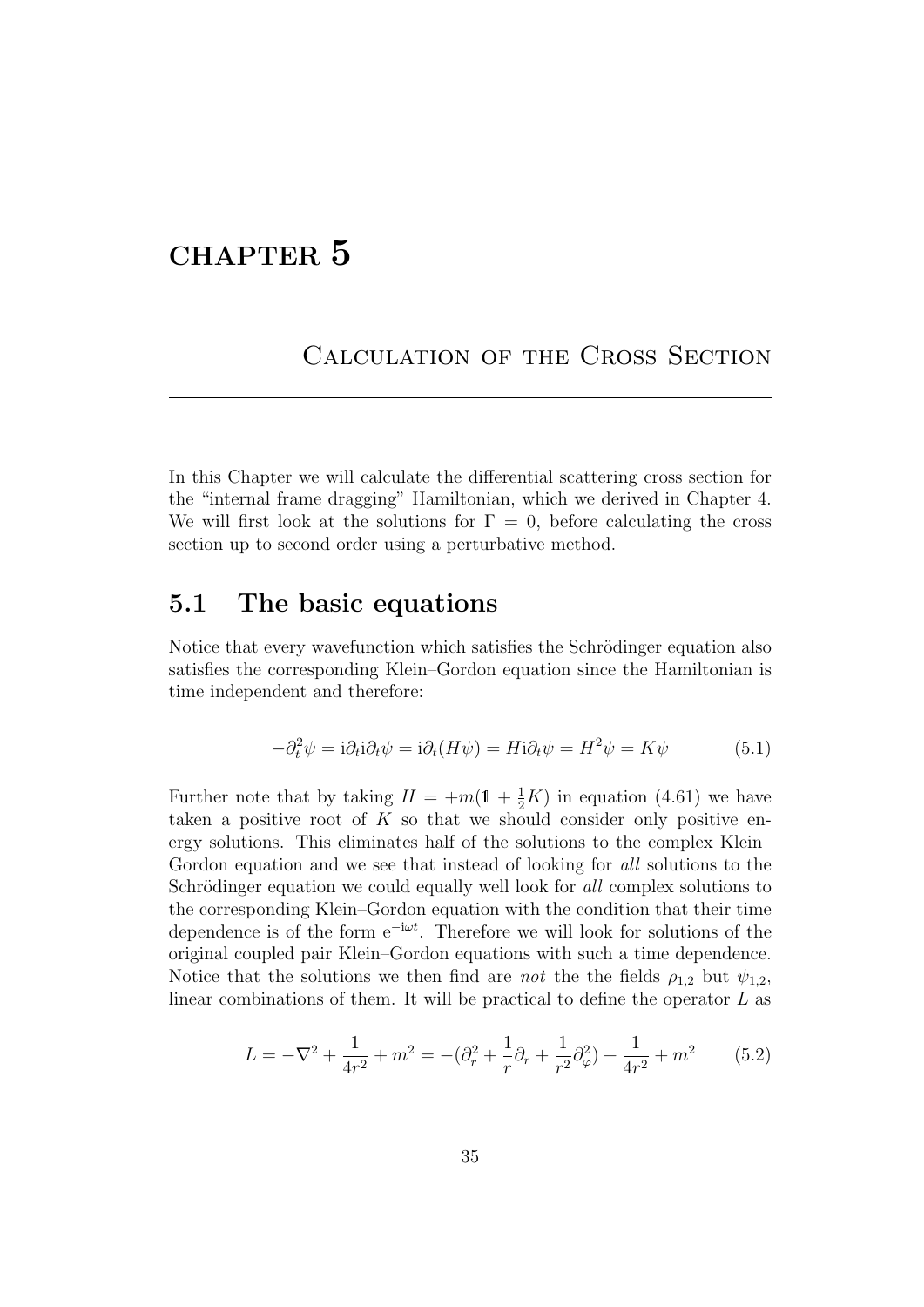Together with the condition that the time dependence of the two fields is of the form  $e^{-i\omega t}$  we get the following equations to solve:

$$
\omega^2 \begin{pmatrix} \psi_1 \\ \psi_2 \end{pmatrix} = \begin{pmatrix} L + \Gamma & -\frac{1}{r^2} \partial_{\varphi} \\ \frac{1}{r^2} \partial_{\varphi} & L - \Gamma \end{pmatrix} \begin{pmatrix} \psi_1 \\ \psi_2 \end{pmatrix} = 0 \tag{5.3}
$$

The case of Γ equals zero can be solved exactly and therefore we will start with that.

### 5.2 The spectrum for  $\Gamma = 0$

We can find the solutions by performing a mode expansion:

$$
\psi_{1,2} = \sum_{n=-\infty}^{\infty} e^{i(n+\frac{1}{2})\varphi} R_{1,2}^{(n)}(r)
$$
\n(5.4)

The factor  $\exp(i\varphi/2)$  is necessary to account for the boundary condition:  $\psi_1$  and  $\psi_2$  are both equal to this factor times a single valued function. By putting these solutions into equation (5.3) with  $\Gamma = 0$  and integrating out the  $\varphi$  dependence we get

$$
r^{2}(\omega^{2} - \tilde{L})R_{1}^{(n)}(r) = -i(n + \frac{1}{2})R_{2}^{(n)}(r)
$$
\n(5.5a)

$$
r^{2}(\omega^{2} - \tilde{L})R_{2}^{(n)}(r) = \mathrm{i}(n + \frac{1}{2})R_{1}^{(n)}(r)
$$
\n(5.5b)

where  $\tilde{L}$  is equal to L with  $\partial_{\varphi}^{2}$  replaced by  $-(n+\frac{1}{2})$  $(\frac{1}{2})^2$ :

$$
r^{2}(\omega^{2} - \tilde{L}) = r^{2}\partial_{r}^{2} + r\partial_{r} + r^{2}\underbrace{(\omega^{2} - m^{2})}_{=:k^{2}} - \left[ (n + \frac{1}{2})^{2} + \frac{1}{4} \right]
$$
(5.6)

Inserting the first equation into the second one we find an equation in  $R_2^{(n)}$  $\mathbf{c}$ only:

$$
\left[r^2(\omega^2 - \tilde{L})\right]^2 R_2^{(n)} = (n + \frac{1}{2})^2 R_2^{(n)}
$$
\n(5.7)

This single fourth order differential equation can of course be reduced to two second order differential equations by taking the square root of the operators on both sides:

$$
r^{2}(\omega^{2} - \tilde{L})R_{2}^{(n)} = \pm (n + \frac{1}{2})R_{2}^{(n)}
$$
\n(5.8)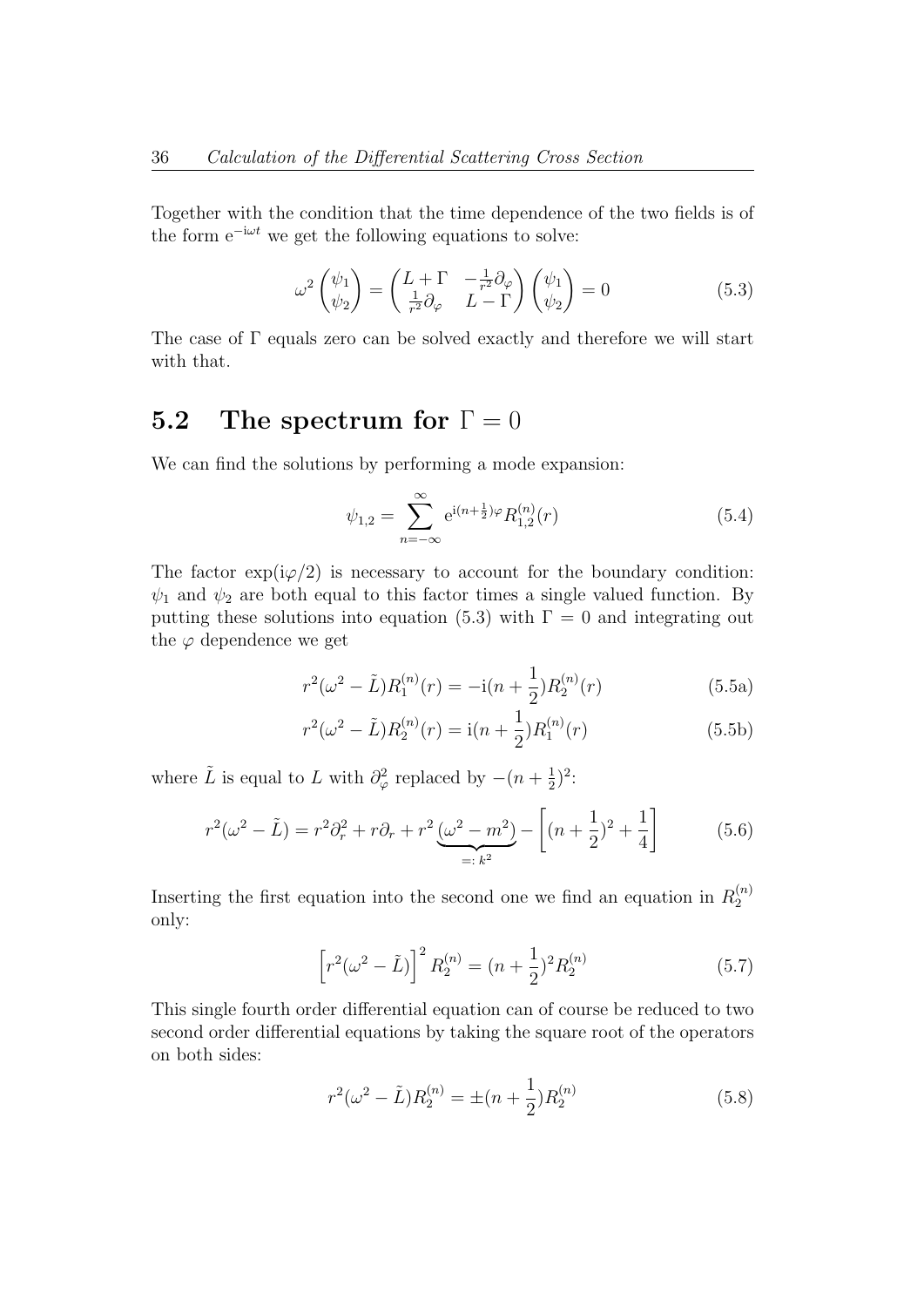and therefore

$$
(r^2 \partial_r^2 + r \partial_r + r^2 k^2 - \nu_n^2) R_2^{(n)} = 0 \tag{5.9}
$$

This is a Bessel equation<sup>1</sup> for  $R_2^{(n)}$  $\chi_2^{(n)}$  of order  $\nu_n$  which is equal to  $(n+1)$  for the positive root and equal to  $n$  for the negative root. For a Bessel equation of integer order the two independent solutions are the Bessel functions of the first and second kind  $J_{|n|}(kr)$  and  $Y_{|n|}(kr)$ . The Bessel functions of the second kind are not finite near the origin and so only the  $J_{|n|}(kr)$  and  $J_{|n+1|}(kr)$ solutions remain. If we now combine the equations  $(5.5b)$  and  $(5.8)$  we see that the most general form for  $R_{1,2}^{(n)}$  $t_{1,2}^{(n)}$  equals:

$$
\begin{pmatrix} R_1^{(n)} \\ R_2^{(n)} \end{pmatrix} = \frac{A_n}{\sqrt{2}} \begin{pmatrix} 1 \\ 1 \end{pmatrix} J_{|n+1|}(kr) + \frac{B_n}{\sqrt{2}} \begin{pmatrix} 1 \\ -1 \end{pmatrix} J_{|n|}(kr) \tag{5.10}
$$

where the factors  $\sqrt{2}$  are included just for practical purposes and where  $A_n$ and  $B_n$  are unknown complex coefficients depending only on n.

We will now show that there is indeed no scattering in the  $\Gamma = 0$  case. Since we know the wave function solutions we can determine the differential scattering cross section by taking an incident plane wave and using the wellknown relation

$$
\psi_{\text{tot}} = \psi_{\text{in}} + \frac{f(\varphi)}{\sqrt{r}} \psi_{\text{scat}} \tag{5.11}
$$

where  $\psi_{\rm in}$  is the incident plane wave, while  $\psi_{\rm scat}$  is the scattered (radial) outgoing wave, proportional to  $\exp(ikr)$ .

The most general incoming plane wave can be written as:

$$
\psi_{in} = e^{i(\mathbf{k}\cdot\mathbf{r} + \varphi/2)} \begin{pmatrix} C \\ D \end{pmatrix}
$$
 (5.12)

where the factor  $\exp(i\varphi/2)$  is necessary to account for the multi-valuedness of the solution and where  $k$  is parallel to the negative x-axis as usual.

We can now determine the unknown coefficients  $A_n$  and  $B_n$  by matching the incoming parts — the terms with r dependence  $\exp(-ikr)$  — onto each other. Using the large  $r$  behaviour of the Bessel functions

$$
J_n(kr) \approx \sqrt{\frac{2}{\pi kr}} \cos \left[ kr - \frac{\pi}{2} (n + \frac{1}{2}) \right]
$$
 (5.13)

<sup>&</sup>lt;sup>1</sup>See appendix  $C$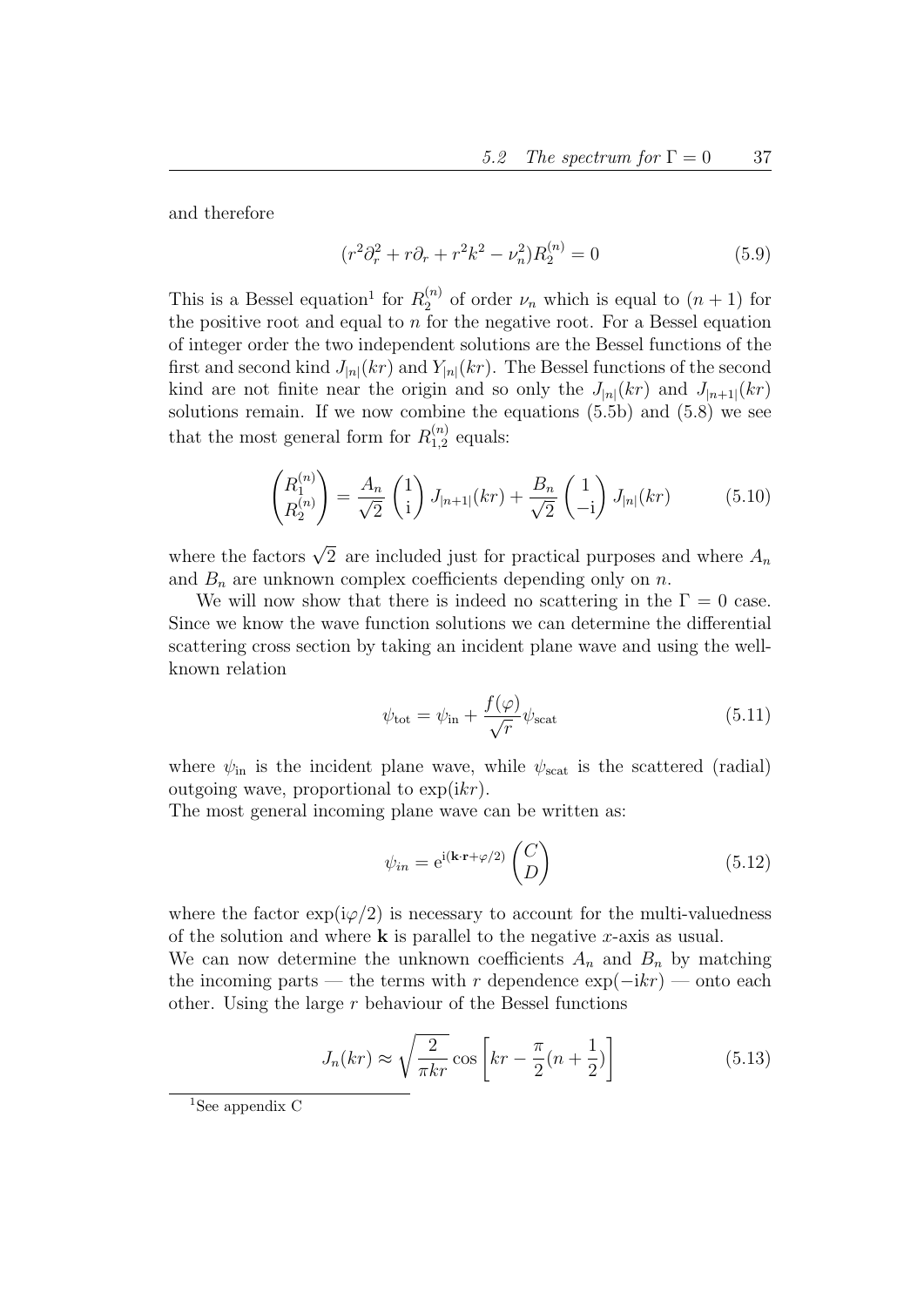and the usual expansion

$$
\exp(-ikr\cos\varphi) = \sum_{n=-\infty}^{\infty} e^{-i\frac{\pi}{2}|n|} e^{in\varphi} J_{|n|}(kr)
$$
(5.14)

the incoming parts now become

$$
e^{-i\frac{\pi}{2}|n|}e^{i\frac{\pi}{2}(|n|+\frac{1}{2})}\begin{pmatrix}C\\D\end{pmatrix} = \frac{A_n}{\sqrt{2}}e^{i\frac{\pi}{2}(|n+1|+\frac{1}{2})}\begin{pmatrix}1\\i\end{pmatrix} + \frac{B_n}{\sqrt{2}}e^{i\frac{\pi}{2}(|n|+\frac{1}{2})}\begin{pmatrix}1\\-i\end{pmatrix} \quad (5.15)
$$

where we have divided out the obvious common factors, and integrated out the  $\varphi$  dependence which removes the summation. We have found the two equations:

$$
\sqrt{2}C = A_n e^{i\frac{\pi}{2}|n+1|} + B_n e^{i\frac{\pi}{2}|n|}
$$
(5.16a)

$$
-i\sqrt{2}D = A_n e^{i\frac{\pi}{2}|n+1|} - B_n e^{i\frac{\pi}{2}|n|}
$$
(5.16b)

By taking the sum and the difference of these two equations it is clear that  $A_n$  and  $B_n$  must be of the form:

$$
A_n = A e^{-i\frac{\pi}{2}|n+1|}
$$
 (5.17a)

$$
B_n = Be^{-i\frac{\pi}{2}|n|} \tag{5.17b}
$$

where  $A$  and  $B$  are some constants. The outgoing parts are now equal to

$$
f(\varphi)\left(\frac{E}{F}\right) + \frac{1}{\sqrt{2\pi k}} \sum_{n=-\infty}^{\infty} (-1)^n e^{in\varphi} e^{-i\frac{\pi}{4}} \left(\frac{C}{D}\right) =
$$
  

$$
\frac{1}{\sqrt{2\pi k}} \sum_{n=-\infty}^{\infty} (-1)^n e^{in\varphi} e^{-i\frac{\pi}{4}} \left[ -\frac{A}{\sqrt{2}} \left(\frac{1}{i}\right) + \frac{B}{\sqrt{2}} \left(\frac{1}{-i}\right) \right] \quad (5.18)
$$

where we divided out the common factor  $\exp(ikr)/$  $\overline{r}$  . So  $f(\varphi)$  is proportional to:

$$
f(\varphi) \sim \sum_{n=-\infty}^{\infty} (-1)^n e^{in\varphi}
$$
 (5.19)

$$
= \frac{1}{e^{-i\varphi} + 1} \sum_{n = -\infty}^{\infty} (-1)^n \left( e^{in\varphi} + e^{i(n-1)\varphi} \right)
$$
(5.20)

 $= 0$  if and only if  $\varphi \neq \pi$  (5.21)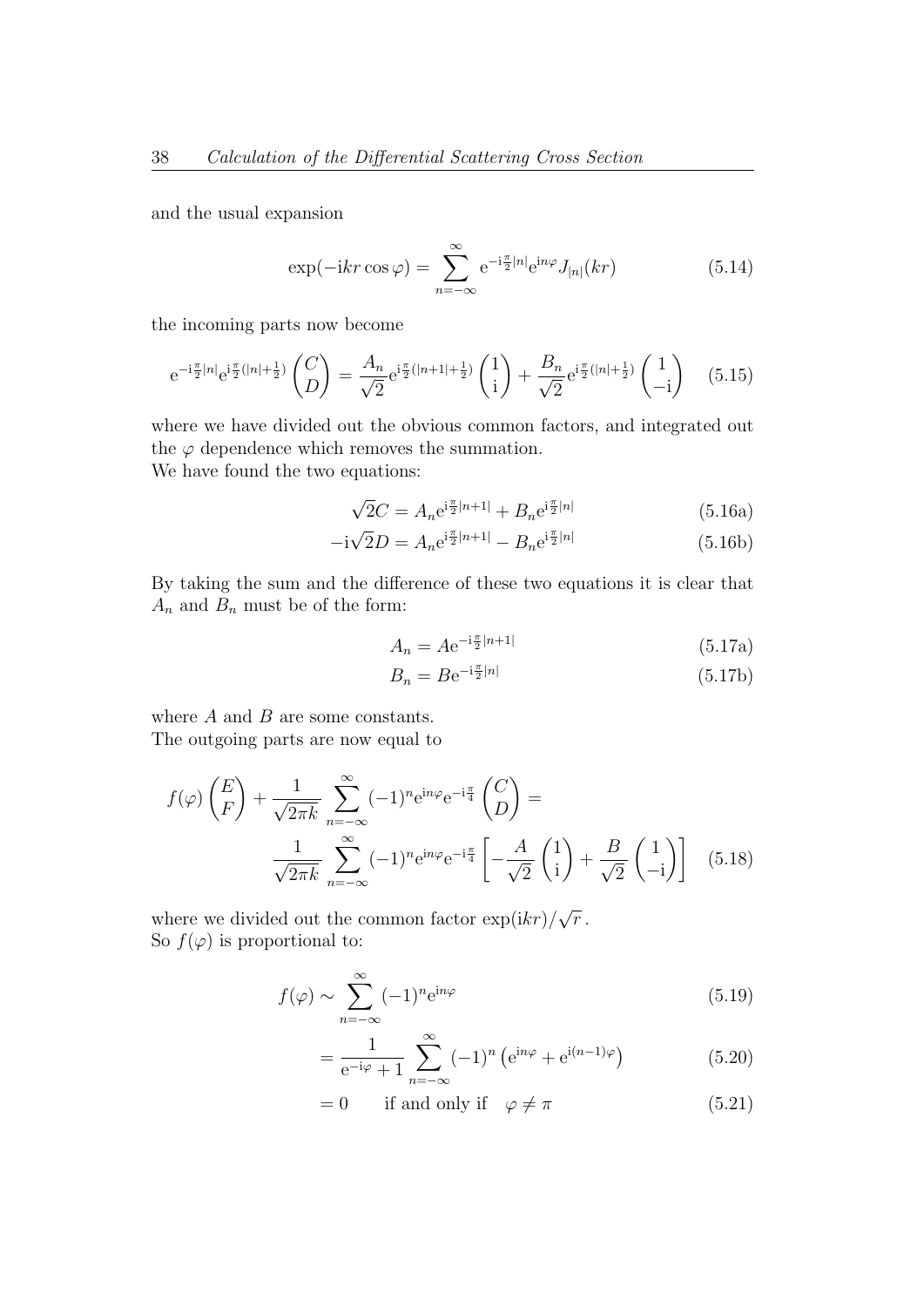To see that the expression between parentheses is zero write the lower and upper limits as  $-N$  and M. The only terms that remain are of the form  $\exp(iM\varphi)$  and  $\exp(-i(N+1)\varphi)$ . Furthermore note that the differential cross section actually is a mean over a small interval  $[\varphi - \epsilon/2, \varphi + \epsilon/2]$  around a certain  $\varphi$ . But since the exponentials are oscillating very fast, the mean is zero. A more rigorous proof can be given by first integrating  $\varphi$  over the afore mentioned interval, then taking the limits  $M$  and  $N$  to infinity, and finally dividing by  $\epsilon$  and taking the limit of  $\epsilon$  to zero. The integration gives a factor of  $1/M$  or  $1/N$  and therefore the expression is zero in the limit of M and N to infinity.

We will now look some more at solutions which match onto incoming plane waves. We have seen that the most general solution can be written as:

$$
\psi = \frac{\mathrm{i}A}{\sqrt{2}} e^{-\mathrm{i}\varphi/2} \begin{pmatrix} 1 \\ \mathrm{i} \end{pmatrix} \sum_{n=-\infty}^{\infty} e^{\mathrm{i}(n+1)\varphi} e^{-\mathrm{i}|n+1|} J_{|n+1|} +
$$
  
\n
$$
\frac{-\mathrm{i}B}{\sqrt{2}} e^{\mathrm{i}\varphi/2} \begin{pmatrix} 1 \\ -\mathrm{i} \end{pmatrix} \sum_{n=-\infty}^{\infty} e^{\mathrm{i}n\varphi} e^{-\mathrm{i}|n|} J_{|n|}
$$
  
\n
$$
= A e^{\mathrm{i} \mathbf{k} \cdot \mathbf{r}} e^{\mathrm{i}(\pi - \varphi)/2} \frac{1}{\sqrt{2}} \begin{pmatrix} 1 \\ \mathrm{i} \end{pmatrix} + B e^{\mathrm{i} \mathbf{k} \cdot \mathbf{r}} e^{-\mathrm{i}(\pi - \varphi)/2} \frac{1}{\sqrt{2}} \begin{pmatrix} 1 \\ -\mathrm{i} \end{pmatrix}
$$
  
\n
$$
= A \psi_{\mathbf{k}}^{+} + B \psi_{\mathbf{k}}^{-}
$$
 (5.22)

where we have redefined A and B by extracting factors  $\pm i$  just to make the expression simpler for general wave vectors where k does not point in the negative x-direction. We will show that these  $\psi_{\pm}$  form a complete and orthogonal set of solutions, i.e. a basis of eigenfunctions of the free Hamiltonian.

For all **k** and **k**'  $\psi_{\mathbf{k}}^{+}$ <sup>+</sup><sub>**k**</sub> and  $\psi_{\mathbf{k}'}^-$  are orthogonal since the inner-product  $\left(\begin{smallmatrix} 1 \\ \pm \mathrm{i} \end{smallmatrix}\right)^{\dagger}$ .  $\left(\frac{1}{\mp i}\right)$  vanishes. Furthermore the  $\psi_{\mathbf{k}}^{\pm}$  $\frac{1}{\mathbf{k}}$  and  $\psi_{\mathbf{k}'}^{\pm}$  are orthonormal with respect to a Dirac normalization:

$$
\int \frac{d^2r}{(2\pi)^2} \left(\psi_{\mathbf{k}}^{\pm}\right)^{\dagger} \psi_{\mathbf{k}'}^{\pm} = \int \frac{d^2r}{(2\pi)^2} \left[e^{\pm i(\theta-\varphi)/2} e^{i\mathbf{k}\cdot\mathbf{r}} \frac{1}{\sqrt{2}} \begin{pmatrix} 1\\ \pm i \end{pmatrix}\right]^{\dagger} \cdot e^{\pm i(\theta'-\varphi)/2} e^{i\mathbf{k}'\cdot\mathbf{r}} \frac{1}{\sqrt{2}} \begin{pmatrix} 1\\ \pm i \end{pmatrix}
$$

$$
= e^{\pm i(\theta'-\theta)/2} \int \frac{d^2r}{(2\pi)^2} e^{i(\mathbf{k}'-\mathbf{k})\cdot\mathbf{r}}
$$

$$
= \delta^{(2)}(\mathbf{k}-\mathbf{k}') \tag{5.23}
$$

where  $\theta$  and  $\theta'$  are the angles **k** and **k**' make with the x-axis. To show that the solutions form a complete set, notice that  $\begin{pmatrix} 1 \\ \pm i \end{pmatrix}$  form a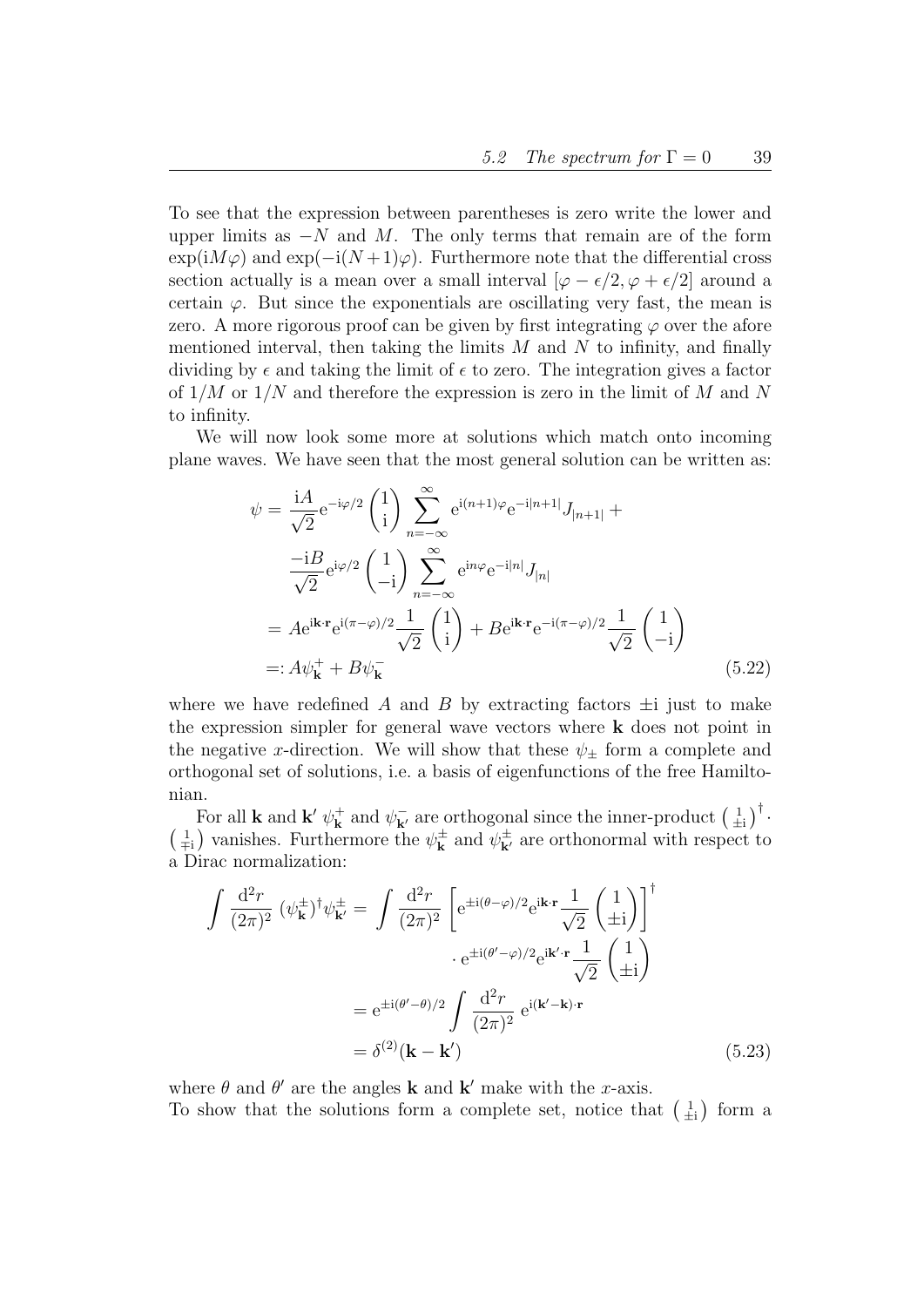orthogonal basis for two component vectors while plane waves form a basis of eigenfunctions of the free Schrödinger equation. So together they will form a basis for the solutions to a two component Schrödinger equation. This is shown directly by the fact that we can form the  $2 \times 2$  identity operator with them:

$$
\int \frac{d^2 k}{(2\pi)^2} \psi_{\mathbf{k}}^+(\mathbf{r}') \left[ \psi_{\mathbf{k}}^+(\mathbf{r}) \right]^\dagger + \psi_{\mathbf{k}}^-(\mathbf{r}') \left[ \psi_{\mathbf{k}}^-(\mathbf{r}) \right]^\dagger
$$
\n
$$
= \int \frac{d^2 k}{(2\pi)^2} e^{-i(\varphi' - \varphi)/2} e^{i\mathbf{k} \cdot (\mathbf{r}' - \mathbf{r})} \frac{1}{2} \begin{pmatrix} 1 & -i \\ i & 1 \end{pmatrix} + e^{+i(\varphi' - \varphi)/2} e^{i\mathbf{k} \cdot (\mathbf{r}' - \mathbf{r})} \frac{1}{2} \begin{pmatrix} 1 & i \\ -i & 1 \end{pmatrix}
$$
\n
$$
= \mathbb{1} \delta^{(2)}(\mathbf{r}' - \mathbf{r}) \tag{5.24}
$$

We end this section about the  $\Gamma = 0$  case with an overview of the results:

- For each value of  $k$  the Schrödinger equation has two independent solutions.
- For neither of these solutions scattering occurs.
- The solutions that can be matched on an incoming plane wave form a complete and orthonormal set, i.e. a basis for all solutions to the two component Schrödinger equation.

# 5.3 The general case  $\Gamma \neq 0$ , a perturbation approach

We will now determine the differential scattering cross section in second order perturbation theory using the S-matrix formalism as described in appendix B. We will use the  $\Gamma = 0$  Hamiltonian as the unperturbed Hamiltonian. So we will split the Hamiltonian (4.61):

$$
H = H_0 + H_I \tag{5.25}
$$

where

$$
H_0 = \begin{pmatrix} m + \frac{1}{2m} \left[ -\nabla^2 + \frac{1}{4r^2} \right] & -\frac{1}{2mr^2} \partial_\varphi \\ \frac{1}{2mr^2} \partial_\varphi & m + \frac{1}{2m} \left[ -\nabla^2 + \frac{1}{4r^2} \right] \end{pmatrix}
$$
  
=  $\mathbf{1} \left[ m + \frac{1}{2m} (-\nabla^2 + \frac{1}{4r^2}) \right] - \sigma_2 \frac{1}{2mr^2} i \partial_\varphi$  (5.26a)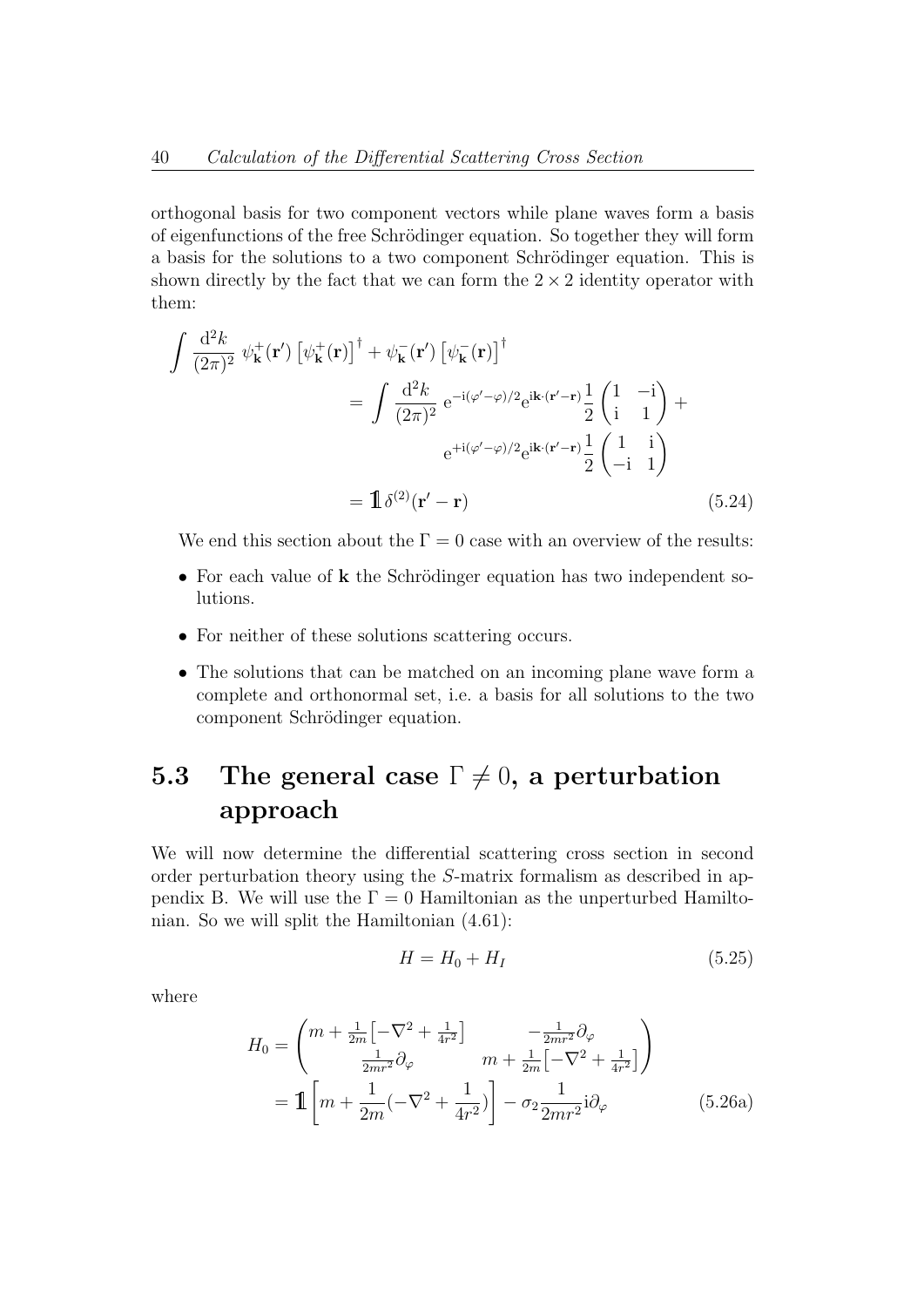and

$$
H_I = \frac{\Gamma}{2m} \begin{pmatrix} 1 & 0\\ 0 & -1 \end{pmatrix} = \sigma_3 \frac{\Gamma}{2m}
$$
 (5.26b)

The solutions to the unperturbed Hamiltonian are the  $\psi_{\mathbf{k}}^{\pm}$  $\frac{1}{k}$  of section 5.2. Since we have shown that these solutions form a complete set, every solution can be written as a linear combination of them and so they are the only solutions we have to look at. The results however will be valid only for  $k^2 > \Gamma$  since  $H_0 \psi_{\mathbf{k}}^{\pm} = (m + \frac{k^2}{2m})$  $\frac{k^2}{2m}$ ) $\psi_{\mathbf{k}}^{\pm}$  $\frac{1}{k}$  and as mentioned in appendix B any constant multiple of the identity is irrelevant so it is clear we should compare  $rac{k^2}{2m}$  with  $rac{\Gamma}{2m}$ .

We will calculate the matrix elements  $t_{fi}$  for scattering from an initial state  $|i\rangle$  into a final state  $|f\rangle$  in second order. From equation (B.21) it follows that we will need the matrix elements

$$
\langle f | H_I(t) | i \rangle
$$
 and  $\langle f | H_I(t') H_I(t'') | i \rangle$ 

Notice that  $H_I$  transforms  $\begin{pmatrix} 1 \\ 1 \end{pmatrix}$  into  $\begin{pmatrix} 1 \\ -1 \end{pmatrix}$  and vice versa. We can therefore immediately see that the matrix elements  $\langle +| H_I |+\rangle$  and  $\langle -| H_I |- \rangle$  vanish. So only the cross terms  $\langle \pm | H_I (t) | \mp \rangle$  remain in the first order. The scattering cross section for both possibilities will of course be equal since it depends only on the absolute square of this matrix element. In second order the only terms which will remain are those involving  $\langle \pm | H_I (t') H_I (t'') | \pm \rangle$  since  $H_I (t') H_I (t'')$ will leave the two orthogonal vectors  $\begin{pmatrix} 1 \\ \pm i \end{pmatrix}$  invariant. So for scattering from  $\pm$  states into a state of the same type we only need the second order while for scattering into a state of the other type we only need the first order.

#### 5.3.1 The first order matrix element

We will now start with the first order term in  $t_{fi}$  for scattering from an initial state  $|i, -\rangle$  into a final state  $|f, +\rangle$ . According to equation (B.21) the first order term is equal to

$$
-2\pi i \delta(E_i - E_f) t_{fi}^{(1)} = -i \int_{-\infty}^{\infty} dt' \langle f, + | H_I(t') | i, - \rangle \tag{5.27}
$$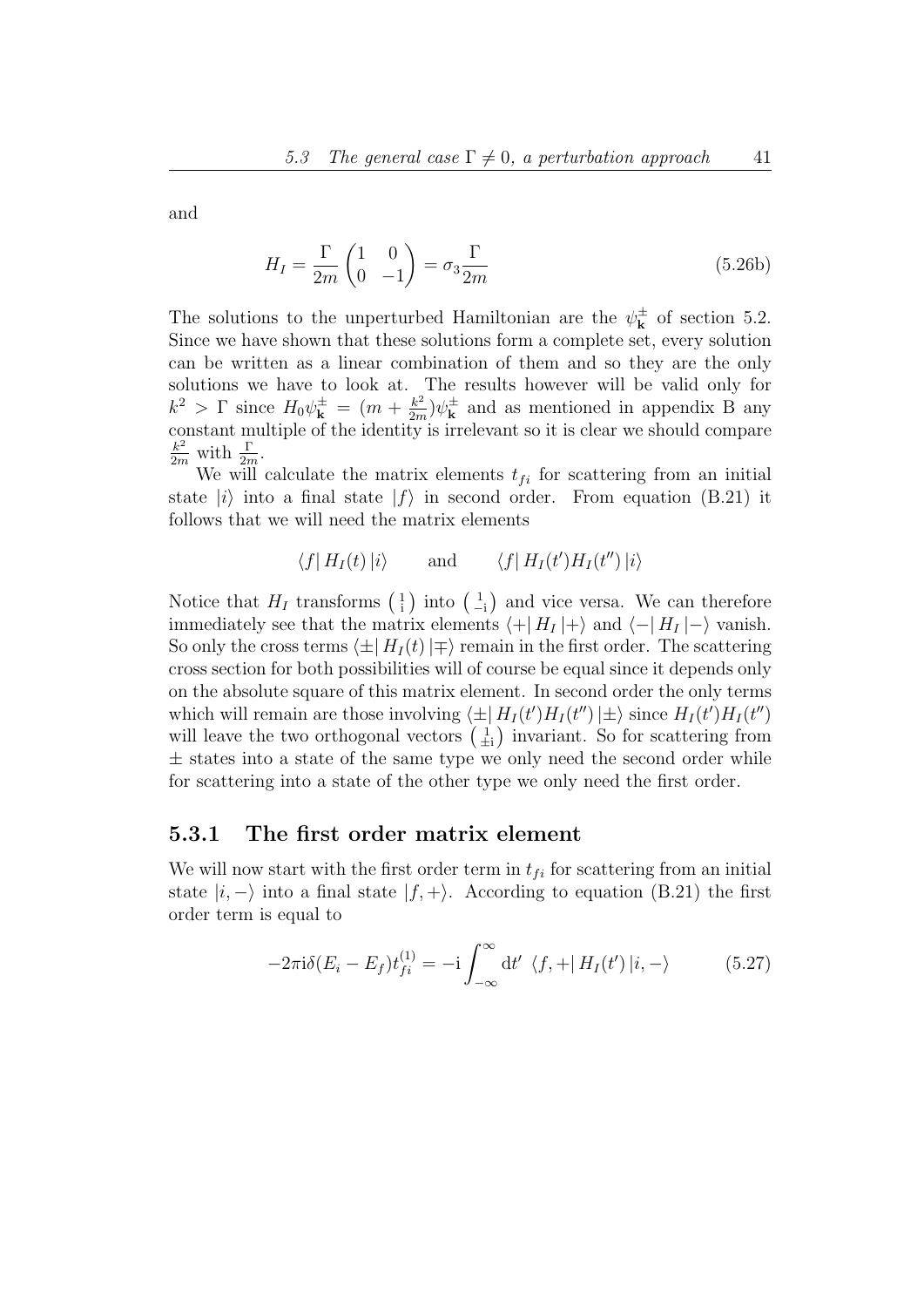which we can write out using the explicit form of the  $\psi_{\mathbf{k}}^{\pm}$  $\mathbf{k}^{\pm}$  :

$$
-2\pi i \delta (E_i - E_f) t_{fi}^{(1)} = -i \int_{-\infty}^{\infty} dt' \int d^2 r \left[ e^{+i\mathbf{k}_f \cdot \mathbf{r}} e^{i(\theta_f - \varphi)/2} \frac{1}{\sqrt{2V}} \begin{pmatrix} 1 \\ i \end{pmatrix} \right]^{\dagger} \cdot e^{iH_0 t'} \frac{\Gamma}{2m} \begin{pmatrix} 1 & 0 \\ 0 & -1 \end{pmatrix} e^{-iH_0 t'} \cdot e^{i(\mathbf{k}_i \cdot \mathbf{r}} e^{-i(\theta_i - \varphi)/2} \frac{1}{\sqrt{2V}} \begin{pmatrix} 1 \\ -i \end{pmatrix}
$$
  

$$
= -i \frac{\Gamma}{2m} e^{-i(\theta_f + \theta_i)/2} \int_{-\infty}^{\infty} dt' e^{i(E_f - E_i)t'} \int \frac{d^2 r}{V} e^{i(\mathbf{k}_i - \mathbf{k}_f) \cdot \mathbf{r}} e^{i\varphi}
$$

where a factor 1/ V is included since the wavefunctions should be normalized to 1 particle in the whole space. The t integral gives an energy  $\delta$ -function and we find

$$
-2\pi i\delta(E_i - E_f)t_{fi}^{(1)} = -i2\pi\delta(E_i - E_f)\frac{\Gamma}{2m}e^{-i(\theta_f + \theta_i)/2} \int \frac{d^2r}{V} e^{i(\mathbf{k}_i - \mathbf{k}_f)\cdot\mathbf{r}}e^{i\varphi}
$$
\n(5.29)

By choosing  $\mathbf{k}_i$  parallel to the negative x-axis  $(\theta_i = \pi)$  and using the fact that since  $E = \frac{k^2}{2m}$  $\frac{k^2}{2m}$  the delta function ensures that  $k_f = k_i$  we find the following expression:

$$
t_{fi}^{(1)} = -\frac{\Gamma}{2m} e^{-i\theta/2} \int \frac{\mathrm{d}^2 r}{V} e^{ikr[\cos(\theta - \varphi) - \cos(\varphi)]} e^{i\varphi}
$$
(5.30)

where we have introduced the scattering angle  $\theta := \theta_f - \theta_i = \theta_f - \pi$ . The expression between square brackets can be written as  $K(\theta) \sin(\varphi - \alpha(\theta))$ where  $\alpha(\theta)$  can be found by substituting  $\varphi = \alpha(\theta)$ , while  $K(\theta)$  can be found by substituting  $\varphi = \alpha(\theta) + \pi/2$ . We then find:

$$
\cos(\theta - \varphi) - \cos(\varphi) = 2\sin\frac{\theta}{2}\sin(\varphi - \theta/2)
$$
\n(5.31)

We can now use the standard integral representation for the Bessel functions (see appendix C)

$$
J_n(z) = \frac{1}{2\pi} \int_{\alpha}^{2\pi + \alpha} d\varphi \ e^{i(n\varphi - z\sin\varphi)} \tag{5.32}
$$

and find the following expression for  $t_{fi}^{(1)}$ :

$$
t_{fi}^{(1)} = \frac{\Gamma}{2m} e^{-i\theta/2} \int_0^\infty \frac{r \, dr}{V} \, 2\pi J_1(2kr \sin \frac{\theta}{2}) \tag{5.33}
$$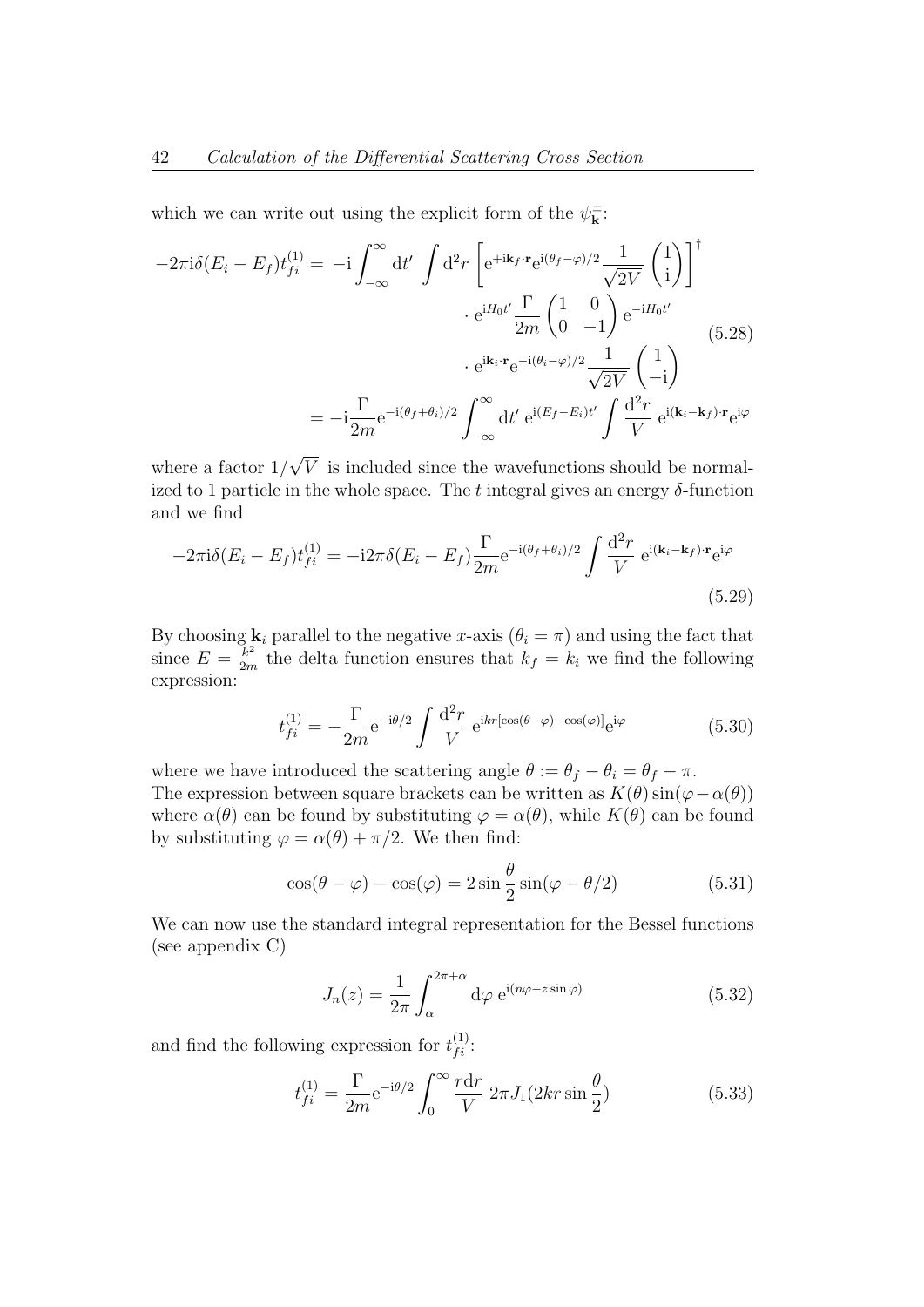where we have used  $J_1(-z) = -J_1(z)$ . As long as  $\sin \frac{\theta}{2} \neq 0$  we can rewrite the integral as:

$$
\frac{\Gamma}{2m} \frac{1}{V} \frac{2\pi e^{-i\theta/2}}{(2k\sin\frac{\theta}{2})^2} \int_0^\infty r dr J_1(r)
$$
\n(5.34)

(notice that  $\sin \frac{\theta}{2} \ge 0$  since  $0 \le \theta/2 \le \pi$ ).

This remaining integral can be evaluated by inserting an extra factor  $e^{-\epsilon r}$ and by taking the limit  $\epsilon \downarrow 0$  after the calculation. According to appendix C we get

$$
\int_0^\infty r dr \ e^{-\epsilon r} J_1(r) = \frac{1}{(\epsilon^2 + 1)^{3/2}}\tag{5.35}
$$

So we have found

$$
t_{fi}^{(1)} = \frac{\Gamma}{2m} \frac{1}{V} \frac{2\pi e^{-i\theta/2}}{(2k\sin\frac{\theta}{2})^2}
$$
(5.36)

Using

$$
\delta(E_f - E_i) = \frac{\delta(k_f - k_i)}{\left|\frac{dE}{dk}\right|_{k=k_f}} = \frac{m}{k_f} \delta(k_f - k_i)
$$
\n(5.37)

we can (for  $k^2 > \Gamma$ ) calculate the differential scattering cross section (B.20)

$$
\frac{d\sigma}{d\Omega} = \frac{1}{v} \int_0^\infty \frac{k_f dk_f}{(2\pi)^2} 2\pi \delta(E_f - E_i) \left| V \frac{\Gamma}{2m} \frac{1}{V} \frac{-2\pi e^{-i\theta/2}}{(2k_f \sin \frac{\theta}{2})^2} \right|^2
$$

$$
= \frac{2\pi}{v} \left( \frac{\Gamma}{2m} \right)^2 \int_0^\infty dk_f \frac{m}{k_f} \delta(k_f - k_i) \frac{k_f}{(2k_f \sin \frac{\theta}{2})^4}
$$

$$
= \frac{2\pi m^2}{k} \left( \frac{\Gamma}{2m} \right)^2 \frac{1}{(2k \sin \frac{\theta}{2})^4}
$$
(5.38)

It is clear that this is not the Aharonov–Bohm cross section. In fact it looks more like the Rutherford cross section for the three dimensional Coulomb scattering. In Chapter 6 we will give an extensive discussion of this result.

#### 5.3.2 The second order matrix element

We will now determine the second order matrix element, that is we will determine the cross section for scattering where the initial and final states are both  $\psi_{\mathbf{k}}^{+}$  $\psi_{\mathbf{k}}^{+}$  or both  $\psi_{\mathbf{k}}^{-}$  $\bar{\mathbf{k}}$  states.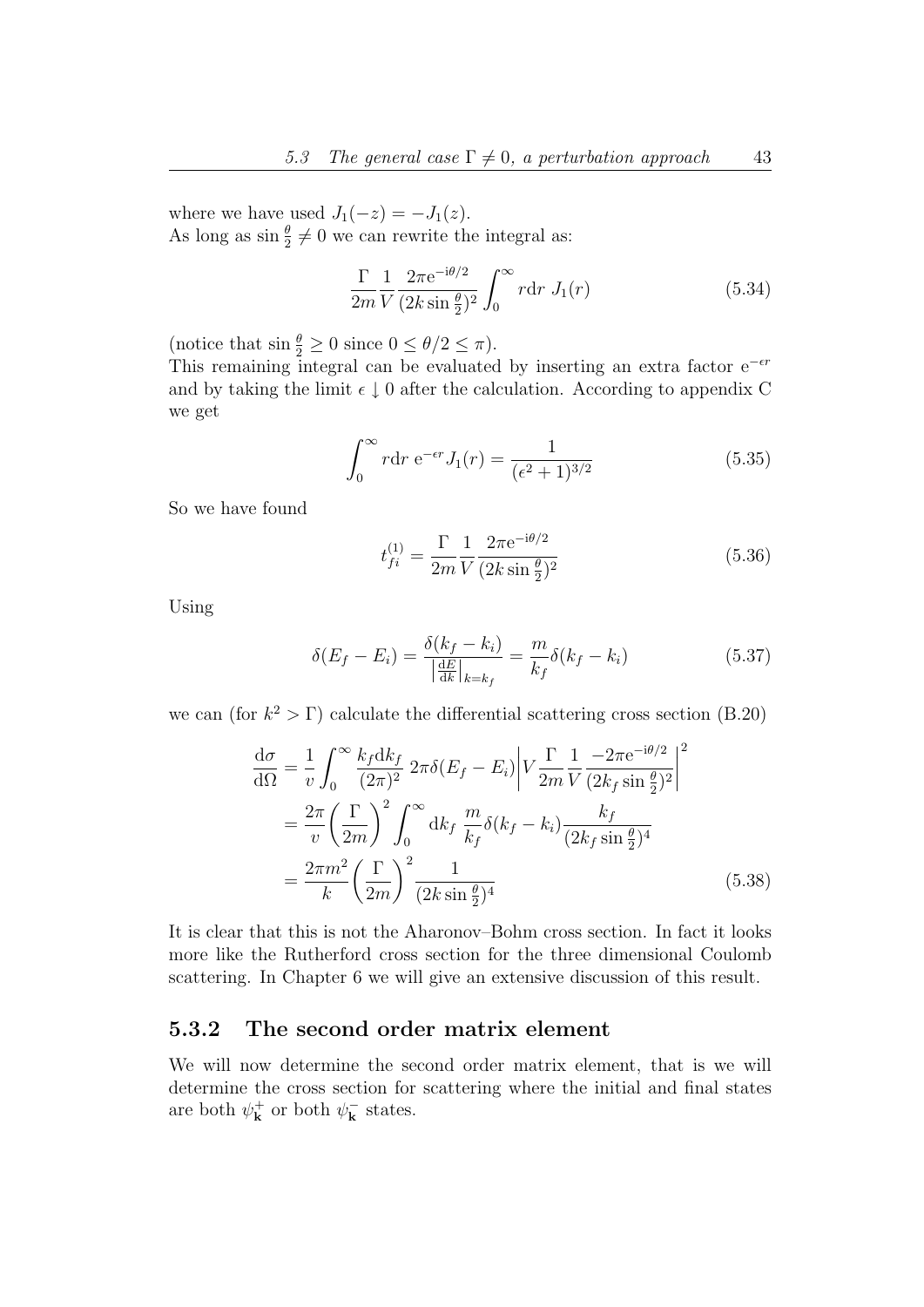The second order matrix element for scattering from a  $\pm$  state into a  $\pm$ state is equal to:

$$
-2\pi i \delta(E_i - E_f) t_{fi}^{(2)} = -\frac{1}{2} \int_{-\infty}^{\infty} dt_1 dt_2 \ \langle f, \pm | T(H_I(t_2) H_I(t_1)) | i, \pm \rangle
$$
  
= 
$$
- \int_{-\infty}^{\infty} dt_1 dt_2 \ \theta(t_2 - t_1) \langle f, \pm | H_I(t_2) H_I(t_1) | i, \pm \rangle
$$
(5.39)

where  $\theta(t)$  is the Heaviside step function.

We will again take the incident wave vector parallel to the  $x$ -axis while the outgoing wave vector will make an angle  $\theta$  with the x-axis. The complete expression will therefore look like:

$$
\mathcal{T}_{fi}^{(2)} = -\int_{-\infty}^{\infty} dt_1 dt_2 \ \theta(t_2 - t_1) \int d^2 r \left[ e^{i\mathbf{k}_f \cdot \mathbf{r}} e^{\pm i(\theta - \varphi)/2} \frac{1}{\sqrt{2V}} \begin{pmatrix} 1 \\ \pm i \end{pmatrix} \right]^{\dagger} \cdot e^{iH_0 t_2} \frac{\Gamma}{2m} \sigma_3 e^{-iH_0 t_2} e^{iH_0 t_1} \frac{\Gamma}{2m} \sigma_3 e^{-iH_0 t_1} e^{i\mathbf{k}_i \cdot \mathbf{r}} e^{\mp i\varphi/2} \frac{1}{\sqrt{2V}} \begin{pmatrix} 1 \\ \pm i \end{pmatrix} \n= -\int_{-\infty}^{\infty} dt_1 dt_2 \ \theta(t_2 - t_1) e^{i(E_f t_2 - E_i t_1)} \left( \frac{\Gamma}{2m} \right)^2 \int \frac{d^2 r}{V} e^{-i\mathbf{k}_f \cdot \mathbf{r}} e^{\mp i(\theta - \varphi)/2} \cdot \frac{1}{\sqrt{2}} \left( 1 \ \mp i \right) \sigma_3 e^{-iH_0 (t_2 - t_1)} \sigma_3 e^{i\mathbf{k}_i \cdot \mathbf{r}} e^{\mp i\varphi/2} \frac{1}{\sqrt{2}} \begin{pmatrix} 1 \\ \pm i \end{pmatrix}
$$
\n(5.40)

It is clear that we need expressions of the following form:

$$
\sigma_3(H_0)^n \sigma_3 = \sigma_3(L\mathbb{1} - \frac{1}{2mr^2}i\sigma_2\partial_\varphi)^n \sigma_3 = \left[\sigma_3(L\mathbb{1} - \frac{1}{2mr^2}i\sigma_2\partial_\varphi)\sigma_3\right]^n
$$

where we have introduced  $L := m + \frac{1}{2r}$  $\frac{1}{2m}(-\nabla^2 + \frac{1}{4r})$  $\frac{1}{4r^2}$  and used the fact  $\sigma_3^2 = \mathbf{1}$ . It is easy to show that

$$
\sigma_3(L\mathbb{1} - \frac{1}{2mr^2}\mathbf{i}\sigma_2\partial_\varphi)\sigma_3 = L\mathbb{1} + \frac{1}{2mr^2}\mathbf{i}\sigma_2\partial_\varphi
$$

$$
= H_0 + \frac{1}{mr^2}\mathbf{i}\sigma_2\partial_\varphi
$$
(5.41)

We now need the action of this operator on  $\psi_{\mathbf{k}}^{\pm}$  $\mathbf{k}_i^{\pm}$  :

$$
i\sigma_2 \partial_\varphi \psi_{\mathbf{k}_i}^{\pm} = \begin{pmatrix} 0 & -i \\ i & 0 \end{pmatrix} i\partial_\varphi \left[ e^{-i[k_i r \cos \varphi \pm \varphi/2]} \frac{1}{\sqrt{2V}} \begin{pmatrix} 1 \\ \pm i \end{pmatrix} \right]
$$
  
=  $\pm [-k_i r \sin \varphi \pm \frac{1}{2}] e^{-i[k_i r \cos \varphi \pm \varphi/2]} \frac{1}{\sqrt{2V}} \begin{pmatrix} 1 \\ \pm i \end{pmatrix}$   
=  $-[\pm k_i r \sin \varphi - \frac{1}{2}] \psi_{\mathbf{k}_i}^{\pm}$  (5.42)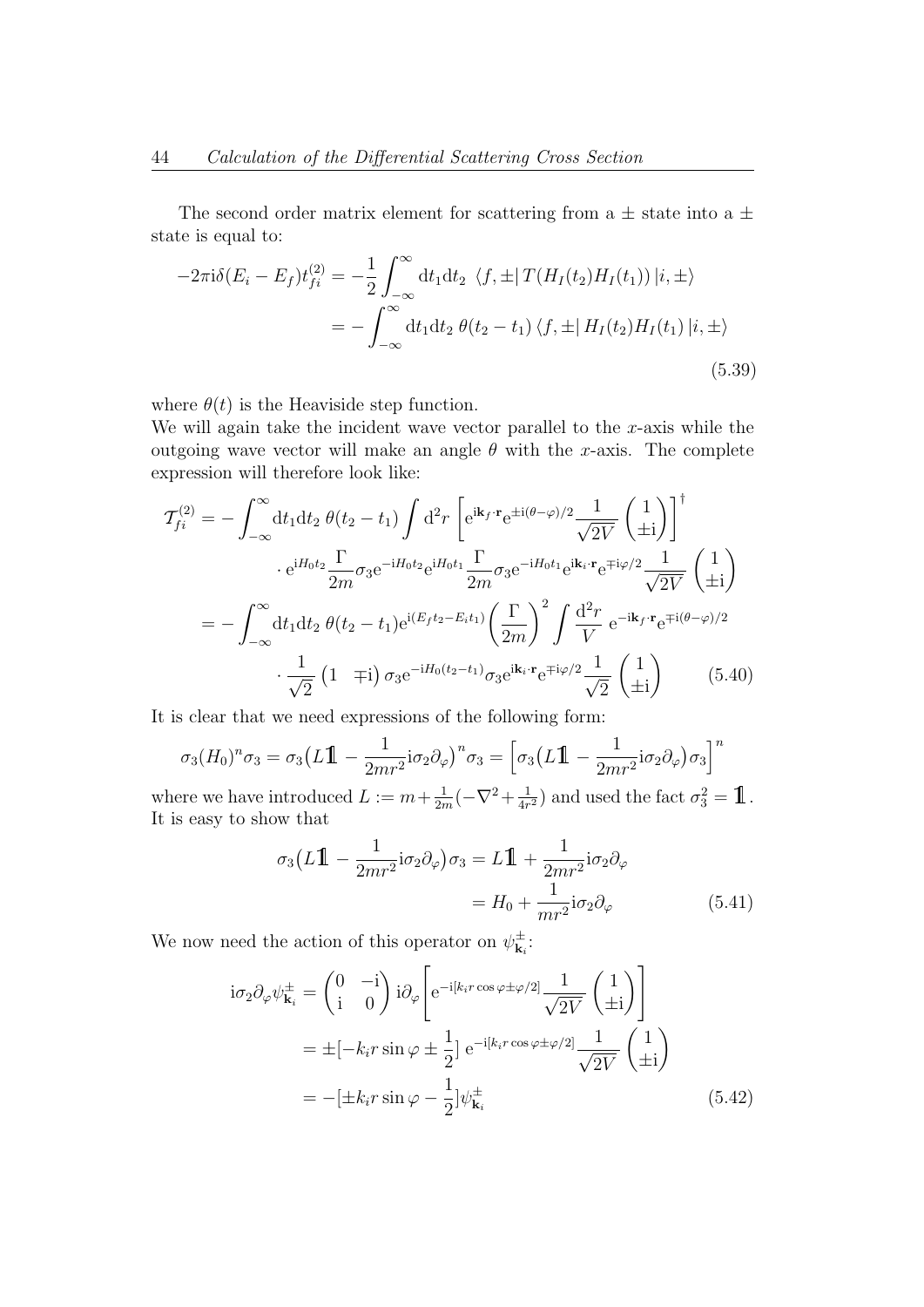So we have found:

$$
\sigma_3 e^{-iH_0(t_2 - t_1)} \sigma_3 \psi_{\mathbf{k}_i}^{\pm} = e^{-i \left[ E_i - \frac{\pm k_i r \sin \varphi - \frac{1}{2}}{mr^2} \right] (t_2 - t_1)} \psi_{\mathbf{k}_i}^{\pm}
$$
(5.43)

and therefore

$$
\mathcal{T}_{fi}^{(2)} = -\left(\frac{\Gamma}{2m}\right)^2 e^{\mp i\theta/2} \int_{-\infty}^{\infty} dt_1 dt_2 \ \theta(t_2 - t_1) e^{i(E_f t_2 - E_i t_1)} e^{-iE_i(t_2 - t_1)}
$$

$$
\cdot \int \frac{d^2 r}{V} e^{i(\mathbf{k}_i - \mathbf{k}_f) \cdot \mathbf{r}} e^{i\left[\frac{\pm k_i r \sin \varphi - \frac{1}{2}}{mr^2}\right](t_2 - t_1)}
$$

$$
= -\left(\frac{\Gamma}{2m}\right)^2 e^{\mp i\theta/2} \int_{-\infty}^{\infty} dt_2 e^{i(E_f - E_i)t_2} \int \frac{d^2 r}{V} e^{i(\mathbf{k}_i - \mathbf{k}_f) \cdot \mathbf{r}} \cdot \int_{-\infty}^{\infty} dt \ \theta(t) e^{i\left[\frac{\pm k_i r \sin \varphi - \frac{1}{2}}{mr^2}\right]t} \tag{5.44}
$$

where we have substituted  $t_2 - t_1$  by t.

We see that the integral over  $t_2$  gives the factor  $2\pi\delta(E_f - E_i)$  and thus we have found the following expression for the reduced matrix element  $t_{fi}^{(2)}$ :

$$
t_{fi}^{(2)} = -\mathrm{i} \left(\frac{\Gamma}{2m}\right)^2 \mathrm{e}^{-\mathrm{i}\theta/2} \int \frac{\mathrm{d}^2 r}{V} \,\mathrm{e}^{\mathrm{i}(\mathbf{k}_i - \mathbf{k}_f)\cdot\mathbf{r}} \int_{-\infty}^{\infty} \mathrm{d}t \,\theta(t) \mathrm{e}^{\mathrm{i} \left[\frac{\pm 2k_i r \sin \varphi - 1}{2mr^2}\right] t} \qquad (5.45)
$$

As mentioned in section B we should include a factor  $\exp(-\epsilon t)$  in  $H_I(t)$  and take  $\epsilon$  to zero after the calculation. We then get:

$$
\int_{-\infty}^{\infty} dt \,\theta(t)e^{i\frac{\pm 2kr\sin\varphi - 1}{2mr^2}t}e^{-\epsilon t} = \frac{1}{i\frac{\pm 2kr\sin\varphi - 1}{2mr^2} - \epsilon} \left[e^{i\frac{\pm 2kr\sin\varphi - 1}{2mr^2}t}e^{-\epsilon t}\right]_{0}^{\infty}
$$

$$
= \frac{i2mr^2}{\pm 2kr\sin\varphi - 1 + i\tilde{\epsilon}} \tag{5.46}
$$

In the rest of the calculation we will assume that we can take the limit  $\tilde{\epsilon} := 2mr^2\epsilon$  to zero, that is that we can take  $\epsilon$  to go to zero faster than r goes to infinity. We will drop the tilde from now on. Using equation (5.31) again we can now write  $t_{fi}^{(2)}$  as:

$$
2m\left(\frac{\Gamma}{2m}\right)^2 e^{\mp i\theta/2} \int_{r=0}^{\infty} \int_{\varphi=0}^{2\pi} \frac{r dr d\varphi}{V} \frac{r^2 e^{i2kr \sin\frac{\theta}{2} \sin(\varphi - \theta/2)}}{\pm 2kr \sin\varphi - 1 + i\epsilon}
$$
(5.47)

As long as  $k \neq 0$  we can rewrite this double integral as

$$
\frac{1}{(2k)^4} \int_{R=0}^{\infty} \int_{\varphi=0}^{2\pi} \frac{R \, \mathrm{d}R \, \mathrm{d}\varphi}{V} \, \frac{R^2 \, \mathrm{e}^{\mathrm{i}[(\sin\frac{\theta}{2}\cos\frac{\theta}{2})R\sin\varphi - (\sin^2\frac{\theta}{2})R\cos\varphi]}{\pm R\sin\varphi - 1 + \mathrm{i}\epsilon} \tag{5.48}
$$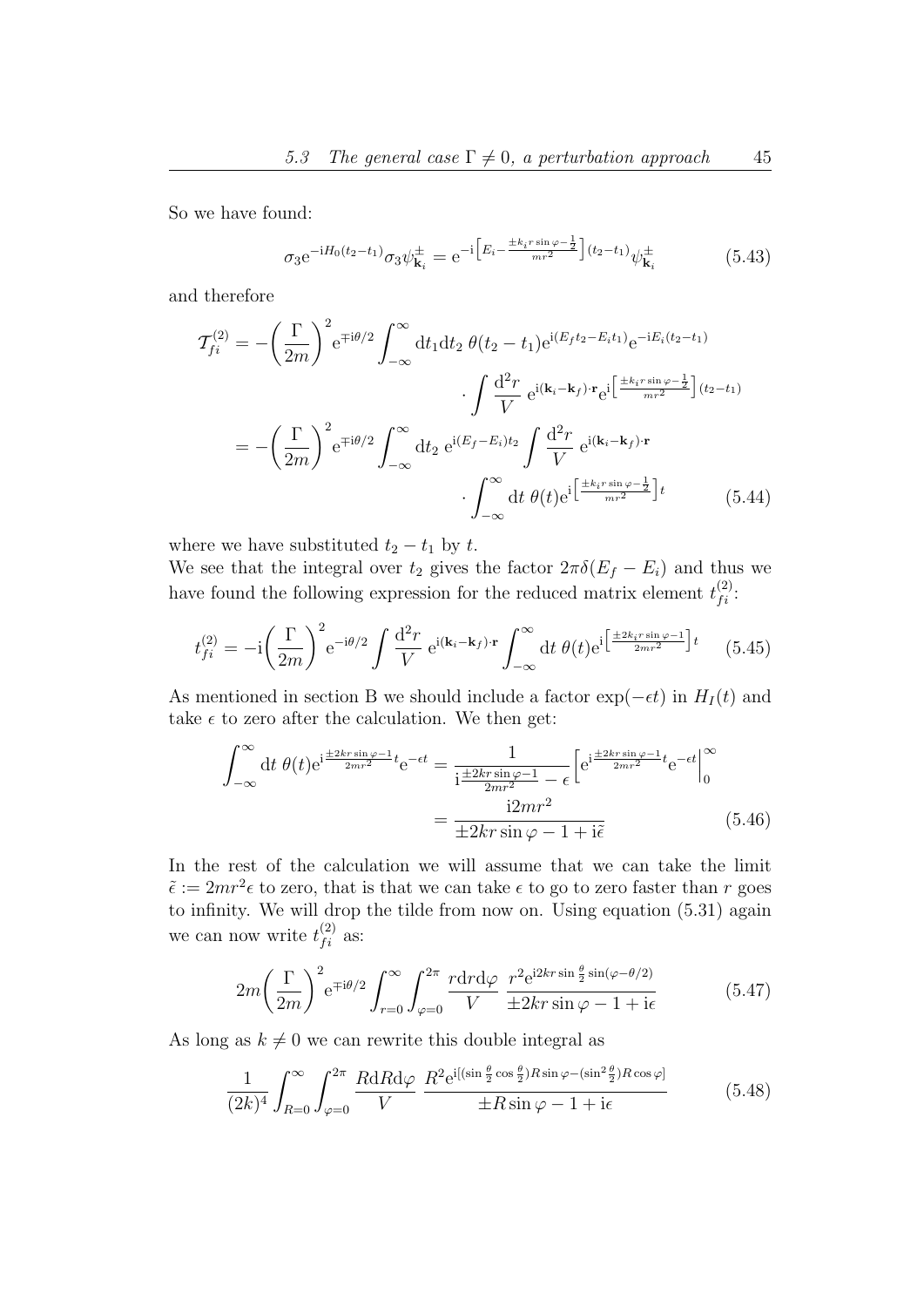If we now return to Cartesian coordinates  $x = R \cos \varphi$  and  $y = R \sin \varphi$  we have to solve the integral:

$$
\int_{-\infty}^{\infty} dx dy \frac{(x^2 + y^2)e^{-i(ax - by)}}{\pm y - 1 + i\epsilon} = \int_{-\infty}^{\infty} dx dy \frac{x^2 + 1 + y^2 - 1}{\pm y - 1 + i\epsilon} e^{-i(ax - by)}
$$

$$
= \int_{-\infty}^{\infty} dx (x^2 + 1)e^{-iax} \int_{-\infty}^{\infty} dy \frac{e^{iby}}{\pm y - 1 + i\epsilon} + \int_{-\infty}^{\infty} dx e^{-iax} \int_{-\infty}^{\infty} dy (1 \pm y)e^{iby}
$$
(5.49)

where we have introduced the symbols  $a = \sin^2 \frac{\theta}{2}$  and  $b = \sin \frac{\theta}{2} \cos \frac{\theta}{2}$  and already taken the limit of  $\epsilon \downarrow 0$  in the second term. The x-integrals are equal to respectively

$$
-\frac{\mathrm{d}^2 \delta(a)}{\mathrm{d}a^2} + \delta(a) = 0 \quad \text{and} \quad \delta(a) = 0 \tag{5.50}
$$

provided that a is not zero.

The second  $y$ -integral is equal to

$$
-i\frac{\mathrm{d}\delta(b)}{\mathrm{d}b} \pm \delta(b) = 0\tag{5.51}
$$

provided that b is not zero.

To evaluate the first  $y$ -integral we can close the contour in the upper half plane if  $b$  is positive and in the lower half plane if  $b$  is negative. We have a simple pole at  $y = \pm (1 - i\epsilon)$  and therefore we find this integral to be

$$
\int_{-\infty}^{\infty} dy \frac{e^{iby}}{y - 1 + i\epsilon} = \begin{cases} 0 & \text{for } b \text{ positive} \\ 2\pi i e^{ib(1 - i\epsilon)} & \text{for } b \text{ negative} \end{cases}
$$
(5.52)

for the + scattering case and

$$
\int_{-\infty}^{\infty} dy \frac{e^{iby}}{-y - 1 + i\epsilon} = \begin{cases} 2\pi i e^{-ib(1 - i\epsilon)} & \text{for } b \text{ positive} \\ 0 & \text{for } b \text{ negative} \end{cases}
$$
(5.53)

for the − scattering case.

Taking the limit of  $\epsilon$  to zero we see that these expressions do not diverge as long as  $b \neq 0$ . To conclude: we have seen that  $t_{fi}^{(2)}$  is equal to zero, provided  $\sin^2 \frac{\theta}{2} \neq 0$  and  $\sin \frac{\theta}{2} \cos \frac{\theta}{2} \neq 0$ . So for all  $\theta$  not equal to a multiple of  $\pi$  we have found that scattering from a  $\psi_{\mathbf{k}}^{+}$  $\mathbf{k}^+$  into a  $\psi_{\mathbf{k}'}^+$  and scattering from a  $\psi_{\mathbf{k}}^$ k into a  $\psi_{\mathbf{k}'}^-$  results in a differential cross section which is zero upto second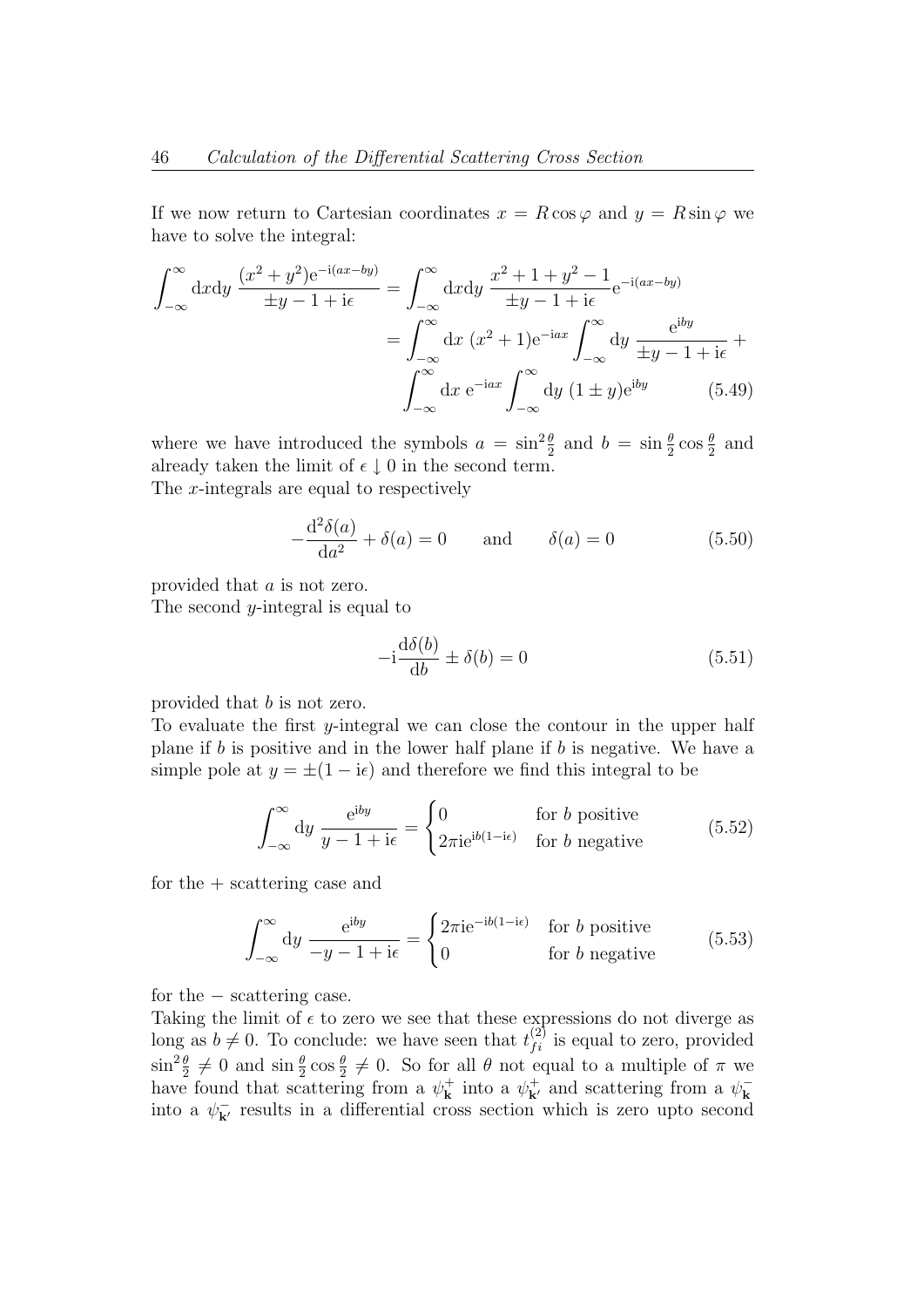order. Since the zeroth order of S vanishes too if  $\mathbf{k}_f$  is not parallel to  $\mathbf{k}_i$ , we suspect that all even orders may be zero (as long as the scattering angle differs from some finite number of angles). We are not able to prove this in general however and we will not go into it any further.

In the next Chapter we will discuss the obtained results. We will also discuss other previous papers written about this subject.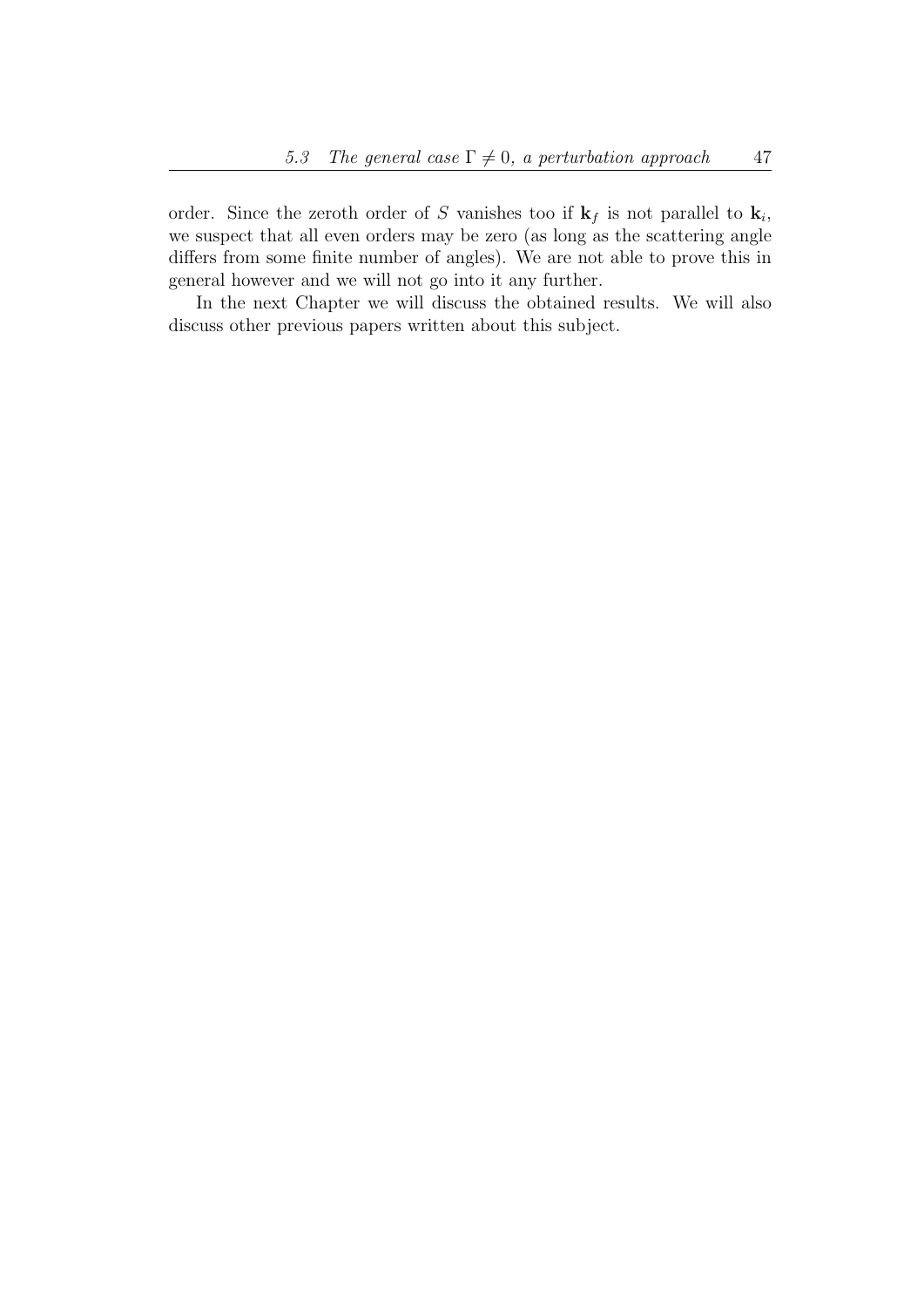# CHAPTER 6

Discussion and comparison of the results

In this Chapter we will start with a discussion of our own results of Chapter 5 followed by a comparison with the results obtained in previous papers written about this subject.

#### 6.1 The results

Looking at the cross section formula (5.38) it is clear that we do not find the Aharonov–Bohm cross section but instead find one with exactly the same  $\theta$  dependence a three dimensional Coulomb potential would give. To examine where this result comes from, we will start with a discussion of the important ingredients of the model and their effects on the cross section.

Let use first mention however that the result we found is only valid for the energy region where  $k^2 > \Gamma$  since the interaction Hamiltonian  $H_I$  should be smaller than  $H_0$ . Unfortunately this is *not* the region on which all previous papers where focusing: they focused on the adiabatic limit in which  $k \to 0$ . There are some previous results about this "upper energy" region however and we will discuss them in the next section.

The model has three important ingredients: the half integer phase factor  $e^{i\varphi/2}$  and the vector potential  $A_{\varphi} = \frac{\sigma_2}{r}$  $\frac{\sigma_2}{r}$  both coming from the redefinition of the fields and the additional potential  $\frac{\Gamma}{2m}\sigma_3$ . The effects of the first two ingredients can be seen most clearly when we neglect the  $\Gamma$  potential. As we have already seen, no scattering occurs in that case. But if we look at the effect of *only the phase factor*, so temporarily neglect the whole potential, we see that the two coupled equations (5.5) reduce to two independent Bessel equations for  $\psi_{1,2}$  of order  $n+\frac{1}{2}$  $\frac{1}{2}$  (the  $\frac{1}{4}$  disappears as well as the right hand sides of the coupled equations). The most general solution in the case of only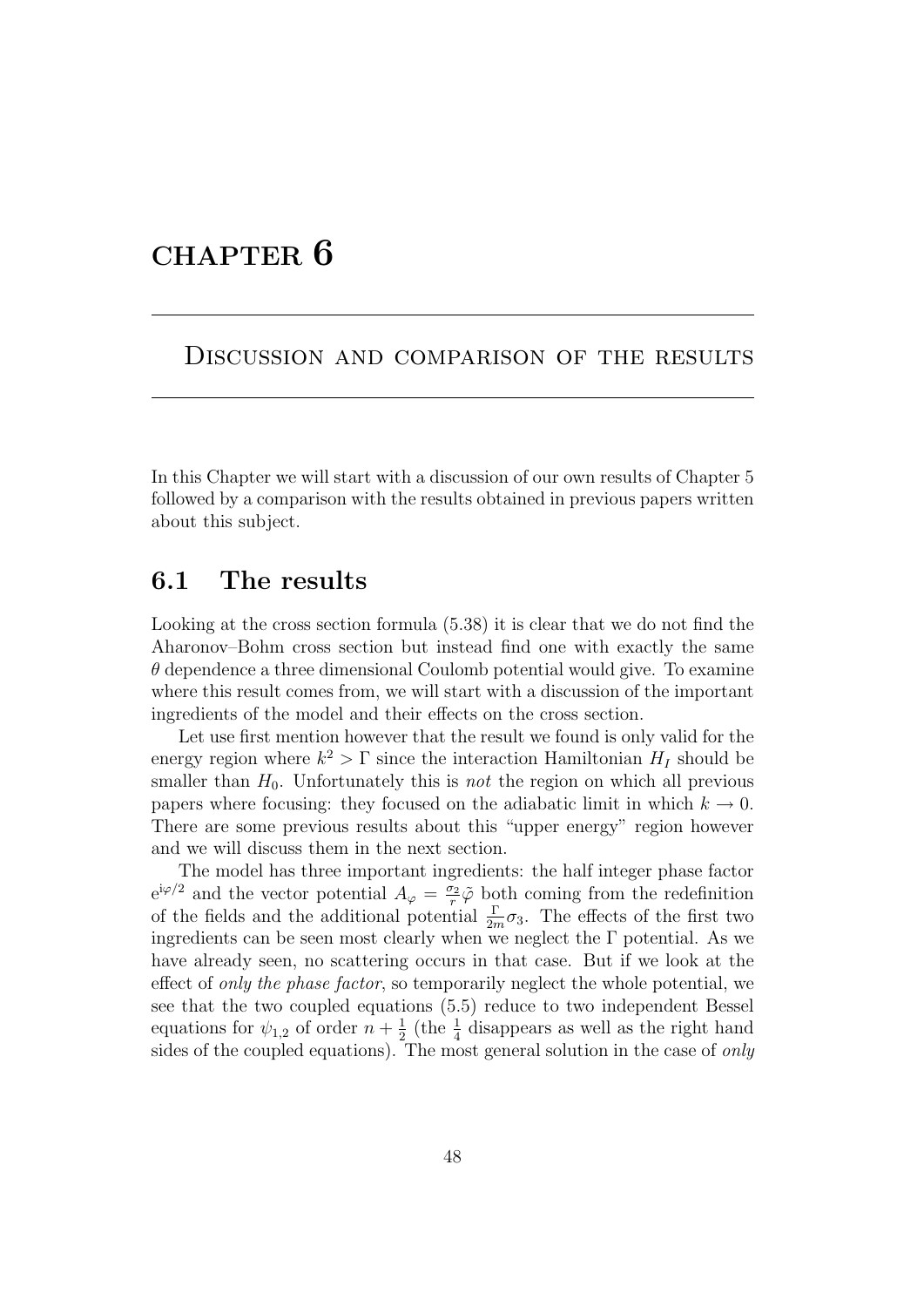a double valued phase factor can therefore be written as

$$
\begin{pmatrix} \psi_1 \\ \psi_2 \end{pmatrix} = \sum_n \begin{pmatrix} a_n \\ b_n \end{pmatrix} J_{|n + \frac{1}{2}|} (kr) e^{i(n + \frac{1}{2})\varphi} \tag{6.1}
$$

If we compare this with the most general solution for the maximal Aharonov– Bohm effect

$$
\psi = \sum_{n} a_n J_{|n + \frac{1}{2}|}(kr) e^{in\varphi}
$$
\n(6.2)

we see that the Bessel functions are of the same order. The only difference is the phase factor. However in these expressions the phase factor is irrelevant since if we would have solved the maximal Aharonov–Bohm problem using a multi-valued wavefunction instead of a vector potential we would have found the same solution (6.2), but with the extra phase factor present. It is therefore clear that the effect of a multi-valued phase factor is to shift the order of the Bessel functions with a half and thus to result in a maximal Aharonov–Bohm effect.

If we now look for *single valued solutions* of our problem but with the vector potential we see that the coupled equations (5.5) remain two coupled equations, only all factors  $n + \frac{1}{2}$  $\frac{1}{2}$  are replaced by *n*. We therefore get two different possible orders of the Bessel equation:

$$
\sqrt{n^2 + \frac{1}{4} \pm n} = |n \pm \frac{1}{2}|
$$

So in this case of only the vector potential, the most general solutions can be written as:

$$
\begin{pmatrix} \psi_1 \\ \psi_2 \end{pmatrix}^+ = \sum_n a_n \begin{pmatrix} 1 \\ +i \end{pmatrix} J_{|n+\frac{1}{2}|}(kr) e^{in\varphi} \tag{6.3a}
$$

$$
\begin{pmatrix} \psi_1 \\ \psi_2 \end{pmatrix}^- = \sum_n a_n \begin{pmatrix} 1 \\ -i \end{pmatrix} J_{|n-\frac{1}{2}|}(kr) e^{in\varphi} \tag{6.3b}
$$

We see that the result of including *only* the vector potential, is the maximal Aharonov–Bohm effect as well, but it also gives rise to a doubling of the number of possible solutions; this is caused by the off-diagonal terms. Notice that both the diagonal and the off-diagonal parts of the vector potential contribute to the maximal Aharonov–Bohm effect. By neglecting only the off-diagonal part we therefore get an approximate Aharonov–Bohm effect. When we combine the vector potential *with* the multi-valued phase factor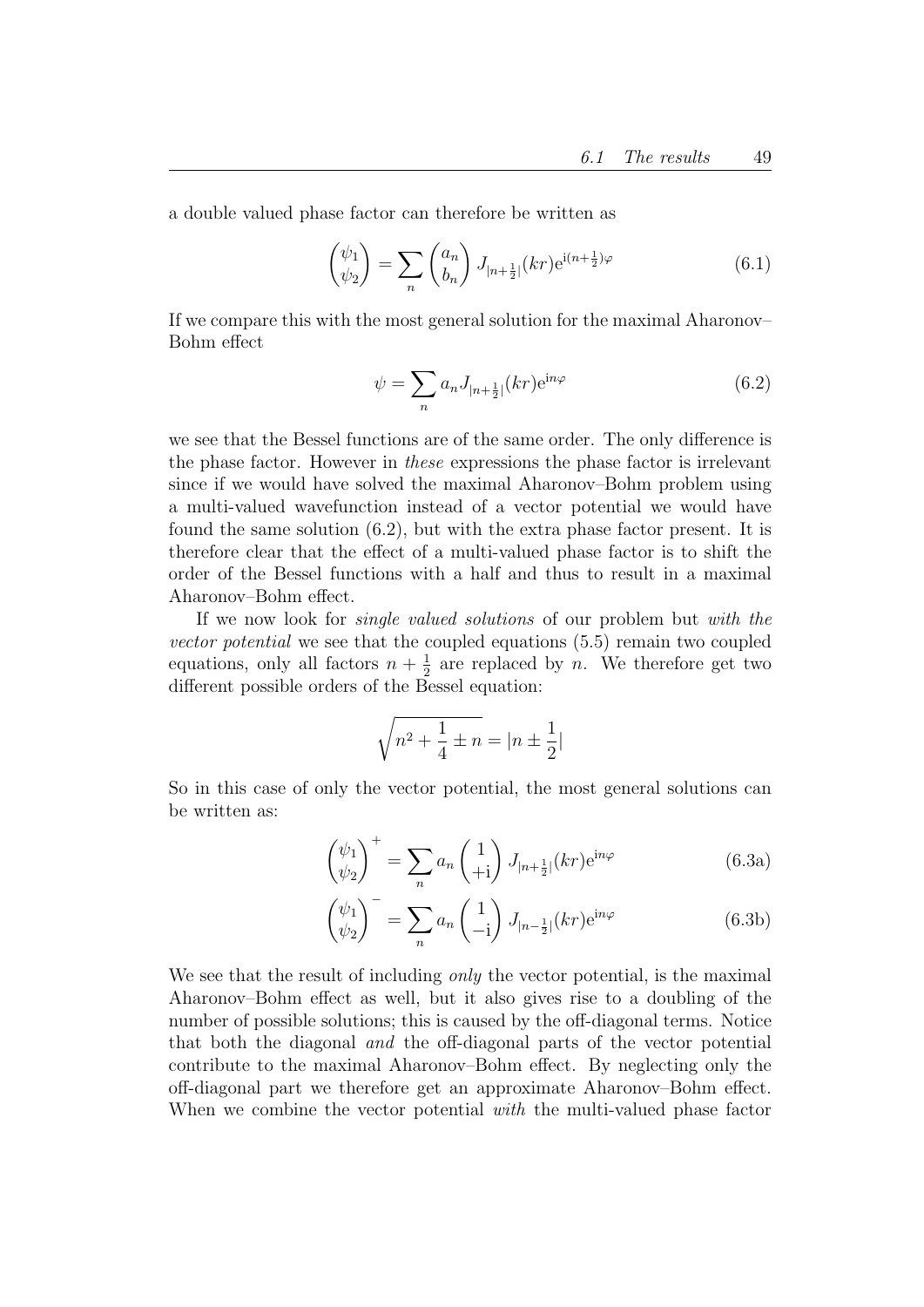but still neglect the  $\Gamma$  potential we see that the Aharonov–Bohm scattering disappears since the orders of both the Bessel functions are shifted twice over one half<sup>1</sup>. There remain two solutions however, which we have already used in section 5.2 as a starting point for our perturbative calculation.

We will now check that instead of redefining the fields — as we did in section 4.1 — we could equally well have used the original fields  $\eta$ , which satisfy the equation

$$
-\partial_t^2 \eta = (-\nabla^2 + m^2)\eta + \Gamma e^{i\varphi} \eta^*
$$
\n(6.4)

or in terms of  $\rho_{1,2}$ 

$$
-\partial_t^2 \begin{pmatrix} \rho_1 \\ \rho_2 \end{pmatrix} = \left[ (-\nabla^2 + m^2) \mathbf{1} + \Gamma \begin{pmatrix} \cos \varphi & \sin \varphi \\ \sin \varphi & -\cos \varphi \end{pmatrix} \right] \begin{pmatrix} \rho_1 \\ \rho_2 \end{pmatrix}
$$
 (6.5)

This leads again to a non-relativistic Schrödinger equation and again we can use the two vectors  $\begin{pmatrix} 1 \\ \pm i \end{pmatrix}$  as a basis for the vectorial parts of the free solutions. Notice that again one of the effects of the  $\Gamma$  potential  $H_I$  is to transform a  $\left(\frac{1}{\pm i}\right)$  into a  $\left(\frac{1}{\mp i}\right)$ :

$$
\begin{pmatrix}\n\cos\varphi & \sin\varphi \\
\sin\varphi & -\cos\varphi\n\end{pmatrix}\n\begin{pmatrix}\n1 \\
\pm i\n\end{pmatrix} =\n\begin{pmatrix}\n\cos\varphi \pm i\sin\varphi \\
\mp i(\cos\varphi \pm i\sin\varphi)\n\end{pmatrix} = e^{\pm i\varphi}\n\begin{pmatrix}\n1 \\
\mp i\n\end{pmatrix}
$$
\n(6.6)

So we see that we find exactly the same form for  $\langle f | H_I | i \rangle$  as we derived in our previous calculation using the redefined fields  $\tilde{\eta}$ . Only this time the phase factor in the matrix element comes directly from the  $\Gamma$  potential and not from the states.

Using the original fields instead of the redefined ones makes it easier to see what changes in the cross section if we consider a vortex of the more general form  $\langle \lambda(r,\varphi) \rangle = v e^{i\alpha\varphi}$ , where  $\alpha$  is some general real constant: in equation (5.30) the phase factor  $\exp(i\varphi)$  changes into  $\exp(i\alpha\varphi)$ . The phase factor in front of the integral vanishes if we use the original fields so no changes occur in this factor. According to appendix C the integral is equal to a Bessel function for integer values of  $\alpha$ . For non-integer values it diverges<sup>2</sup>. Noninteger values are also forbidden for the simple reason that the  $\lambda$  vacuum must be single valued. So for integer values  $\alpha = a$  we find that the effect is to change the first order Bessel function in an ath order Bessel function:

$$
t_{fi}^{(1)} = -\frac{\Gamma}{2m} \frac{1}{V} \frac{2\pi}{(2k\sin\frac{\theta}{2})^2} \lim_{\epsilon \downarrow 0} \int_0^\infty r \mathrm{d}r \ J_a(r) \mathrm{e}^{-\epsilon r} \tag{6.7}
$$

<sup>1</sup>We get orders 0 and 1 which result in a vanishing cross section.

<sup>2</sup>We did not prove this in appendix C.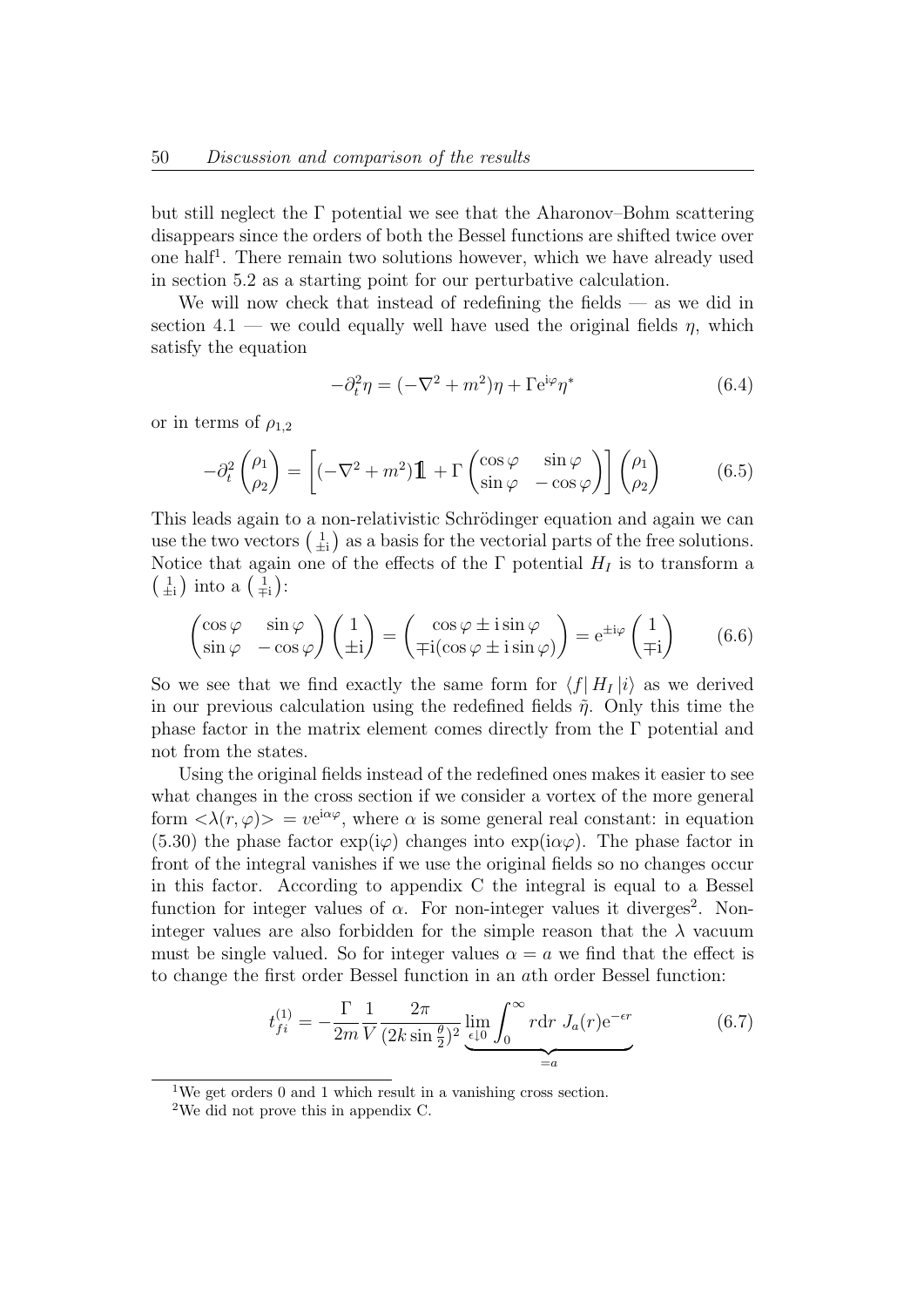and therefore the effect of a vortex of the form  $v \exp(i a \varphi)$  is a factor  $a^2$  in the cross section. We now immediately find that the cross section vanishes for the trivial configuration  $\langle \lambda \rangle = v = v \exp(i \omega)$  as expected: the scattering is an effect of the vortex.

It is also interesting to look at the more general case where we imagine that the  $\Gamma$  potential has an r dependence of the form  $r^m$ . We see that in that case the integral in expression (5.33) becomes:

$$
\int_0^\infty dr \ r^{1+m} J_1(2kr \sin \frac{\theta}{2}) = \frac{1}{(2k \sin \frac{\theta}{2})^{m+2}} \int_0^\infty dr \ r^{1+m} J_1(r)
$$

Since the integral is equal to a finite constant (if  $m \ge -1$ ) only depending on  $m$ , the cross section will be equal to

$$
\frac{d\sigma}{d\Omega} \sim \frac{1}{(2k\sin\frac{\theta}{2})^{2m+4}}\tag{6.8}
$$

The fourth power in the cross section is therefore an immediate result of the constant  $\Gamma$  potential. The second power occuring in the Aharonov–Bohm cross section would be obtained by a factor  $1/r$  in the potential. Let us check that the Aharonov–Bohm Hamiltonian indeed satisfies this condition although this perturbative approach will not be very useful because it will turn out that the higher order terms diverge. According to equation (2.10) the Aharonov–Bohm Hamiltonian is equal to

$$
H_0 + H_I = -\frac{\nabla^2}{2m} - \frac{-i2\alpha\partial_\varphi + \alpha^2}{2mr^2}
$$
\n(6.9)

Since the free solutions are equal to  $e^{-i(\omega t - kr \cos \varphi)}$  we see that  $i\partial_{\varphi} \to kr \sin \varphi$ . The first term of the interaction Hamiltonian therefore reduces to  $\frac{\alpha k \sin \varphi}{mr}$ . The second term is proportional to  $1/r^2$ , but it is actually a higher order term since it comes from  $A^2$ . To lowest order the reduced scattering matrix element can now be calculated by

$$
t_{fi}^{(1)} = -\int \frac{r \mathrm{d}r \mathrm{d}\varphi}{V} e^{ikr(\cos(\varphi - \theta) - \cos\varphi)} \frac{\alpha k \sin\varphi}{mr} = -i \frac{2\pi\alpha}{2mV \tan\theta/2} \tag{6.10}
$$

which yields a lowest order cross section equal to

$$
\frac{\mathrm{d}\sigma}{\mathrm{d}\Omega} = \frac{\pi^2 \alpha^2}{2\pi k \tan^2 \theta / 2} \tag{6.11}
$$

We see that for small angles and small  $\alpha$  this looks just like the Aharonov– Bohm cross section but the typical Aharonov–Bohm  $\alpha$  dependence is not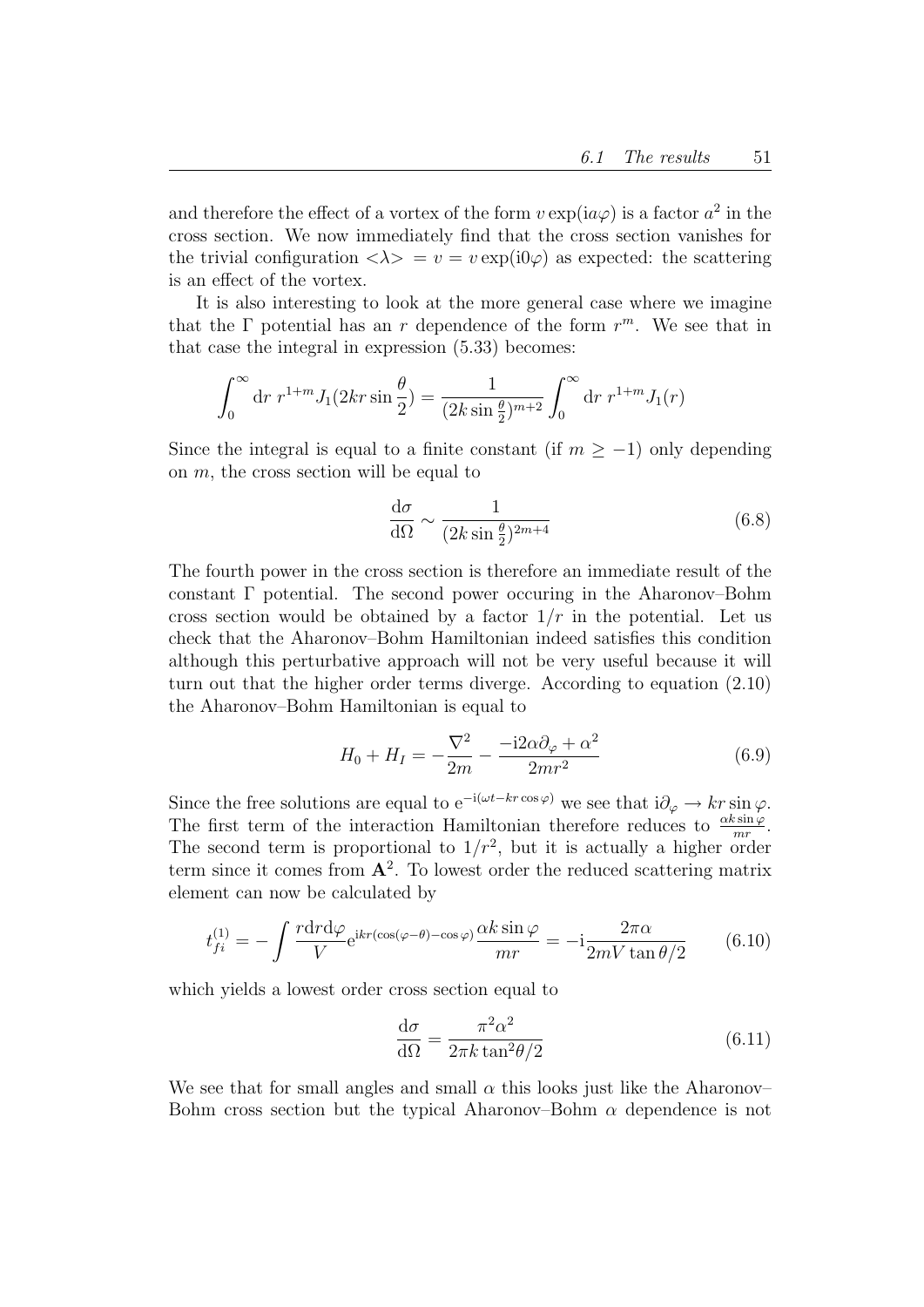visible: we cannot see that for  $\alpha = n + \frac{1}{2}$  $\frac{1}{2}$  the cross section is maximal. This is caused by the perturbation theory approach, in which  $\alpha$  is assumed to be small. Much more important however is that the second order diverges: the full Aharonov–Bohm cross section with the important  $\sin^2 \pi \alpha$ cannot be calculated in perturbation theory. This is a possible risk for all potentials with a  $1/r^m$  dependence. Interesting is that the factor a in our vortex  $\langle \lambda(r,\varphi) \rangle = v e^{i a \varphi}$  plays the same role as  $\alpha$  in the Aharonov–Bohm effect, which one would perhaps expect from the fact that both cross sections can be calculated using a multi valued phase factor  $\exp(i a \varphi/2)$ . However if the extra factor  $1/r$  would have been present in the interaction Hamiltonian resulting in the Aharonov–Bohm  $\sin^2\theta/2$  in the denominator, the  $a^2$  would disappear from the cross section.

Now let us look at the connection with the Coulomb potential. As we have seen, the  $\sin \theta/2$  dependence comes solely from the power of r and since for a three dimensional Coulomb potential we have one factor of  $r$  more in the Jacobian:  $r^2 \sin \varphi \, dr d\varphi$  versus  $r dr d\varphi$  but also one factor of r more in the denominator of the potential, we see that we will find the same power of  $\sin \theta/2$ . The physical origin however is totally different. It is interesting to notice that if we would take the three dimensional Coulomb potential in two dimensions, that is if we would take a  $1/r$  potential in two dimensions we find the Aharonov–Bohm cross section. Normally one thinks of a logarithmic potential when talking about a Coulomb potential for two dimensions since the field strength should have a  $1/r$  dependence to satisfy Gauss' law. We can however also think of a three dimensional problem where all particles are confined to a plane like for example the Aharonov–Bohm effect or the Quantum Hall effect. In fact for such a system the cross section is calculated by Law et al. [13] and indeed it yields the Aharonov–Bohm cross section (plus some extra terms).

#### 6.2 Previous literature

We will start this discussion with the first paper written about the subject, i.e. that of March–Russell et al. [10]. They found an approximate maximal Aharonov–Bohm scattering cross section:

$$
\frac{\mathrm{d}\sigma}{\mathrm{d}\Omega} = \frac{1}{2\pi k} \frac{1}{\sin^2(\theta/2)} [1 + C(\theta)] \tag{6.12}
$$

where  $C(\theta)$  is a small correction depending only on  $\theta$  (i.e. not on **k**). We have calculated  $C(\theta)$  numerically and plotted it in figure 6.1. This result was obtained by ignoring the off-diagonal terms of the Hamiltonian (4.63).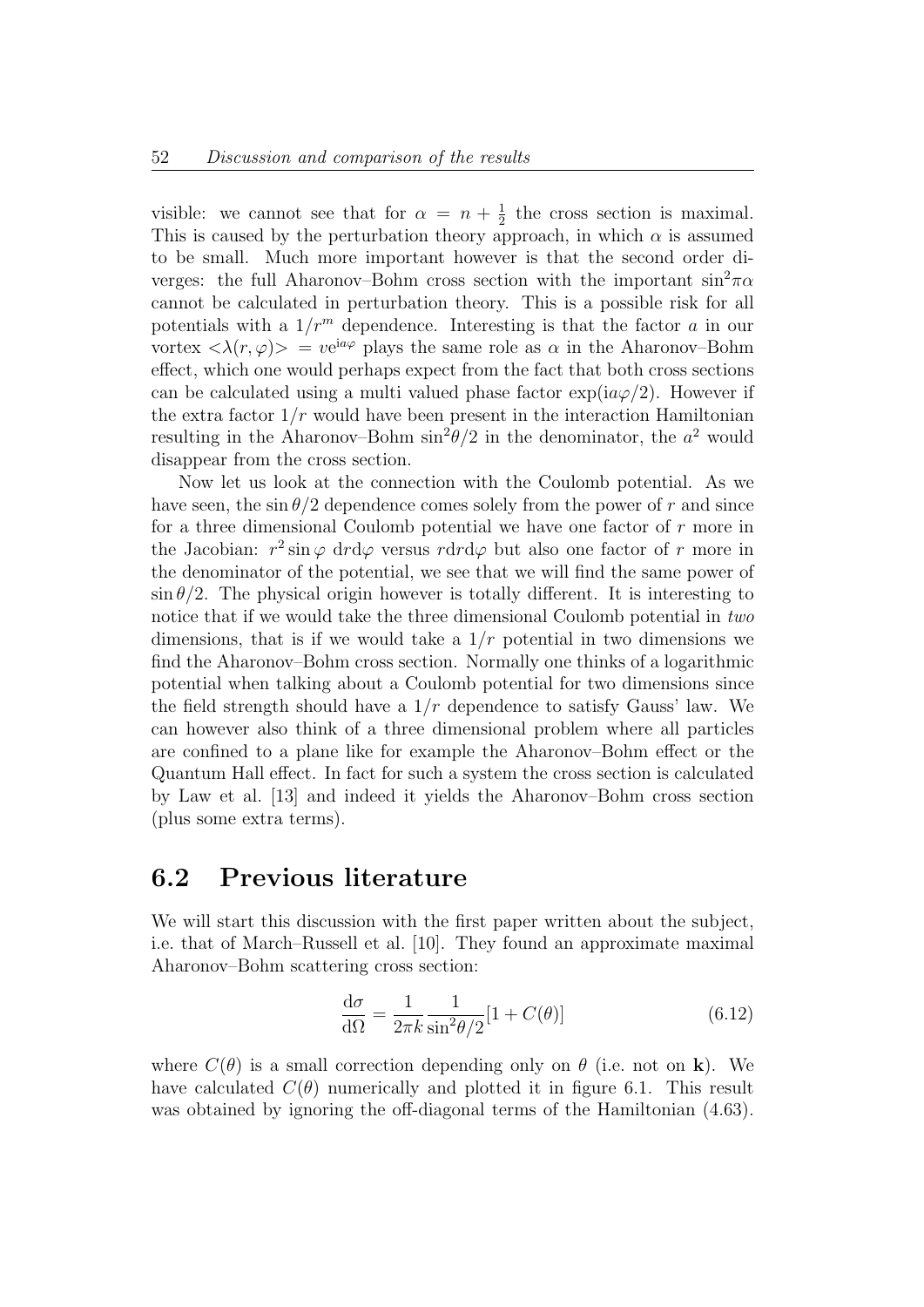One of the main arguments for ignor-

ing them is that the masses of the two particles are different. This is however only the case for  $\rho_{1,2}$  in the original Klein–Gordon equation, but as we have seen, to derive the non-relativistic Schrödinger equation it was necessary to take linear combinations of them, resulting in two particles with effectively the same mass. This can also be seen directly from the fact that we can equally well use the hermitian Hamiltonian (4.61) in which the two

According to March–Russell et al. a calculation in which they are included in second order perturbation theory would show that they can be ignored for small incoming momenta:  $(2k \sin \theta/2)^2 < \Gamma$ .



Figure 6.1: The correction  $C(\theta)$ 

masses are equal.

The fact that the off-diagonal terms cannot be taken into account perturbatively can also be seen from the first order term of the S-matrix:  $\langle f| H_I (t) |i \rangle$ . The wavefunction contains a factor  $e^{i(\varphi/2 - k r \cos \varphi)}$ . The derivative of this term to  $\varphi$  gives us

$$
-\frac{\mathrm{i}\partial_{\varphi}}{2mr^2}\left|i\right\rangle = \left[\frac{1}{2}\frac{k\sin\varphi}{mr} + \frac{1}{4}\frac{1}{mr^2}\right]\left|i\right\rangle\tag{6.13}
$$

Notice that these two terms are almost equal to the two terms we found in our naive perturbative calculation of the Aharonov–Bohm effect: again the first term can be calculated but the second term diverges. The reason we find almost the same two terms as in the Aharonov–Bohm case is that the offdiagonal terms play an important role in the cancellation of the Aharonov– Bohm cross section as we have shown in section 6.1. The second (divergent) term equals twice the second term in the Aharonov–Bohm case, but combined with the diagonal potential  $1/(4r^2)$  they become equal, except for an overall minus sign. So by neglecting the off-diagonal terms we neglect a part of the vector potential which is essential for the cancellation of the  $\sin^{-2}\theta/2$  cross section. Taking these terms into account perturbatively therefore means taking into account the Aharonov–Bohm effect perturbatively which is bound to fail. This argument is of course only qualitative since we ignored the effects of Γ, but still, it makes visible the main problem - the  $1/r^2$  term.

We now turn to an other paper, written by Robert Navin [14]. He has made a very extensive calculation which I will briefly recapitulate. He looks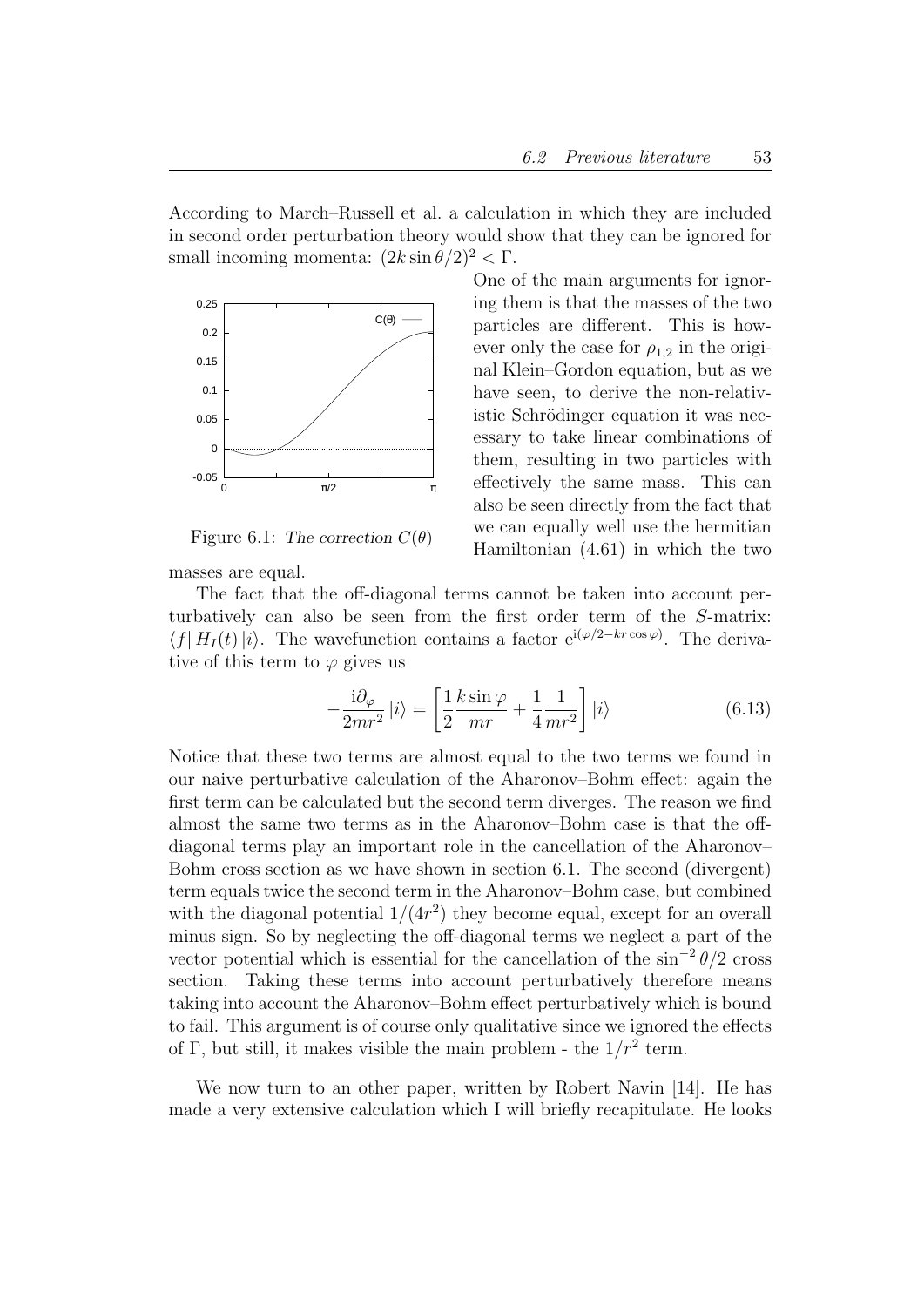for complex solutions with time dependence  $e^{-i\omega t}$  of the Klein–Gordon and tries to solve it without ignoring the off-diagonal terms by making a mode expansion and looking at the large  $r$  behaviour. The first step is to make the assumption that both  $\psi_1$  and  $\psi_2$  have the asymptotic form

$$
r^{\gamma}(\alpha_1 e^{ik_{1,2}r} + \alpha_2 e^{-ik_{1,2}r})
$$

By substituting these into the coupled differential equations and retaining only the highest powers in the large  $r$  expansion we find the most general solution

$$
\psi = \sum_{n} e^{i(n+\frac{1}{2})\varphi} \begin{pmatrix} \frac{2\Gamma}{i(n+\frac{1}{2})} \frac{\beta_1 e^{ik_1 r} + \beta_2 e^{-ik_1 r}}{r^{1/2}} + \frac{i(n+\frac{1}{2})}{2\Gamma} \frac{\alpha_1 e^{ik_2 r} + \alpha_2 e^{-ik_2 r}}{r^{5/2}}\\ \frac{\alpha_1 e^{ik_2 r} + \alpha_2 e^{-ik_2 r}}{r^{1/2}} + \frac{\beta_1 e^{ik_1 r} + \beta_2 e^{-ik_1 r}}{r^{5/2}} \end{pmatrix}
$$
(6.14)

where  $\omega^2 = k_1^2 + m^2 + \Gamma = k_2^2 + m^2 - \Gamma$ .

There are four complex parameters left. Notice however that since  $k_1$  is imaginary for energies  $m^2 - \Gamma < \omega^2 < m^2 + \Gamma$ , there are two energy regimes to look at. Navin tries to find the unknown coefficients by taking the limit of  $\Gamma \rightarrow 0$  in the upper energy regime since we know we should find Bessel functions then. He claims to find pure transmission for the upper regime and the exact maximal Aharonov–Bohm cross section for the intermediate regime. However the aforementioned limit is ill defined since we see that the second term of  $\psi_1$  blows up unless  $\alpha_{1,2}$  are of the order of Γ, but then only the  $r^{-5/2}$  terms remain and those functions cannot be matched onto Bessel functions which is necessary to finally calculate the cross section. There is another more transparent argument to see why this matching cannot be done: If we match in the upper regime and want to know the solution in the intermediate regime we should assume that the coefficients have the same form. But if they do, the coefficient of  $e^{k_1r}$  will be nonzero which means that the solution is not bounded for large  $r$ . The conclusion must be that we cannot determine the unknown coefficients and therefore cannot make any further calculation of the cross section.

The article we will discuss next is that of C. R. Hagen [15]. He makes roughly speaking two remarks. First of all he points out that the gradient energy of the  $\lambda$  field diverges logarithmically since the energy density

$$
|\nabla \lambda|^2 = |\nabla (v e^{i\varphi})|^2 = \frac{v^2}{r^2}
$$
\n(6.15)

cannot be integrated over the whole space. Notice that this problem is linked to the fact that we have only a global gauge symmetry: a local gauge symmetry makes it possible to gauge away the nasty gradient term at infinity,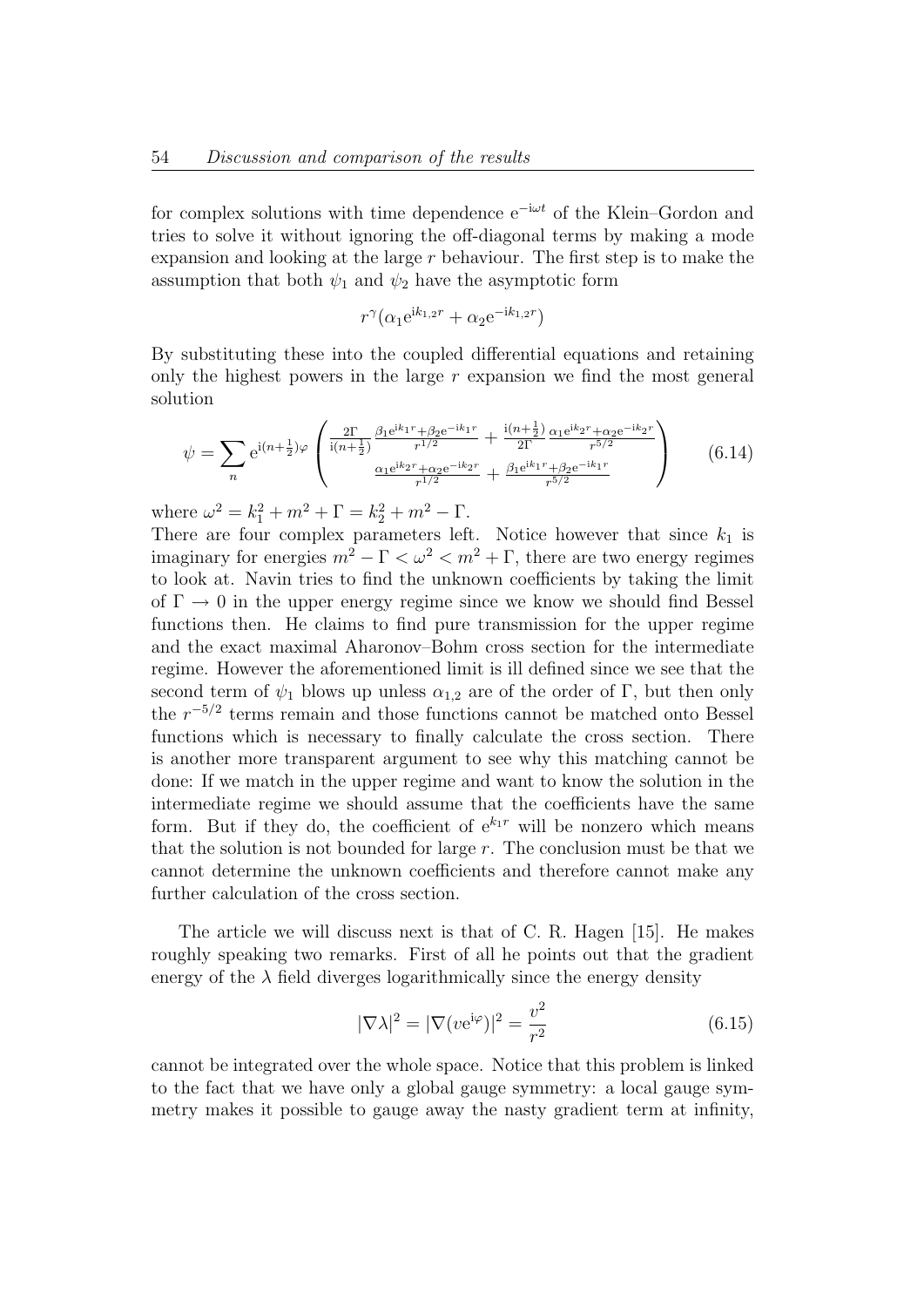i.e. the gauge field must approach a pure gauge for  $r \to \infty$ . For an excellent discussion of local vortices - the so called Nielsen-Olesen vortices - see J. Preskill [16]. For the present global vortex we can overcome the problem by cutting off the large  $r$  behaviour. In fact in calculating the cross section we already used an extra factor  $\exp(-\epsilon r)$  which essentially does this. Hagen worries about the fact that a cut-off would obscure the  $\sin^{-2}\theta/2$  cross section, since the large r behaviour corresponds to small  $k$ , which is the momentum regime where March–Russell et al. in their original paper were looking at. As mentioned before our calculation focuses on larger  $k$ , since only then a perturbative approach can be successful as the Aharonov–Bohm example has shown to us. Further notice that that  $v$  must be much smaller than q according to the remark in section 4.1 below equation  $(4.19)$ . This means that the energy of the  $\lambda$  field is much smaller than other energies: we can take all limits in such a way that there is no problem with a divergent gradient energy. The second remark Hagen makes is about the fact that we can find an Aharonov–Bohm cross section by taking a  $1/r$  potential, i.e. when  $\langle \lambda \rangle \sim \text{const}/r$  for large r (see also the article of Law et al. [13]). We have discussed this already in section 6.1.

We now turn to the review article of A. C. Davis and A. P. Martin [17]. They use the same method as March–Russell et al. in neglecting the offdiagonal terms since these would connect terms with different masses. They also claim to make a relativistic calculation but they only use the Klein– Gordon equation in the way we mentioned in section 5.1: looking for all solutions to the Schrödinger equation is equivalent to looking for all complex solutions with time dependence  $e^{-i\omega t}$  to the Klein–Gordon equation. Indeed they also use equations  $(2.17)$ – $(2.18)$  which are only applicable for non-relativistic situations to calculate the differential cross section. Very interesting however is their discussion of the article of Khazan [18], which is about certain line defects in liquid  ${}^{3}$ He in the A phase. To be more precise it is about the dynamics of the so called collective clapping mode near a vortex with half integer quanta. The equation of motion of this clapping mode is a Schrödinger equation with a vector potential  $\mathbf{A} = \frac{1}{2}$  $\frac{1}{2r}\hat{\varphi}$  and a scalar potential  $U=\frac{1}{4r}$  $\frac{1}{4r^2}$ . The vector potential is exactly of the Aharonov–Bohm form leading to half integer Bessel functions. The effect of the diagonal scalar potential is just as in the paper of March–Russell et al. to shift this order:

$$
\sqrt{(n+\frac{1}{2})^2} \quad \to \quad \sqrt{(n+\frac{1}{2})^2 + \frac{1}{4}}
$$

They (M.–R.) obtained this result by neglecting the off diagonal terms which leaves them with only the multi-valued phase factor and this scalar potential,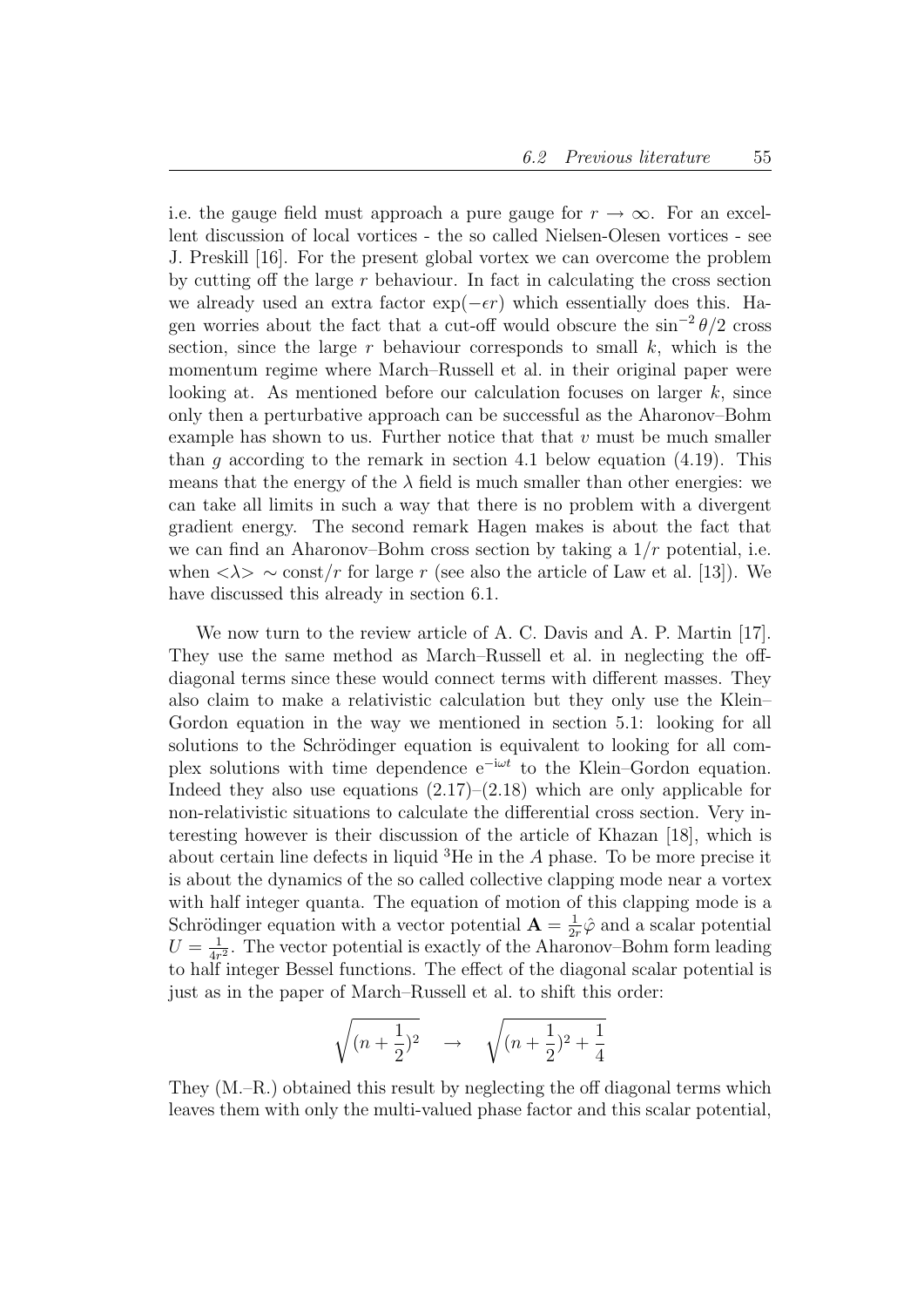while Khazan has a single valued function with an Aharonov–Bohm vector potential and this scalar potential, without ignoring any terms (Khazan actually has missed the scalar potential and therefore finds the exact Aharonov– Bohm cross section as Davis and Martin point out). The result of Khazan is due to an actual Aharonov–Bohm vector potential while March–Russell et al.'s vector potential is an artifact of the "gauge" transformation. In the latter experiment all real effects come from Γ. So in spite of the fact that the two cases look very alike they are completely different. For the <sup>3</sup>He case the vector potential really is of the form March–Russell et al. claim it to be, i.e. without the off-diagonal part. Therefore the cross section for this experiment is equal to equation (6.12) with  $C(\theta)$  given by figure 6.1.

So we observe that our results do not agree with most of the work discussed in this section; the <sup>3</sup>He problem however is of a different type and does deserve further study.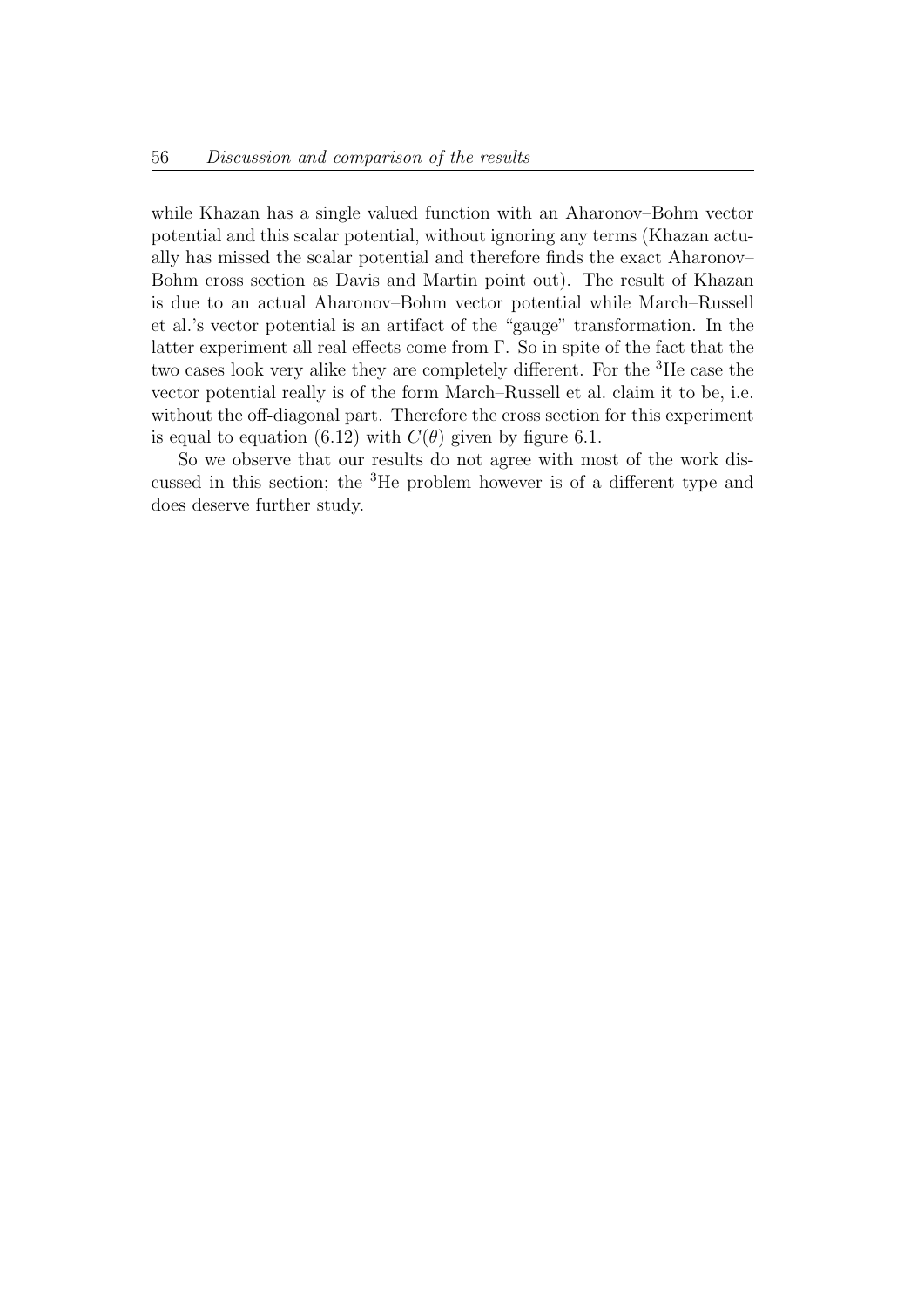# CHAPTER 7

#### Conclusions and outlook

In contrast with the results presented in all of the previous literature we have found very strong indications that the so-called frame-dragging model does not lead to an Aharonov–Bohm cross section. Instead we obtained that to lowest order in the level splitting parameter  $\frac{\Gamma}{2m}$  it leads to the cross section

$$
\frac{\mathrm{d}\sigma}{\mathrm{d}\Omega} = \frac{2\pi m^2}{k} \left(\frac{\Gamma}{2m}\right)^2 \frac{1}{(2k\sin\theta/2)^4}
$$

which has the same  $\theta$  dependence as Coulomb scattering in three dimensions, but we have seen that this is merely a coincidence. An Aharonov–Bohm cross section would have been obtained if the the vacuum expectation value of the Higgs field  $\lambda$  had a factor  $1/r$  in it.

Because of the perturbative approach our result is only valid for the energy regime  $k^2 > \Gamma$ , while all previous literature focused on the adiabatic limit where  $k$  is small. The odd orders contribute to the cross section only for scattering from a  $\psi^{\pm}$  to a  $\psi^{\mp}$ , while the even orders contribute only for situations where the initial and final state are of the same kind. However the second order contribution vanishes completely as long as the scattering angle is not equal to an integer multiple of  $\pi$ .

A more general vacuum expectation value of the form  $e^{ia\varphi}$  would lead to a factor  $a^2$  in the cross section from which it is clear that the effect we have found really is linked to the vortex configuration, since  $a = 0$  results in a vanishing cross section.

One of the main difficulties is the off-diagonal part of the Hamiltonian which connects the two different particles. In the previous literature it was claimed that these two have different masses, but as we have shown this claim is mistaken. This is one of the main reasons why our result differs from previous ones: the off-diagonal parts are not suppressed for small momenta which was a key assumption used before. Maybe a fully relativistic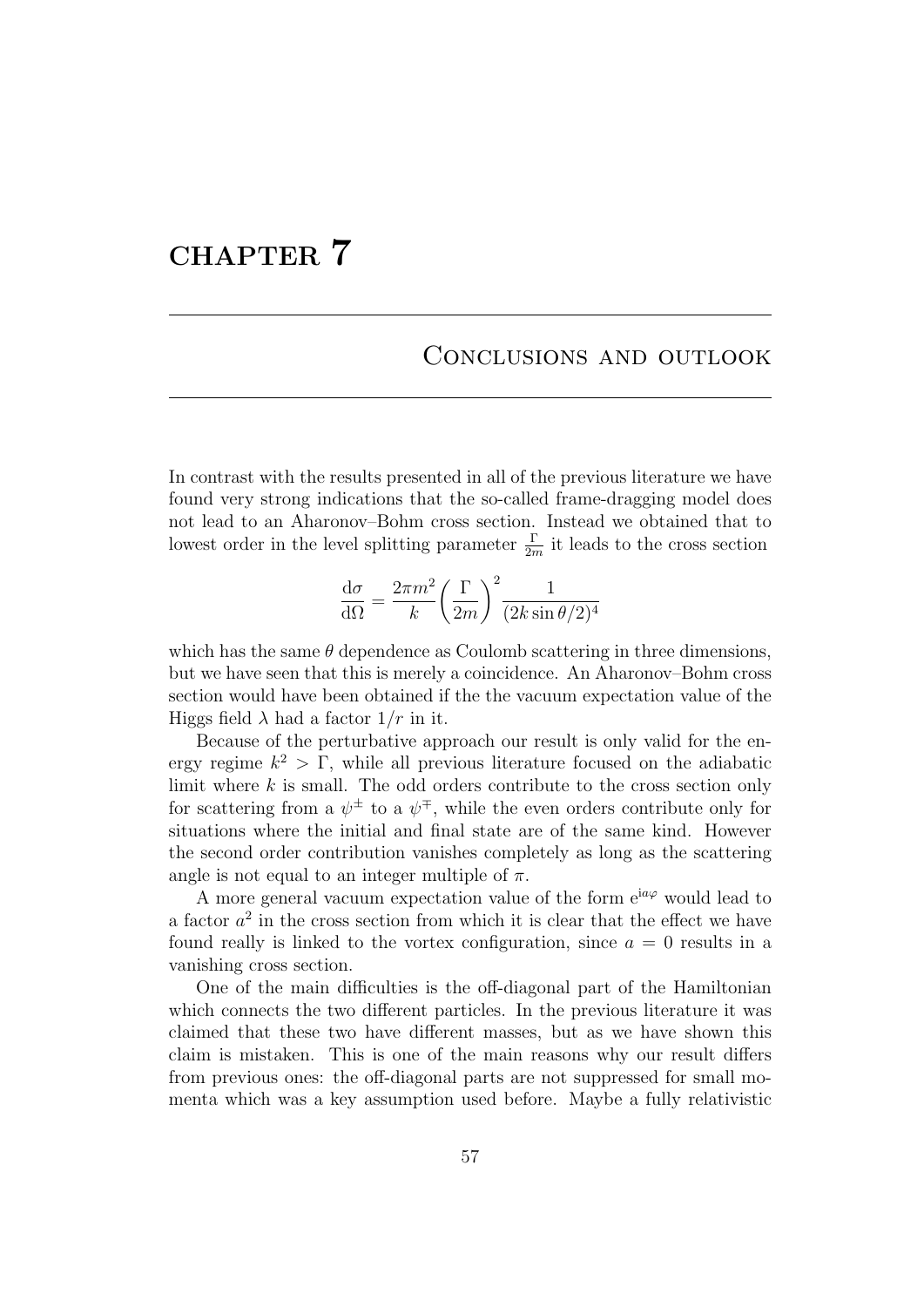calculation would prevent some of these difficulties. Further research on this model will be interesting, especially in the adiabatic limit since there are still no good results for this regime, while it is clear that although not of an Aharonov–Bohm form the vortex still does induce scattering.

So our result does not support the expectation that the Aharonov–Bohm effect could be obtained in a theory with global gauge invariance only. Surprisingly enough there is a physical system different from the one we have studied, where this effect is claimed to occur nevertheless. This is the case of liquid <sup>3</sup>He which is indeed very different from this "frame dragging" model since it has approximately the Aharonov–Bohm potential without the multivalued phase factor to cancel it off. Therefore an Aharonov–Bohm cross section can be found in it.

Let me conclude by saying that so far we have only looked at this problem from a theoretical perspective, but that in the end experimental evidence in support of these ideas would be as desirable as exciting.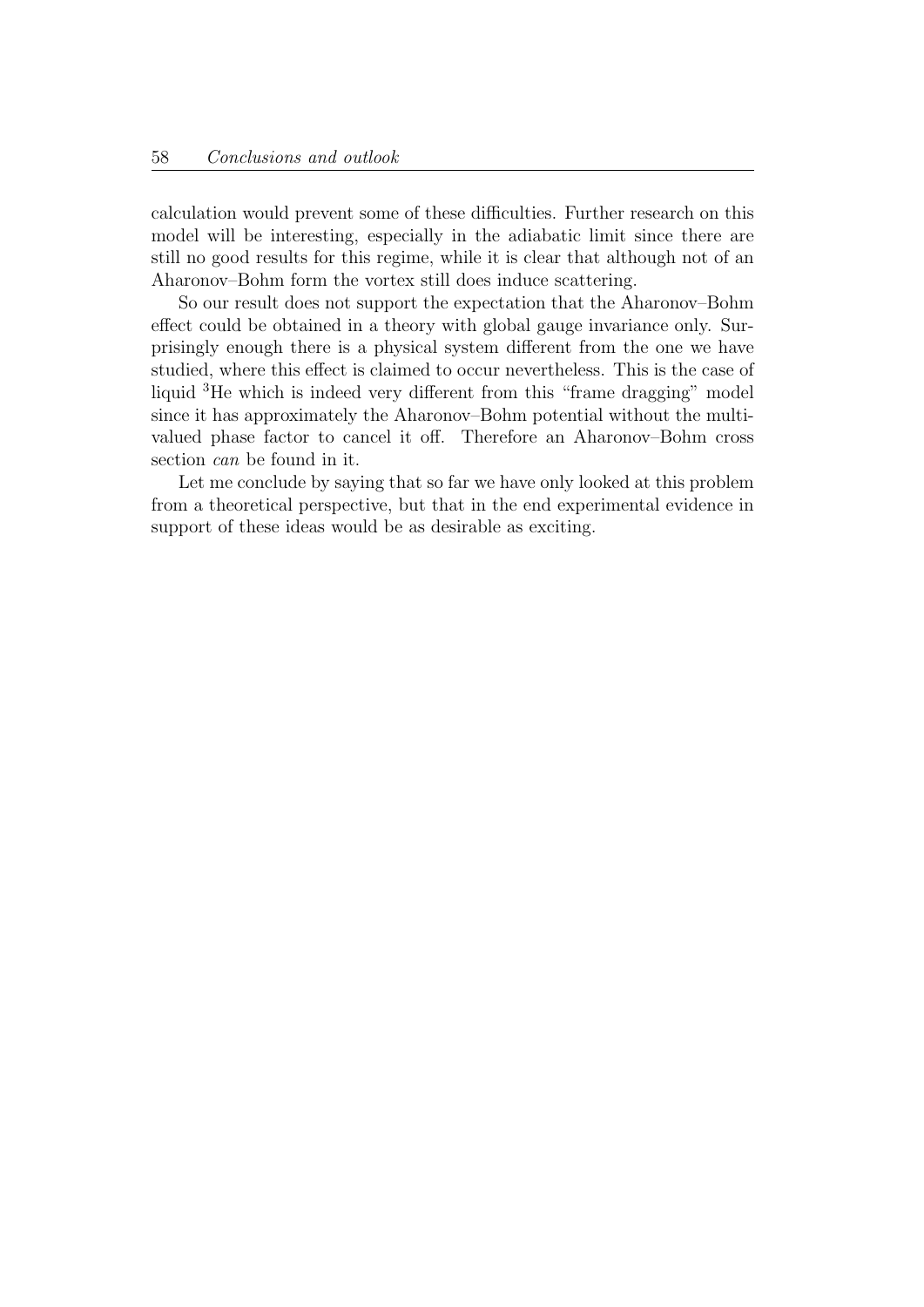# APPENDIX A

## THE COVARIANT DERIVATIVE

In this appendix we will describe how one can obtain the correct signs for the covariant derivative using the metric and the Lorentz force law. Throughout this thesis we will use the metric Diag(1, -1, -1, -1) and therefore  $\partial_{\mu}\partial^{\mu} =$  $\square = \partial_t^2 - \nabla^2.$ 

## A.1 The covariant derivative

Since in Gaussian units **E** is equal to  $-\frac{1}{c}$ c  $\frac{\partial \mathbf{A}}{\partial t} - \nabla V$  and **B** is equal to  $\nabla \wedge \mathbf{A}$ the Lorentz force looks like

$$
F_{\text{Lor}} = q \left[ -\frac{1}{c} \frac{\partial \mathbf{A}}{\partial t} - \nabla V + \frac{\mathbf{v}}{c} \wedge (\nabla \wedge \mathbf{A}) \right]
$$
(A.1)

Now we want to know the value of the unknown constant  $\alpha$  in

$$
H = \frac{(\mathbf{p} + \alpha q \mathbf{A})^2}{2m} + qV \tag{A.2}
$$

Using the Hamilton equations

$$
\dot{\mathbf{r}} = \frac{\mathrm{d}\mathbf{r}}{\mathrm{d}t} = \nabla_{\mathbf{p}}H\tag{A.3a}
$$

$$
\dot{\mathbf{p}} = \frac{\mathrm{d}\mathbf{p}}{\mathrm{d}t} = -\nabla_{\mathbf{r}}H\tag{A.3b}
$$

combined with  $\mathbf{A} = \mathbf{A}(\mathbf{r}, t)$  we get

$$
\dot{\mathbf{r}} = \frac{\mathbf{p} + \alpha q \mathbf{A}}{m} \tag{A.4a}
$$

$$
\dot{\mathbf{p}} = -[\nabla (\mathbf{p} + \alpha q \mathbf{A})] \cdot \frac{\mathbf{p} + \alpha q \mathbf{A}}{m} - q \nabla V
$$
  
=  $-\alpha q (\nabla \mathbf{A}) \cdot \frac{\mathbf{p} + \alpha q \mathbf{A}}{m} - q \nabla V$  (A.4b)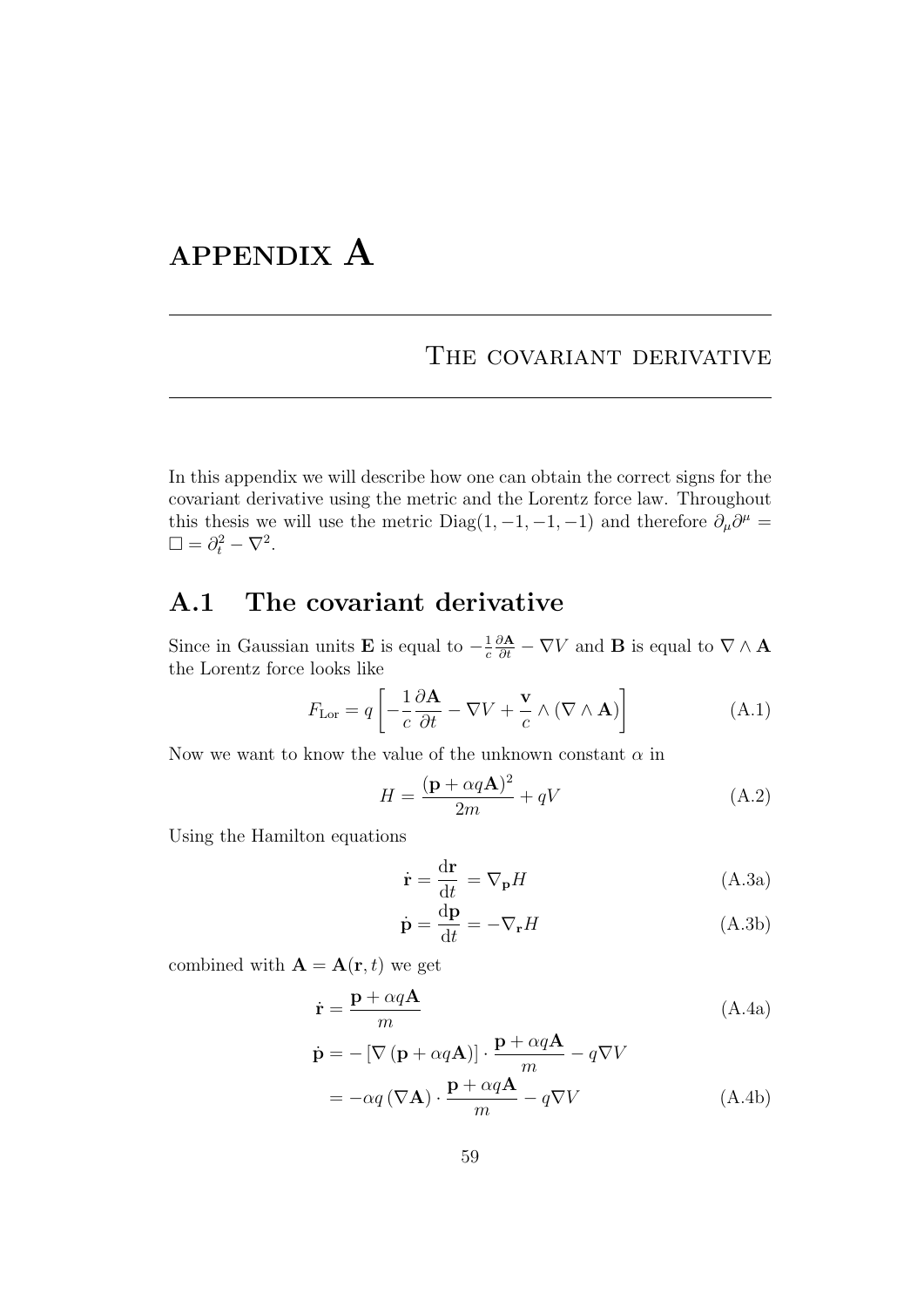So combining these two we get

$$
\mathbf{v} = \dot{\mathbf{r}} = \frac{\mathbf{p} + \alpha q \mathbf{A}}{m} \tag{A.5a}
$$

$$
\dot{\mathbf{p}} = -\alpha q \left( \nabla \mathbf{A} \right) \cdot \mathbf{v} - q \nabla V \tag{A.5b}
$$

Now use these expressions in the Newtonian equation of motion

$$
F_{\text{Lor}} = m\ddot{\mathbf{r}} \tag{A.6}
$$

to get

$$
F_{\text{Lor}} = m\ddot{\mathbf{r}} = m\frac{d}{dt}\mathbf{v} = \dot{\mathbf{p}} + \alpha q \frac{d\mathbf{A}}{dt}
$$
 (A.7)

Again using  $\mathbf{A} = \mathbf{A}(\mathbf{r}, t)$  we get

$$
\frac{\mathrm{d}\mathbf{A}}{\mathrm{d}t} = \frac{\partial \mathbf{A}}{\partial t} + \frac{\mathrm{d}\mathbf{r}}{\mathrm{d}t} \cdot \nabla \mathbf{A} = \frac{\partial \mathbf{A}}{\partial t} + \mathbf{v} \cdot \nabla \mathbf{A}
$$
(A.8)

and therefore the Lorentz force is equal to

$$
F_{\text{Lor}} = \dot{\mathbf{p}} + \alpha q \left( \frac{\partial \mathbf{A}}{\partial t} + \mathbf{v} \cdot \nabla \mathbf{A} \right)
$$
  
=  $-\alpha q (\nabla \mathbf{A}) \cdot \mathbf{v} - q \nabla V + \alpha q \left( \frac{\partial \mathbf{A}}{\partial t} + \mathbf{v} \cdot \nabla \mathbf{A} \right)$   
=  $q \left[ \alpha \frac{\partial \mathbf{A}}{\partial t} - \nabla V - \alpha \left[ (\nabla \mathbf{A}) \cdot \mathbf{v} - \mathbf{v} \cdot (\nabla \mathbf{A}) \right] \right]$  (A.9)

Since we can write out  $\mathbf{v} \wedge (\nabla \wedge \mathbf{A})$  as

$$
\mathbf{v} \wedge (\nabla \wedge \mathbf{A}) = (\nabla \mathbf{A}) \cdot \mathbf{v} - \mathbf{v} \cdot (\nabla \mathbf{A})
$$
 (A.10)

we can simplify equation (A.9) to

$$
F_{\text{Lor}} = q \left[ \alpha \frac{\partial \mathbf{A}}{\partial t} - \nabla V - \alpha \mathbf{v} \wedge (\nabla \wedge \mathbf{A}) \right]
$$
(A.11)

Using the expressions for **E** and **B** we conclude that  $\alpha$  must be equal to  $-1/c$ and we get for the Hamiltonian H

$$
H = \frac{(\mathbf{p} + \alpha q \mathbf{A})^2}{2m} + qV = \frac{(\mathbf{p} - \frac{q}{c} \mathbf{A})^2}{2m} + qV
$$
 (A.12)

We are now able to generalize this to a relativistic expression. We have seen that the momentum **p** must be replaced by  $\mathbf{p} - \frac{q}{c}\mathbf{A}$  so the four-momentum  $p_{\mu}$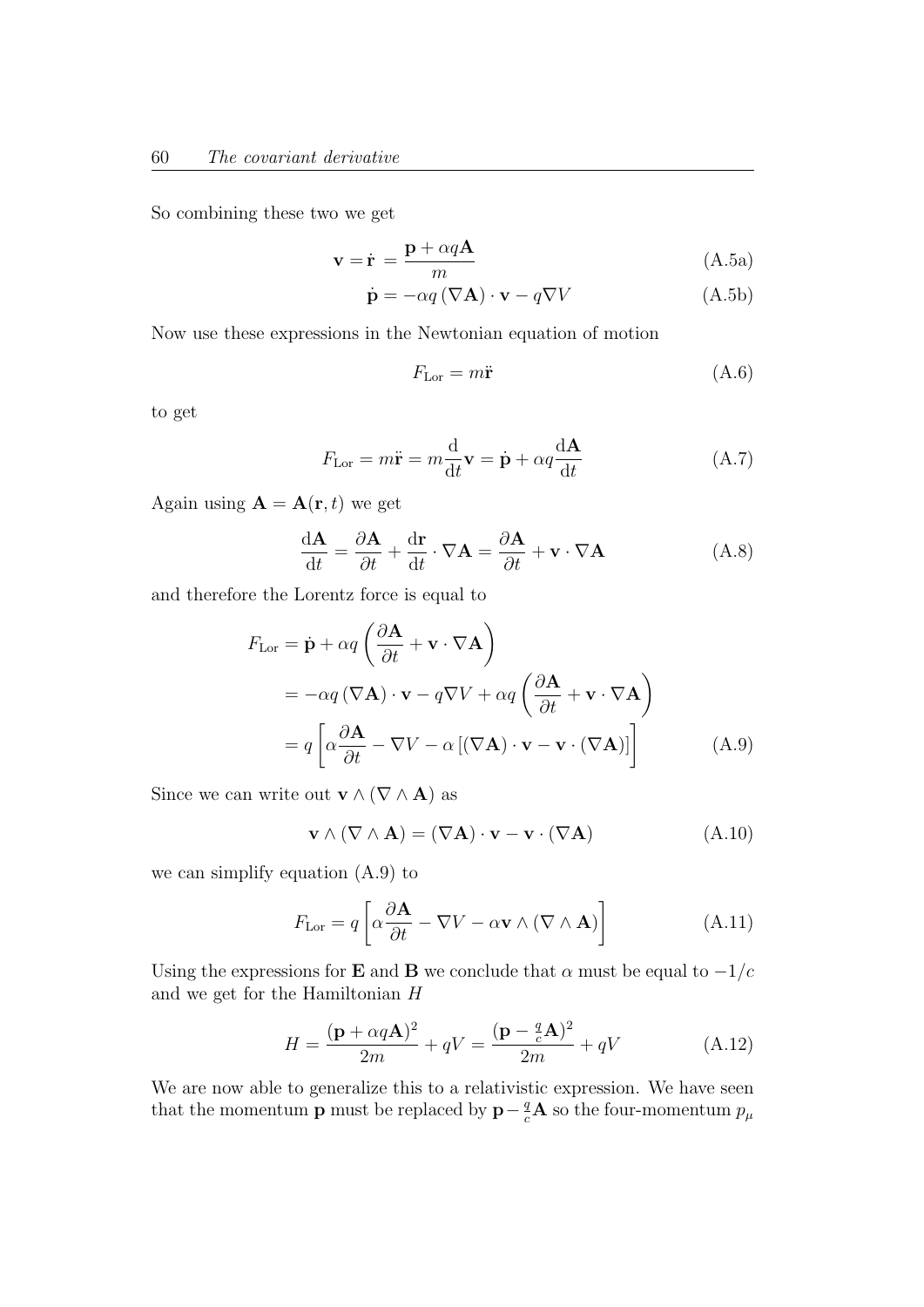will be replaced by  $p_{\mu} - \frac{q}{c} A_{\mu}$ . We want **p** and **A** to be the spatial coordinates of the contravariant four vectors  $p_{\mu}$  and  $A_{\mu}$ , i.e.  $p_{\mu} = (E/c, \mathbf{p})$  and  $A_{\mu} =$  $(V, A)$ . The correct factor c can be found by a simple dimension analysis. Furthermore we have that  $\partial_{\mu} = (\frac{1}{c}\partial_t, \nabla)$  and therefore  $\partial^{\mu} = (\frac{1}{c}\partial_t, -\nabla)$ . Since  $\mathbf{p} = \frac{\hbar}{i} \nabla$  we must conclude that  $p_{\mu} = -\frac{\hbar}{i}$  $\frac{\hbar}{i}\partial^{\mu} = i\hbar \partial^{\mu}$ . This is indeed in agreement with the fact that  $E = H = i\hbar \partial_t$ . So since we have established that  $p_\mu$  becomes  $p_\mu - \frac{q}{c}A_\mu$  we see that we must substitute  $\partial_\mu$  by  $\partial_\mu + i\frac{q}{\hbar c}A_\mu$ where  $A_{\mu} = (V, -\mathbf{A})$ . So to sum up we have found the following relations:

$$
p^{\mu} \to p^{\mu} - \frac{q}{c} A^{\mu} \tag{A.13}
$$

$$
\mathbf{p} \to \mathbf{p} - \frac{q}{c} \mathbf{A} \tag{A.14}
$$

$$
\partial_{\mu} \to \partial_{\mu} + i \frac{q}{\hbar c} A_{\mu} = D_{\mu}
$$
 (A.15)

$$
\nabla \to \nabla - i \frac{\dot{q}}{\hbar c} A \tag{A.16}
$$

Now we finally need to know the signs and factors in a gauge transformation. We want to know the transformation behaviour of  $A_\mu$  when  $\psi$  transform as

$$
\psi \to \psi' = e^{i\lambda} \psi \tag{A.17}
$$

where  $\lambda$  is a function of t and **r**.

The gauge field  $A_\mu$  must behave in such a way that the covariant derivative of a field or wavefunction transforms as a covariant vector, i.e. the following holds

$$
D_{\mu}\psi \to D'_{\mu}\psi' = e^{i\lambda}D_{\mu}\psi \tag{A.18}
$$

Writing this out leads to

$$
D'_{\mu}\psi' = \left(\partial_{\mu} + i\frac{q}{\hbar c}A'_{\mu}\right)e^{i\lambda}\psi
$$
  

$$
= e^{i\lambda}\left(\partial_{\mu} + i\partial_{\mu}\lambda + i\frac{q}{\hbar c}A'_{\mu}\right)\psi
$$
  

$$
= e^{i\lambda}\left(\partial_{\mu} + i\frac{q}{\hbar c}A_{\mu}\right)\psi
$$
(A.19)

where we have used equation (A.18) in the last step. Since this must hold for all  $\psi$  we see that  $A'_{\mu}$  must satisfy

$$
A'_{\mu} = A_{\mu} - \frac{\hbar c}{q} \partial_{\mu} \lambda \tag{A.20}
$$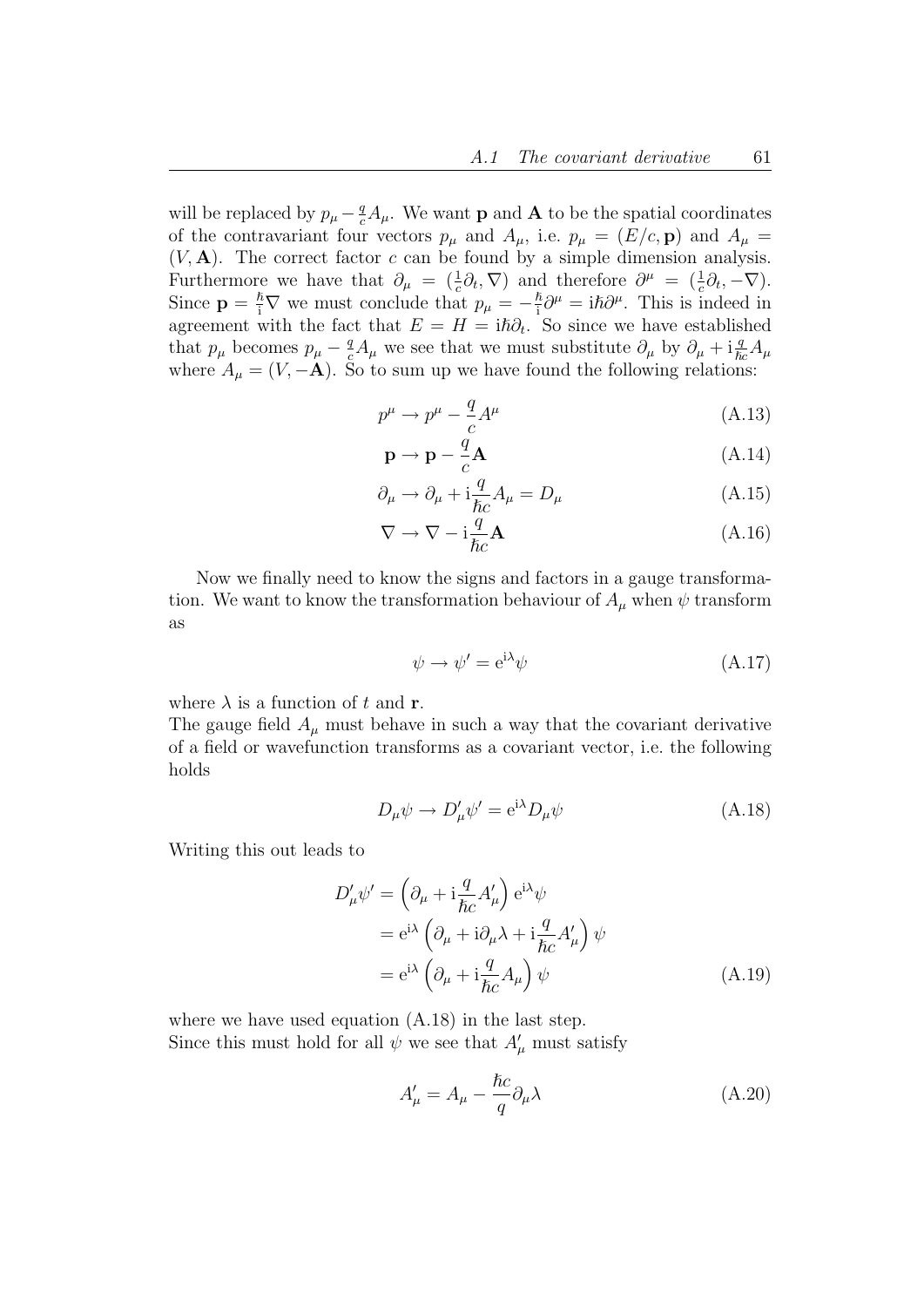It is customary however to absorb the pre-factor in  $\lambda$  and we get the following two relations for a general gauge transformation:

$$
\psi \to \psi' = e^{i(q/\hbar c)\lambda} \psi \tag{A.21a}
$$

$$
A_{\mu} \to A'_{\mu} = A_{\mu} - \partial_{\mu} \lambda \tag{A.21b}
$$

In terms of the vector potential  ${\bf A}$  this reads

$$
\mathbf{A} \to \mathbf{A}' = \mathbf{A} + \nabla \lambda \tag{A.22}
$$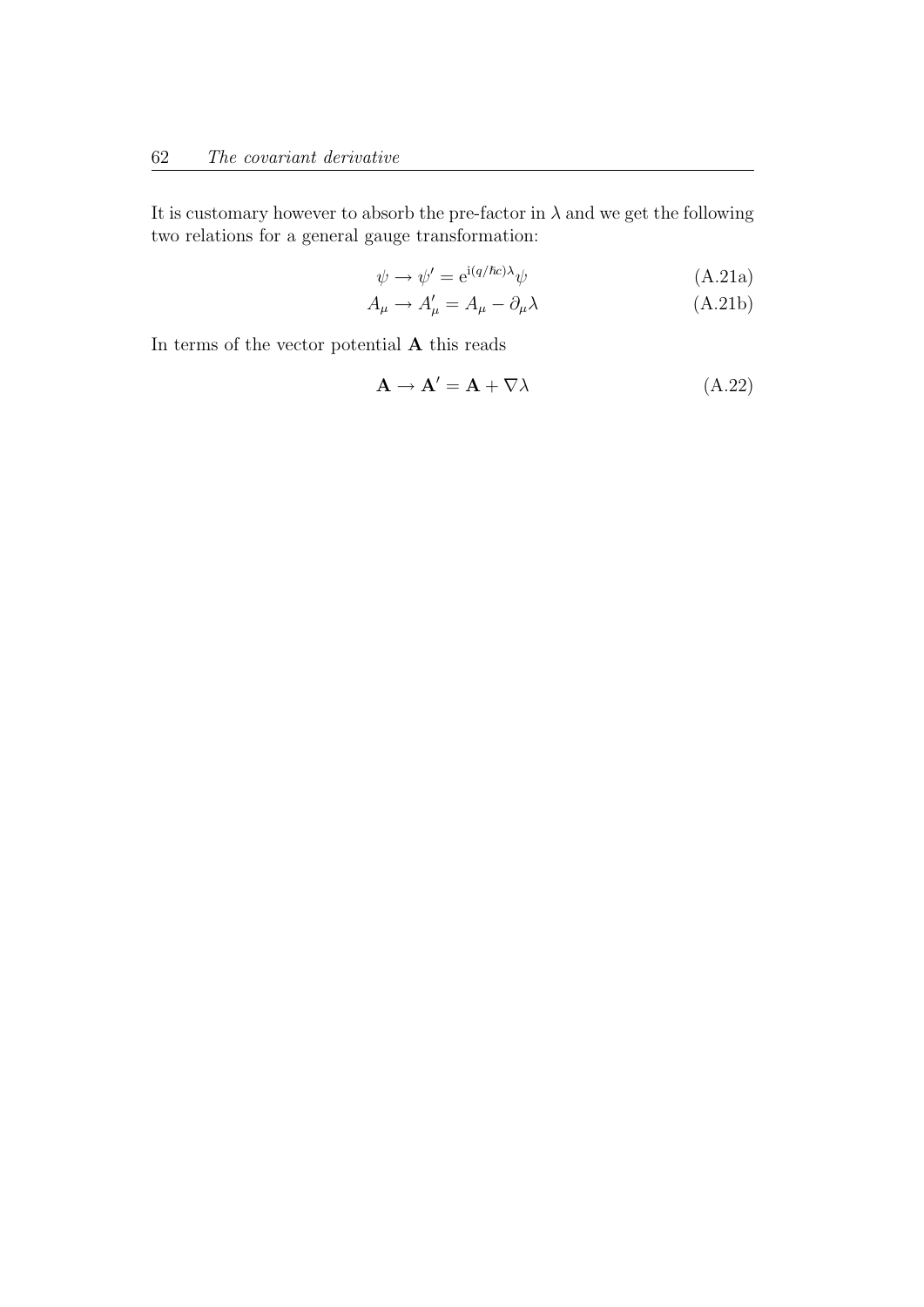# APPENDIX B

### THE S-MATRIX FORMALISM

In this appendix an expression for the differential scattering cross section is derived using the S-matrix formalism. We will do this following Sitenko [19] Chapter 2 and Gross [11] Chapter 4.

#### B.1 Introduction

The S-matrix formalism is used when the total Hamiltonian can be split into two parts: the free Hamiltonian  $H_0$  and the interaction Hamiltonian  $H<sub>I</sub>$ , where  $H<sub>I</sub>$  is assumed to be much smaller than  $H<sub>0</sub>$ , so that its effects will be small perturbations around the free solutions. Furthermore for the calculation of the S-matrix it is convenient to use the interaction picture instead of the Heisenberg or Schrödinger picture. In the interaction picture the time dependence corresponding to the free Hamiltonian is in the operators while the time dependence of the interaction Hamiltonian is in the states. So the interaction Hamiltonian will be equal to:

$$
H_I(t) = U_0^{-1}(t)H_I(0)U_0(t)
$$
\n(B.1)

where  $U_0(t) = e^{-iH_0t}$  is the free evolution operator while  $H_0$  and  $H_1(0)$  are the operators as used in the Schrödinger picture. Notice that  $H_0$  looks the same in both pictures.

## B.2 The S-matrix

In scattering experiments it is assumed that at  $t = -\infty$  the particles are free, then they approach and interact with each other, while at  $t = \infty$  they are free again. Calling the initial state  $\psi(-\infty)$  and the final state  $\psi(\infty)$  the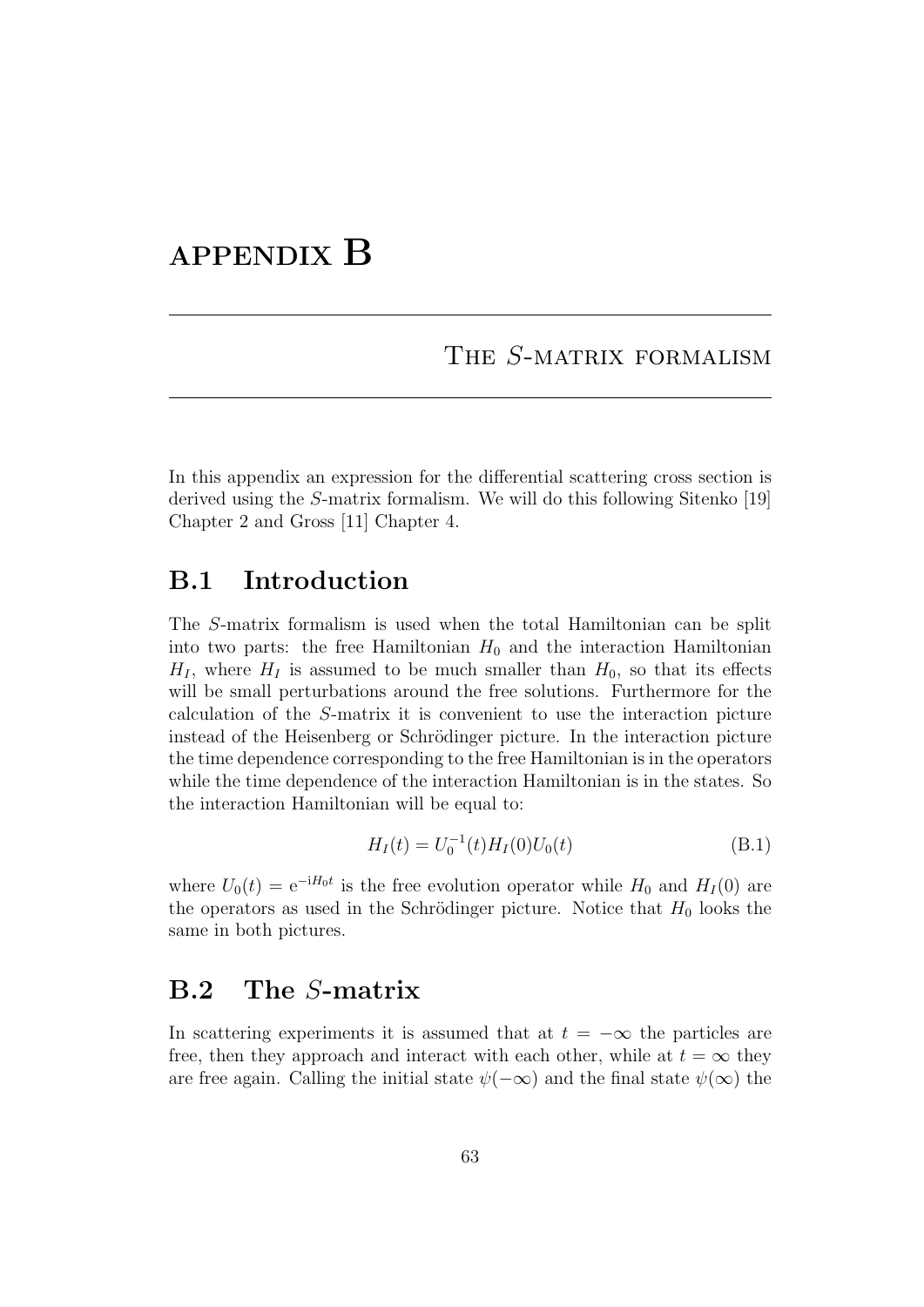scattering operator S is defined by

$$
\psi(\infty) = S\psi(-\infty) \tag{B.2}
$$

It is clear from the normalization of  $\psi$  that S is unitary. Furthermore if the final and the initial state are the same no scattering has occurred. Scattering is therefore characterized by the difference of the initial and final state:

$$
\mathcal{T}\psi(-\infty) := S\psi(-\infty) - \psi(-\infty)
$$
 (B.3)

Notice that this is the same reasoning as used in the previous section where the scattering amplitude was defined by the difference between the total wave function and the incoming plane wave.

Since the initial and final states are assumed to be free they can be expanded in the complete orthogonal set of solutions to the free Hamiltonian:

$$
\psi(-\infty) = \sum_{n} c_n \psi_n \tag{B.4a}
$$

$$
\psi(\infty) = \sum_{n} d_n \psi_n \tag{B.4b}
$$

where the sum is to be read as an integral over **k** and a sum over the  $+$  and  $$ states. Substituting these into definition (B.2) and using the orthogonality of the  $\psi_n$  we obtain:

$$
d_n = \sum_m c_m \langle n | S | m \rangle =: \sum_m c_m S_{nm}
$$
 (B.5)

and therefore if we assume the initial state is a certain eigenstate such that only one  $c_n \neq 0$  we see that the S-matrix elements are equal to the expansion coefficients  $d_n$  of the final state. The probability of finding the system in the final state  $\psi_n$  if it was initially in the state  $\psi_m$  is therefore equal to  $|S_{nm}|^2$ . From the unitarity of  $S$  it immediately follows:

$$
\sum_{n} |S_{nm}|^2 = \sum_{n} S_{nm}^* S_{nm} = \sum_{n} (S^{\dagger})_{mn} S_{nm} = (S^{\dagger} S)_{mm} = 1
$$
 (B.6)

So indeed the total probability is unity.

The total transition probability as a result of scattering is equal to

$$
W_{m \to n} = |\mathcal{T}_{nm}|^2 \tag{B.7}
$$

where  $\mathcal{T}_{nm}$  is the matrix element of T between the states  $\psi_n$  and  $\psi_m$ . The total transition probability per unit time  $w_{m\rightarrow n}$  can be found by dividing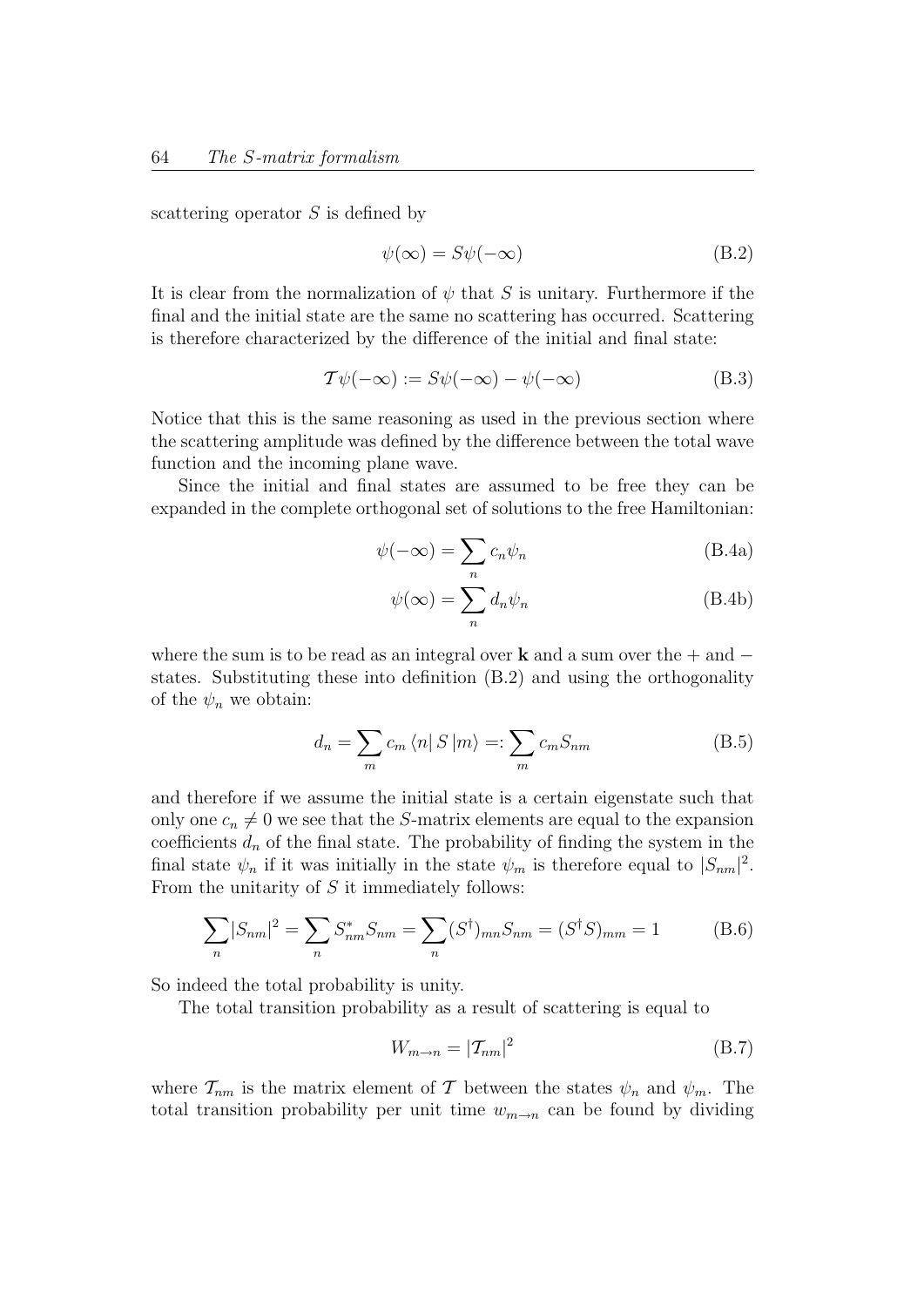$W_{m\rightarrow n}$  by the time  $T$  in which the transition takes place. To find an expression for this  $w_{m\to n}$  we write  $\mathcal{T}_{nm}$  in terms of a new quantity  $t_{nm}$ , the reduced transition matrix element:

$$
\mathcal{T}_{nm} = -2\pi i t_{nm} \delta(E_m - E_n) \tag{B.8}
$$

With this definition we find

$$
w_{m \to n} = 2\pi \delta (E_m - E_n) |t_{nm}|^2 \lim_{T \to \infty} \frac{2\pi \delta (E_m - E_n)}{T}
$$
  
=  $2\pi \delta (E_m - E_n) |t_{nm}|^2 \lim_{T \to \infty} \frac{\int_{-T/2}^{T/2} dt \ e^{i(E_m - E_n)t}}{T}$   
=  $2\pi \delta (E_m - E_n) |t_{nm}|^2$  (B.9)

Our next task is to find an expression for  $S_{nm}$  in terms of the interaction Hamiltonian  $H_I$ . For this purpose we introduce the time evolution operator  $U(t, t_0)$ :

$$
\psi(t) = U(t, t_0)\psi(t_0) \tag{B.10}
$$

In the interaction picture the time dependence of the wave functions is solely due to the interaction Hamiltonian:

$$
i\partial_t \psi(t) = H_I(t)\psi(t)
$$
 (B.11)

and therefore

$$
i\partial_t U(t, t_0) = H_I(t)U(t, t_0)
$$
\n(B.12)

which is valid since equation (B.11) applies for arbitrary  $\psi(t)$ . It is clear that the evolution operator should also satisfy the boundary condition  $U(t_0, t_0) = 1$ . We can now write down an integral equation

$$
U(t, t_0) = 1 - i \int_{t_0}^t dt' H_I(t') U(t, t')
$$
 (B.13)

which can be iterated to yield

$$
1 - i \int_{t_0}^t dt' H_I(t') + (-i)^2 \int_{t_0}^t dt' \int_{t_0}^{t'} dt'' H_I(t') H_I(t'') + \cdots
$$
 (B.14)

It can be shown that this can also be written as

$$
U(t, t_0) = \sum_{n=0}^{\infty} \frac{(-i)^n}{n!} \int_{t_0}^t dt_1 \int_{t_0}^t dt_2 \cdots \int_{t_0}^t dt_n T\big(H_I(t_1)H_I(t_2) \cdots H_I(t_n)\big) = T e^{-i \int_{t_0}^t dt' H_I(t')}
$$
\n(B.15)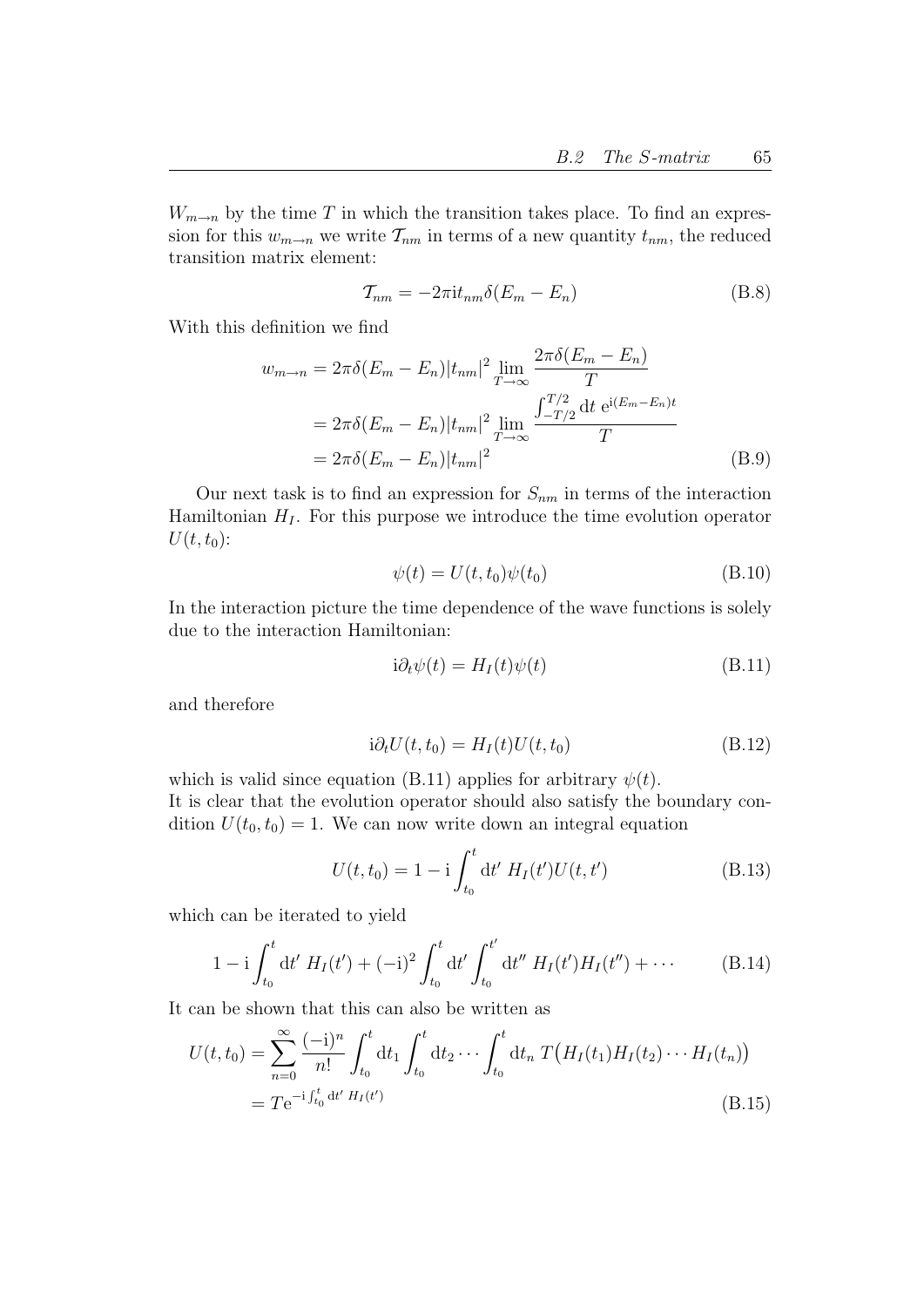where we have introduced the time ordering operator  $T$  which orders its argument chronologically:

$$
T\big(H_I(t_1)H_I(t_2)\big) = \begin{cases} H_I(t_1)H_I(t_2) & t_1 > t_2 \\ H_I(t_2)H_I(t_1) & t_2 > t_1 \end{cases}
$$
 (B.16)

and similarly for more than two arguments.

By comparing definitions (B.2) and (B.10) we see that we can define the S-matrix by

$$
S = \lim_{\substack{t_0 \to -\infty \\ t \to \infty}} U(t, t_0) = T e^{-i \int_{-\infty}^{\infty} dt' H_I(t')} \tag{B.17}
$$

A few remarks about the derivation of this expression should be made. In the first place the interaction Hamiltonian  $H_I(t) = e^{iH_0t} H_I(0)e^{-iH_0t}$  generally does not vanish for  $t = \pm \infty$  which is needed because the initial and final states should be free states. We can however insert a factor  $\exp(-\epsilon|t|)$ and after the calculation take  $\epsilon \to 0$ .

Secondly the result is independent from any constant multiple of the identity in  $H_0$  since this part commutes with everything and therefore vanishes from  $H_I(t)$ .

### B.3 The scattering cross section

We can now derive an expression for the differential scattering cross section in terms of the reduced transition matrix elements. The differential scattering cross section is defined by

$$
\frac{d\sigma}{d\Omega} = \frac{\text{# particles scattered into d}\Omega \text{ per sec.}}{\text{# particles incident per sec.} + \text{scatters per area}} \tag{B.18}
$$

where:

• The number of particles scattered into  $d\Omega$  per second is equal to the sum of  $w_{m\rightarrow n}$  over all final states  $|n\rangle$  which have their momentum vector in the solid angle  $d\Omega$ . In the continuum limit this sum goes to an integral as follows:

$$
\sum_{\mathbf{n} \text{ in d}\Omega} \Delta \mathbf{n} \ w_{m \to n} \to V \int_{\mathbf{k} \text{ in d}\Omega} \frac{\mathrm{d}^3 k}{(2\pi)^3} \ w_{m \to n} \tag{B.19}
$$

where  $V$  is the total space which is infinite, but we will see that in the final result all factors V will cancel.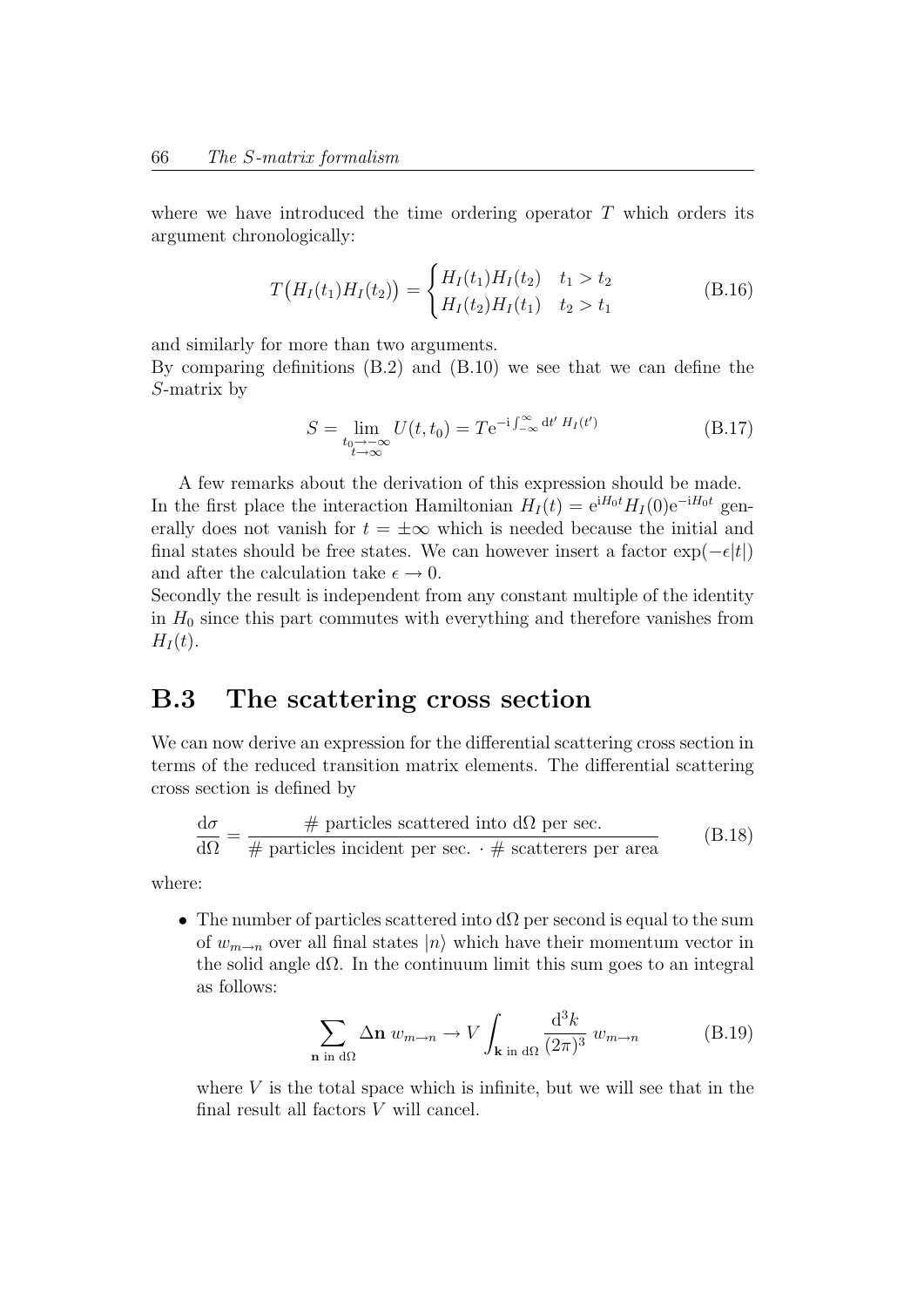- The number of incoming particles per second is equal to the volume swept out per second  $Av$  times the density of the beam which is equal to  $1/V$  since we consider one incoming particle in the whole space.
- The number of scatterers is also assumed to be one and therefore the number of scatterers per area is equal to 1/A.

In two dimensions areas should be substituted by line elements, total volumes by total areas and solid angles by angles.

We can now write down the differential scattering cross section:

$$
\frac{d\sigma}{d\Omega} = \frac{1}{v} \int_{d\Omega} \frac{d^2 k}{(2\pi)^2} V^2 w_{m \to n}
$$

$$
= \frac{1}{v} \int_{d\Omega} \frac{d^2 k}{(2\pi)^2} 2\pi \delta (E_m - E_n) |V t_{nm}|^2
$$
(B.20)

where the reduced transition matrix  $t_{nm}$  was defined in equation (B.8):

$$
-2\pi i\delta(E_m - E_n)t_{nm} = T_{nm} = \langle n|Te^{-i\int_{-\infty}^{\infty} dt' H_I(t')} - 1|m\rangle
$$
 (B.21)

Notice that the effect of using  $\mathcal T$  instead of  $S$  is to remove the zeroth order.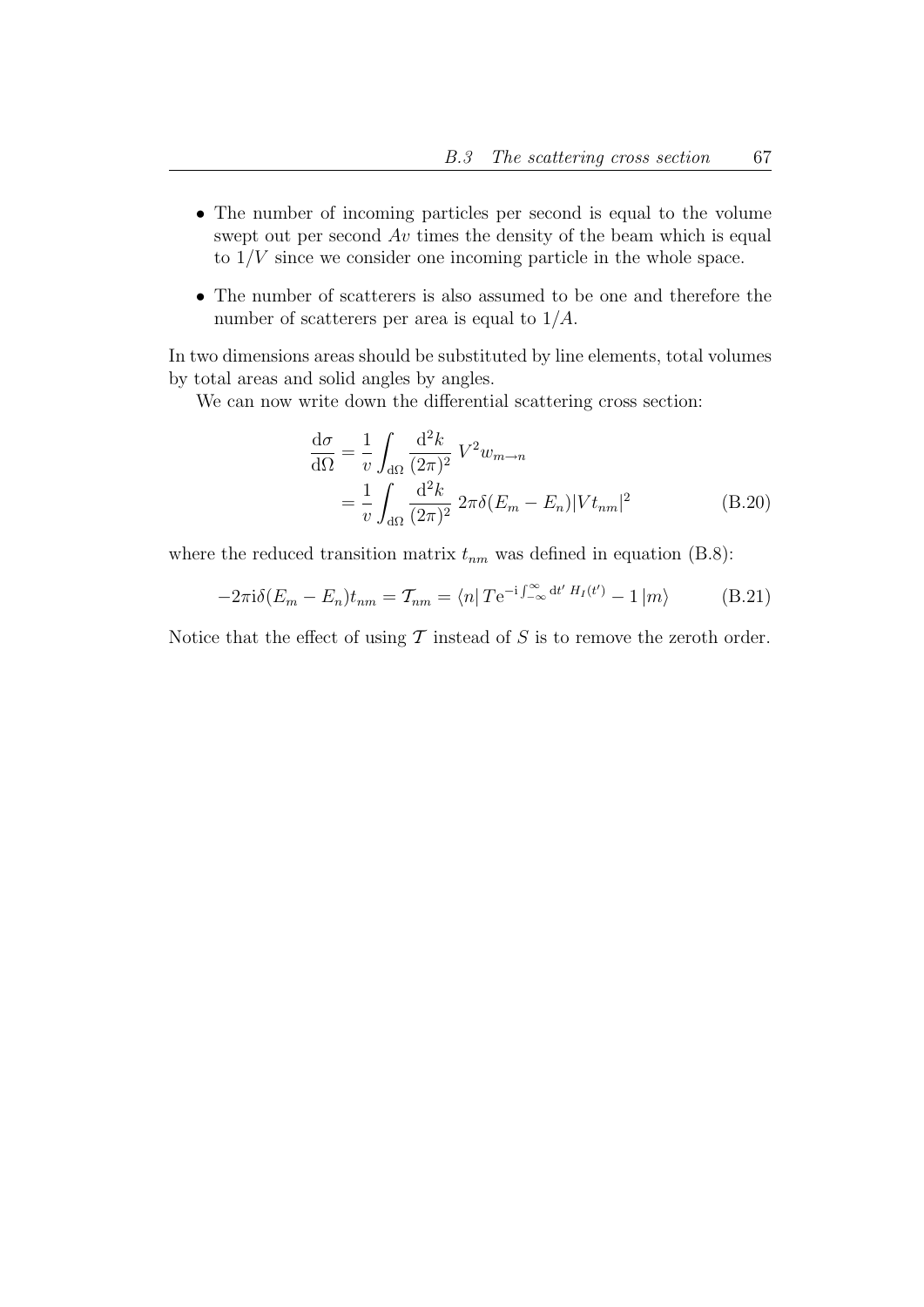## APPENDIX C

Bessel functions

In this appendix some important properties of Bessel functions are stated together with the proofs of used relations involving Bessel functions. We use the convention that Roman indices are integer while Greek indices are real. All citations are taken from Watson [20]; we will indicate the appropriate Chapters between square brackets.

## C.1 Basic relations involving Bessel functions

Bessel functions are solutions to the Bessel equation:

$$
z^{2} \frac{d^{2} J_{\nu}(z)}{dz^{2}} + z \frac{d J_{\nu}(z)}{dz} + (z^{2} - \nu^{2}) J_{\nu}(z) = 0
$$
 (C.1)

The constant  $\nu$  is called the order. For non-integer order all solutions can be written as a linear sum of  $J_{\nu}$  and  $J_{-\nu}$  while for integer order all solutions can be written as a linear sum of  $J_n$  and  $Y_n$ , the Bessel functions of the first and second kind respectively.

Bessel used as definition of  $J_n$  [§2.2]:

$$
J_n(z) = \int_0^{2\pi} d\varphi \, \cos(n\varphi - z\sin\varphi) \tag{C.2}
$$

which Hankel has generalized to

$$
J_n(z) = \int_{\alpha}^{2\pi + \alpha} d\varphi \ e^{i(n\varphi - z\sin\varphi)} \tag{C.3}
$$

For general order the Bessel functions of the first kind can be defined by a series solution:

$$
J_{\nu}(z) = \sum_{m=0}^{\infty} \frac{(-1)^m \left(\frac{1}{2}z\right)^{\nu+2m}}{m! \Gamma(\nu+m+1)}
$$
(C.4)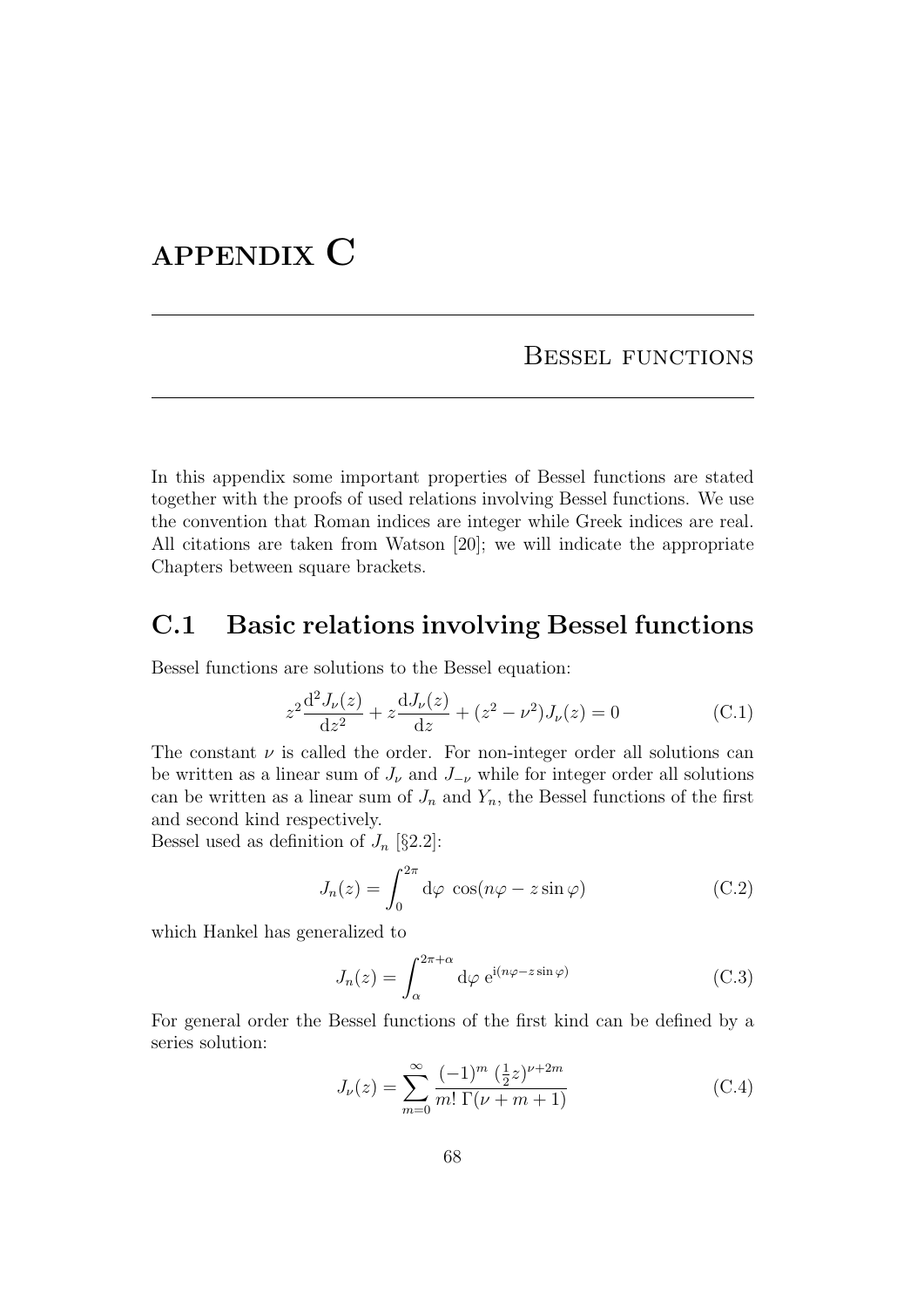These are the Bessel functions of the first kind. The Bessel functions of the second kind of integer order are all defined from the zeroth order Bessel function of the second kind  $Y_0$  [§3.57]:

$$
\frac{\pi}{2}Y_0(z) := Y^{(0)}(z) + (\gamma - \log 2)J_0(z)
$$
\n(C.5)

where  $\gamma$  is Euler's constant, and  $Y^{(0)}$  is Neumann's function of the second kind defined by

$$
Y^{(0)}(z) := J_0(z) \log z - 2 \sum_{n=1}^{\infty} \frac{(-1)^n J_{2n}(z)}{n}
$$
 (C.6)

The higher order Bessel functions can be found using the recurrence relations

$$
J_{\nu-1}(z) + J_{\nu+1}(z) = \frac{2\nu}{z} J_{\nu}(z)
$$
 (C.7a)

$$
J_{\nu-1}(z) - J_{\nu+1}(z) = 2J_{\nu}'(z)
$$
\n(C.7b)

$$
Y_{\nu-1}(z) + Y_{\nu+1}(z) = \frac{2\nu}{z} Y_{\nu}(z)
$$
 (C.7c)

$$
Y_{\nu-1}(z) - Y_{\nu+1}(z) = 2Y_{\nu}'(z)
$$
\n(C.7d)

The small z behaviour of  $J_{\nu}(z)$  follows immediately from equation (C.4):

$$
J_{\nu}(z) \approx \frac{\left(\frac{1}{2}z\right)^{\nu}}{\Gamma(\nu+1)} + \mathcal{O}(z^{\nu+2})
$$
\n(C.8)

and we therefore see that the negative order Bessel functions of non-integer order all diverge near the origin while the positive order Bessel functions all go to zero. The negative integer order Bessel functions are finite near the origin which follows from the original definition (C.2) given by Bessel. It is also clear from the fact that they are linearly dependent on the positive integer order Bessel functions:

$$
J_n(-z) = (-1)^n J_n(z)
$$
 (C.9a)

$$
J_{-n}(z) = (-1)^n J_n(z)
$$
 (C.9b)

$$
Y_n(-z) = (-1)^n Y_n(z)
$$
 (C.9c)

$$
Y_{-n}(z) = (-1)^n Y_n(z)
$$
 (C.9d)

These relations follow immediately from the relations in [§3.61] and [§3.62]. The Bessel functions of the second kind  $Y_{\nu}$  all diverge near zero. For noninteger values of  $\nu$  this follows from the relation connecting  $Y_{\nu}$  with  $J_{\pm \nu}$ [§3.61]:

$$
Y_{\nu}(z) = \frac{J_{\nu}(z)\cos\nu\pi - J_{-\nu}(z)}{\sin\nu\pi}
$$
(C.10)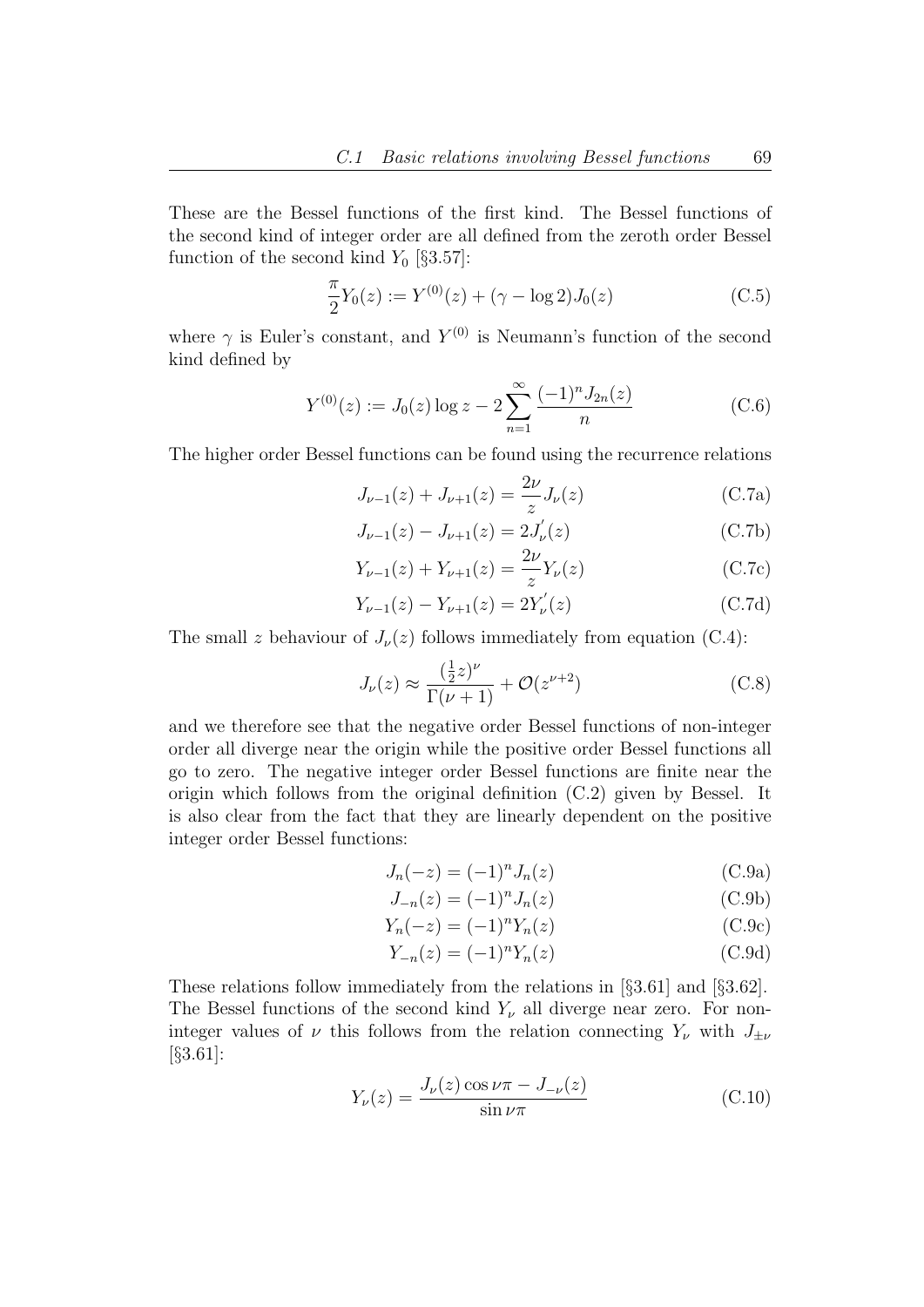For integer order we will determine the leading behaviour near zero in section C.2.

The large z asymptotic expansion of  $J_{\nu}(z)$  [§7.21] is

$$
J_{\nu}(z) \approx \sqrt{\frac{2}{\pi z}} \left[ \cos \left[ z - \frac{\pi}{2} \left( \nu + \frac{1}{2} \right) \right] \sum_{m=0}^{\infty} \frac{(-1)^m \cdot (\nu, 2m)}{(2z)^{2m}} -\sin \left[ z - \frac{\pi}{2} \left( \nu + \frac{1}{2} \right) \right] \sum_{m=0}^{\infty} \frac{(-1)^m \cdot (\nu, 2m+1)}{(2z)^{2m+1}} \right] \tag{C.11}
$$

where  $(\nu, m)$  is defined using the Gamma function:

$$
(\nu, m) = \frac{\Gamma(\nu + m + \frac{1}{2})}{m! \Gamma(\nu - m + \frac{1}{2})}
$$

We end this section with the expansion of  $\exp(-iz \cos \varphi)$  in terms of Bessel functions. According to Watson [§2.22]:

$$
e^{-iz\cos\varphi} = J_0(z) + \sum_{n=1}^{\infty} \left[ e^{in(\frac{\pi}{2} - \varphi)} (-1)^n + e^{-in(\frac{\pi}{2} - \varphi)} \right] J_n(z)
$$
  

$$
= J_0(z) + \sum_{n=1}^{\infty} \left[ e^{-in\frac{\pi}{2}} e^{-in\varphi} + e^{-in\frac{\pi}{2}} e^{in\varphi} \right] J_n(z)
$$
  

$$
= \sum_{n=-\infty}^{\infty} e^{-i\frac{\pi}{2}|n|} e^{in\varphi} J_{|n|}(z)
$$
(C.12)

## C.2 Some proofs

First we will prove that the Bessel functions of the second kind  $Y_n(z)$  behave like

$$
Y_n(z) \approx \begin{cases} \frac{2}{\pi} \log z & \text{for } n = 0\\ -\frac{2^n (n-1)!}{\pi z^n} & \text{for } n > 0 \end{cases} \tag{C.13}
$$

For  $n = 0$  we can use definitions (C.5) and (C.6) combined with the series expansion (C.4) from which it follows that  $J_0(z) \log z \approx \log z$  is the only term in  $Y_0(z)$  which diverges near zero. So the small z behaviour of  $Y_0$  is determined by the first term in the Neumann function. The higher order behaviour can be found by adding the recursion relations (C.7c) and (C.7d):

$$
Y_{n+1}(z) = \frac{n}{z} Y_n(z) - Y'_n \tag{C.14}
$$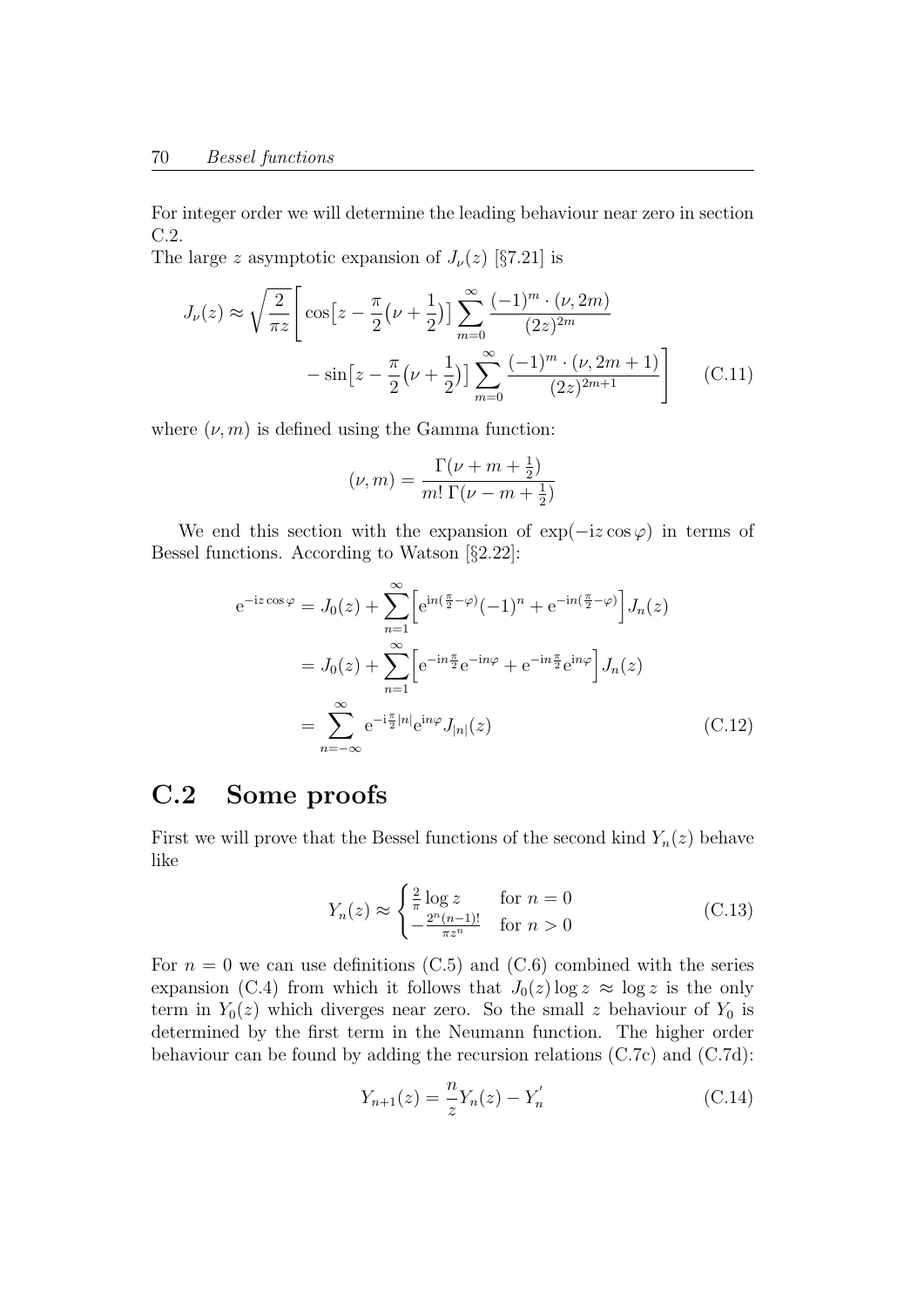For  $n = 0$  we find

$$
Y_1(z) = -Y'_0(z) \approx \left(-\frac{2}{\pi} \log z\right)' = -\frac{2}{\pi z}
$$
 (C.15)

which satisfies (C.13).

By induction it is now easy to prove the general formula.

We continue with the proof of relation (5.35). Instead of proving the relation directly we shall prove a much more general relation from which many similar relations can be derived:

$$
\int_0^\infty dz J_\nu(z) e^{-\epsilon z} = \frac{1}{\sqrt{\epsilon^2 + 1} \left(\epsilon + \sqrt{\epsilon^2 + 1}\right)^{\nu}}
$$
(C.16)

which is valid for if  $\epsilon > 0$  and if  $\text{Re}(\nu) > -1$  or  $\nu \in \mathbb{Z}$ .

We shall prove it only for the special case  $\nu \in \mathbb{Z}$ . See also [§13.2] and reference [21]. Notice that this integral is not equal to

$$
\int_0^\infty dz \ e^{-\epsilon z} \frac{1}{2\pi} \int_0^{2\pi} d\varphi \ e^{i(\nu\varphi - z\sin\varphi)} \tag{C.17}
$$

since equation (C.3) is valid only for integer order.

The only integral we really need is the above integral for  $n = 0$ , which we will evaluate using Bessel's original definition (C.2)

$$
J_0(z) = \frac{1}{2\pi} \int_0^{2\pi} d\varphi \cos(z \sin \varphi) = \frac{1}{2\pi} \text{Re} \int_0^{2\pi} d\varphi e^{-iz \sin \varphi}
$$
 (C.18)

We see we have to calculate

$$
\text{Re}\left(\frac{1}{2\pi} \int_0^{2\pi} \mathrm{d}\varphi \int_0^\infty \mathrm{d}z \, \mathrm{e}^{-z(\epsilon + i\sin\varphi)}\right) \tag{C.19}
$$

The z-integral is easy to evaluate since its integrand is analytical:

$$
\int_0^\infty dz \ e^{-z(\epsilon + i\sin\varphi)} = -\left[\frac{e^{-z(\epsilon + i\sin\varphi)}}{\epsilon + i\sin\varphi}\right]_0^\infty = \frac{1}{\epsilon + i\sin\varphi} \tag{C.20}
$$

where the factor  $\exp(-\epsilon z)$  ensures the vanishing at the upper boundary. We have therefore found

$$
\int_0^\infty dz J_0(z)e^{-\epsilon z} = \text{Re}\left(\frac{1}{2\pi} \int_0^{2\pi} d\varphi \frac{1}{\epsilon + i \sin \varphi}\right)
$$

$$
= \frac{\epsilon}{2\pi} \int_0^{2\pi} d\varphi \frac{1}{\epsilon^2 + \sin^2 \varphi}
$$
(C.21)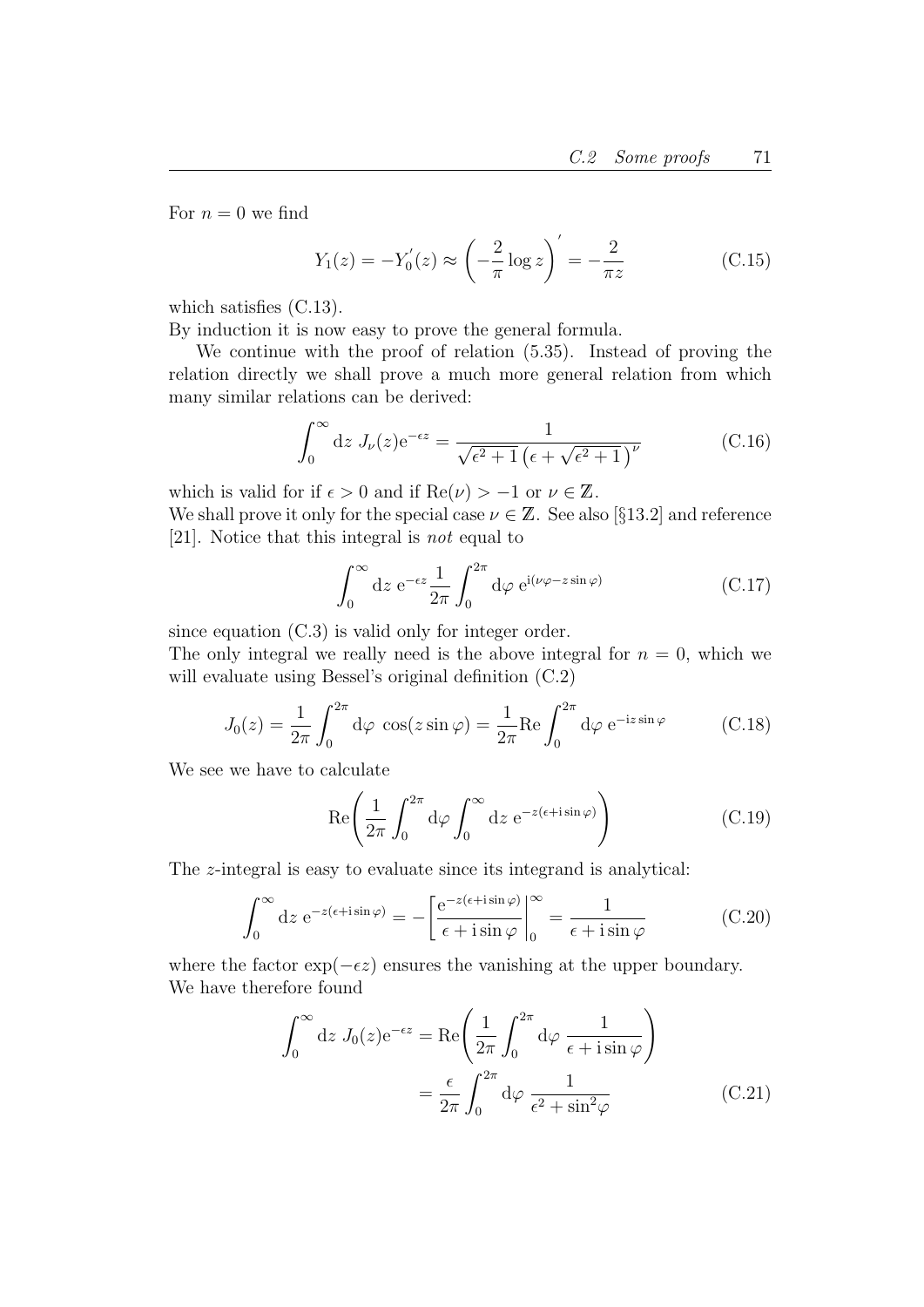Since the integrand is symmetrical under the substitution  $\varphi \to \varphi + \pi$  we can also take the boundaries from 0 to  $\pi$ :

$$
\frac{2\epsilon}{2\pi} \int_0^\pi d\varphi \, \frac{1}{\epsilon^2 + \sin^2 \varphi} = \frac{\epsilon}{\pi} \int_{-\pi/2}^{\pi/2} d\varphi \, \frac{1}{\epsilon^2 + \cos^2 \varphi} \tag{C.22}
$$

By dividing the numerator and the denominator by  $\cos^2\varphi$  we find:

$$
\frac{\epsilon}{\pi} \int_{\varphi = -\pi/2}^{\pi/2} \frac{\mathrm{d} \tan \varphi}{\epsilon^2 (1 + \tan^2 \varphi) + 1} = \frac{1}{\pi} \frac{1}{\sqrt{\epsilon^2 + 1}} \int_{-\infty}^{\infty} \frac{\mathrm{d} u}{u^2 + 1}
$$

$$
= \frac{1}{\sqrt{\epsilon^2 + 1}} \left[ \frac{\mathrm{atan} \, u}{\pi} \Big|_{-\infty}^{\infty} = \frac{1}{\sqrt{\epsilon^2 + 1}} \right] \quad \text{(C.23)}
$$

where we have made the substitution  $u = \frac{\epsilon}{\sqrt{\epsilon^2+1}} \tan \varphi$  in the first step. To prove the general relation (C.16) (for integers) it will be convenient to introduce the notation

$$
G_n(\epsilon) := \int_0^\infty dz \ J_n(z) e^{-\epsilon z} \tag{C.24}
$$

Using the recursion relation (C.7b) we find

$$
\frac{1}{2}[G_{n+1}(\epsilon) - G_{n-1}(\epsilon)] = -\int_0^\infty dz J'_n(z)e^{-\epsilon z}
$$

$$
= -\left[J_n(z)e^{-\epsilon z}\right]_0^\infty - \epsilon \int_0^\infty dz J_n(z)e^{-\epsilon z}
$$

$$
= \delta_{0n} - \epsilon G_n(\epsilon) \tag{C.25}
$$

It is clear from the definition of  $G_n(\epsilon)$  that  $G_{-n}(z) = (-1)^n G_n(z)$  and therefore

$$
G_1(z) = G_1(z) - G_{-1}(z) = 1 - \epsilon G_0(z) =
$$
  

$$
1 - \frac{\epsilon}{\sqrt{\epsilon^2 + 1}} = \frac{\sqrt{\epsilon^2 + 1} - \epsilon}{\sqrt{\epsilon^2 + 1}} = \frac{1}{\sqrt{\epsilon^2 + 1} (\epsilon + \sqrt{\epsilon^2 + 1})}
$$
 (C.26)

For general integer  $\nu$  formula (C.16) can now be proven using induction from the recursion relation (C.25) combined with the expressions for  $G_0(\epsilon)$  and  $G_1(\epsilon)$ .

Using this general formula (C.16) it is easy to derive a general expression for the important set of integrals

$$
\int_0^\infty dz \ z J_\nu(z) e^{-\epsilon z} \tag{C.27}
$$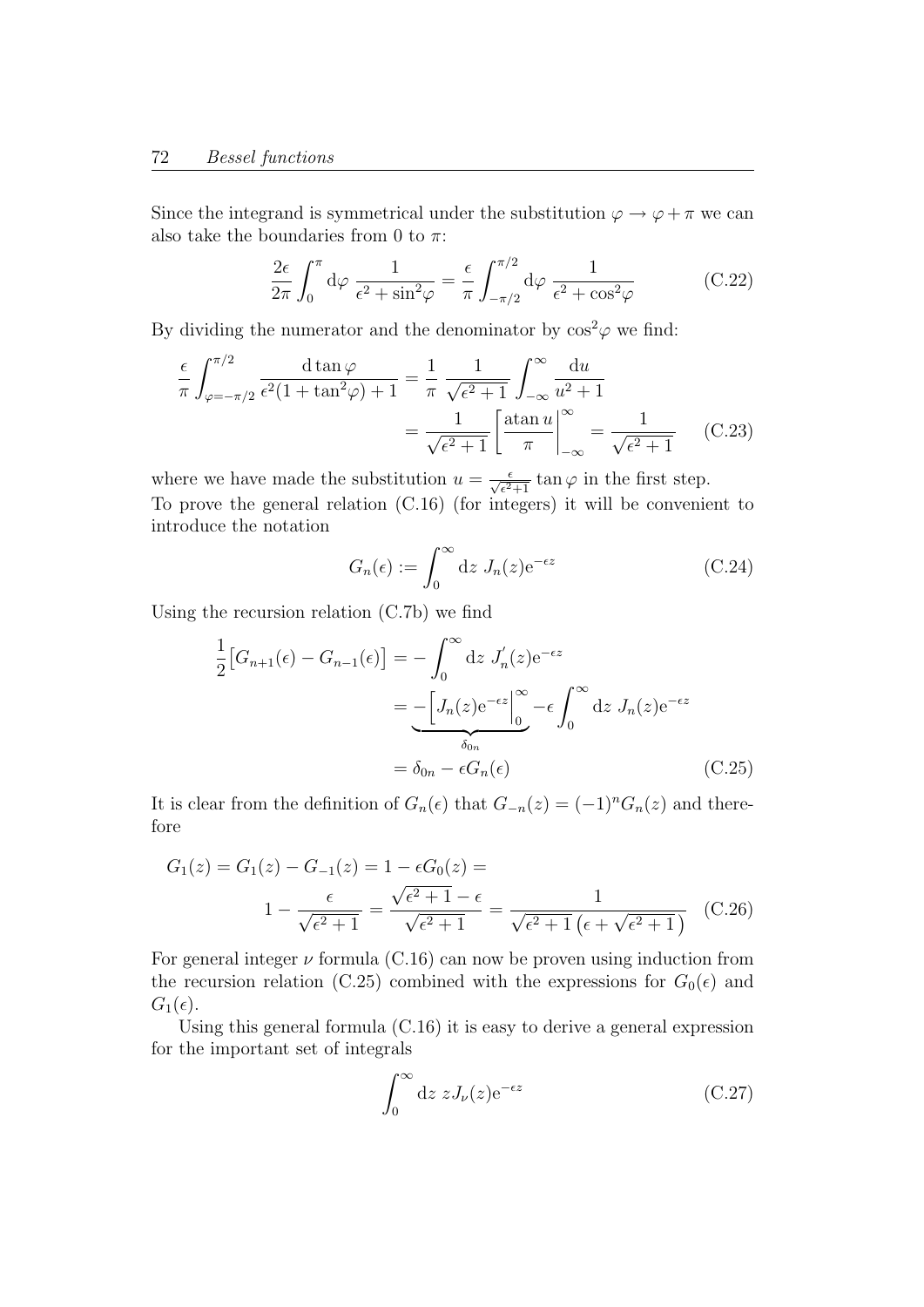by differentiating  $G_{\nu}(\epsilon)$ :

$$
\int_0^\infty dz \, z J_\nu(z) e^{-\epsilon z} = -\frac{d}{d\epsilon} G_\nu(\epsilon) = \frac{1}{(\epsilon^2 + 1)^{3/2}} \frac{\epsilon + \nu \sqrt{\epsilon^2 + 1}}{(\epsilon + \sqrt{\epsilon^2 + 1})^\nu} \qquad (C.28)
$$

It is clear that for  $\nu = 1$  we find equation (5.35). Taking the limit of  $\epsilon \downarrow 0$ , we find the important relation

$$
\lim_{\epsilon \downarrow 0} \int_0^\infty dz \ z J_\nu(z) e^{-\epsilon z} = \nu \tag{C.29}
$$

By using the recursion relation (C.7a) we can also find expressions for another important set of integrals

$$
\int_0^\infty dz \frac{J_\nu(z)}{z} e^{-\epsilon z} = \frac{1}{2\nu} \int_0^\infty dz \left( J_{\nu-1}(z) + J_{\nu+1}(z) \right)
$$
  
\n
$$
= \frac{1}{2\nu} \left( G_{\nu-1}(\epsilon) + G_{\nu+1}(\epsilon) \right)
$$
  
\n
$$
= \frac{1}{2\nu} \frac{1}{\sqrt{\epsilon^2 + 1} \left( \epsilon + \sqrt{\epsilon^2 + 1} \right)^{\nu+1}} \underbrace{\left[ \left( \epsilon + \sqrt{\epsilon^2 + 1} \right)^2 + 1 \right]}_{2 \left[ \sqrt{\epsilon^2 + 1} + \epsilon \right] \sqrt{\epsilon^2 + 1}}
$$
  
\n
$$
= \frac{1}{\nu} \frac{1}{\left( \epsilon + \sqrt{\epsilon^2 + 1} \right)^{\nu}} \qquad (C.30)
$$

It is clear that this integral diverges if  $\nu = 0$ .

We end this section with a derivation of a recursion relation for the most general form of all these integral expressions:

$$
F_{\nu}^{m} := \lim_{\epsilon \downarrow 0} \int_{0}^{\infty} dz \ J_{\nu}(z) e^{-\epsilon z} z^{m}
$$
 (C.31)

Together with the previous results (C.16) and (C.27)

$$
F_{\nu}^{0} = 1 \tag{C.32a}
$$

$$
F_{\nu}^{1} = \nu \tag{C.32b}
$$

we can then find expressions for all  $\nu$  and m. Since  $J_{\nu}(z) \sim z^{\nu}$  for  $\nu \notin \mathbb{Z}$  and  $J_n(z) \sim z^{|n|}$  for  $n \in \mathbb{Z}$  it is clear that we have the restrictions  $\nu + m > -1$  $|n| + m > -1$ . From the recursion relation (C.7a) it follows

$$
\frac{1}{2}(F_{\nu-1}^m + F_{\nu+1}^m) = \nu F_{\nu}^{m-1}
$$
\n(C.33)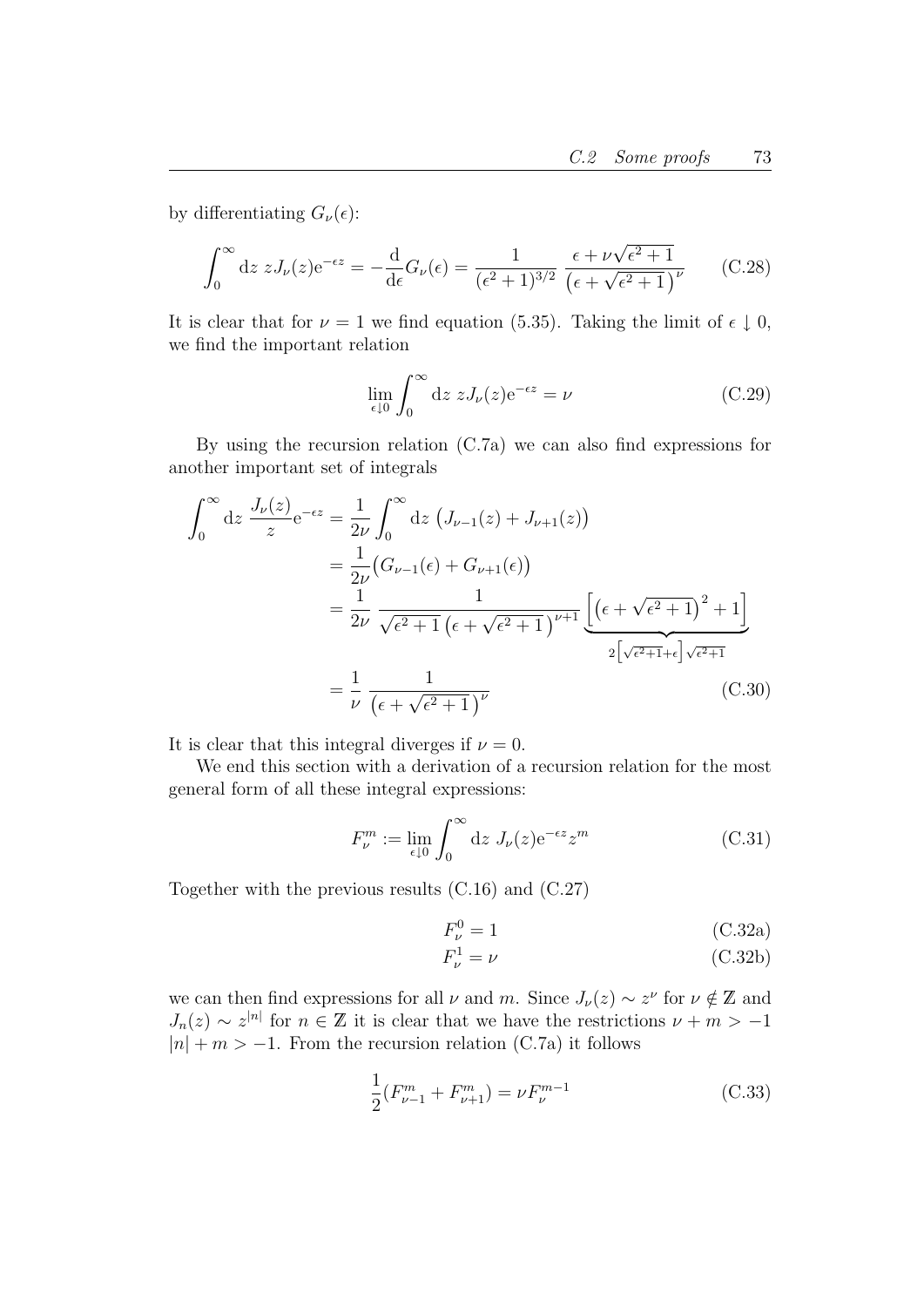and from relation (C.7b)

$$
\frac{1}{2}(F_{\nu-1}^m - F_{\nu+1}^m) = \lim_{\epsilon \downarrow 0} \int_0^\infty dz \ J_\nu'(z) e^{-\epsilon z} z^m
$$

$$
= \lim_{\epsilon \downarrow 0} \left[ J_\nu(z) e^{-\epsilon z} z^m \right]_0^\infty +
$$

$$
\lim_{\epsilon \downarrow 0} \int_0^\infty dz \ (\epsilon - \frac{m}{z}) J_\nu(z) e^{-\epsilon z}
$$

$$
= -m F_{\nu}^{m-1}
$$
(C.34)

where the vanishing of the boundary term follows from the fact that we have already taken  $|\nu| > -m$ . We have furthermore assumed that  $F_{\nu}^{m}$  is finite so that the first term - involving  $\epsilon$  - in the remaining integral vanishes. By adding and subtracting these two relations we find

$$
F_{\nu-1}^{m} = (\nu - m)F_{\nu}^{m-1} \Rightarrow F_{\nu}^{m+1} = (\nu - m)F_{\nu+1}^{m}
$$
 (C.35a)

$$
F_{\nu+1}^{m} = (\nu + m)F_{\nu}^{m-1}
$$
\n(C.35b)

By combining these two relations we find

$$
F_{\nu}^{m+1} = (\nu^2 - m^2) F_{\nu}^{m-1}
$$
\n(C.36)

which is valid as long as  $|\nu| \ge -m$ .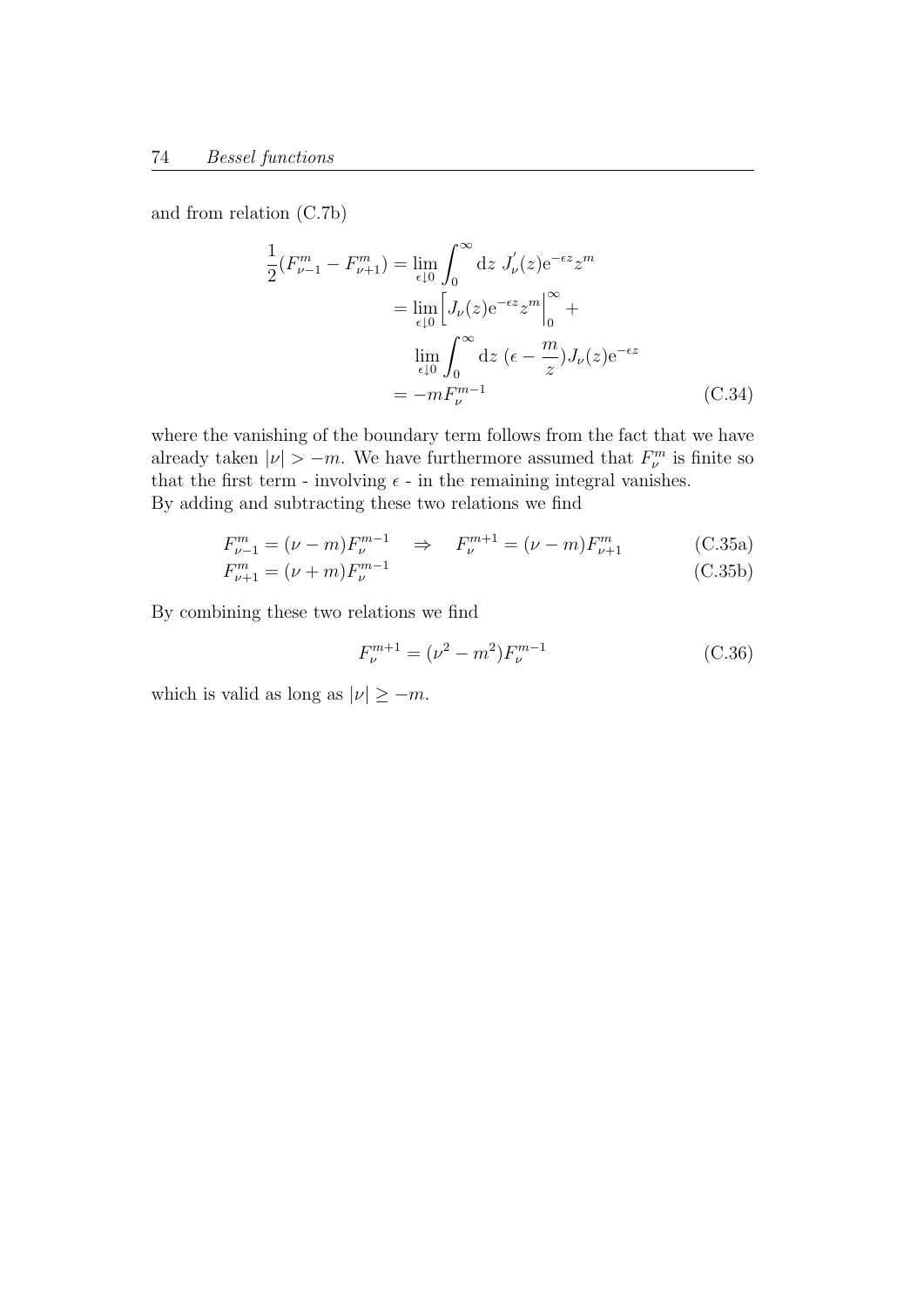## **BIBLIOGRAPHY**

- [1] Y. Aharonov and D. Bohm, Significance of electric magnetic potentials in the quantum theory, Phys. Rev.  $115$  (1959) 485.
- [2] L. Page, Deflection of electrons by a magnetic field on the wave mechanics, Phys. Rev. 36 (1930) 444.
- [3] S. Gasiorowicz, Quantum physics, John Wiley, 1974.
- [4] M. Berry, Quantal phase factors accompanying adiabatic changes, Proc. Roy. Soc. London A392 (1984) 45.
- [5] A. Messiah, Quantum mechanics, vol. II, North-Holland Publishing Company, Amsterdam, 1962.
- [6] B. Simon, Holonomy, the quantum adiabatic theorem and Berry's phase, Phys. Rev. Lett. 51 (1983) 2167.
- [7] M. Nakahara, *Geometry, topology and physics*, Adam Hilger, Bristol, 1990.
- [8] P. A. M. Dirac, Quantised singularities in the electromagnetic field, Proc. Roy. Soc. London A133 (1931) 60.
- [9] T. T. Wu and C. N. Yang, Concept of nonintegrable phase factors and a global formulation of gauge fields, Phys. Rev. D12 (1975) 3845.
- [10] J. March-Russell, J. Preskill, and F. Wilczek, Internal frame dragging and a global analog of the Aharonov-Bohm effect, Phys. Rev. Lett. 68 (1992) 2567, See also preprint hep-th/9112054.
- [11] F. Gross, Relativistic quantum mechanics and field theory, John Wiley, 1993.
- [12] H. Feshbach and F. Villars, Elementary relativistic wave mechanics of spin 0 and spin  $1/2$  particles, Rev. Mod. Phys. **30** (1958) 24.